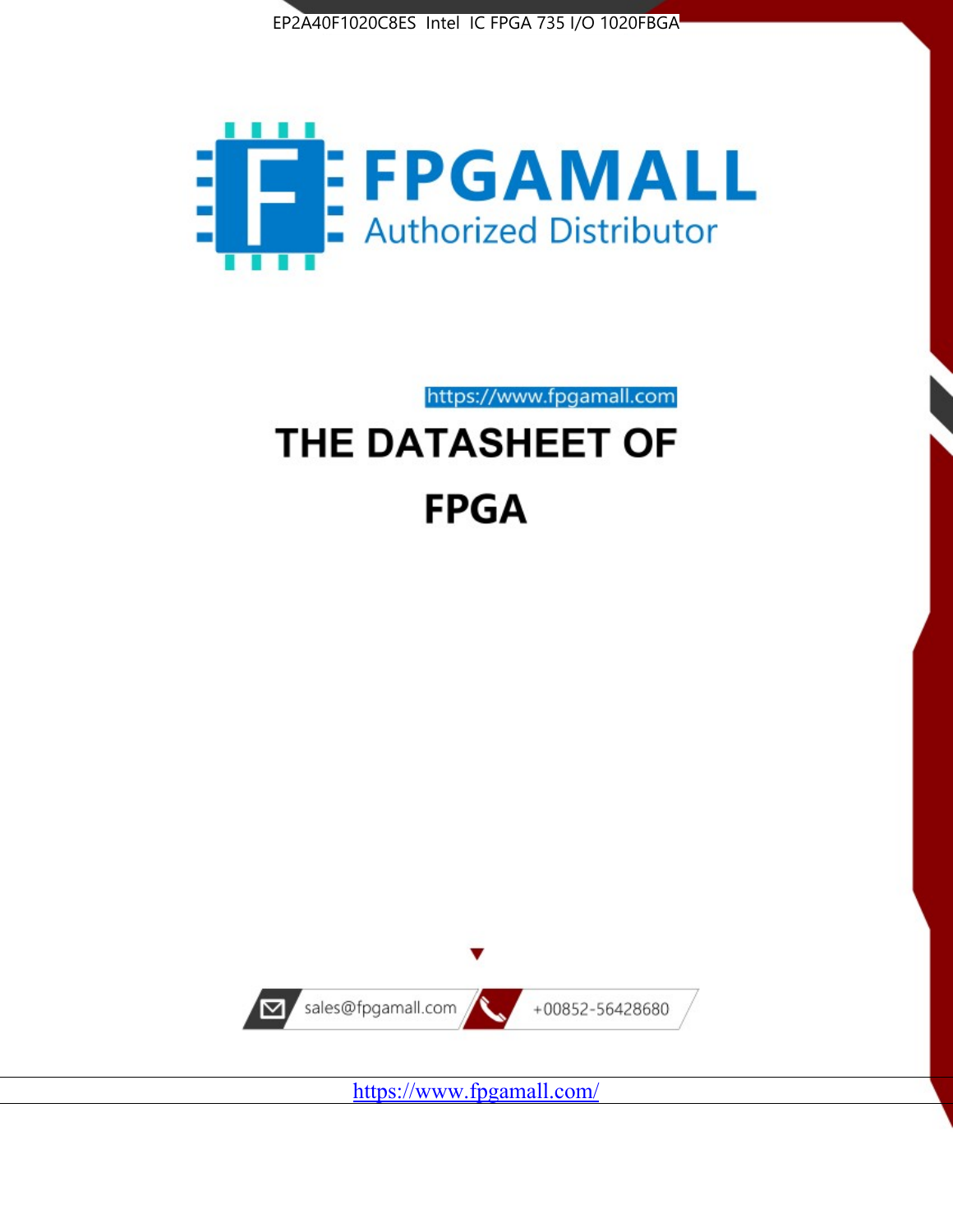### EP2A40F1020C8ES Intel IC FPGA 735 I/O 1020FBGA



## **APEX II Programmable Logic Device Family**

**August 2002, ver. 3.0 Data Sheet**

**Features...** ■ Programmable logic device (PLD) manufactured using a 0.15-µm alllayer copper-metal fabrication process (up to eight layers of metal)

- 1-gigabit per second (Gbps) True-LVDSTM, LVPECL, pseudo current mode logic (PCML), and HyperTransport<sup>™</sup> interface
- Clock-data synchronization (CDS) in True-LVDS interface to correct any fixed clock-to-data skew
- Enables common networking and communications bus I/O standards such as RapidIOTM, CSIX, Utopia IV, and POS-PHY Level 4
- Support for high-speed external memory interfaces, including zero bus turnaround (ZBT), quad data rate (QDR), and double data rate (DDR) static RAM (SRAM), and single data rate (SDR) and DDR synchronous dynamic RAM (SDRAM)
- 30% to 40% faster design performance than APEX<sup>™</sup> 20KE devices on average
- Enhanced 4,096-bit embedded system blocks (ESBs) implementing first-in first-out (FIFO) buffers, Dual-Port+ RAM (bidirectional dual-port RAM), and content-addressable memory (CAM)
- High-performance, low-power copper interconnect
- Fast parallel byte-wide synchronous device configuration
- Look-up table (LUT) logic available for register-intensive functions
- High-density architecture
	- 1,900,000 to 5,250,000 maximum system gates (see Table 1)
	- Up to 67,200 logic elements (LEs)
	- Up to 1,146,880 RAM bits that can be used without reducing available logic
- Low-power operation design
	- 1.5-V supply voltage
	- Copper interconnect reduces power consumption
	- MultiVolt<sup>™</sup> I/O support for 1.5-V, 1.8-V, 2.5-V, and 3.3-V interfaces
	- ESBs offer programmable power-saving mode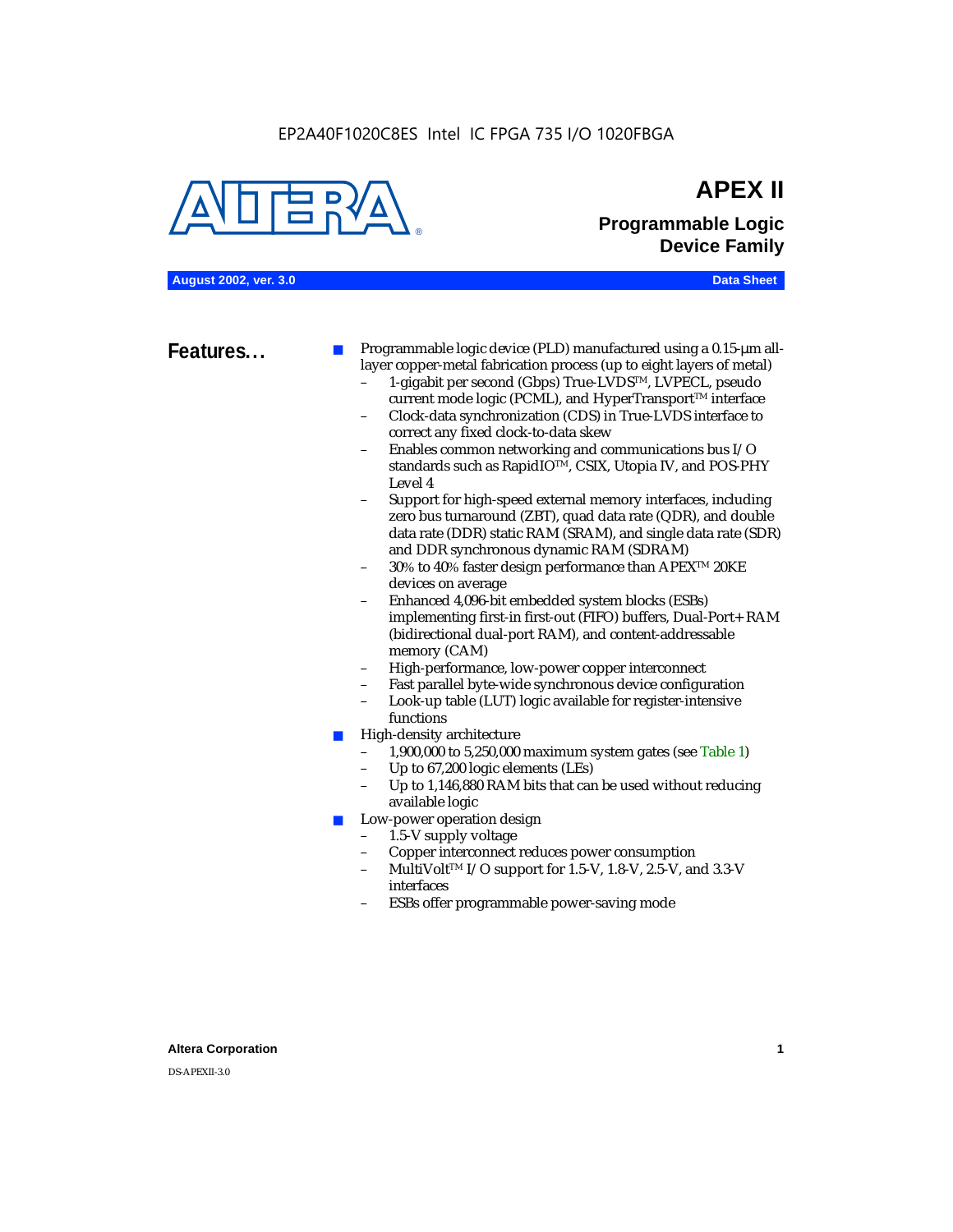| Table 1. APEX II Device Features |               |               |               |               |  |  |
|----------------------------------|---------------|---------------|---------------|---------------|--|--|
| Feature                          | <b>EP2A15</b> | <b>EP2A25</b> | <b>EP2A40</b> | <b>EP2A70</b> |  |  |
| Maximum gates                    | 1,900,000     | 2,750,000     | 3,000,000     | 5,250,000     |  |  |
| <b>Typical gates</b>             | 600,000       | 900,000       | 1,500,000     | 3,000,000     |  |  |
| <b>LEs</b>                       | 16,640        | 24,320        | 38,400        | 67,200        |  |  |
| <b>RAM ESBs</b>                  | 104           | 152           | 160           | 280           |  |  |
| Maximum RAM bits                 | 425,984       | 622,592       | 655,360       | 1,146,880     |  |  |
| True-LVDS channels               | 36(1)         | 36(1)         | 36(1)         | 36(1)         |  |  |
| Flexible-LVDS™ channels (2)      | 56            | 56            | 88            | 88            |  |  |
| True-LVDS PLLs (3)               | 4             | 4             | 4             | 4             |  |  |
| General-purpose PLL outputs (4)  | 8             | 8             | 8             | 8             |  |  |
| Maximum user I/O pins            | 492           | 612           | 735           | 1,060         |  |  |

#### *Notes to Table 1:*

(1) Each device has 36 input channels and 36 output channels.

(2) EP2A15 and EP2A25 devices have 56 input and 56 output channels; EP2A40 and EP2A70 devices have 88 input and 88 output channels.

(3) PLL: phase-locked loop. True-LVDS PLLs are dedicated to implement True-LVDS functionality.

(4) Two internal outputs per PLL are available. Additionally, the device has one external output per PLL pair (two external outputs per device).

**...and More Features**

#### I/O features

- Up to 380 Gbps of I/O capability
- 1-Gbps True-LVDS, LVPECL, PCML, and HyperTransport support on 36 input and 36 output channels that feature clock synchronization circuitry and independent clock multiplication and serialization/deserialization factors
- Common networking and communications bus I/O standards such as RapidIO, CSIX, Utopia IV, and POS-PHY Level 4 enabled
- 400-megabits per second (Mbps) Flexible-LVDS and HyperTransport support on up to 88 input and 88 output channels (input channels also support LVPECL)
- Support for high-speed external memories, including ZBT, QDR, and DDR SRAM, and SDR and DDR SDRAM
- Compliant with peripheral component interconnect Special Interest Group (PCI SIG) *PCI Local Bus Specification, Revision 2.2* for 3.3-V operation at 33 or 66 MHz and 32 or 64 bits
- Compliant with 133-MHz PCI-X specifications
- Support for other advanced I/O standards, including AGP, CTT, SSTL-3 and SSTL-2 Class I and II, GTL+, and HSTL Class I and II
- Six dedicated registers in each I/O element (IOE): two input registers, two output registers, and two output-enable registers
- Programmable bus hold feature
- Programmable pull-up resistor on I/O pins available during user mode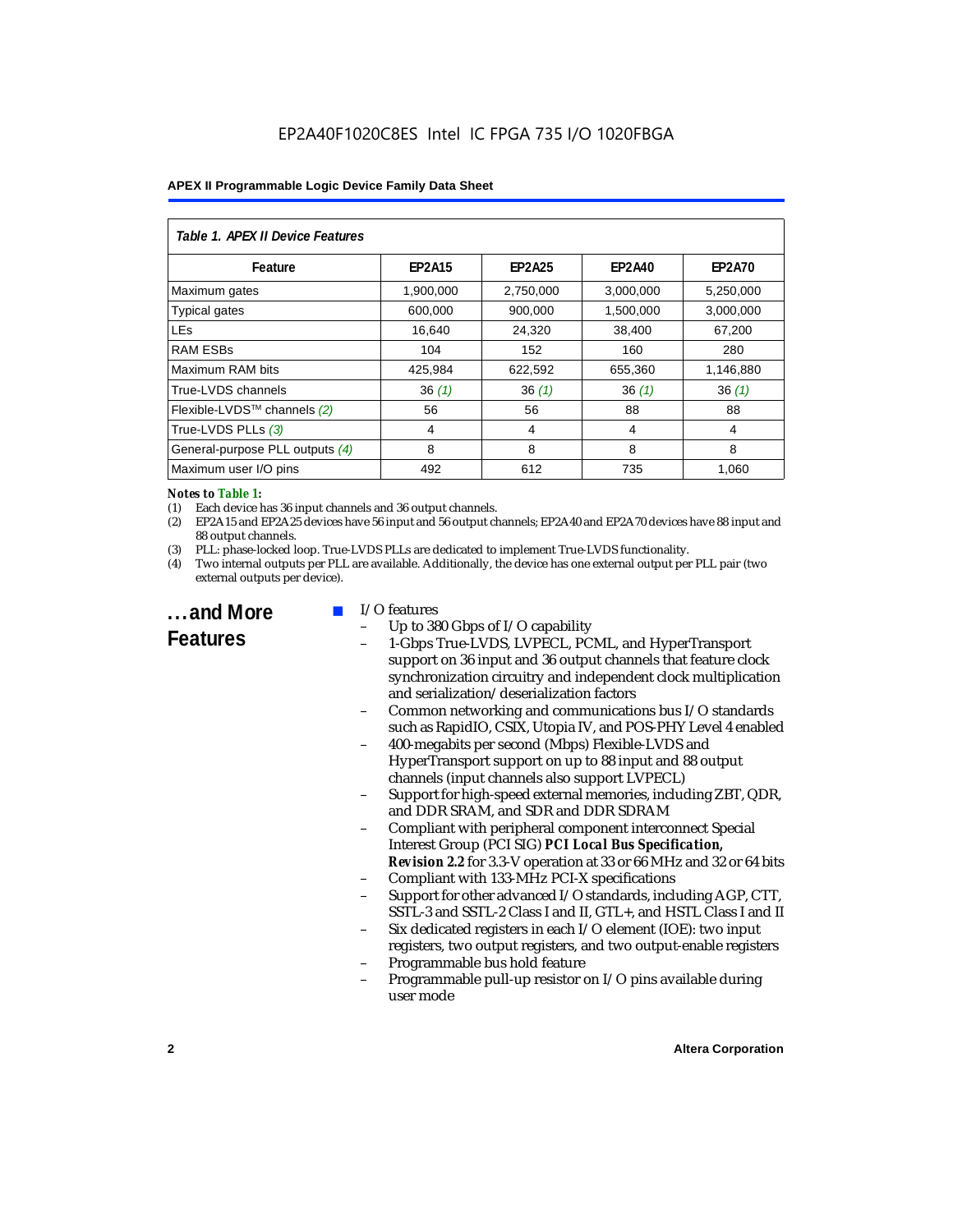- Programmable output drive for 3.3-V LVTTL at 4 mA, 12 mA, 24 mA, or I/O standard levels
- Programmable output slew-rate control reduces switching noise
- Hot-socketing operation supported
- Pull-up resistor on I/O pins before and during configuration
- Enhanced internal memory structure
	- High-density 4,096-bit ESBs
	- Dual-Port+ RAM with bidirectional read and write ports
	- Support for many other memory functions, including CAM, FIFO, and ROM
	- ESB packing mode partitions one ESB into two 2,048-bit blocks
- Device configuration
	- Fast byte-wide synchronous configuration minimizes in-circuit reconfiguration time
	- Device configuration supports multiple voltages (either 3.3 V and 2.5 V or 1.8 V)
- Flexible clock management circuitry with eight general-purpose PLL outputs
	- Four general-purpose PLLs with two outputs per PLL
	- Built-in low-skew clock tree
	- Eight global clock signals
	- ClockLockTM feature reducing clock delay and skew
	- ClockBoostTM feature providing clock multiplication (by 1 to 160) and division (by 1 to 256)
	- ClockShift™ feature providing programmable clock phase and delay shifting with coarse (90°, 180°, or 270°) and fine (0.5 to 1.0 ns) resolution
- Advanced interconnect structure
	- All-layer copper interconnect for high performance
	- Four-level hierarchical FastTrack® interconnect structure for fast, predictable interconnect delays
	- Dedicated carry chain that implements arithmetic functions such as fast adders, counters, and comparators (automatically used by software tools and megafunctions)
	- Dedicated cascade chain that implements high-speed, high-fan-in logic functions (automatically used by software tools and megafunctions)
	- Interleaved local interconnect allowing one LE to drive 29 other LEs through the fast local interconnect
- Advanced software support
	- Software design support and automatic place-and-route provided by the Altera® Quartus<sup>™</sup> II development system for Windows-based PCs, Sun SPARCstations, and HP 9000 Series 700/800 workstations
	- Altera MegaCore® functions and Altera Megafunction Partners Program (AMPPSM) megafunctions optimized for APEX II architecture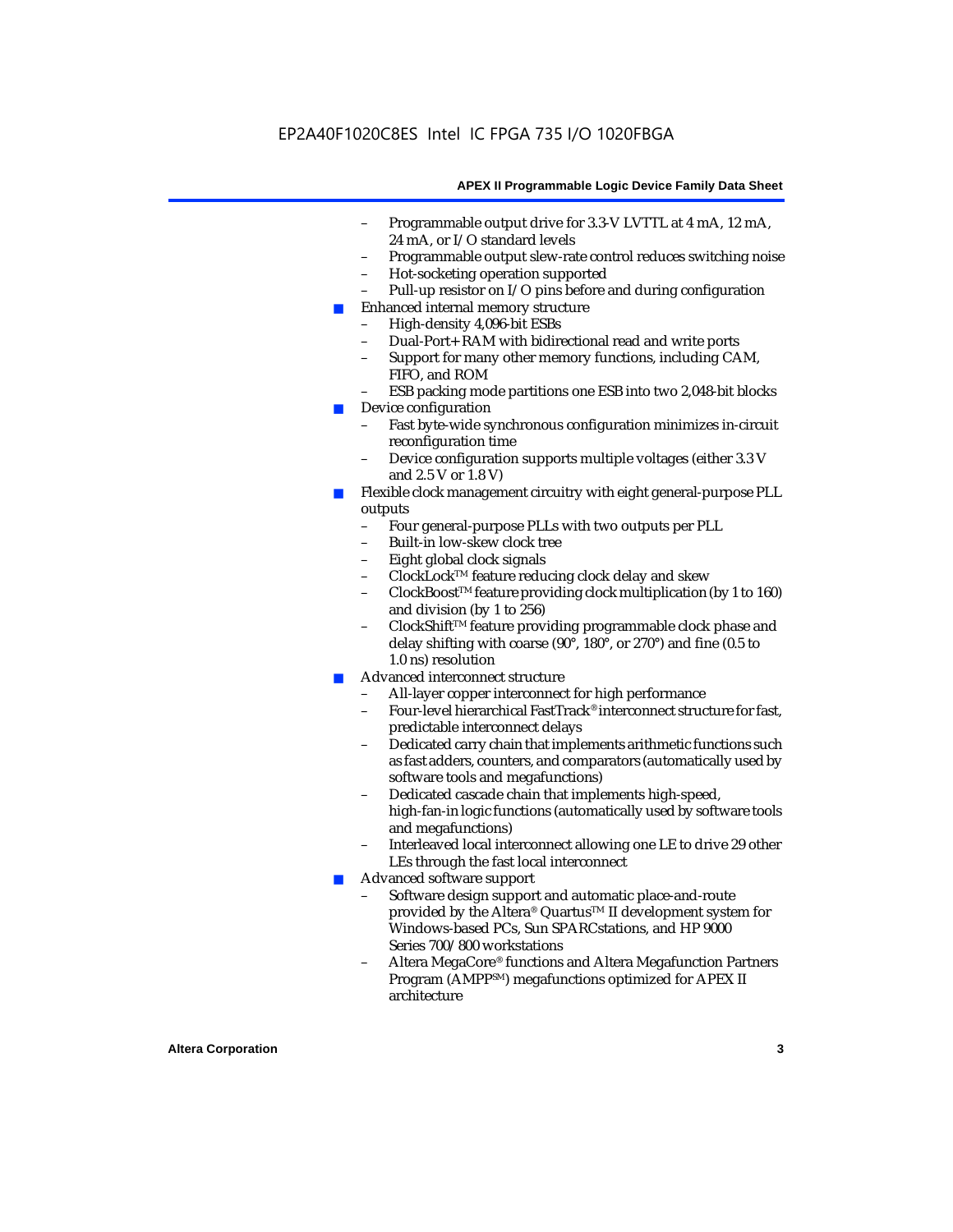- LogicLock<sup>TM</sup> incremental design for intellectual property  $(IP)$ integration and team-based design
- NativeLink™ integration with popular synthesis, simulation, and timing analysis tools
- SignalTap® embedded logic analyzer simplifies in-system design evaluation by giving access to internal nodes during device operation
- Support for popular revision-control software packages, including PVCS, RCS, and SCCS

Tables 2 and 3 show the APEX II ball-grid array (BGA) and FineLine BGATM device package sizes, options, and I/O pin counts.

| Table 2. APEX II Package Sizes         |                                |                |                                   |                                  |  |  |
|----------------------------------------|--------------------------------|----------------|-----------------------------------|----------------------------------|--|--|
| Feature                                | 672-Pin<br><b>FineLine BGA</b> | 724-Pin BGA    | 1,020-Pin<br><b>Finel ine BGA</b> | 1,508-Pin<br><b>FineLine BGA</b> |  |  |
| Pitch (mm)                             | 1.00                           | 1.27           | 1.00                              | 1.00                             |  |  |
| Area (mm <sup>2</sup> )                | 729                            | 1.225          | 1.089                             | 1.600                            |  |  |
| Length $\times$ Width (mm $\times$ mm) | $27 \times 27$                 | $35 \times 35$ | $33 \times 33$                    | $40 \times 40$                   |  |  |

| Table 3. APEX II Package Options & I/O Pin Count<br>Notes $(1)$ , $(2)$ |                                |             |                                  |                                    |  |
|-------------------------------------------------------------------------|--------------------------------|-------------|----------------------------------|------------------------------------|--|
| Feature                                                                 | 672-Pin<br><b>FineLine BGA</b> | 724-Pin BGA | 1,020-Pin<br><b>FineLine BGA</b> | $1.508-Pin$<br><b>FineLine BGA</b> |  |
| EP2A15                                                                  | 492                            | 492         |                                  |                                    |  |
| EP2A25                                                                  | 492                            | 536         |                                  |                                    |  |
| EP2A40                                                                  | 492                            | 536         | 735                              |                                    |  |
| EP2A70                                                                  |                                | 536         |                                  | 1,060                              |  |

*Notes to Table 3:*

(1) All APEX II devices support vertical migration within the same package (e.g., the designer can migrate between the EP2A15, EP2A25, and EP2A40 devices in the 672-pin FineLine BGA package). Vertical migration means that designers can migrate to devices whose dedicated pins, configuration pins, LVDS pins, and power pins are the same for a given package across device densities. Migration of I/O pins across densities requires the designer to cross reference the available I/O pins using the device pin-outs. This must be done for all planned densities for a given package type to identify which I/O pins are migratable.

(2) I/O pin counts include dedicated clock and fast I/O pins.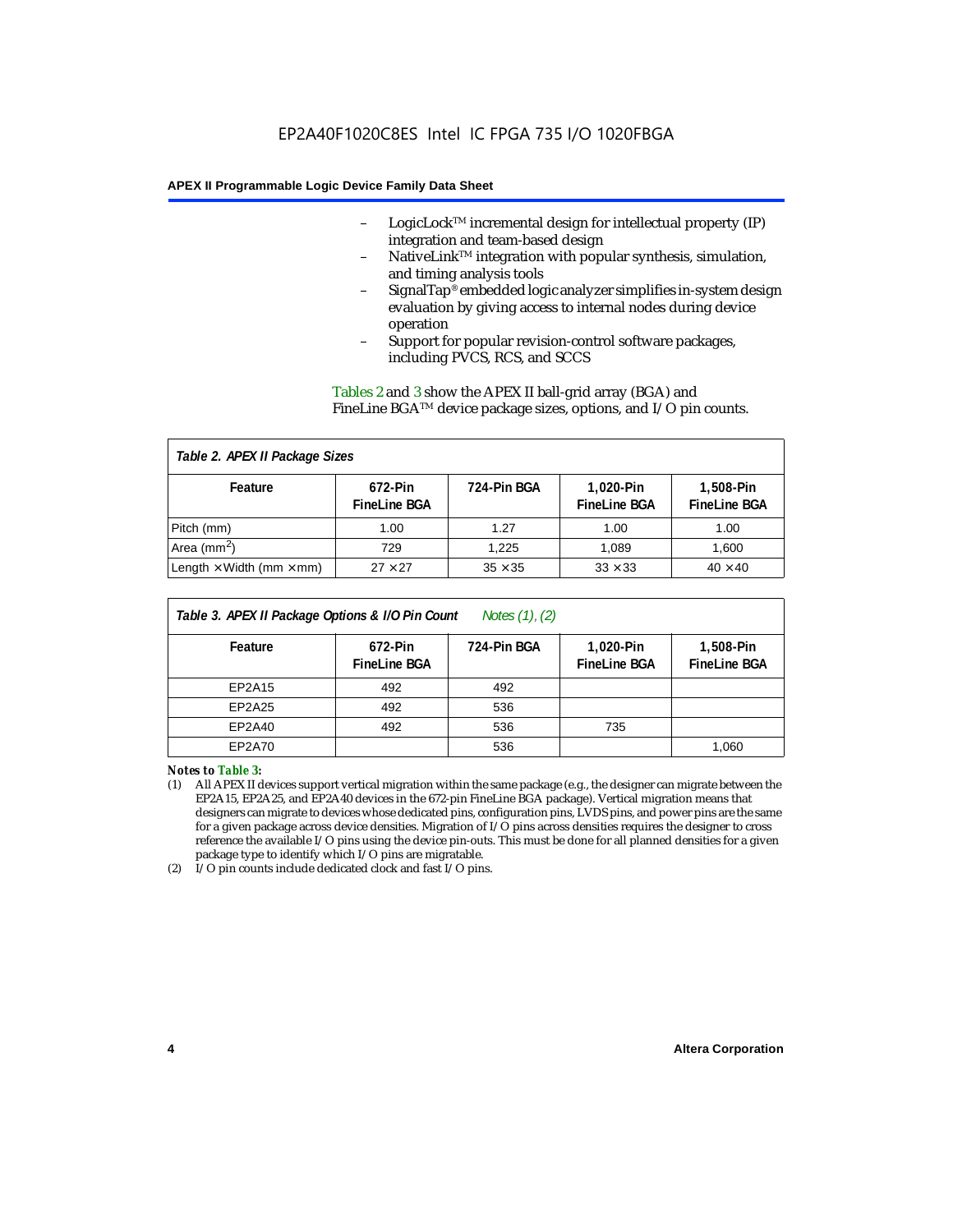| General<br><b>Description</b> | APEX II devices integrate high-speed differential I/O support using the<br>True-LVDS interface. The dedicated serializer, deserializer, and CDS<br>circuitry in the True-LVDS interface support the LVDS, LVPECL,<br>HyperTransport, and PCML I/O standards. Flexible-LVDS pins located<br>in regular user $I/O$ banks offer additional differential support, increasing<br>the total device bandwidth. This circuitry, together with enhanced IOEs<br>and support for numerous I/O standards, allows APEX II devices to meet |
|-------------------------------|-------------------------------------------------------------------------------------------------------------------------------------------------------------------------------------------------------------------------------------------------------------------------------------------------------------------------------------------------------------------------------------------------------------------------------------------------------------------------------------------------------------------------------|
|                               | high-speed interface requirements.                                                                                                                                                                                                                                                                                                                                                                                                                                                                                            |

APEX II devices also include other high-performance features such as bidirectional dual-port RAM, CAM, general-purpose PLLs, and numerous global clocks.

#### **Configuration**

The logic, circuitry, and interconnects in the APEX II architecture are configured with CMOS SRAM elements. APEX II devices are reconfigurable and are 100% tested prior to shipment. As a result, test vectors do not have to be generated for fault coverage. Instead, the designer can focus on simulation and design verification. In addition, the designer does not need to manage inventories of different ASIC designs; APEX II devices can be configured on the board for the specific functionality required.

APEX II devices are configured at system power-up with data either stored in an Altera configuration device or provided by a system controller. Altera offers in-system programmability (ISP)-capable configuration devices, which configure APEX II devices via a serial data stream. The enhanced configuration devices can configure any APEX II device in under 100 ms. Moreover, APEX II devices contain an optimized interface that permits microprocessors to configure APEX II devices serially or in parallel, synchronously or asynchronously. This interface also enables microprocessors to treat APEX II devices as memory and to configure the device by writing to a virtual memory location, simplifying reconfiguration.

APEX II devices also support a new byte-wide, synchronous configuration scheme at speeds of up to 66 MHz using EPC16 configuration devices or a microprocessor. This parallel configuration reduces configuration time by using eight data lines to send configuration data versus one data line in serial configuration.

APEX II devices support multi-voltage configuration; device configuration can be performed at 3.3 V and 2.5 V or 1.8 V.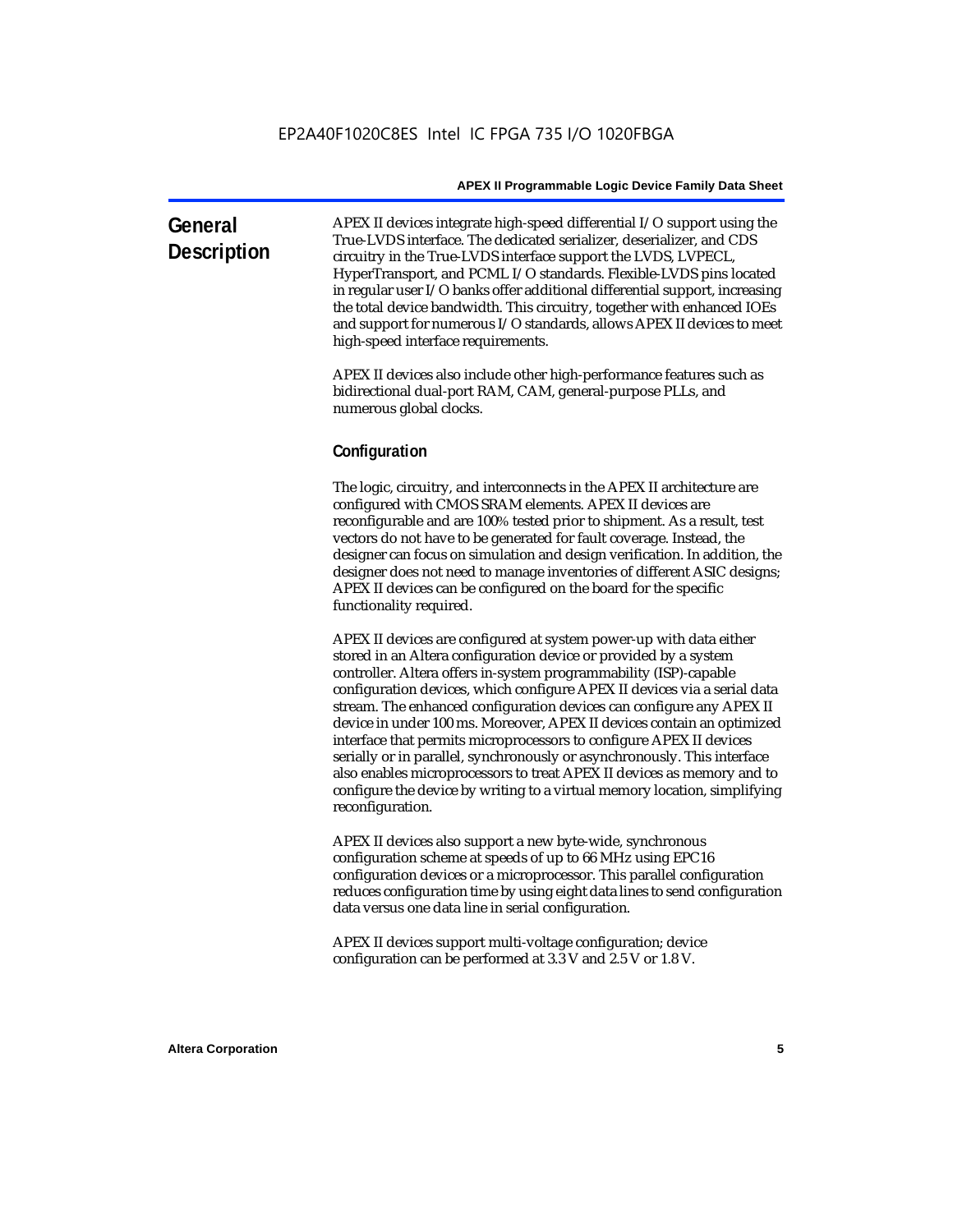After an APEX II device has been configured, it can be reconfigured incircuit by resetting the device and loading new data. Real-time changes can be made during system operation, enabling innovative reconfigurable computing applications.

#### **Software**

APEX II devices are supported by the Altera Quartus II development system: a single, integrated package that offers hardware description language (HDL) and schematic design entry, compilation and logic synthesis, full simulation and worst-case timing analysis, SignalTap logic analysis, and device configuration. The Quartus II software runs on Windows-based PCs, Sun SPARCstations, and HP 9000 Series 700/800 workstations.

The Quartus II software includes the LogicLock incremental design feature. The LogicLock feature allows the designer to make pin and timing assignments, verify functionality and performance, and then set constraints to lock down the placement and performance of a specific block of logic using LogicLock constraints. Constraints set by the LogicLock function guarantee repeatable placement when implementing a block of logic in a current project or exporting the block to another project. The constraints set by the LogicLock feature can lock down logic to a fixed location in the device. The LogicLock feature can also lock the logic down to a floating location, and the Quartus II software determines the best relative placement of the block to meet design requirements. Adding additional logic to a project will not affect the performance of blocks locked down with LogicLock constraints.

The Quartus II software provides NativeLink interfaces to other industrystandard PC- and UNIX workstation-based EDA tools. For example, designers can open the Quartus II software from within third-party design tools. The Quartus II software also contains built-in optimized synthesis libraries; synthesis tools can use these libraries to optimize designs for APEX II devices. For example, the Synopsys Design Compiler library, supplied with the Quartus II development system, includes DesignWare functions optimized for the APEX II architecture.

#### **Functional Description** APEX II devices incorporate LUT-based logic, product-term-based logic, memory, and high-speed I/O standards into one device. Signal interconnections within APEX II devices (as well as to and from device pins) are provided by the FastTrack interconnect—a series of fast, continuous row and column channels that run the entire length and width of the device.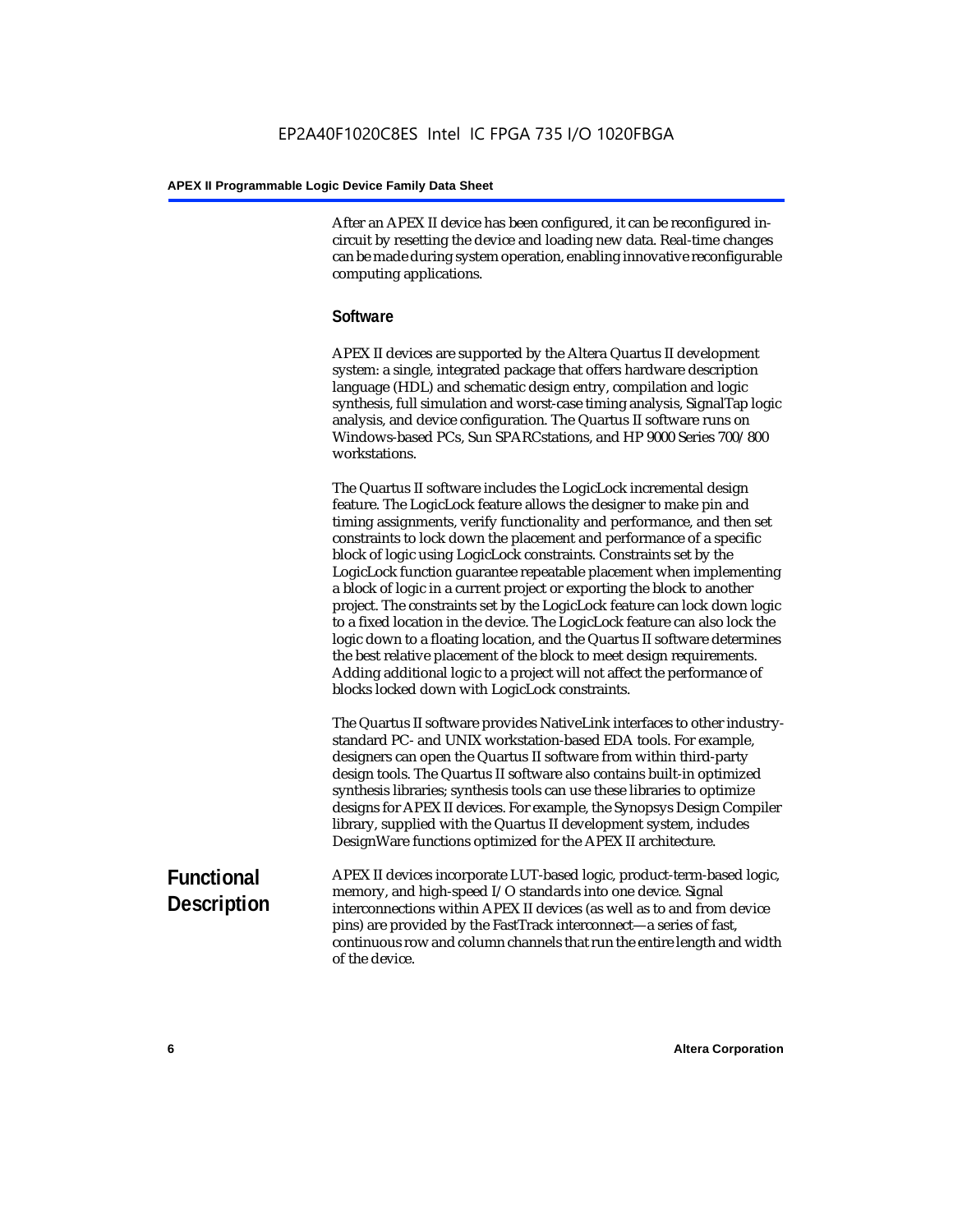Each I/O pin is fed by an IOE located at the end of each row and column of the FastTrack interconnect. Each IOE contains a bidirectional I/O buffer and six registers that can be used for registering input, output, and output-enable signals. When used with a dedicated clock pin, these registers provide exceptional performance and interface support with external memory devices such as DDR SDRAM and ZBT and QDR SRAM devices.

IOEs provide a variety of features such as: 3.3-V, 64-bit, 66-MHz PCI compliance, 3.3-V, 64-bit, 133-MHz PCI-X compliance, Joint Test Action Group (JTAG) boundary-scan test (BST) support, output drive strength control, slew-rate control, tri-state buffers, bus-hold circuitry, programmable pull-up resistors, programmable input and output delays, and open-drain outputs.

APEX II devices offer enhanced I/O support, including support for 1.5 V, 1.8 V, 2.5 V, 3.3 V, LVCMOS, LVTTL, HSTL, LVDS, LVPECL, HyperTransport, PCML, 3.3-V PCI, PCI-X, GTL+, SSTL-2, SSTL-3, CTT, and 3.3-V AGP I/O standards. High-speed (up to 1.0 Gbps) differential transfers are supported with True-LVDS circuitry for LVDS, LVPECL, HyperTransport, and PCML I/O standards. The optional CDS feature corrects any clock-to-data skew at the True-LVDS receiver channels, allowing for flexible board topologies. Up to 88 Flexible-LVDS channels support differential transfer at up to 400 Mbps (DDR) for LVDS and HyperTransport I/O standards.

An ESB can implement many types of memory, including Dual-Port+ RAM, CAM, ROM, and FIFO functions. Embedding the memory directly into the die improves performance and reduces die area compared to distributed-RAM implementations. The abundance of cascadable ESBs ensures that the APEX II device can implement multiple wide memory blocks for high-density designs. The ESB's high speed ensures it can implement small memory blocks without any speed penalty. The abundance of ESBs, in conjunction with the ability for one ESB to implement two separate memory blocks, ensures that designers can create as many different-sized memory blocks as the system requires.

Figure 1 shows an overview of the APEX II device.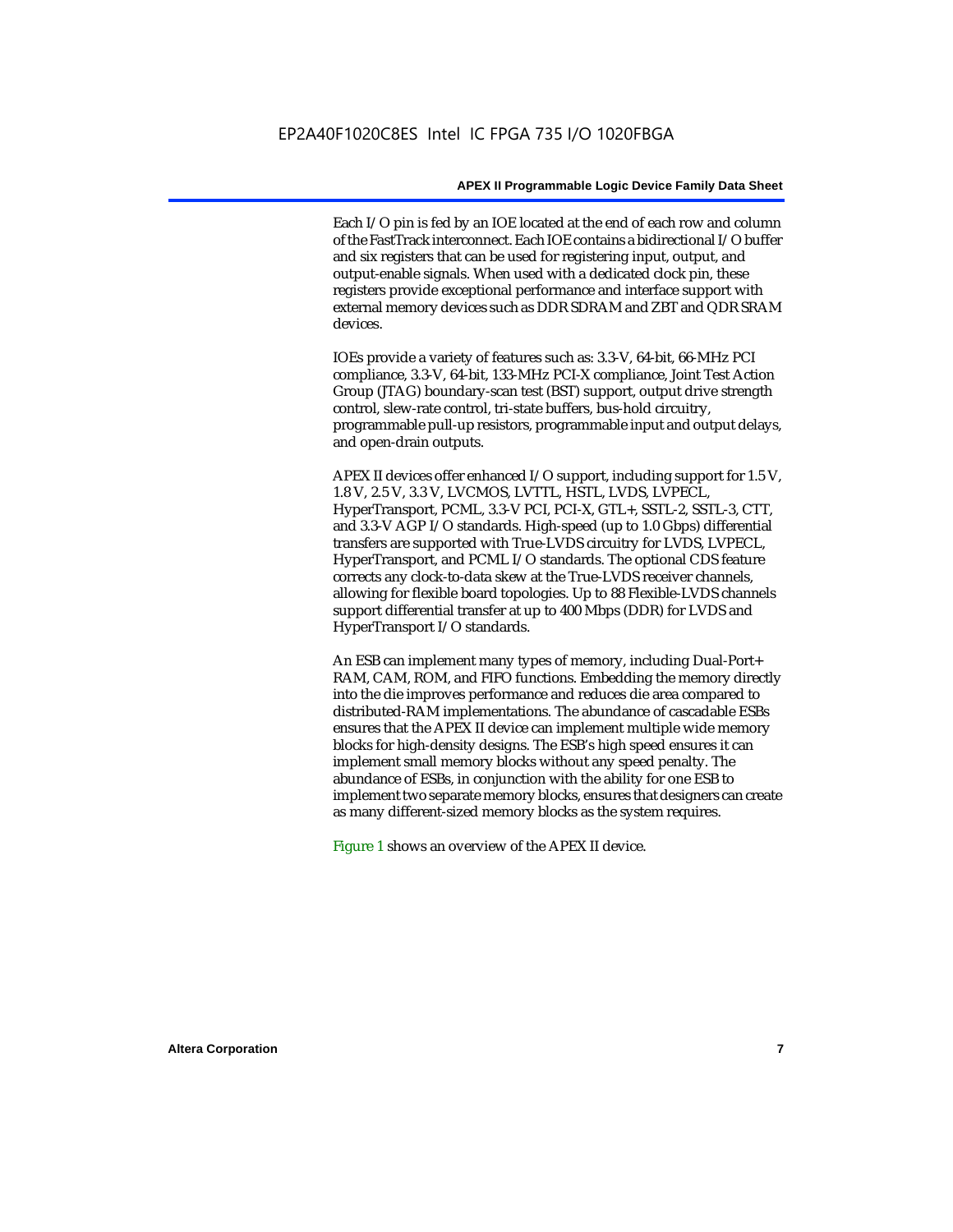#### *Figure 1. APEX II Device Block Diagram*



Table 4 lists the resources available in APEX II devices.

| Table 4. APEX II Device Resources |                     |                           |             |  |  |  |
|-----------------------------------|---------------------|---------------------------|-------------|--|--|--|
| <b>Device</b>                     | <b>MegaLAB Rows</b> | MegaLAB<br><b>Columns</b> | <b>ESBs</b> |  |  |  |
| EP2A15                            | 26                  | 4                         | 104         |  |  |  |
| EP2A25                            | 38                  |                           | 152         |  |  |  |
| EP2A40                            | 40                  |                           | 160         |  |  |  |
| EP2A70                            | 70                  | 4                         | 280         |  |  |  |

APEX II devices provide eight dedicated clock input pins and four dedicated fast I/O pins that globally drive register control inputs, including clocks. These signals ensure efficient distribution of high-speed, low-skew control signals. The control signals use dedicated routing channels to provide short delays and low skew. The dedicated fast signals can also be driven by internal logic, providing an ideal solution for a clock divider or internally-generated asynchronous control signal with high fan-out. The dedicated clock and fast I/O pins on APEX II devices can also feed logic. Dedicated clocks can also be used with the APEX II generalpurpose PLLs for clock management.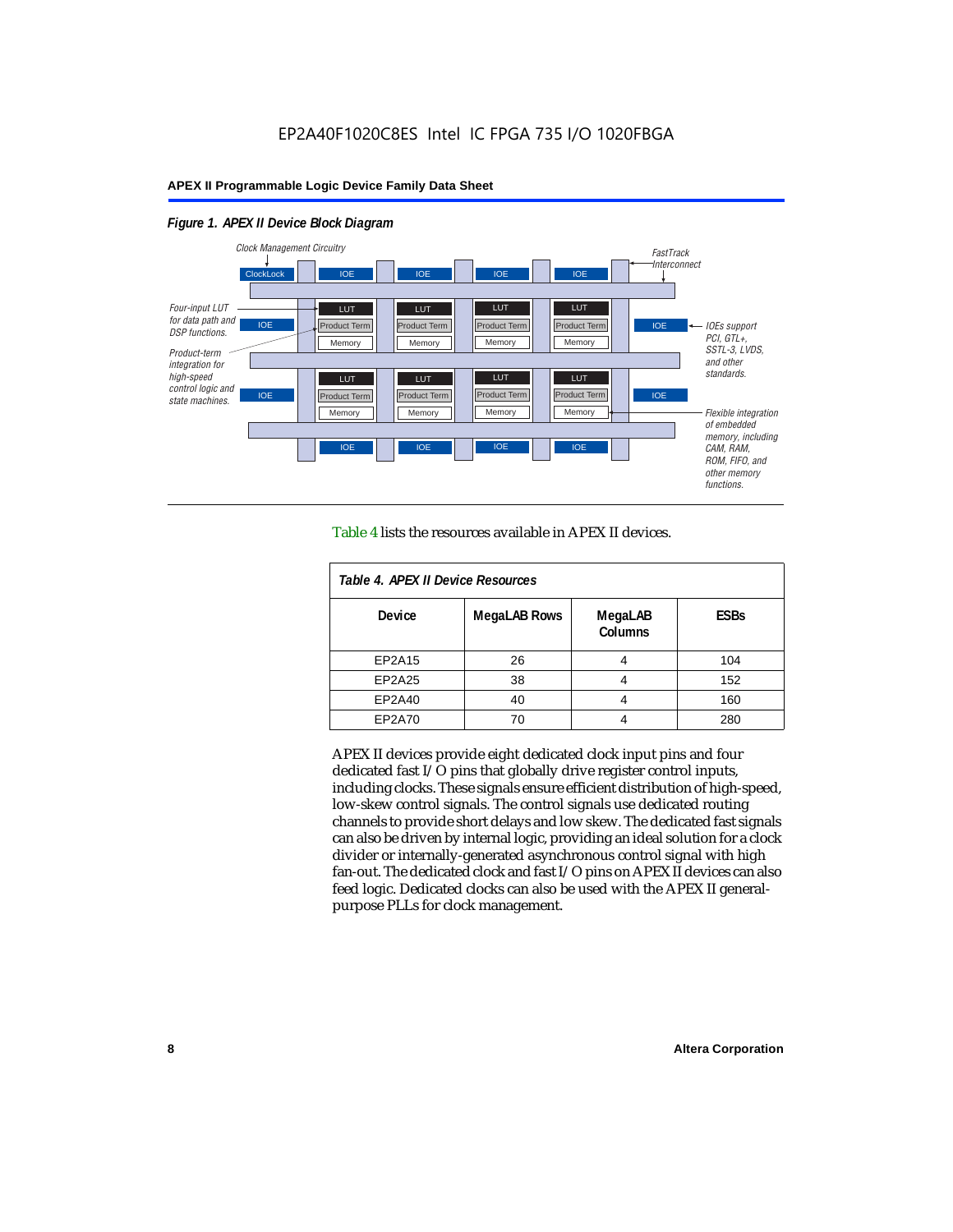#### **MegaLAB Structure**

APEX II devices are constructed from a series of MegaLAB<sup>TM</sup> structures. Each MegaLAB structure contains a group of logic array blocks (LABs), one ESB, and a MegaLAB interconnect, which routes signals within the MegaLAB structure. EP2A15 and EP2A25 devices have 16 LABs and EP2A40 and EP2A70 devices have 24 LABs. Signals are routed between MegaLAB structures and I/O pins via the FastTrack interconnect. In addition, edge LABs can be driven by I/O pins through the local interconnect. Figure 2 shows the MegaLAB structure.





#### **Logic Array Block**

Each LAB consists of 10 LEs, the LEs' associated carry and cascade chains, LAB control signals, and the local interconnect. The local interconnect transfers signals between LEs in the same or adjacent LABs, IOEs, or ESBs.

The Quartus II Compiler places associated logic within a LAB or adjacent LABs, allowing the use of a fast local interconnect for high performance.

APEX II devices use an interleaved LAB structure, so that each LAB can drive two local interconnect areas. Every other LE drives to either the left or right local interconnect area, alternating by LE. The local interconnect can drive LEs within the same LAB or adjacent LABs. This feature minimizes the use of the row and column interconnects, providing higher performance and flexibility. Each LAB structure can drive 30 LEs through fast local interconnects.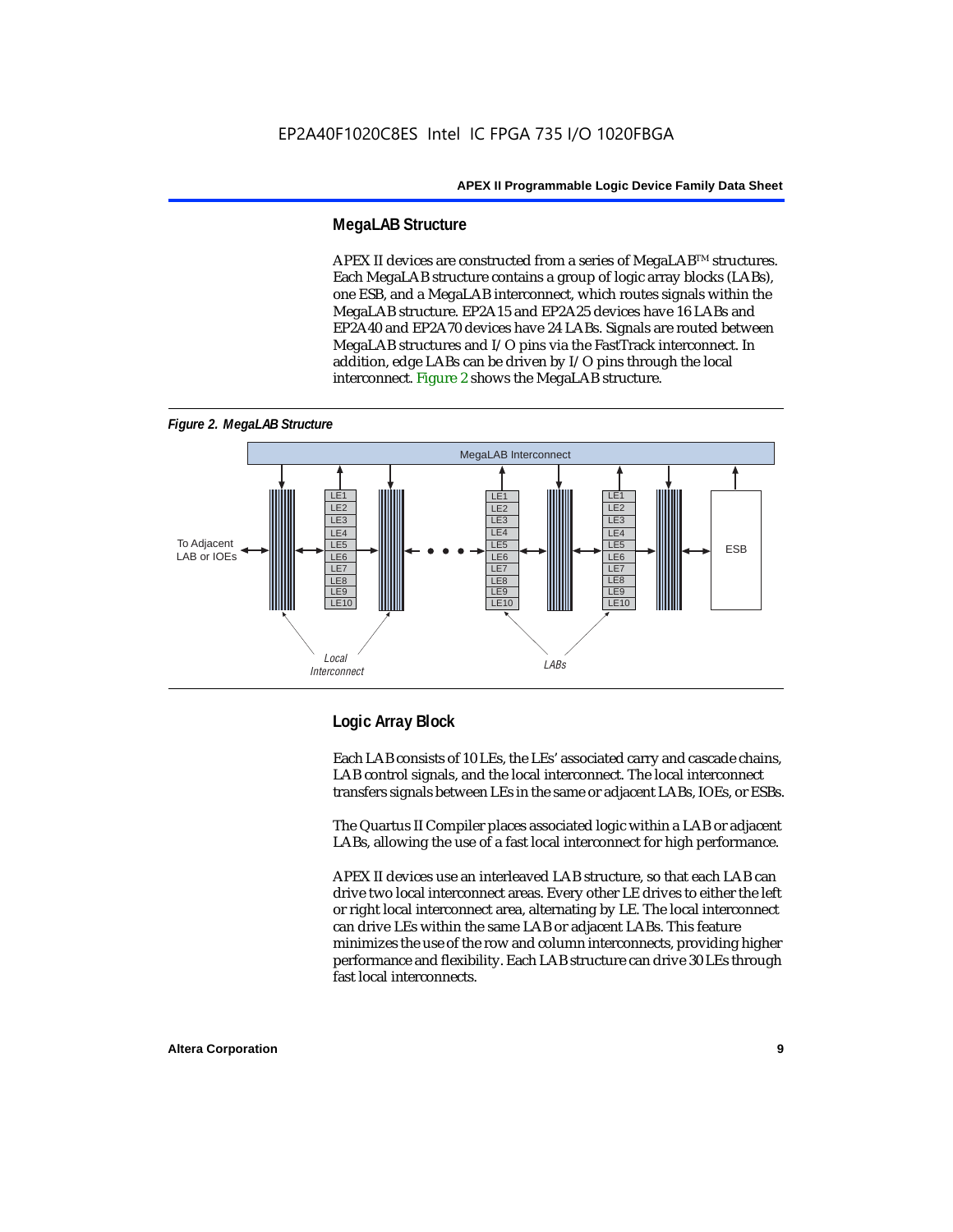

Figure 3 shows the APEX II LAB.

Each LAB contains dedicated logic for driving control signals to its LEs and ESBs. The control signals include clock, clock enable, asynchronous clear, asynchronous preset, asynchronous load, synchronous clear, and synchronous load signals. A maximum of six control signals can be used at a time. Although synchronous load and clear signals are generally used when implementing counters, they can also be used with other functions.

Each LAB can use two clocks and two clock enable signals. The LAB's clock and clock enable signals are linked (e.g., any LE in a particular LAB using CLK1 will also use CLKENA1). LEs with the same clock but different clock enable signals either use both clock signals in one LAB or are placed into separate LABs. If both the rising and falling edges of a clock are used in an LAB, both LAB-wide clock signals are used.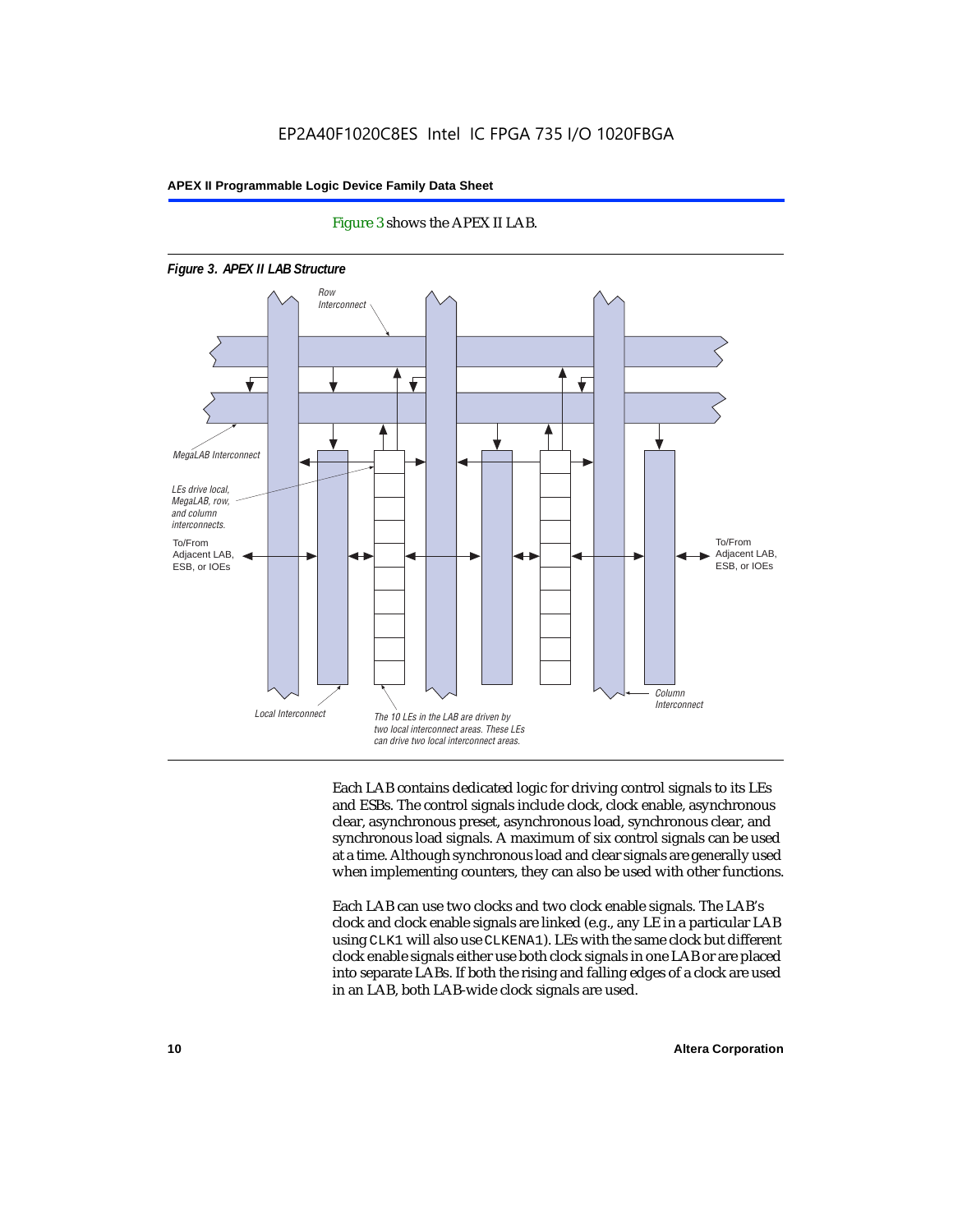The LAB-wide control signals can be generated from the LAB local interconnect, global signals, and dedicated clock pins. The inherent low skew of the FastTrack interconnect enables it to be used for clock distribution. Figure 4 shows the LAB control signal generation circuit.



#### *Figure 4. LAB Control Signal Generation*

#### *Notes to Figure 4:*

- (1) The LABCLR1 and LABCLR2 signals also control asynchronous load and asynchronous preset for LEs within the LAB.
- (2) The SYNCCLR signal can be generated by the local interconnect or global signals.

#### **Logic Element**

The LE is the smallest unit of logic in the APEX II architecture. Each LE contains a four-input LUT, which is a function generator that can quickly implement any function of four variables. In addition, each LE contains a programmable register and carry and cascade chains. Each LE drives the local interconnect, MegaLAB interconnect, and FastTrack interconnect routing structures. See Figure 5.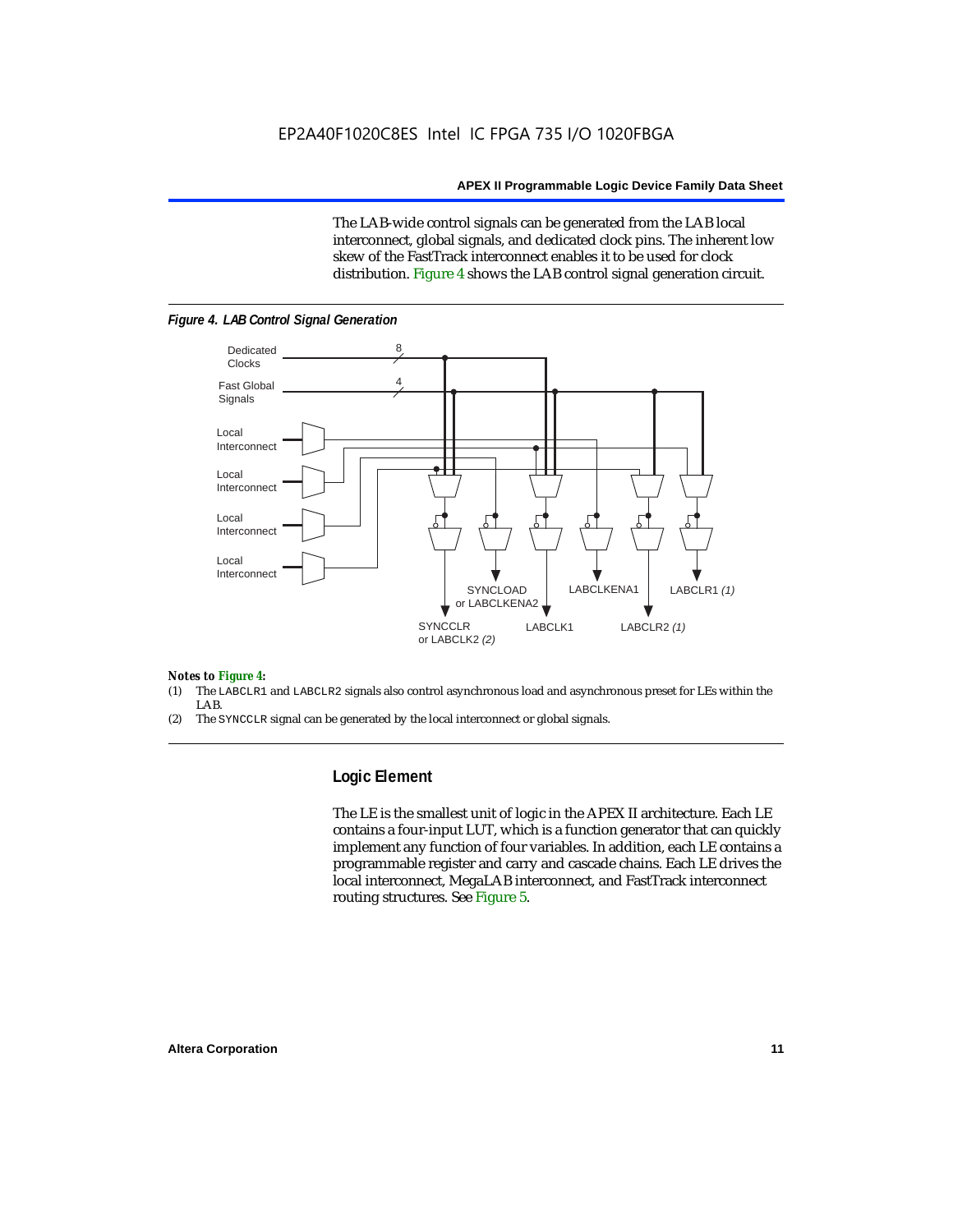

*Figure 5. APEX II Logic Element*

Each LE's programmable register can be configured for D, T, JK, or SR operation. The register's clock and clear control signals can be driven by global signals, general-purpose I/O pins, or any internal logic. For combinatorial functions, the register is bypassed and the output of the LUT drives the outputs of the LE.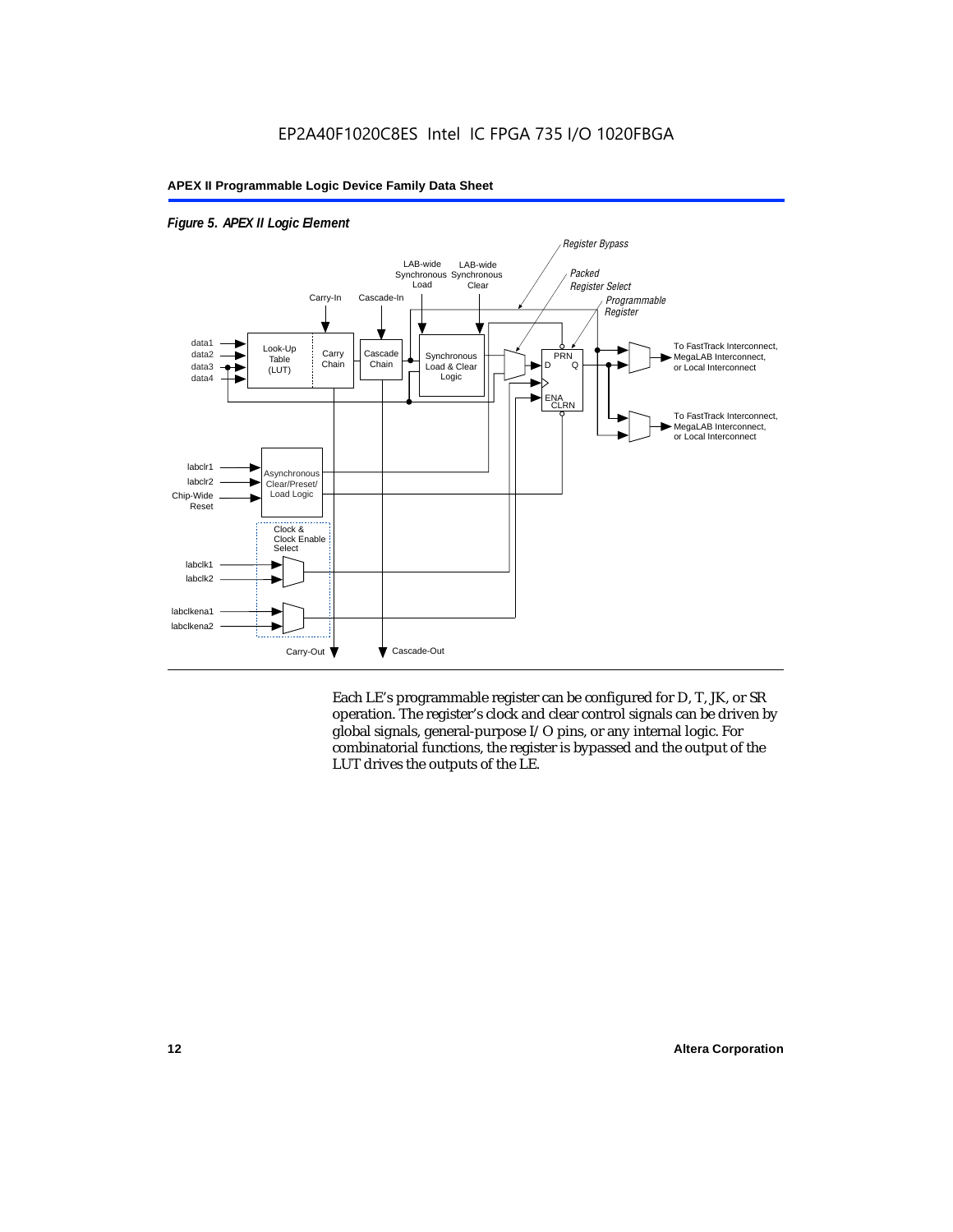Each LE has two outputs that drive the local, MegaLAB, or FastTrack interconnect routing structure. Each output can be driven independently by the LUT's or register's output. For example, the LUT can drive one output while the register drives the other output. This feature, called register packing, improves device utilization because the register and the LUT can be used for unrelated functions. The LE can also drive out registered and unregistered versions of the LUT output. The APEX II architecture provides two types of dedicated high-speed data paths that connect adjacent LEs without using local interconnect paths: carry chains and cascade chains. A carry chain supports high-speed arithmetic functions such as counters and adders, while a cascade chain implements wide-input functions such as equality comparators with minimum delay. Carry and cascade chains connect LEs 1 through 10 in an LAB and all LABs in the same MegaLAB structure.

#### *Carry Chain*

The carry chain provides a fast carry-forward function between LEs. The carry-in signal from a lower-order bit drives forward into the higherorder bit via the carry chain, and feeds into both the LUT and the next portion of the carry chain. This feature allows the APEX II architecture to implement high-speed counters, adders, and comparators of arbitrary width. The Quartus II Compiler can create carry chain logic automatically during the design process, or the designer can create it manually during design entry. Parameterized functions such as DesignWare functions from Synopsys and library of parameterized modules (LPM) functions automatically take advantage of carry chains for the appropriate functions.

The Quartus II Compiler creates carry chains longer than 10 LEs by linking LABs together automatically. For enhanced fitting, a long carry chain skips alternate LABs in a MegaLAB structure. A carry chain longer than one LAB skips either from an even-numbered LAB to the next evennumbered LAB, or from an odd-numbered LAB to the next oddnumbered LAB. For example, the last LE of the first LAB in the upper-left MegaLAB structure carries to the first LE of the third LAB in the MegaLAB structure.

Figure 6 shows how an *n*-bit full adder can be implemented in  $n + 1$  LEs with the carry chain. One portion of the LUT generates the sum of two bits using the input signals and the carry-in signal; the sum is routed to the output of the LE. The register can be bypassed for simple adders or used for accumulator functions. Another portion of the LUT and the carry chain logic generates the carry-out signal, which is routed directly to the carryin signal of the next-higher-order bit. The final carry-out signal is routed to an LE, where it is driven onto the local, MegaLAB, or FastTrack interconnect routing structures.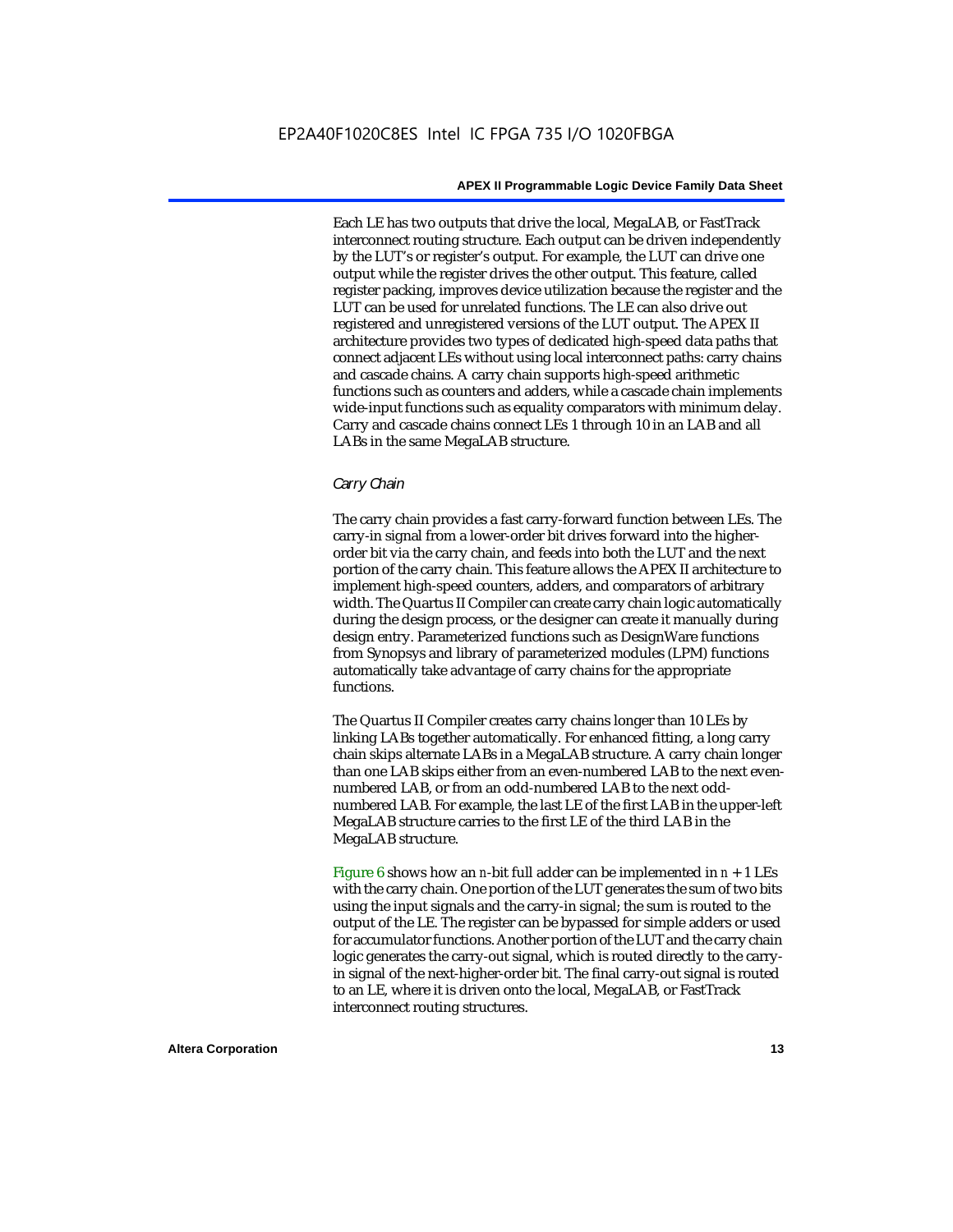

*Figure 6. APEX II Carry Chain*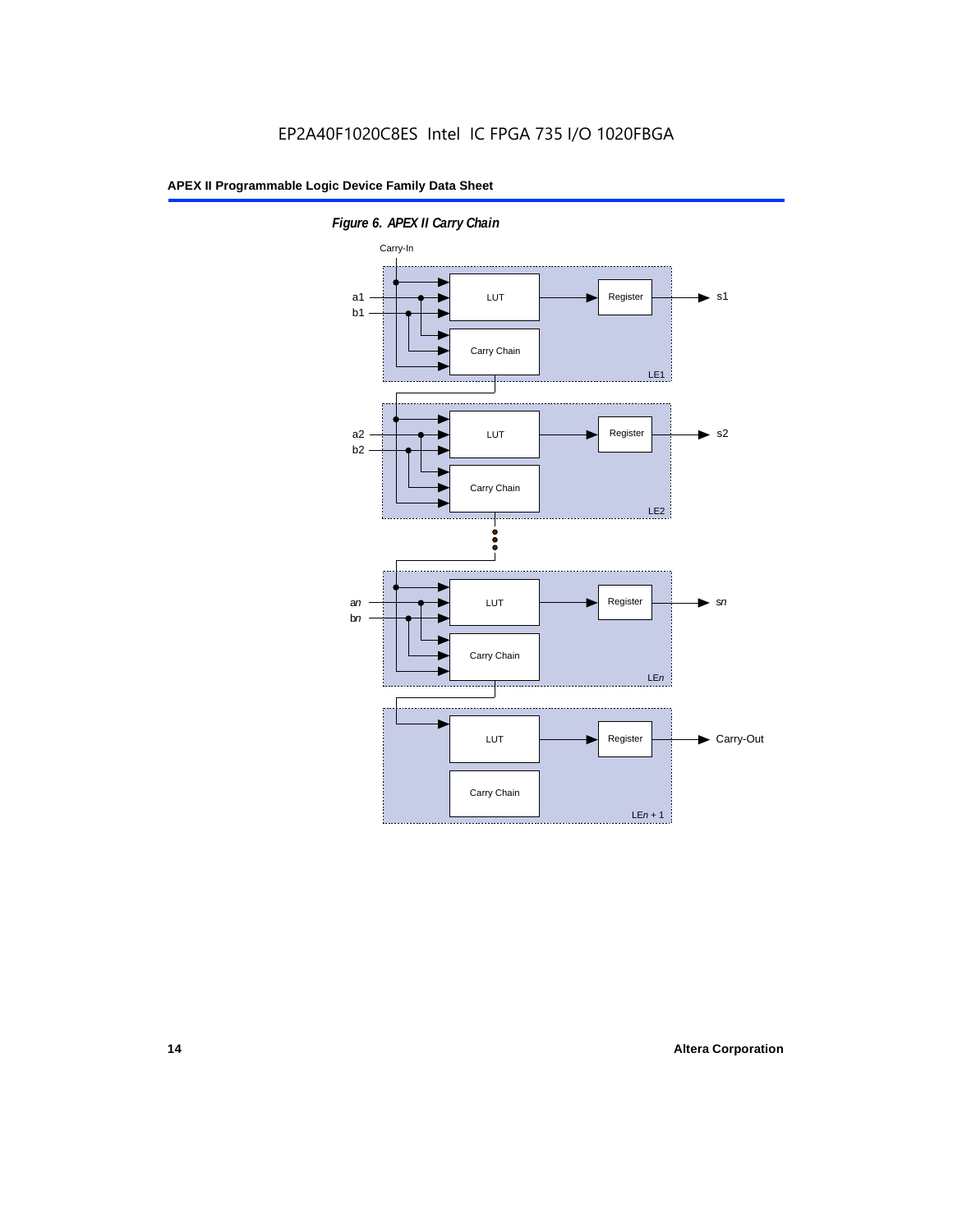#### *Cascade Chain*

With the cascade chain, the APEX II architecture can implement functions with a very wide fan-in. Adjacent LUTs can compute portions of a function in parallel; the cascade chain serially connects the intermediate values. The cascade chain can use a logical AND or logical OR (via DeMorgan's inversion) to connect the outputs of adjacent LEs. Each additional LE provides four more inputs to the effective width of a function, with a short cascade delay. The Quartus II Compiler can create cascade chain logic automatically during the design process, or the designer can create it manually during design entry.

Cascade chains longer than 10 LEs are implemented automatically by linking LABs together. For enhanced fitting, a long cascade chain skips alternate LABs in a MegaLAB structure. A cascade chain longer than one LAB skips either from an even-numbered LAB to the next even-numbered LAB, or from an odd-numbered LAB to the next odd-numbered LAB. For example, the last LE of the first LAB in the upper-left MegaLAB structure carries to the first LE of the third LAB in the MegaLAB structure. Figure 7 shows how the cascade function can connect adjacent LEs to form functions with a wide fan-in.



## **Altera Corporation 15**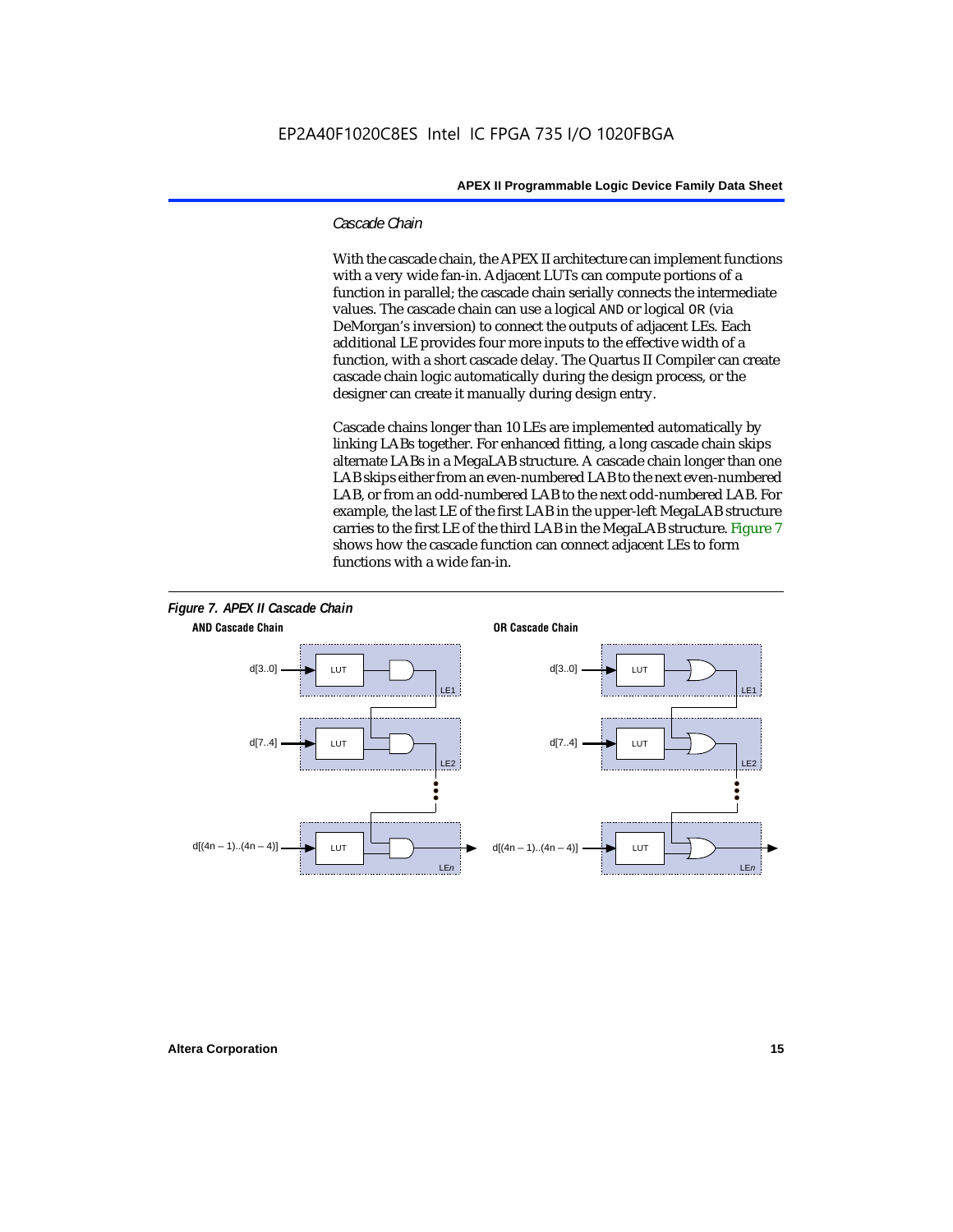#### *LE Operating Modes*

The APEX II LE can operate in one of the following three modes:

- Normal mode
- Arithmetic mode
- Counter mode

Each mode uses LE resources differently. In each mode, seven available inputs to the LE—the four data inputs from the LAB local interconnect, the feedback from the programmable register, and the carry-in and cascade-in from the previous LE—are directed to different destinations to implement the desired logic function. LAB-wide signals provide clock, asynchronous clear, asynchronous preset, asynchronous load, synchronous clear, synchronous load, and clock enable control for the register. These LAB-wide signals are available in all LE modes.

The Quartus II software, in conjunction with parameterized functions such as LPM and DesignWare functions, automatically chooses the appropriate mode for common functions such as counters, adders, and multipliers. If required, the designer can also create special-purpose functions that specify which LE operating mode to use for optimal performance. Figure 8 shows the LE operating modes.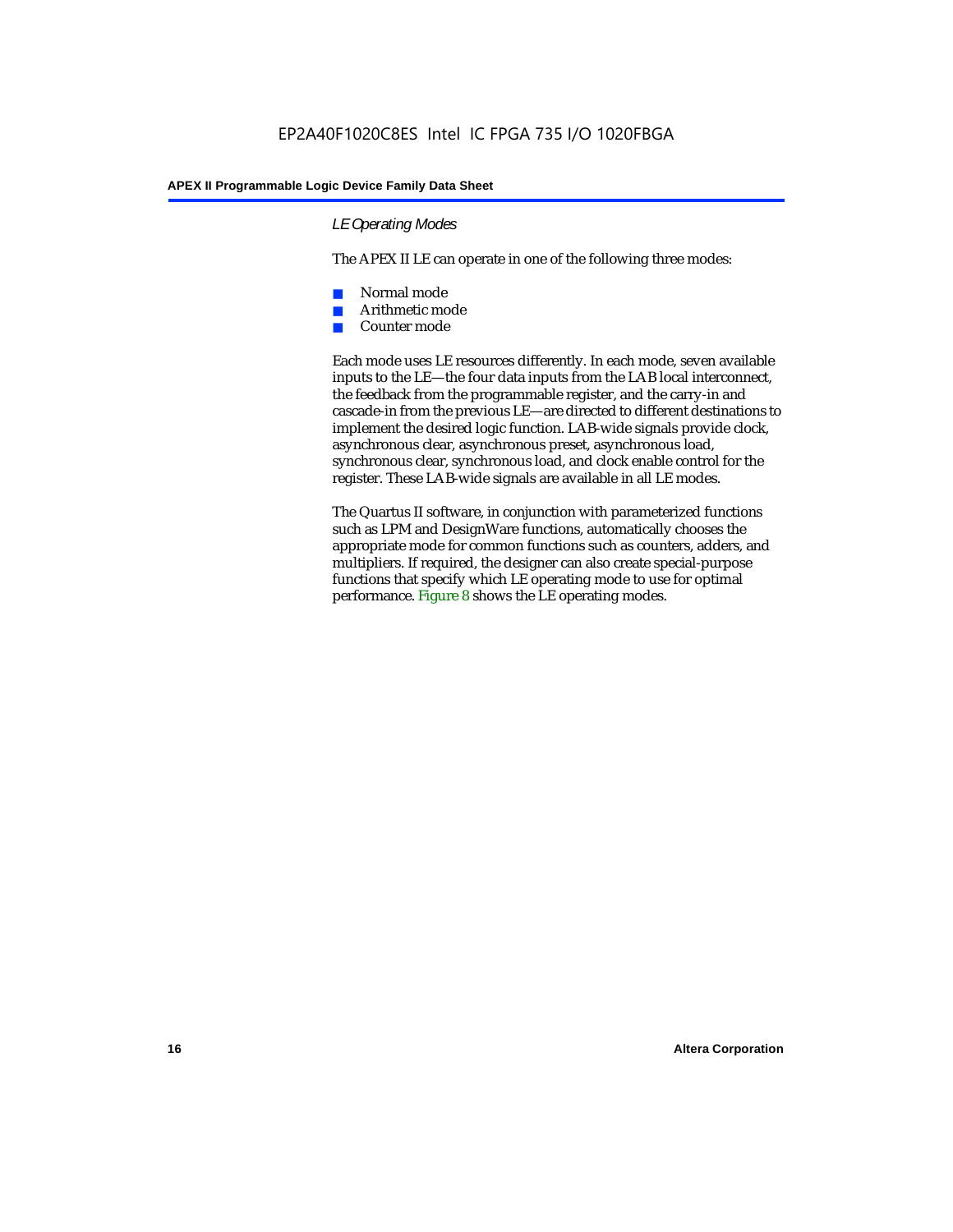

#### *Figure 8. APEX II LE Operating Modes*





#### *Notes to Figure 8:*

- (1) LEs in normal mode support register packing.<br>(2) There are two LAB-wide clock enables per LA
- (2) There are two LAB-wide clock enables per LAB.<br>(3) When using the carry-in in normal mode, the pa
- (3) When using the carry-in in normal mode, the packed register feature is unavailable.<br>(4) A register feedback multiplexer is available on LE1 of each LAB.
- (4) A register feedback multiplexer is available on LE1 of each LAB.<br>(5) The DATA1 and DATA2 input signals can supply counter enable, u
- (5) The DATA1 and DATA2 input signals can supply counter enable, up or down control, or register feedback signals for LEs other than the second LE in a LAB.
- (6) The LAB-wide synchronous clear and LAB-wide synchronous load affect all registers in a LAB.

#### **Altera Corporation 17 17**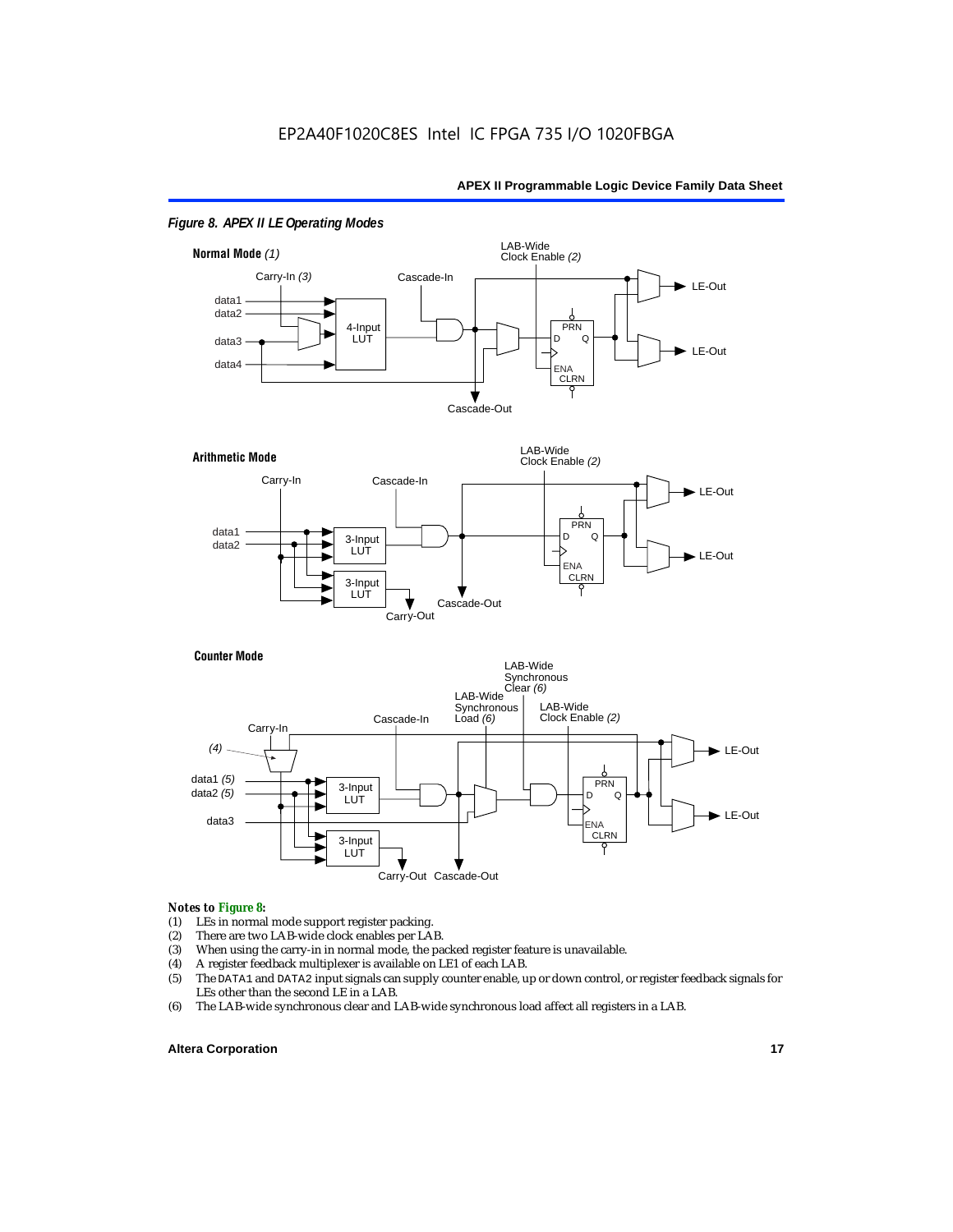#### **Normal Mode**

The normal mode is suitable for general logic applications, combinatorial functions, or wide decoding functions that can take advantage of a cascade chain. In normal mode, four data inputs from the LAB local interconnect and the carry-in are inputs to a four-input LUT. The Quartus II Compiler automatically selects the carry-in or the DATA3 signal as one of the inputs to the LUT. The LUT output can be combined with the cascade-in signal to form a cascade chain through the cascade-out signal. LEs in normal mode support packed registers.

#### **Arithmetic Mode**

The arithmetic mode is ideal for implementing adders, accumulators, and comparators. An LE in arithmetic mode uses two 3-input LUTs. One LUT computes a three-input function; the other generates a carry output. As shown in Figure 8, the first LUT uses the carry-in signal and two data inputs from the LAB local interconnect to generate a combinatorial or registered output. For example, when implementing an adder, this output is the sum of three signals: DATA1, DATA2, and carry-in. The second LUT uses the same three signals to generate a carry-out signal, thereby creating a carry chain. The arithmetic mode also supports simultaneous use of the cascade chain. LEs in arithmetic mode can drive out registered and unregistered versions of the LUT output.

The Quartus II software implements parameterized functions that use the arithmetic mode automatically where appropriate; the designer does not need to specify how the carry chain will be used.

#### **Counter Mode**

The counter mode offers clock enable, counter enable, synchronous up/down control, synchronous clear, and synchronous load options. The counter enable and synchronous up/down control signals are generated from the data inputs of the LAB local interconnect. The synchronous clear and synchronous load options are LAB-wide signals that affect all registers in the LAB. Consequently, if any of the LEs in an LAB use the counter mode, other LEs in that LAB must be used as part of the same counter or be used for a combinatorial function. The Quartus II software automatically places any registers that are not used by the counter into other LABs.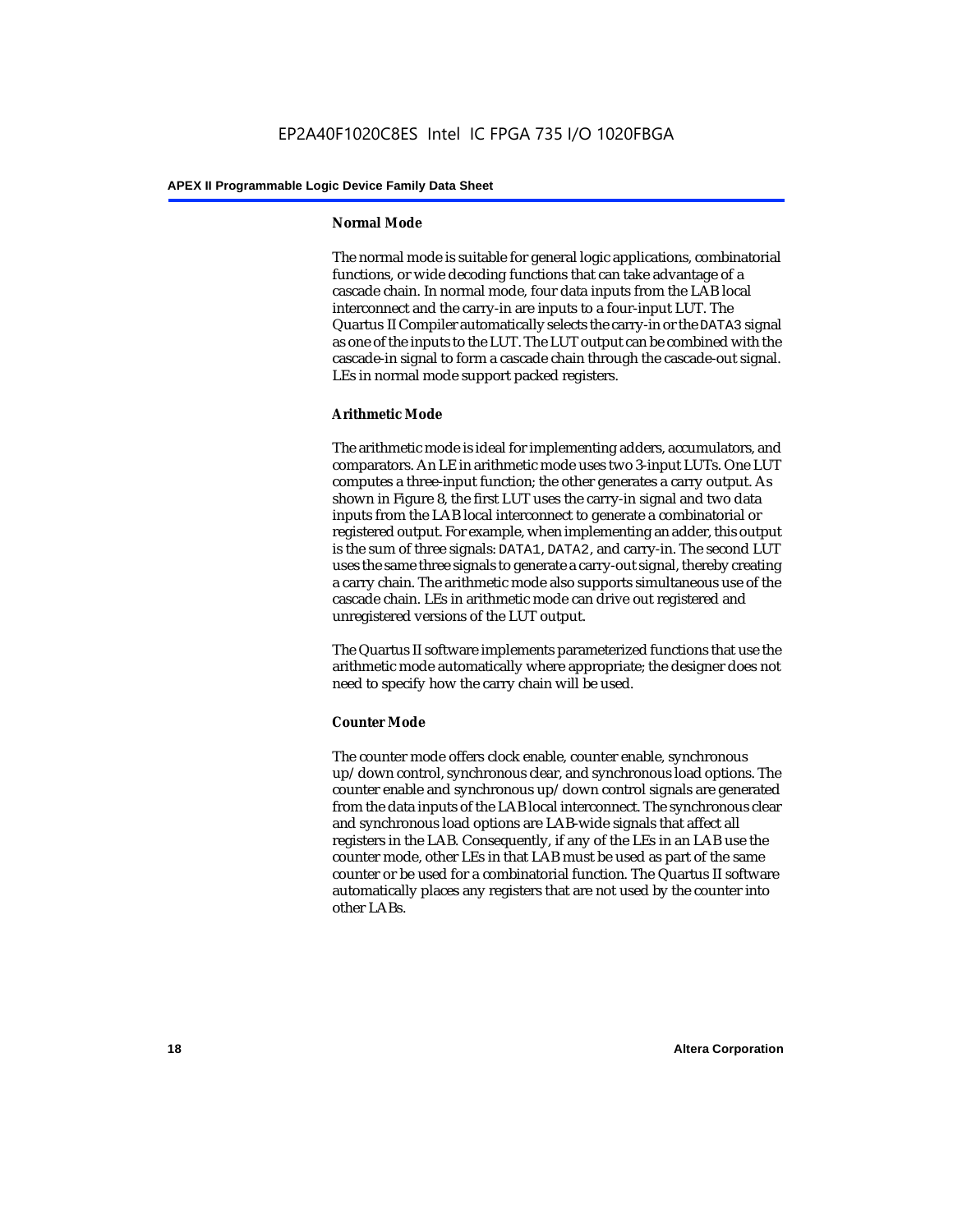The counter mode uses two three-input LUTs: one generates the counter data, and the other generates the fast carry bit. A 2-to-1 multiplexer provides synchronous loading, and another AND gate provides synchronous clearing. If the cascade function is used by an LE in counter mode, the synchronous clear or load overrides any signal carried on the cascade chain. The synchronous clear overrides the synchronous load. LEs in arithmetic mode can drive out registered and unregistered versions of the LUT output.

#### *Clear & Preset Logic Control*

Logic for the register's clear and preset signals is controlled by LAB-wide signals. The LE directly supports an asynchronous clear function. The Quartus II Compiler can use a NOT-gate push-back technique to emulate an asynchronous preset. Moreover, the Quartus II Compiler can use a programmable NOT-gate push-back technique to emulate simultaneous preset and clear or asynchronous load. However, this technique uses three additional LEs per register. All emulation is performed automatically when the design is compiled. Registers that emulate simultaneous preset and load will enter an unknown state upon power-up or when the chipwide reset is asserted.

In addition to the two clear and preset modes, APEX II devices provide a chip-wide reset pin (DEV\_CLRn) that resets all registers in the device. Use of this pin is controlled through an option in the Quartus II software that is set before compilation. The chip-wide reset overrides all other control signals. Registers using an asynchronous preset are preset when the chipwide reset is asserted; this effect results from the inversion technique used to implement the asynchronous preset.

#### **FastTrack Interconnect**

In the APEX II architecture, connections between LEs, ESBs, and I/O pins are provided by the FastTrack interconnect. The FastTrack interconnect is a series of continuous horizontal and vertical routing channels that traverse the device. This global routing structure provides predictable performance, even in complex designs. In contrast, the segmented routing in FPGAs requires switch matrices to connect a variable number of routing paths, increasing the delays between logic resources and reducing performance.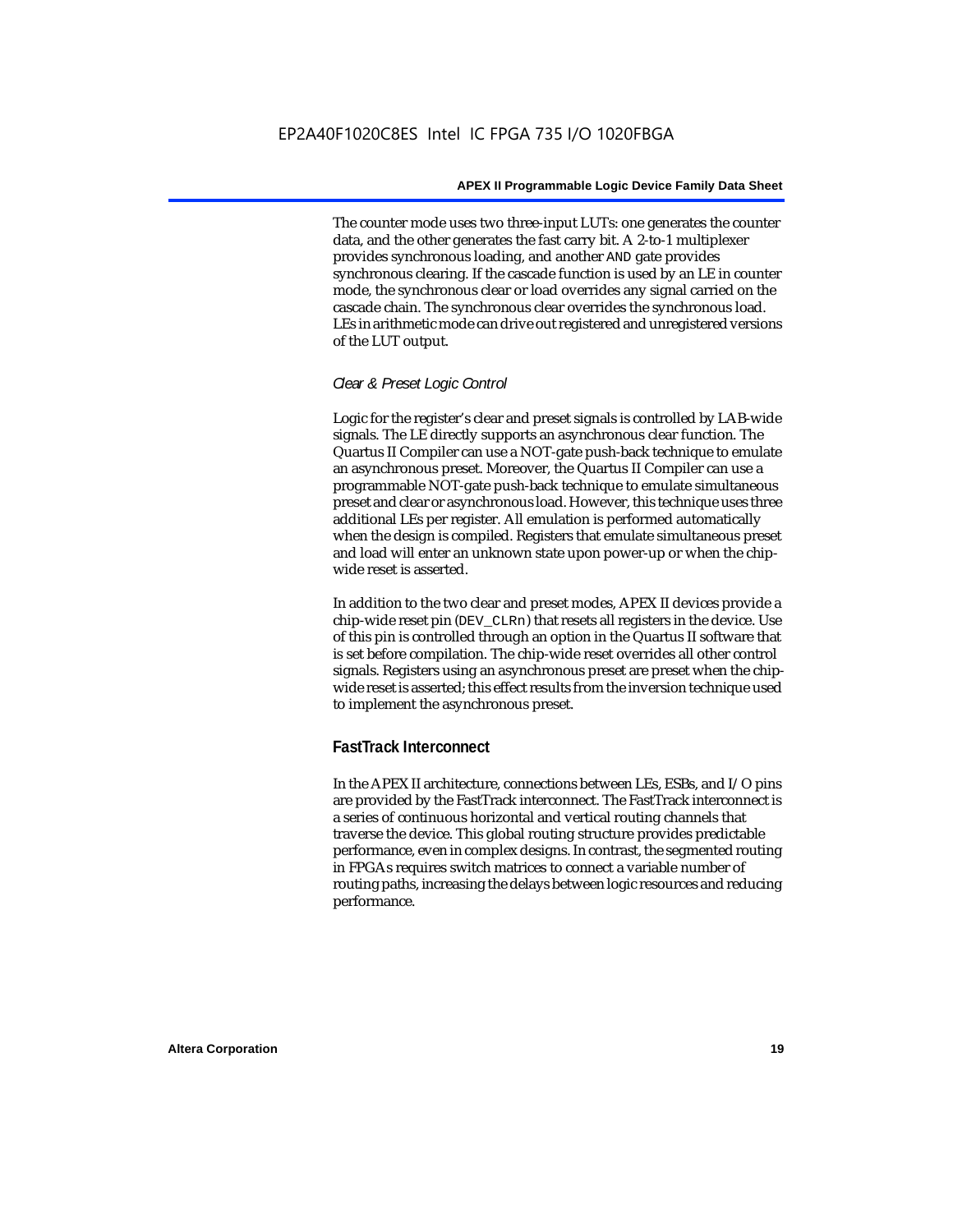The FastTrack interconnect consists of row and column interconnect channels that span the entire device. The row interconnect routes signals throughout a row of MegaLAB structures; the column interconnect routes signals throughout a column of MegaLAB structures. When using the row and column interconnect, an LE, IOE, or ESB can drive any other LE, IOE, or ESB in a device. See Figure 9.



*Figure 9. APEX II Interconnect Structure*

A row line can be driven directly by LEs, IOEs, or ESBs in that row. Further, a column line can drive a row line, allowing an LE, IOE, or ESB to drive elements in a different row via the column and row interconnect. The row interconnect drives the MegaLAB interconnect to drive LEs, IOEs, or ESBs in a particular MegaLAB structure.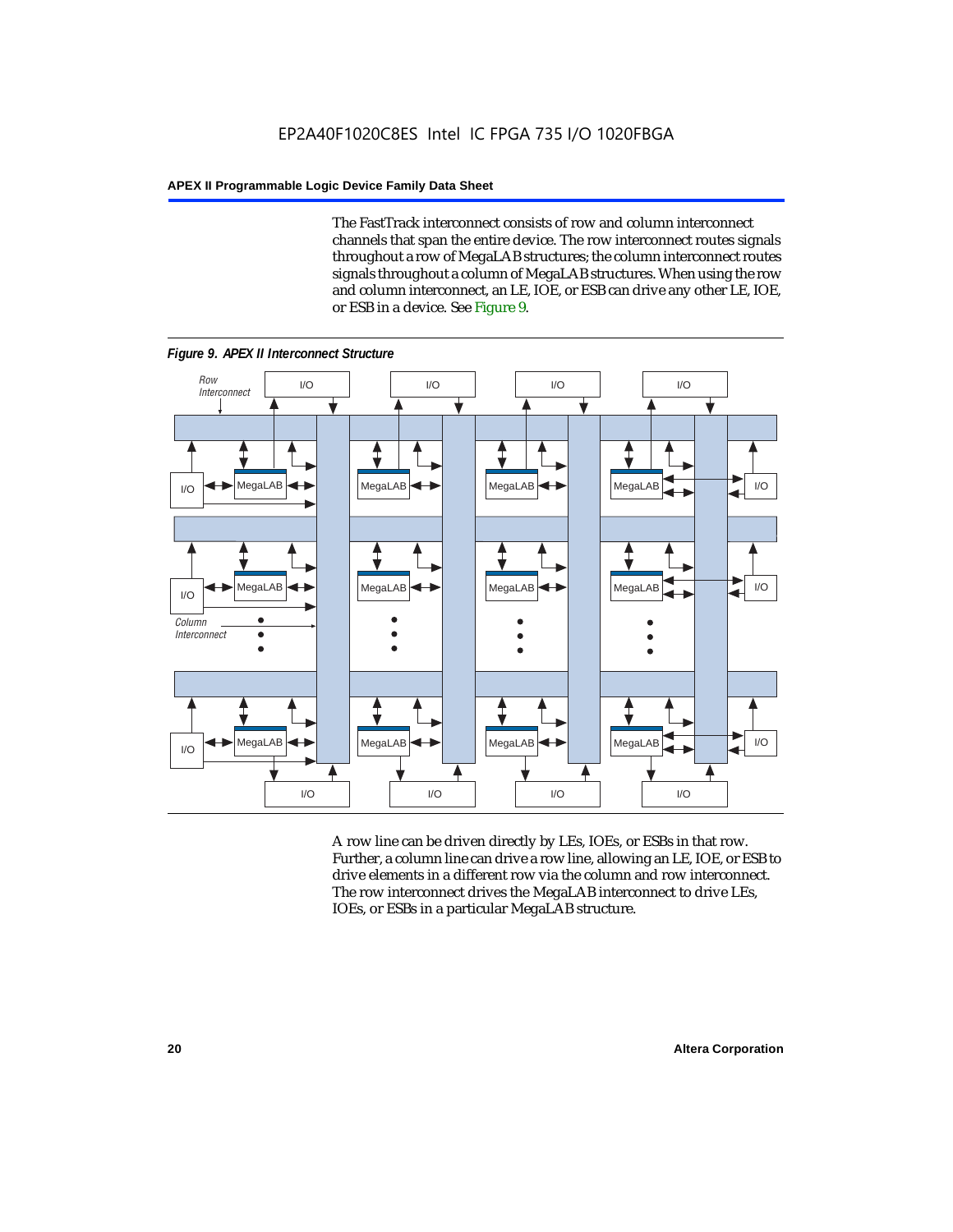A column line can be directly driven by the LEs, IOEs, or ESBs in that column. Row IOEs can drive a column line on a device's left or right edge. The column line is used to route signals from one row to another. A column line can drive a row line; it can also drive the MegaLAB interconnect directly, allowing faster connections between rows.

Figure 10 shows how the FastTrack interconnect uses the local interconnect to drive LEs within MegaLAB structures.



*Figure 10. FastTrack Connection to Local Interconnect*

Figure 11 shows the intersection of a row and column interconnect and how these forms of interconnects and LEs drive each other.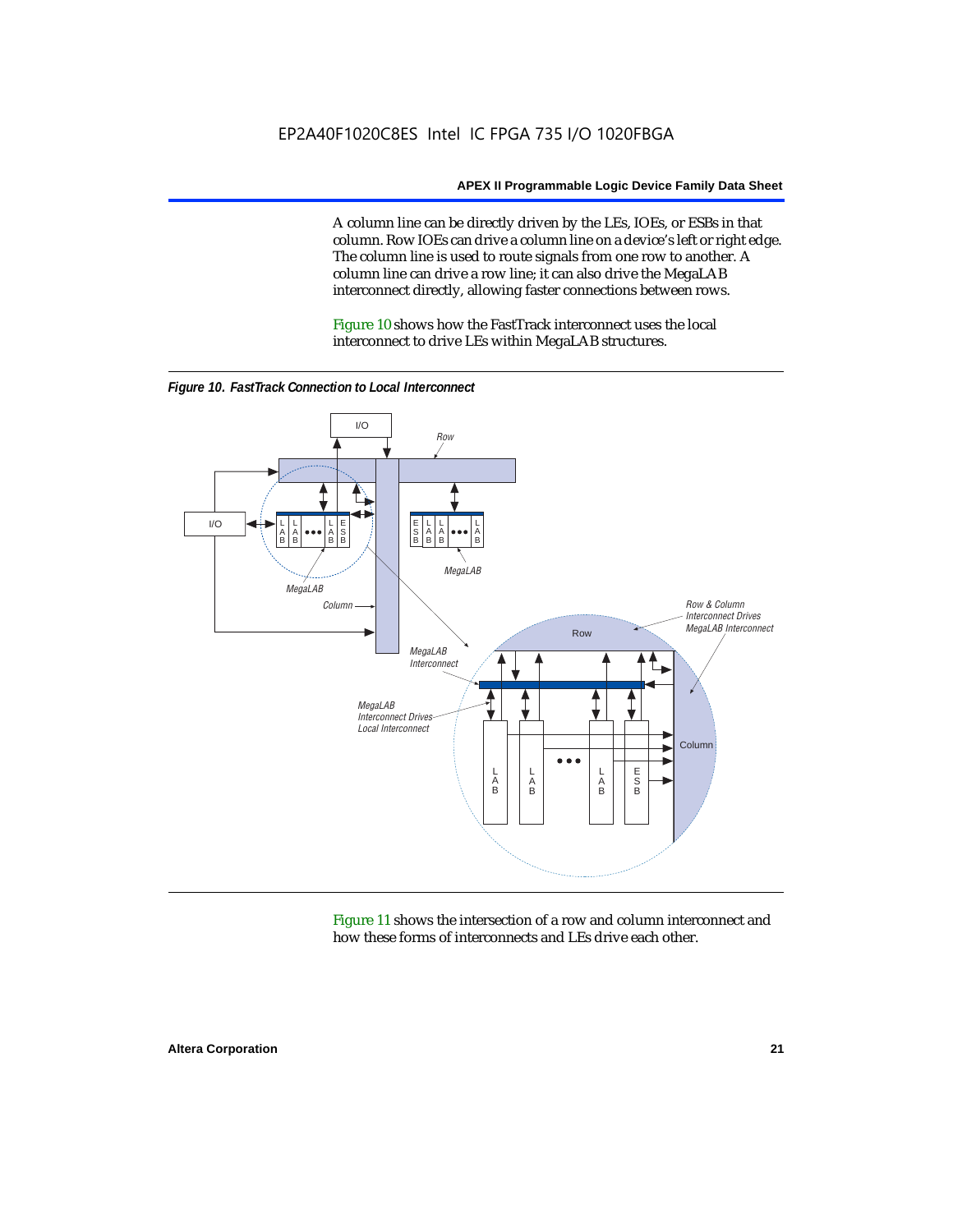

*Figure 11. Driving the FastTrack Interconnect*

APEX II devices feature FastRow™ lines for quickly routing input signals with high fan-out. Column I/O pins can drive the FastRow interconnect, which routes signals directly into the local interconnect without having to drive through the MegaLAB interconnect. FastRow lines traverse two MegaLAB structures. The FastRow interconnect drives the four MegaLABs in the top row and the four MegaLABs in the bottom row of the device. The FastRow interconnect drives all local interconnects in the appropriate MegaLABs. Column pins using the FastRow interconnect achieve a faster set-up time, because the signal does not need to use a MegaLab interconnect line to reach the destination LE. Figure 12 shows the FastRow interconnect.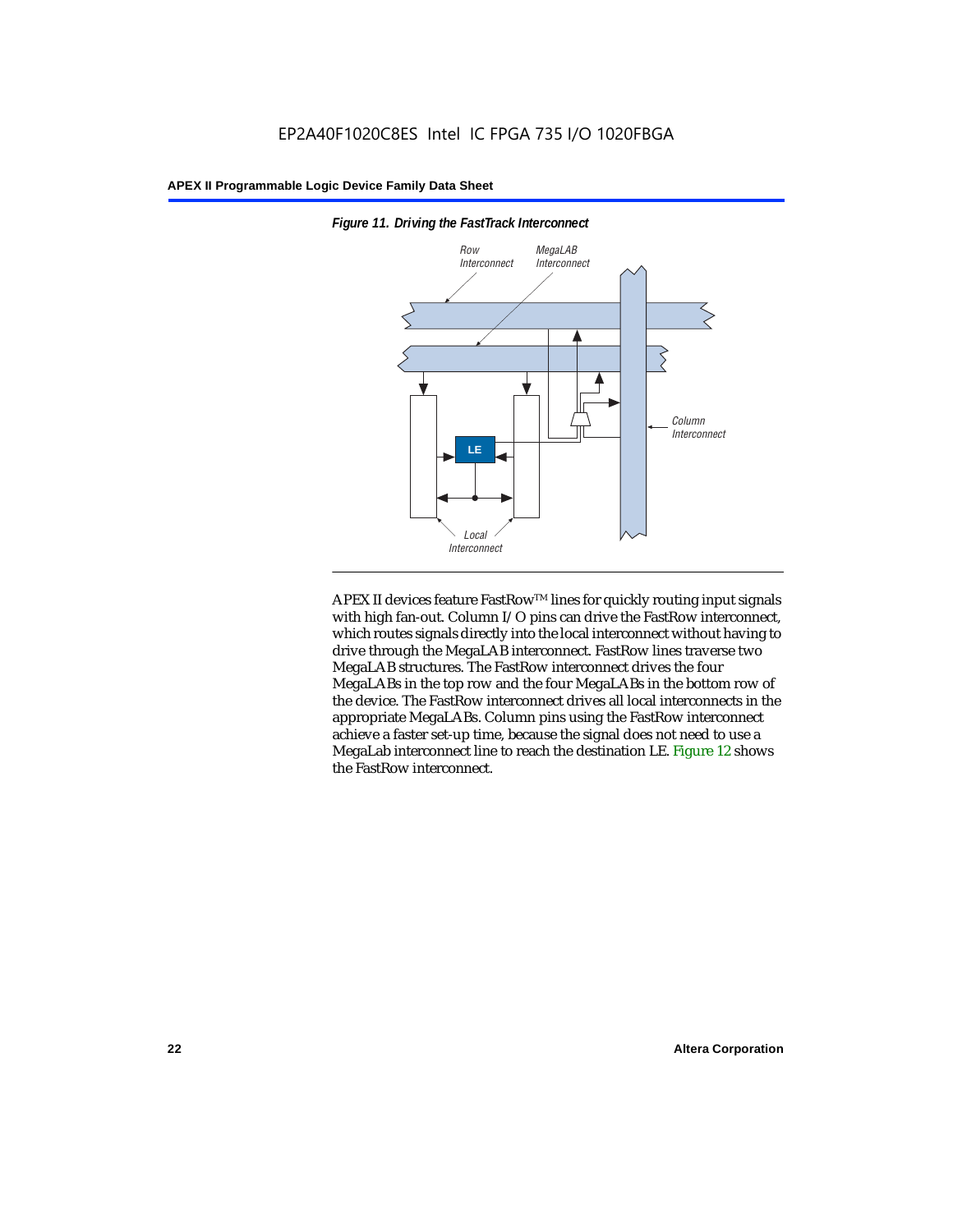

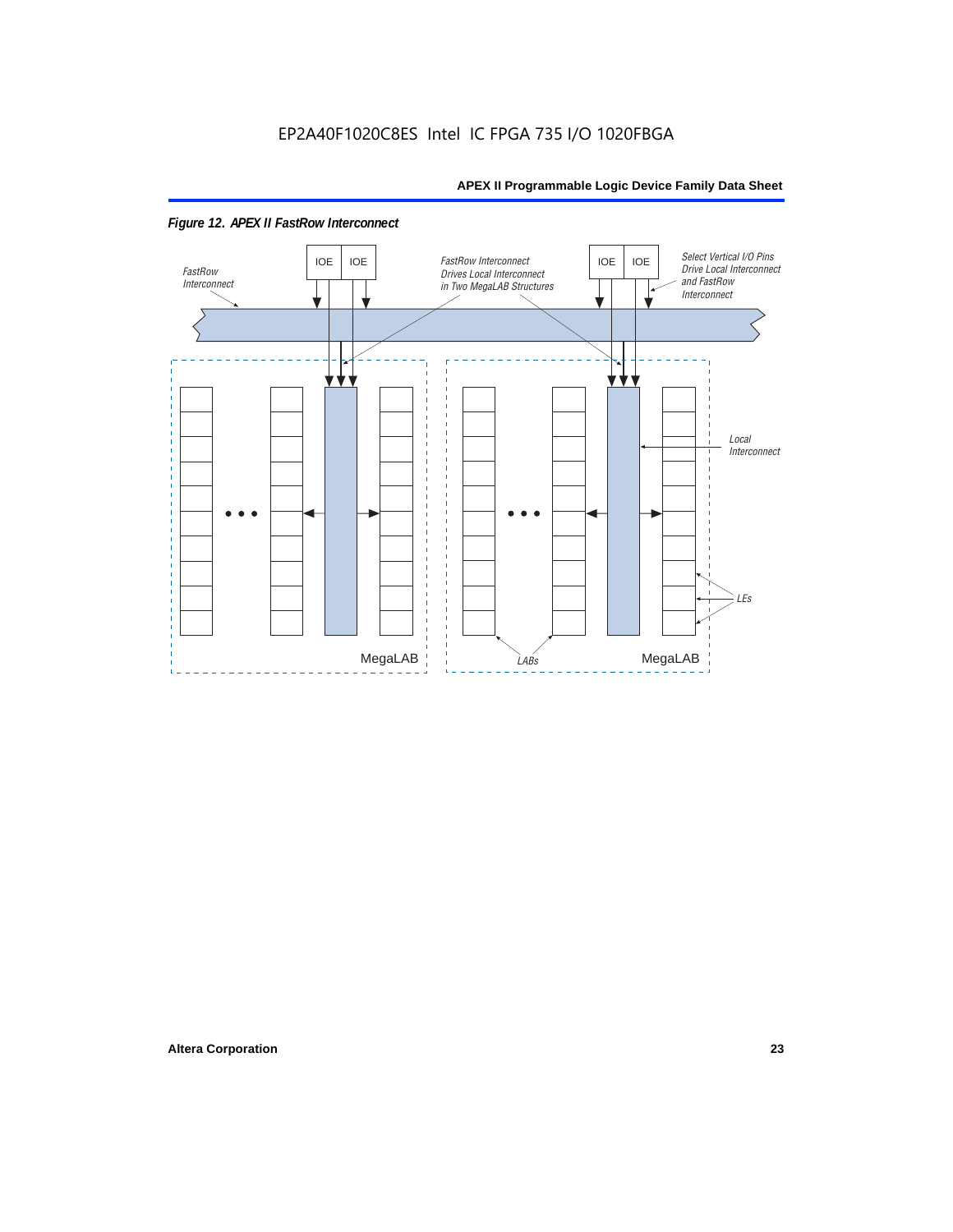Table 5 summarizes how elements of the APEX II architecture drive each other.

| Table 5. APEX II Routing Scheme     |                |                   |                    |              |                       |                         |                                  |                                     |                         |
|-------------------------------------|----------------|-------------------|--------------------|--------------|-----------------------|-------------------------|----------------------------------|-------------------------------------|-------------------------|
| Source                              |                |                   | <b>Destination</b> |              |                       |                         |                                  |                                     |                         |
|                                     | Row<br>I/O Pin | Column<br>I/O Pin | LE                 | <b>ESB</b>   | Local<br>Interconnect | MegaLAB<br>Interconnect | Row<br>FastTrack<br>Interconnect | Column<br>FastTrack<br>Interconnect | FastRow<br>Interconnect |
| Row I/O pin                         |                |                   |                    |              | $\checkmark$          | $\checkmark$            | $\checkmark$                     | $\checkmark$                        |                         |
| Column I/O<br>pin                   |                |                   |                    |              |                       |                         |                                  |                                     |                         |
| LE                                  |                |                   |                    |              | $\checkmark$          | $\checkmark$            | $\checkmark$                     | $\checkmark$                        |                         |
| <b>ESB</b>                          |                |                   |                    |              | $\checkmark$          | $\checkmark$            | $\checkmark$                     | $\checkmark$                        |                         |
| Local<br>interconnect               | $\checkmark$   | $\checkmark$      | $\checkmark$       | $\checkmark$ |                       |                         |                                  |                                     |                         |
| MegaLAB<br>interconnect             |                |                   |                    |              | $\checkmark$          |                         |                                  |                                     |                         |
| Row<br>FastTrack<br>interconnect    |                |                   |                    |              |                       | $\checkmark$            |                                  | $\checkmark$                        |                         |
| Column<br>FastTrack<br>interconnect |                |                   |                    |              |                       | $\checkmark$            | $\checkmark$                     |                                     |                         |
| FastRow<br>interconnect             |                |                   |                    |              | $\checkmark$          |                         |                                  |                                     |                         |

#### **Product-Term Logic**

The product-term portion of the MultiCore architecture is implemented with the ESB. The ESB can be configured to act as a block of macrocells on an ESB-by-ESB basis. 32 inputs from the adjacent local interconnect feed each ESB; therefore, the either MegaLAB or the adjacent LAB can drive the ESB. Also, nine ESB macrocells feed back into the ESB through the local interconnect for higher performance. Dedicated clock pins, global signals, and additional inputs from the local interconnect drive the ESB control signals.

In product-term mode, each ESB contains 16 macrocells. Each macrocell consists of two product terms and a programmable register. Figure 13 shows the ESB in product-term mode.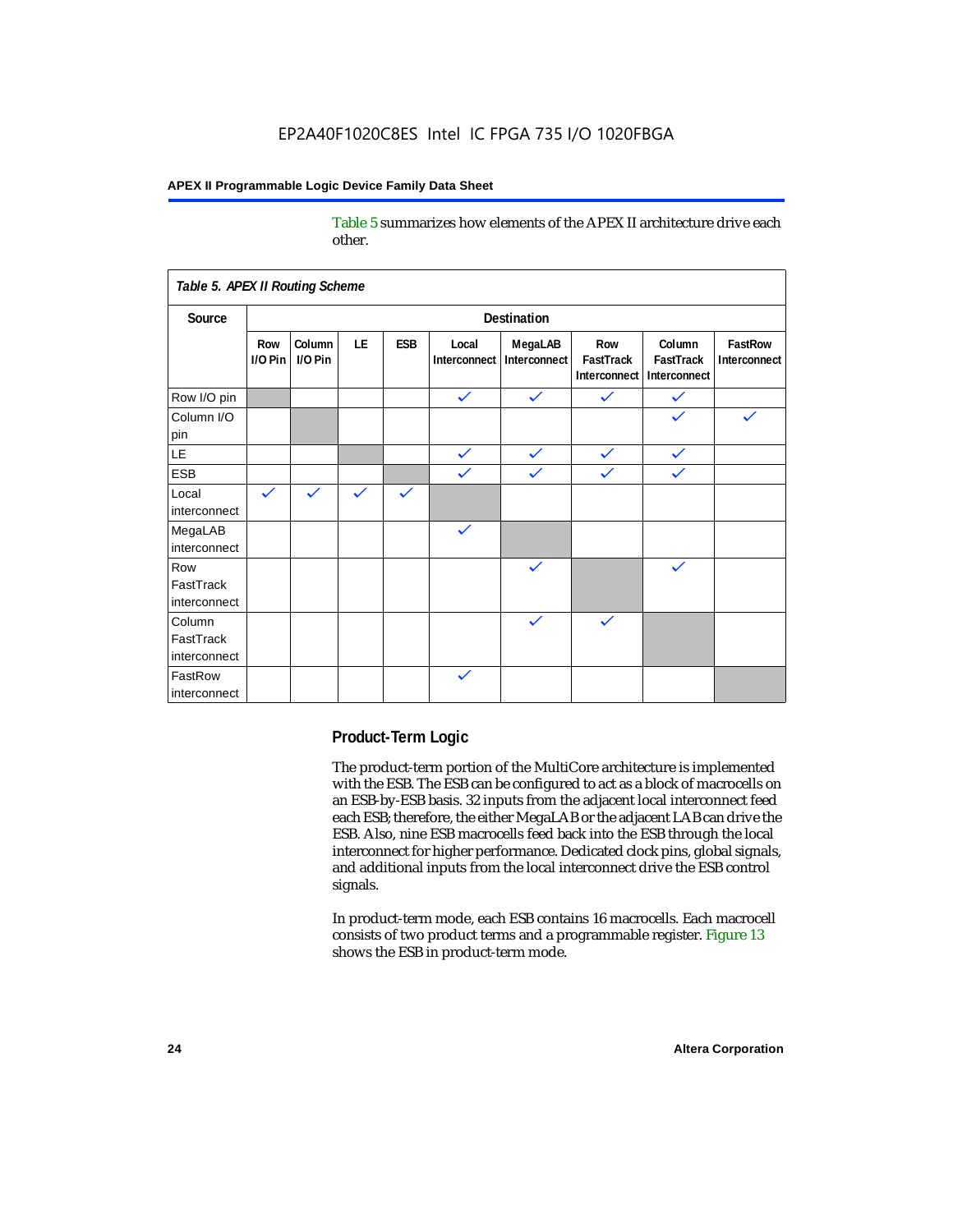

#### *Figure 13. Product-Term Logic in ESB*

#### *Note ot Figure 13:*

(1) PLL outputs cannot drive data input ports.

#### *Macrocells*

APEX II macrocells can be configured individually for either sequential or combinatorial logic operation. The macrocell consists of three functional blocks: the logic array, the product-term select matrix, and the programmable register.

Combinatorial logic is implemented in the product terms. The productterm select matrix allocates these product terms for use as either primary logic inputs (to the OR and XOR gates) to implement combinatorial functions, or as parallel expanders to be used to increase the logic available to another macrocell. One product term can be inverted; the Quartus II software uses this feature to perform DeMorgan's inversion for more efficient implementation of wide OR functions. The Quartus II Compiler can use a NOT-gate push-back technique to emulate an asynchronous preset. Figure 14 shows the APEX II macrocell.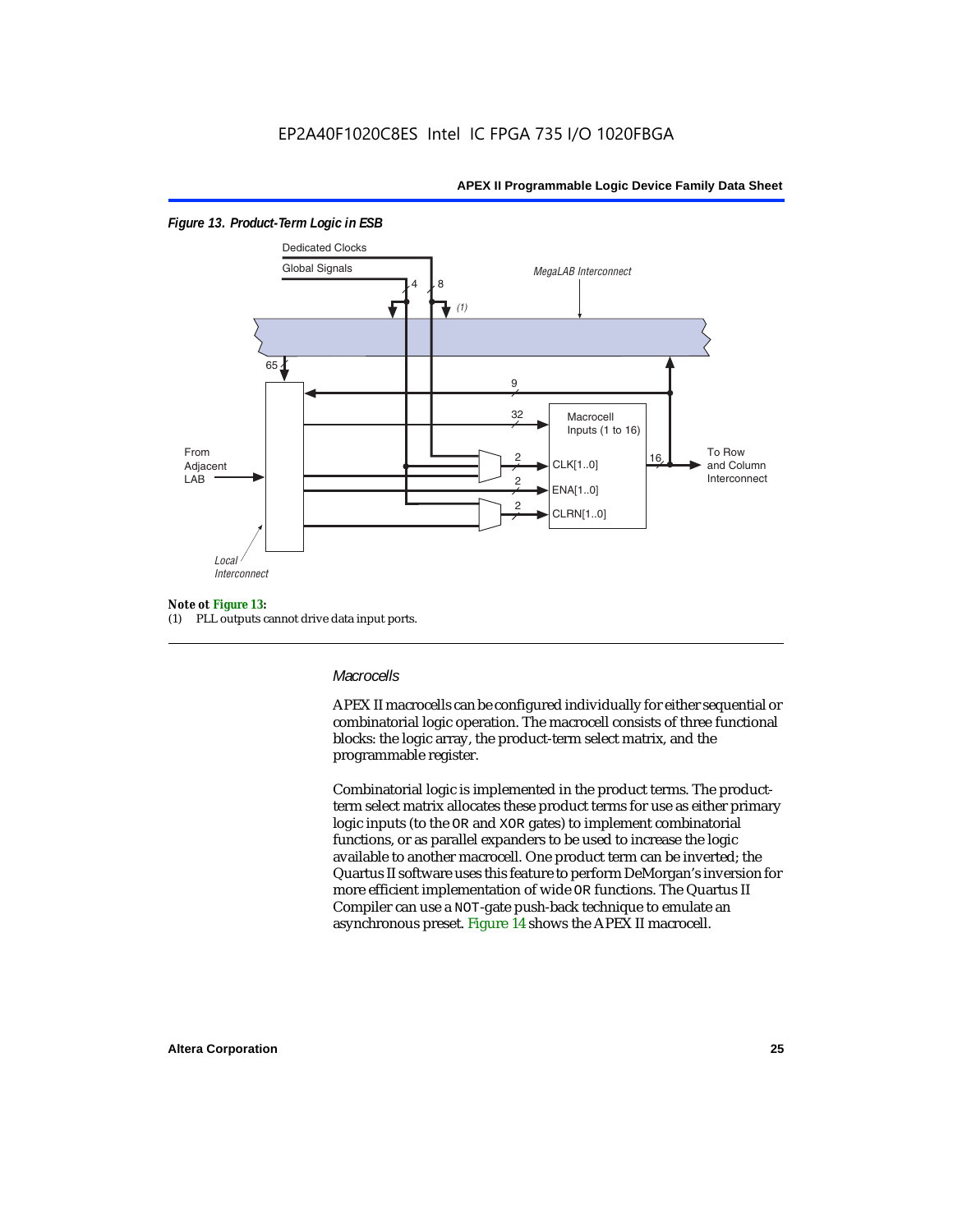

#### *Figure 14. APEX II Macrocell*

For registered functions, each macrocell register can be programmed individually to implement D, T, JK, or SR operation with programmable clock control. The register can be bypassed for combinatorial operation. During design entry, the designer specifies the desired register type; the Quartus II software then selects the most efficient register operation for each registered function to optimize resource utilization. The Quartus II software or other synthesis tools can also select the most efficient register operation automatically when synthesizing HDL designs.

Each programmable register can be clocked by one of two ESB-wide clocks. The ESB-wide clocks can be generated from device dedicated clock pins, global signals, or local interconnect. Each clock also has an associated clock enable, generated from the local interconnect. The clock and clock enable signals are related for a particular ESB; any macrocell using a clock also uses the associated clock enable.

If both the rising and falling edges of a clock are used in an ESB, both ESB-wide clock signals are used.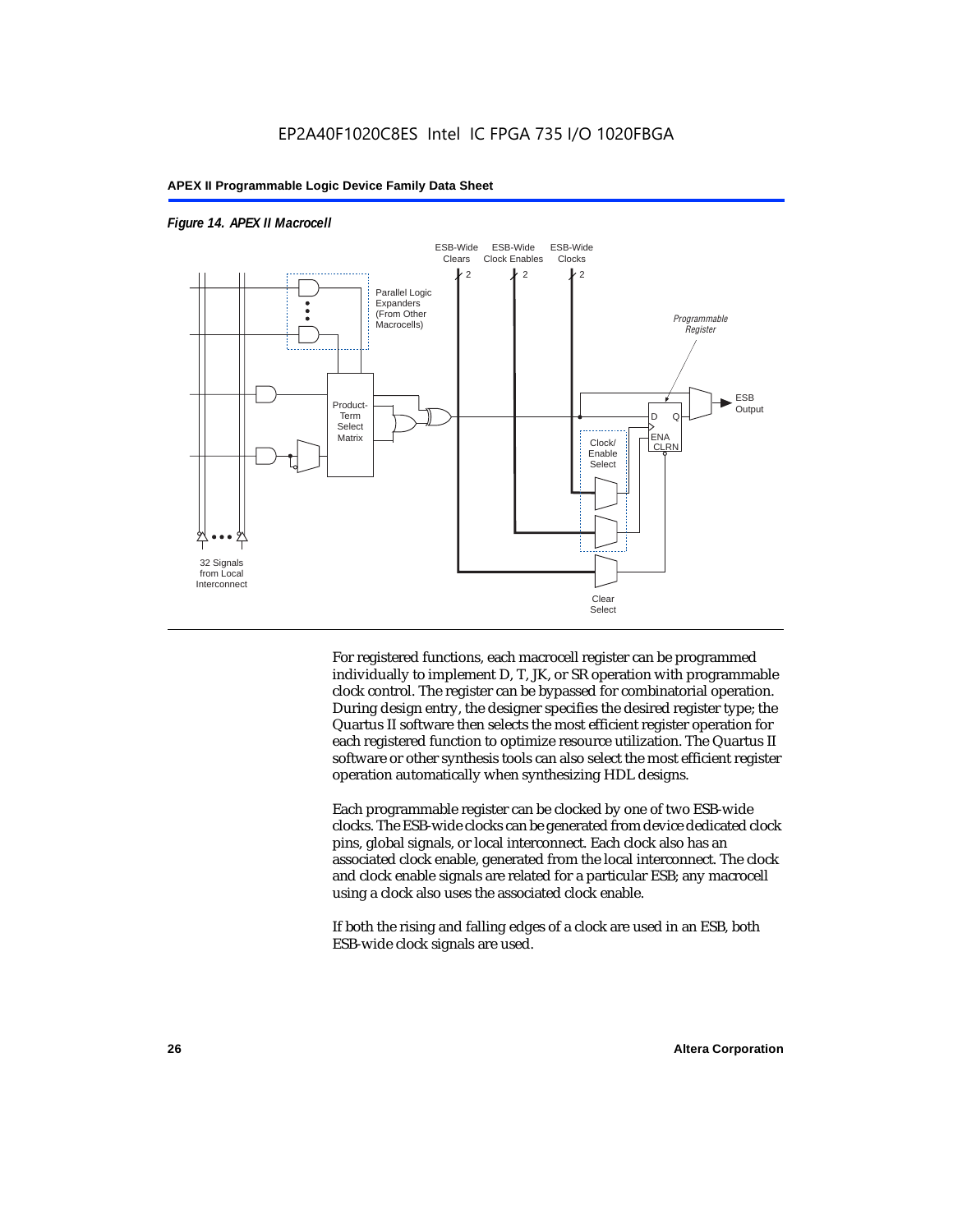The programmable register also supports an asynchronous clear function. Within the ESB, two asynchronous clears are generated from global signals and the local interconnect. Each macrocell can either choose between the two asynchronous clear signals or choose to not be cleared. Either of the two clear signals can be inverted within the ESB. Figure 15 shows the ESB control logic when implementing product-terms.





#### *Parallel Expanders*

Parallel expanders are unused product terms that can be allocated to a neighboring macrocell to implement fast, complex logic functions. Parallel expanders allow up to 32 product terms to feed the macrocell OR logic directly, with two product terms provided by the macrocell and 30 parallel expanders provided by the neighboring macrocells in the ESB.

The Quartus II Compiler can allocate up to 15 sets of up to two parallel expanders per set to the macrocells automatically. Each set of two parallel expanders incurs a small, incremental timing delay. Figure 16 shows the APEX II parallel expanders.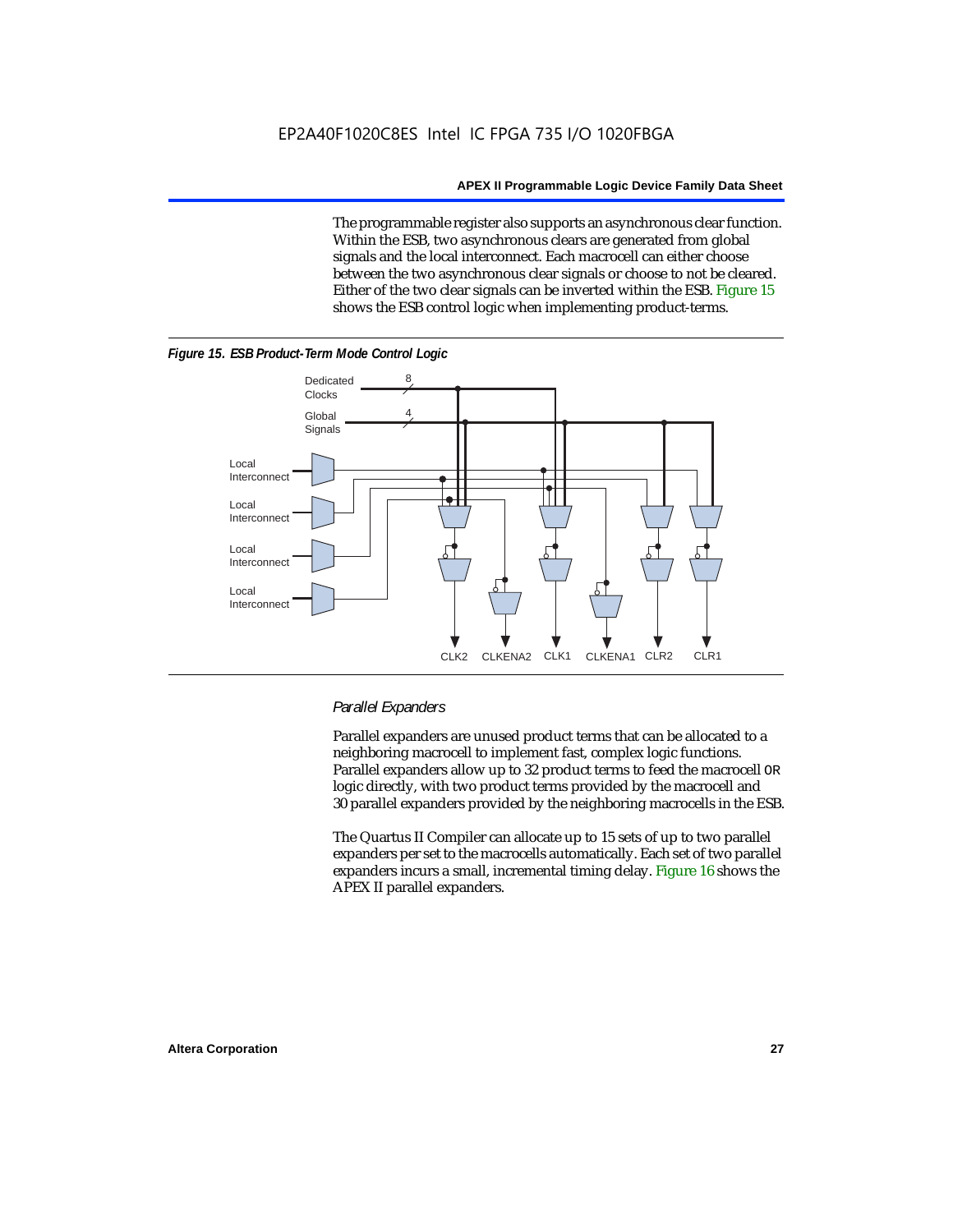



## **Embedded System Block**

The ESB can implement various types of memory blocks, including Dual-Port+ RAM (bidirectional dual-port RAM), dual- and single-port RAM, ROM, FIFO, and CAM blocks.

The ESB includes input and output registers; the input registers synchronize writes, and the output registers can pipeline designs to improve system performance. The ESB offers a bidirectional, dual-port mode, which supports any combination of two port operations: two reads, two writes, or one read and one write at two different clock frequencies. Figure 17 shows the ESB block diagram.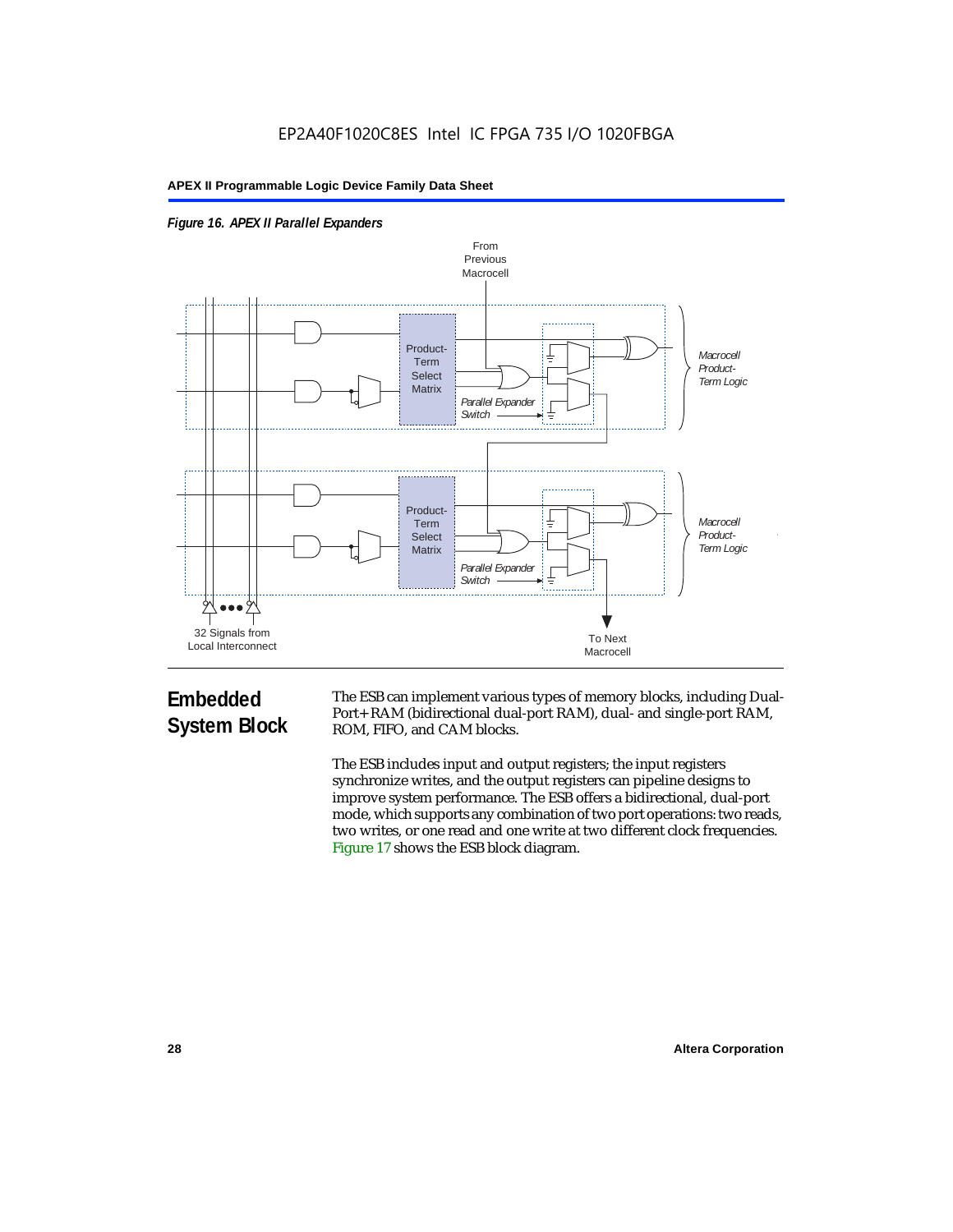*Figure 17. Bidirectional Dual-Port Memory Configuration*

#### **APEX II Programmable Logic Device Family Data Sheet**



In addition to bidirectional dual-port memory, the ESB also supports dual-port, and single-port RAM. Dual-port memory supports a simultaneous read and write. Single-port memory supports independent read and write. Figure 18 shows these different RAM memory port

configurations for an ESB.



#### *Figure 18. Dual- & Single-Port Memory Configurations*

#### *Note to Figure 18:*

(1) Two single-port memory blocks can be implemented in a single ESB.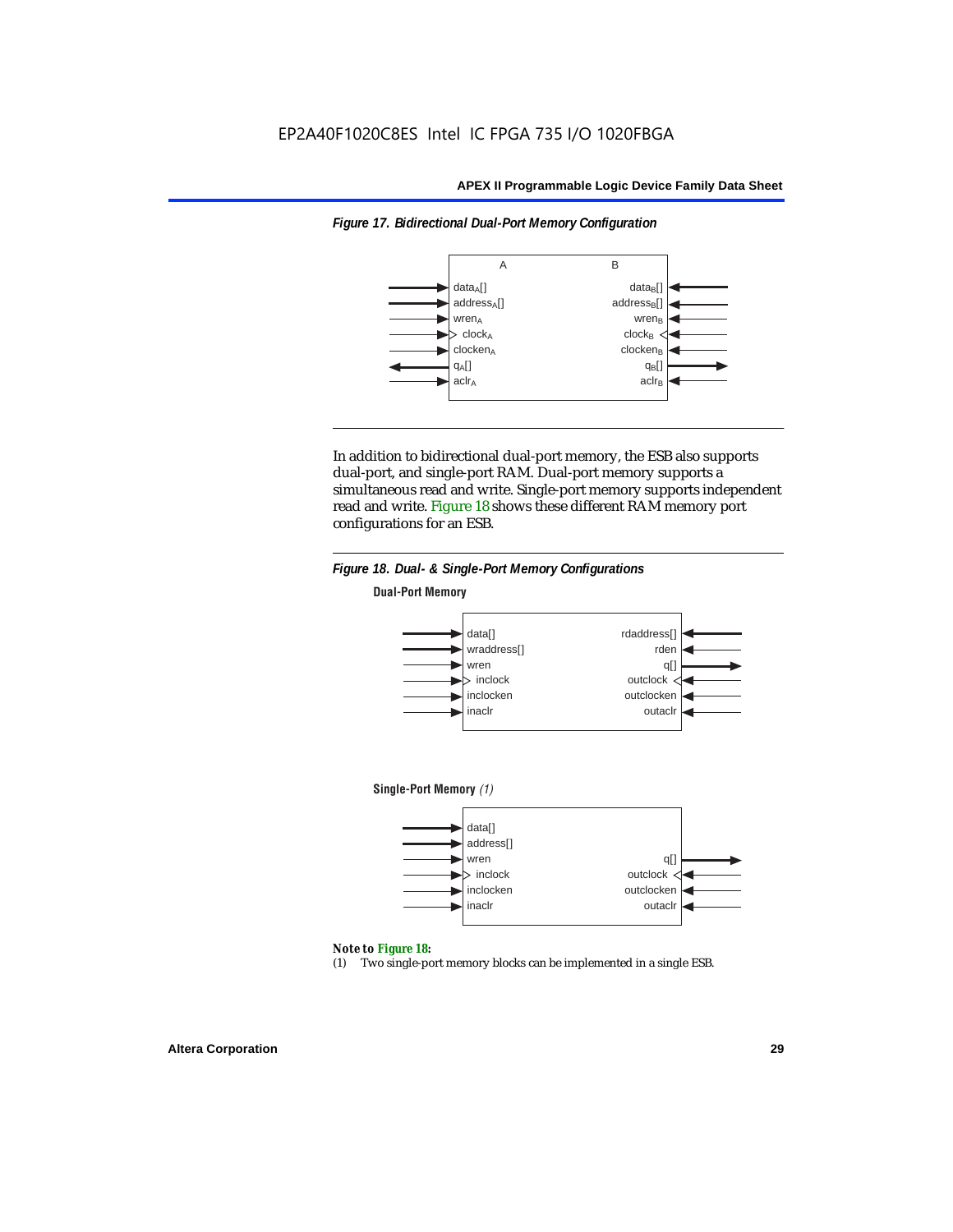The ESB also enables variable width data ports for reading and writing to the RAM ports in dual-port RAM configuration. For example, the ESB can be written in 1× mode at port A while being read in 16× mode from port B. Table 6 lists the supported variable width configurations for an ESB in dual-port mode.

| Table 6. Variable Width Configurations for Dual-Port RAM |                                    |  |  |  |
|----------------------------------------------------------|------------------------------------|--|--|--|
| <b>Read Port Width</b><br>Write Port Width               |                                    |  |  |  |
| 1 hit                                                    | 2 bits, 4 bits, 8 bits, or 16 bits |  |  |  |
| 2 bits, 4 bits, 8 bits, or 16 bits                       | 1 hit                              |  |  |  |

ESBs can implement synchronous RAM, which is easier to use than asynchronous RAM. A circuit using asynchronous RAM must generate the RAM write enable (WE) signal while ensuring that its data and address signals meet setup and hold time specifications relative to the WE signal. In contrast, the ESB's synchronous RAM generates its own WE signal and is self-timed with respect to the global clock. Circuits using the ESB's selftimed RAM only need to meet the setup and hold time specifications of the global clock.

ESB inputs are driven by the adjacent local interconnect, which in turn can be driven by the MegaLAB or FastTrack interconnects. Because the ESB can be driven by the local interconnect, an adjacent LE can drive it directly for fast memory access. ESB outputs drive the MegaLAB and FastTrack interconnects and the local interconnect for fast connection to adjacent LEs or for fast feedback product-term logic.

When implementing memory, each ESB can be configured in any of the following sizes:  $512 \times 8$ ,  $1,024 \times 4$ ,  $2,048 \times 2$ , or  $4,096 \times 1$ . For dual-port and single-port modes, the ESB can be configured for  $256 \times 16$  in addition to the list above.

The ESB can also be split in half and used for two independent 2,048-bit single-port RAM blocks. The two independent RAM blocks must have identical configurations with a maximum width of  $256 \times 8$ . For example, one half of the ESB can be used as a  $256 \times 8$  single-port memory while the other half is also used for a  $256 \times 8$  single-port memory. This effectively doubles the number of RAM blocks an APEX II device can implement for its given number of ESBs. The Quartus II software automatically merges two logical memory functions in a design into an ESB; the designer does not need to merge the functions manually.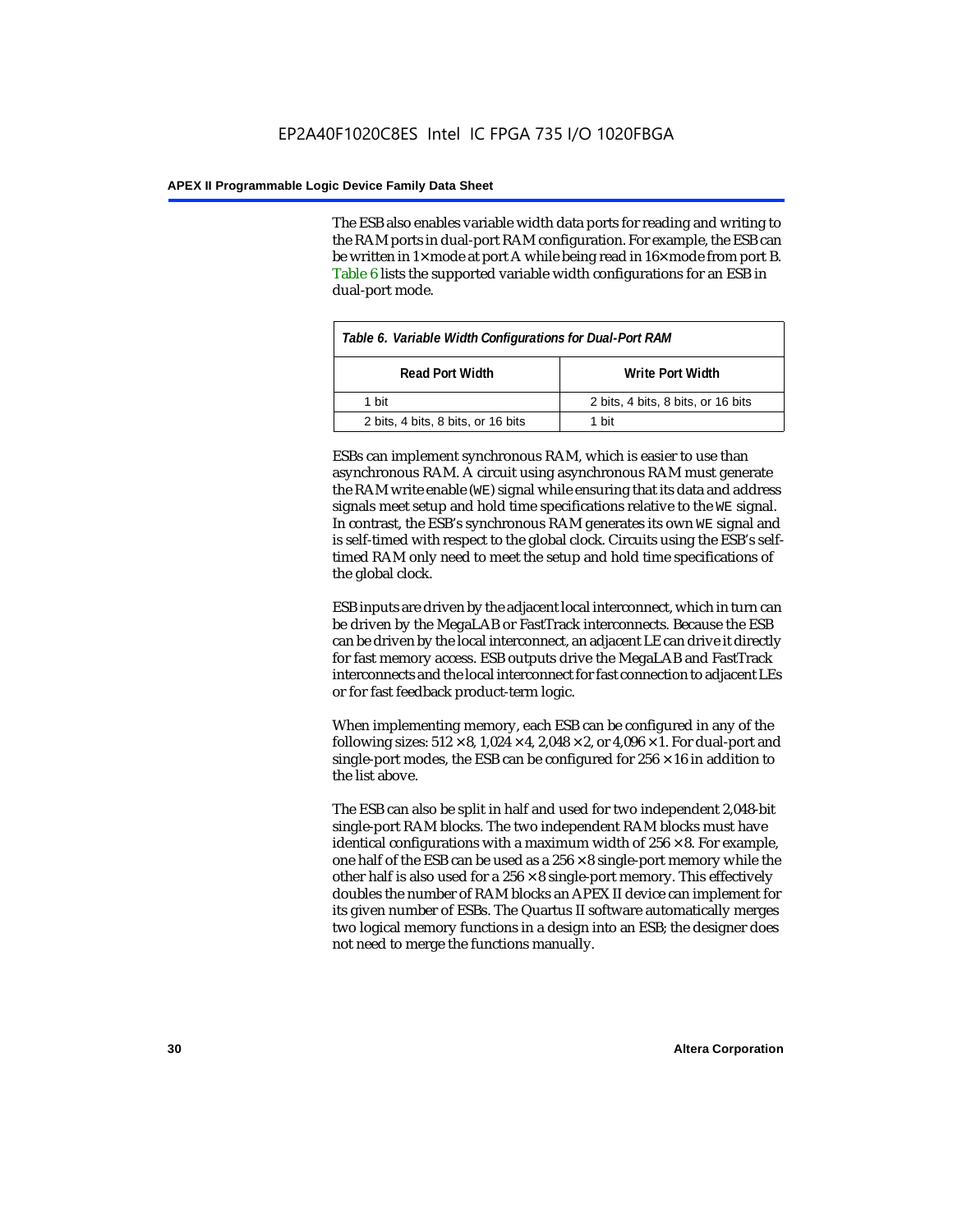By combining multiple ESBs, the Quartus II software implements larger memory blocks automatically. For example, two  $256 \times 16$  RAM blocks can be combined to form a 256 x 32 RAM block, and two  $512 \times 8$  RAM blocks can be combined to form a  $512 \times 16$  RAM block. Memory performance does not degrade for memory blocks up to 4,096 words deep. Each ESB can implement a 4,096-word-deep memory; the ESBs are used in parallel, eliminating the need for any external control logic that would increase delays. To create a high-speed memory block more than 4,096-words deep, the Quartus II software automatically combines ESBs with LE control logic.

### **Input/Output Clock Mode**

The ESB implements input/output clock mode for both dual-port and bidirectional dual-port memory. An ESB using input/output clock mode can use up to two clocks. On each of the two ports, A or B, one clock controls all registers for inputs into the ESB: data input, WREN, read address, and write address. The other clock controls the ESB data output registers. Each ESB port, A or B, also supports independent read clock enable, write clock enable, and asynchronous clear signals. Input/output clock mode is commonly used for applications where the reads and writes occur at the same system frequency, but require different clock enable signals for the input and output registers. Figure 19 shows the ESB in input/output clock mode.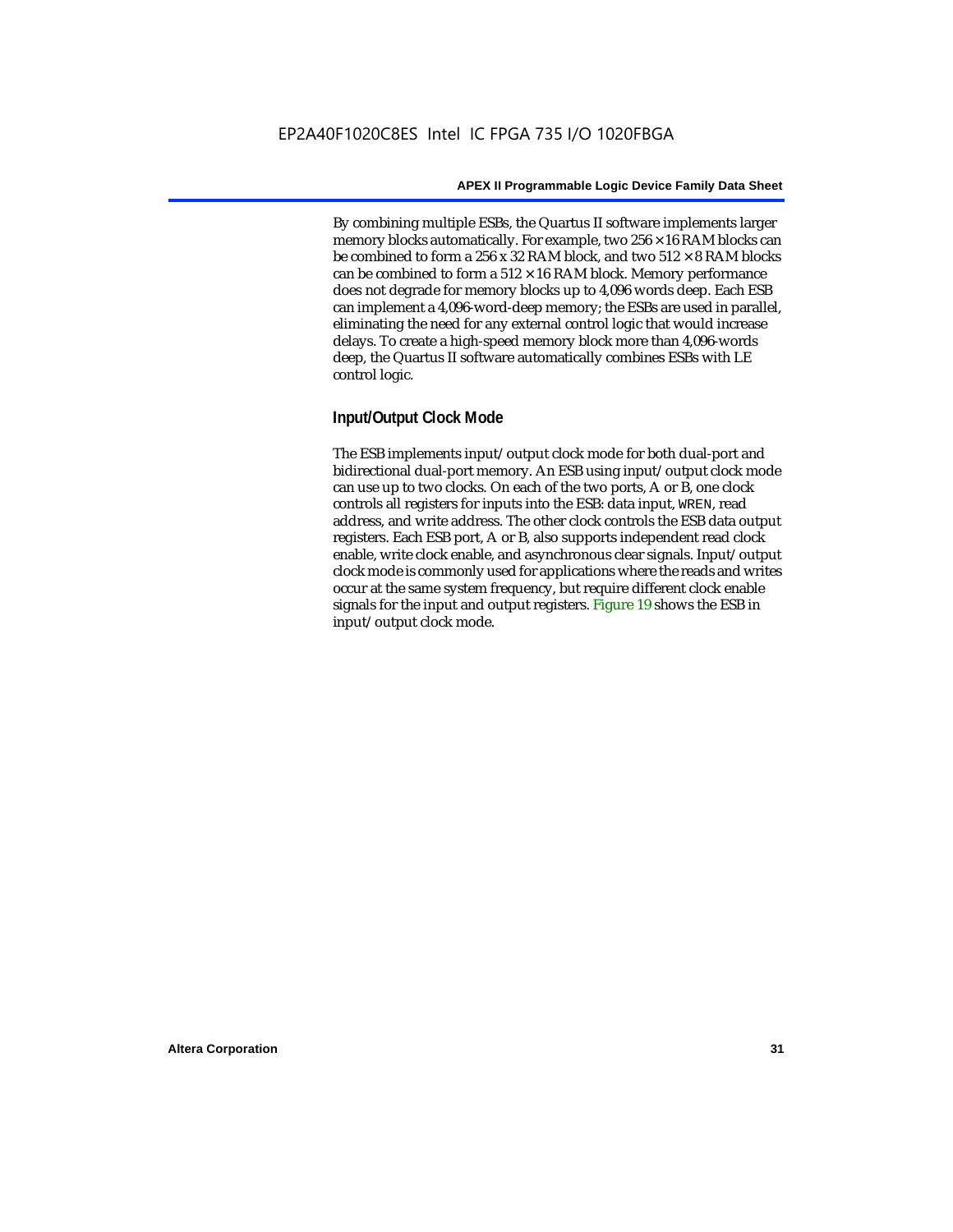

#### *Notes to Figure 19:*

- (1) All registers can be cleared asynchronously by ESB local interconnect signals, global signals, or the chip-wide reset.
-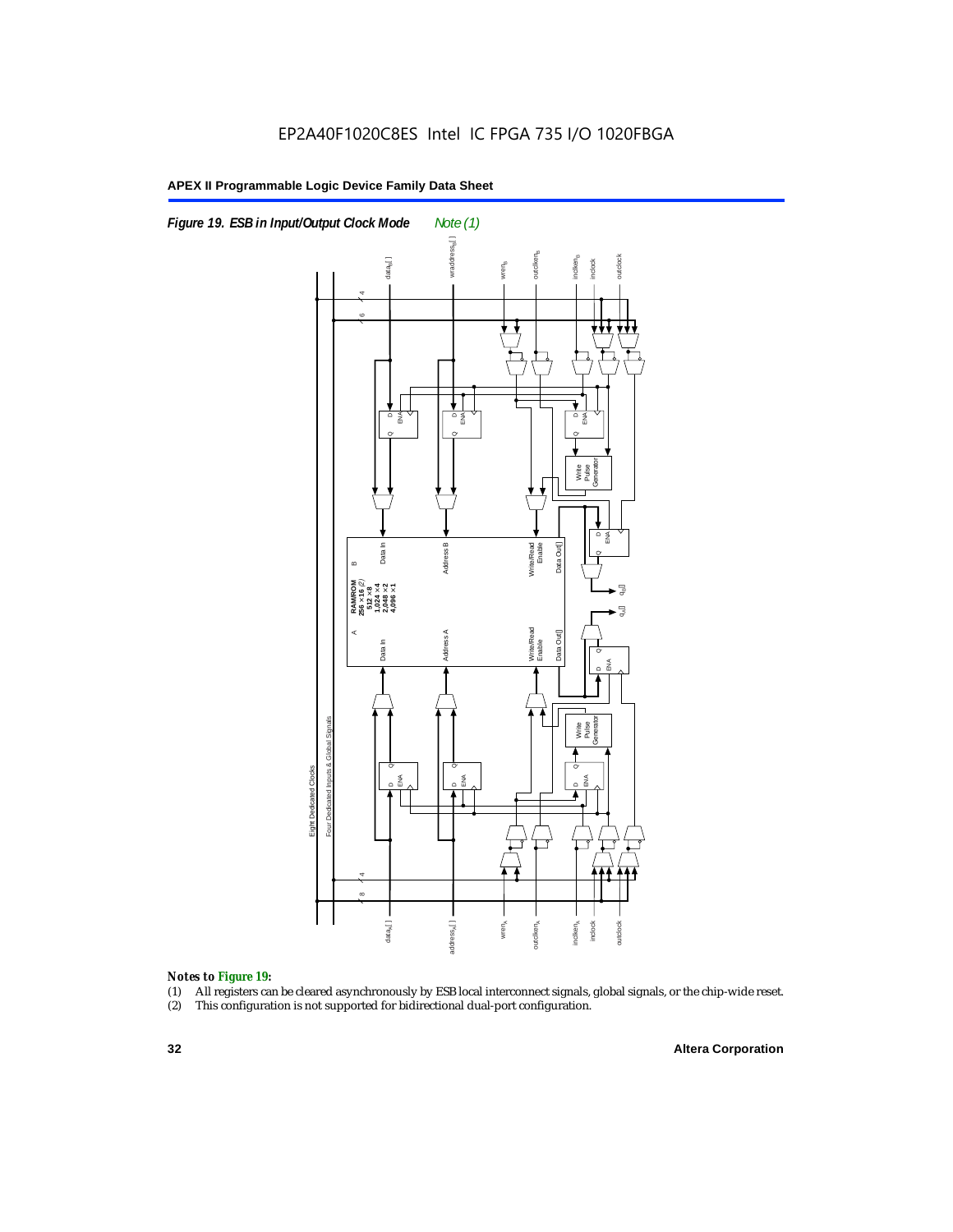In addition to the input/output mode clocking scheme, the clock connections to the various ESB input/output registers are customizable in the MegaWizard® Plug-In Manager.

#### **Single-Port Mode**

The APEX II ESB also supports a single-port mode, which is used when simultaneous reads and writes are not required. See Figure 20. A single ESB can support up to two single-port mode RAMs.



#### *Note to Figure 20:*

(1) All registers can be asynchronously cleared by ESB local interconnect signals, global signals, or chip-wide reset.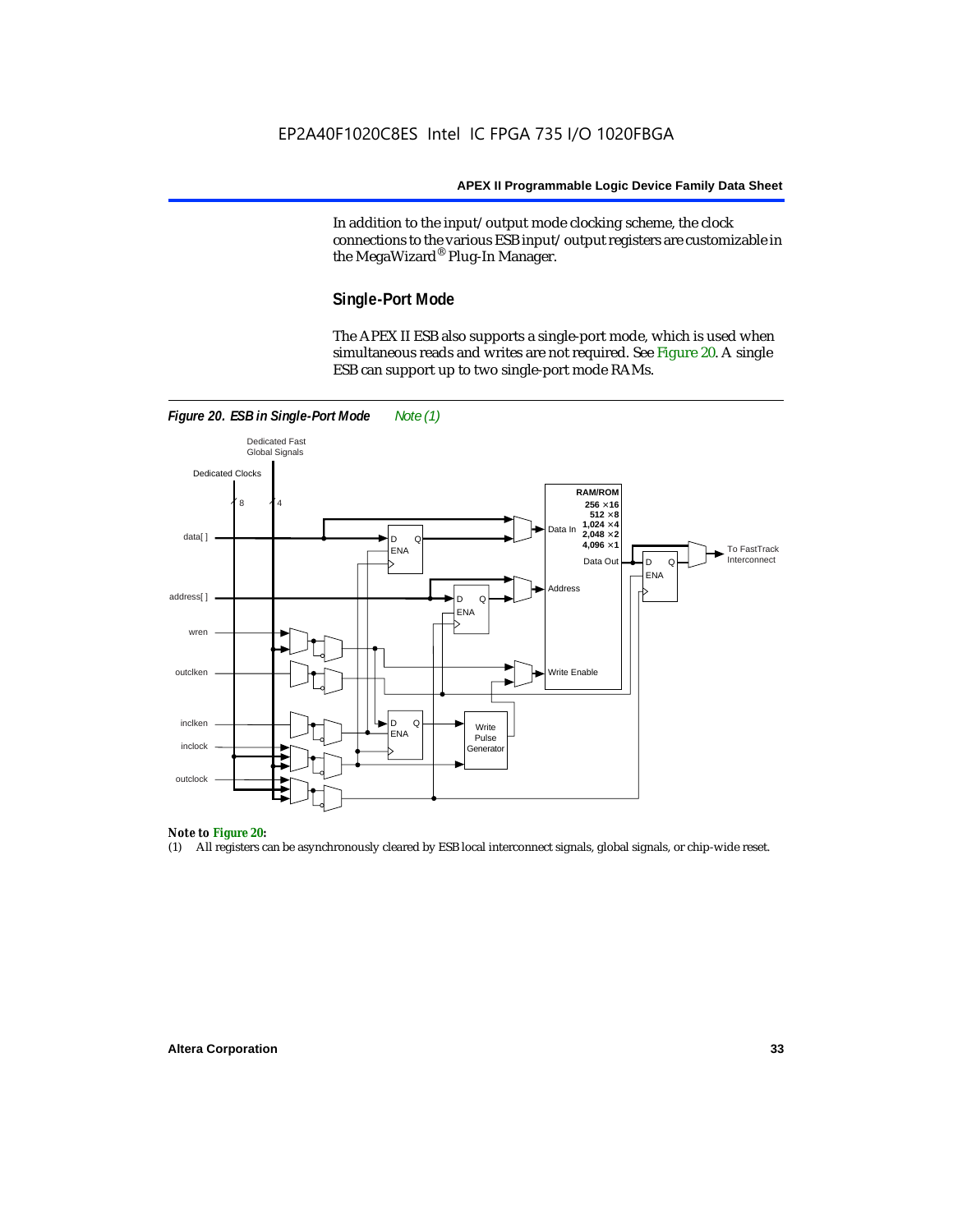#### **Content-Addressable Memory**

APEX II devices can implement CAM in ESBs. CAM can be thought of as the inverse of RAM. RAM stores data in a specific location; when the system submits an address, the RAM block provides the data. Conversely, when the system submits data to CAM, the CAM block provides the address where the data is found. For example, if the data FA12 is stored in address 14, the CAM outputs 14 when FA12 is driven into it.

CAM is used for high-speed search operations. When searching for data within a RAM block, the search is performed serially. Thus, finding a particular data word can take many cycles. CAM searches all addresses in parallel and outputs the address storing a particular word. When a match is found, a match flag is set high. CAM is ideally suited for applications such as Ethernet address lookup, data compression, pattern recognition, cache tags, fast routing table lookup, and high-bandwidth address filtering. Figure 21 shows the CAM block diagram.





The APEX II on-chip CAM provides faster system performance than traditional discrete CAM. Integrating CAM and logic into the APEX II device eliminates off-chip and on-chip delays, improving system performance.

When in CAM mode, the ESB implements a 32-word, 32-bit CAM. Wider or deeper CAM, such as a 32-word, 64-bit or 128-word, 32-bit block, can be implemented by combining multiple CAM blocks with some ancillary logic implemented in LEs. The Quartus II software automatically combines ESBs and LEs to create larger CAM blocks.

CAM supports writing "don't care" bits into words of the memory. The don't-care bit can be used as a mask for CAM comparisons; any bit set to don't-care has no effect on matches.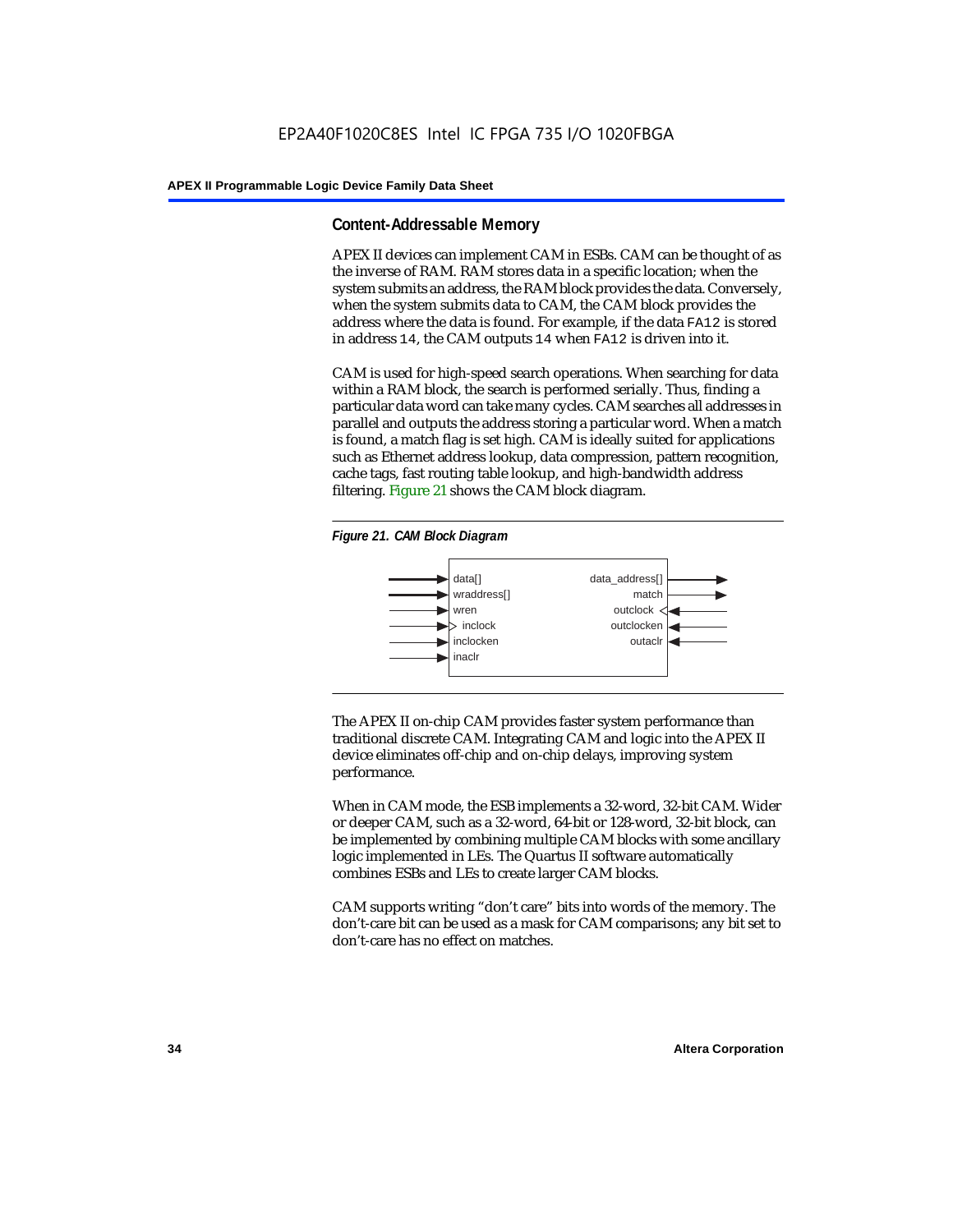CAM can generate outputs in three different modes: single-match mode, multiple-match mode, and fast multiple-match mode. In each mode, the ESB outputs the matched data's location as an encoded or unencoded address. When encoded, the ESB outputs an encoded address of the data's location. For instance, if the data is located in address 12, the ESB output is 12. When unencoded, each ESB port uses its 16 outputs to show the location of the data over two clock cycles. In this case, if the data is located in address 12, the 12th output line goes high. Figures 21 and 22 show the encoded CAM outputs and unencoded CAM outputs, respectively.









#### *Notes to Figures 22 and 23:*

- (1) For an unencoded output, the ESB only supports 31 input data bits. One input bit is used by the select line to choose one of the two banks of 16 outputs.
- (2) If the select input is a 1, then CAM outputs odd words between 1 through 15. If the select input is a 0, CAM outputs even words between 0 through 14.

In single-match mode, it takes two clock cycles to write into CAM, but only one clock cycle to read from CAM. In this mode, both encoded and unencoded outputs are available without external logic. Single-match mode is better suited for designs without duplicate data in the memory.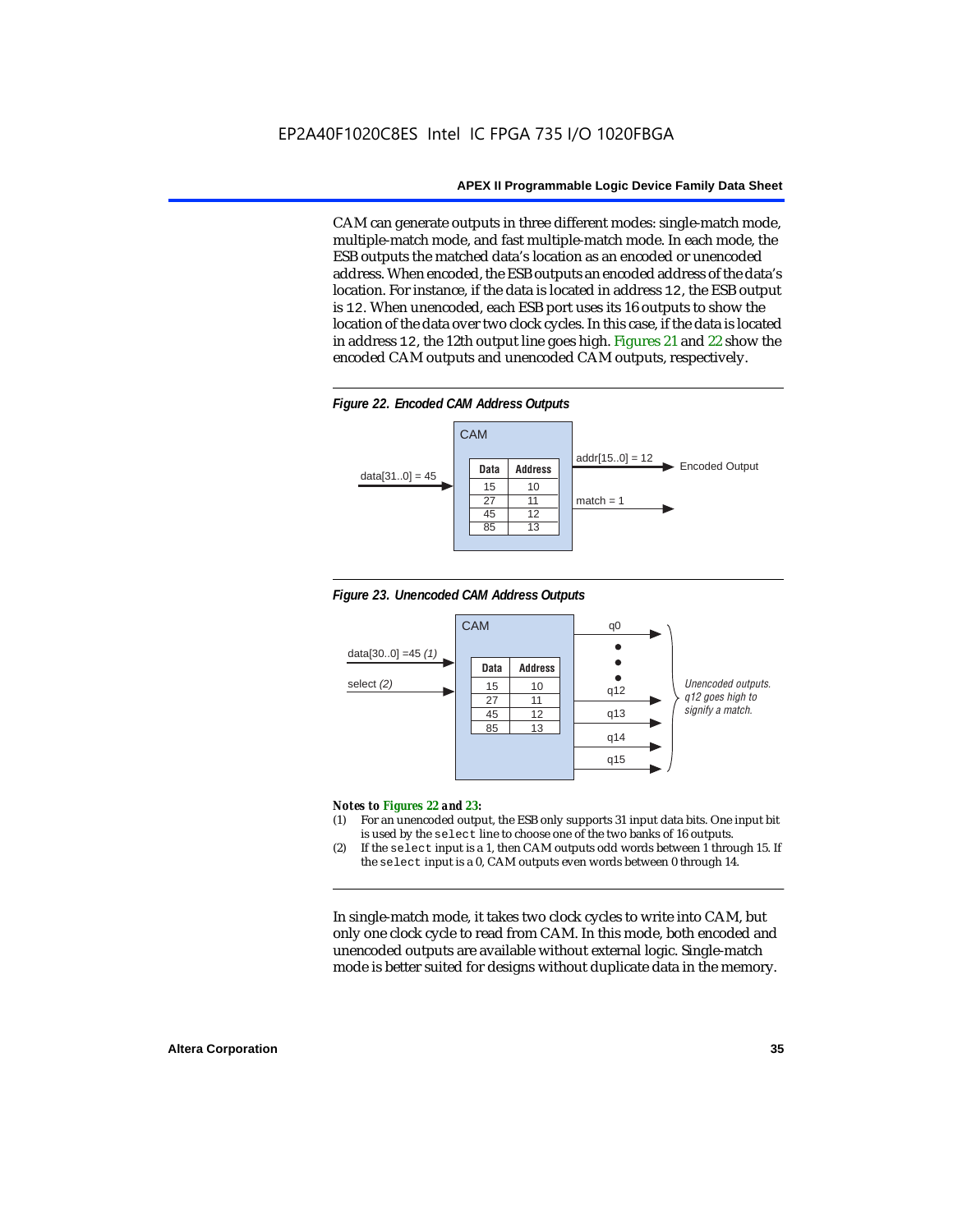If the same data is written into multiple locations in the memory, a CAM block can be used in multiple-match or fast multiple-match modes. The ESB outputs the matched data's locations as an encoded or unencoded address. In multiple-match mode, it takes two clock cycles to write into a CAM block. For reading, there are 16 outputs from each ESB at each clock cycle. Therefore, it takes two clock cycles to represent the 32 words from a single ESB port. In this mode, encoded and unencoded outputs are available. To implement the encoded version, the Quartus II software adds a priority encoder with LEs. Fast multiple-match is identical to the multiple match mode, however, it only takes one clock cycle to read from a CAM block and generate valid outputs. To do this, the entire ESB is used to represent 16 outputs. In fast multiple-match mode, the ESB can implement a maximum CAM block size of 16 words.

A CAM block can be pre-loaded with data during configuration, or it can be written during system operation. In most cases, two clock cycles are required to write each word into CAM. When don't-care bits are used, a third clock cycle is required.



f For more information on CAM, see *Application Note 119 (Implementing High-Speed Search Applications with APEX CAM)*.

## **Driving Signals to the ESB**

ESBs provide flexible options for driving control signals. Different clocks can be used for the ESB inputs and outputs. Registers can be inserted independently on the data input, data output, read address, write address, WE, and RE signals. The global signals and the local interconnect can drive the WE and RE signals. The global signals, dedicated clock pins, and local interconnects can drive the ESB clock signals. Because the LEs drive the local interconnect, the LEs can control the WE and RE signals and the ESB clock, clock enable, and synchronous clear signals. Figure 24 shows the ESB control signal generation logic.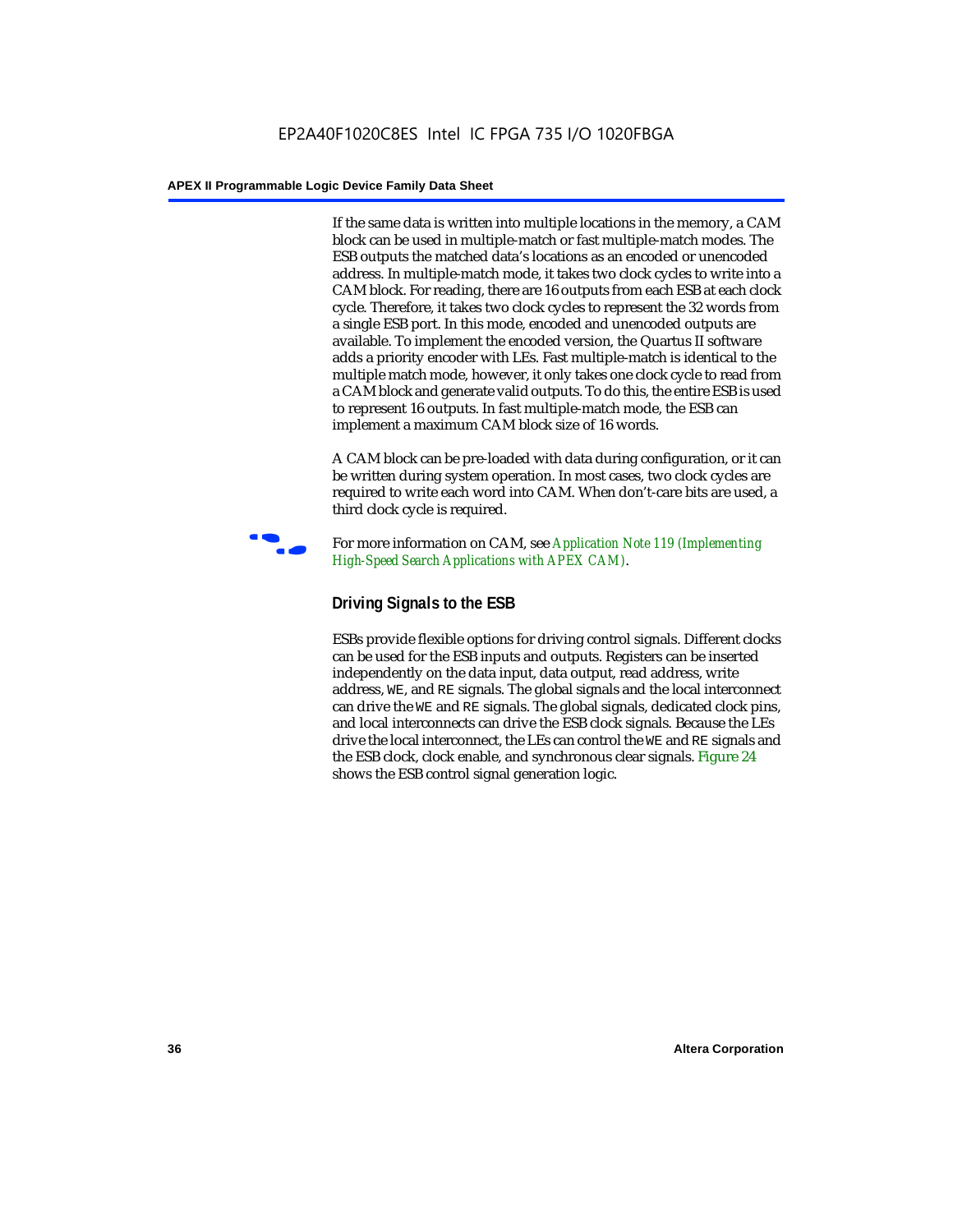

*Figure 24. ESB Control Signal Generation*

An ESB is fed by the local interconnect, which is driven by adjacent LEs (for high-speed connection to the ESB) or the MegaLAB interconnect. The ESB can drive the local, MegaLAB, or FastTrack interconnect routing structure to drive LEs and IOEs in the same MegaLAB structure or anywhere in the device.

#### **Implementing Logic in ROM**

In addition to implementing logic with product terms, the ESB can implement logic functions when it is programmed with a read-only pattern during configuration, creating a large LUT. With LUTs, combinatorial functions are implemented by looking up the results, rather than by computing them. This implementation of combinatorial functions can be faster than using algorithms implemented in general logic, a performance advantage that is further enhanced by the fast access times of ESBs. The large capacity of ESBs enables designers to implement complex functions in one logic level without the routing delays associated with linked LEs or distributed RAM blocks. Parameterized functions such as LPM functions can take advantage of the ESB automatically. Further, the Quartus II software can implement portions of a design with ESBs where appropriate.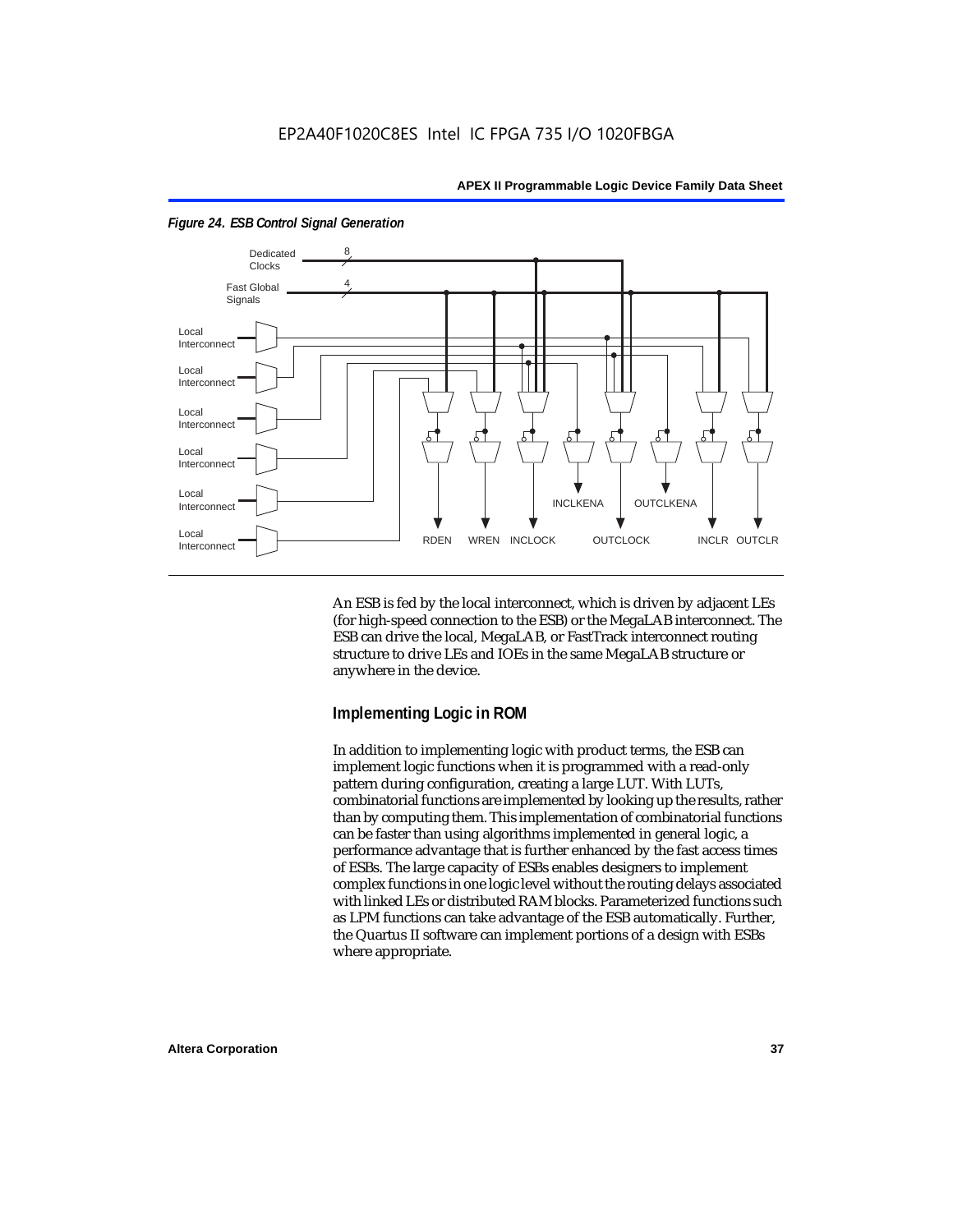## **Programmable Speed/Power Control**

APEX II ESBs offer a high-speed mode that supports fast operation on an ESB-by-ESB basis. When high speed is not required, this feature can be turned off to reduce the ESB's power dissipation by up to 50%. ESBs that run at low power incur a nominal timing delay adder. This Turbo Bit $TM$ option is available for ESBs that implement product-term logic or memory functions. An ESB that is not used will be powered down so that it does not consume DC current.

Designers can program each ESB in the APEX II device for either highspeed or low-power operation. As a result, speed-critical paths in the design can run at high speed, while the remaining paths operate at reduced power.

#### **I/O Structure** The IOE in APEX II devices contains a bidirectional I/O buffer, six registers, and a latch for a complete embedded bidirectional single data rate or DDR IOE. Figure 25 shows the structure of the APEX II IOE. The IOE contains two input registers (plus a latch), two output registers, and two output enable registers. Both input registers and the latch can be used for capturing DDR input. Both output registers can be used to drive DDR outputs. The output enable (OE) register can be used for fast clock-tooutput enable timing. The negative edge-clocked OE register is used for DDR SDRAM interfacing. The Quartus II software automatically duplicates a single OE register that controls multiple output or bidirectional pins.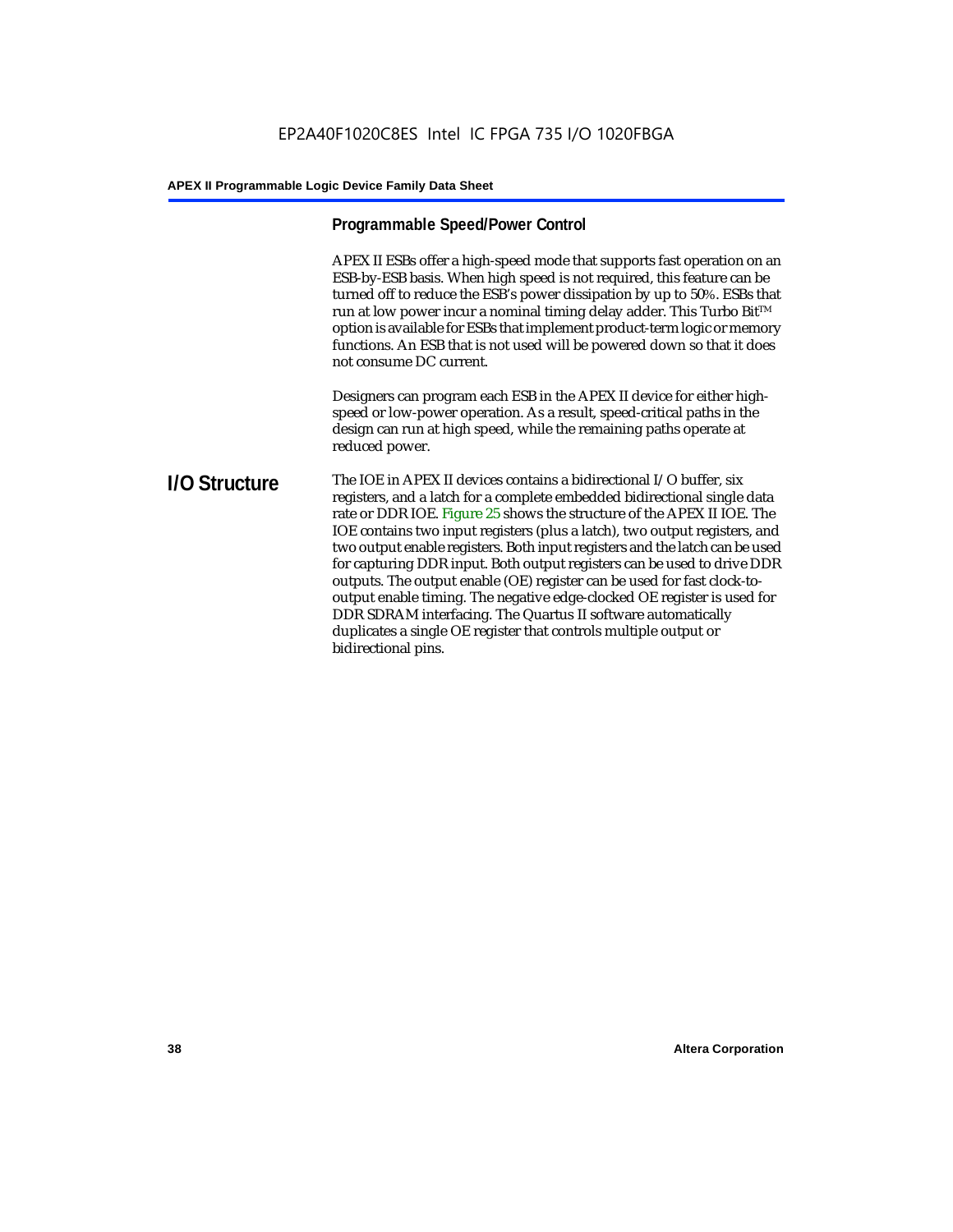

*Figure 25. APEX II IOE Structure*

The IOEs are located around the periphery of the APEX II device. Each IOE drives a row, column, MegaLAB, or local interconnect when used as an input or bidirectional pin. A row IOE can drive a local, MegaLAB, row, and column interconnect; a column IOE can drive the FastTrack or column interconnect. Figure 26 shows how a row IOE connects to the interconnect.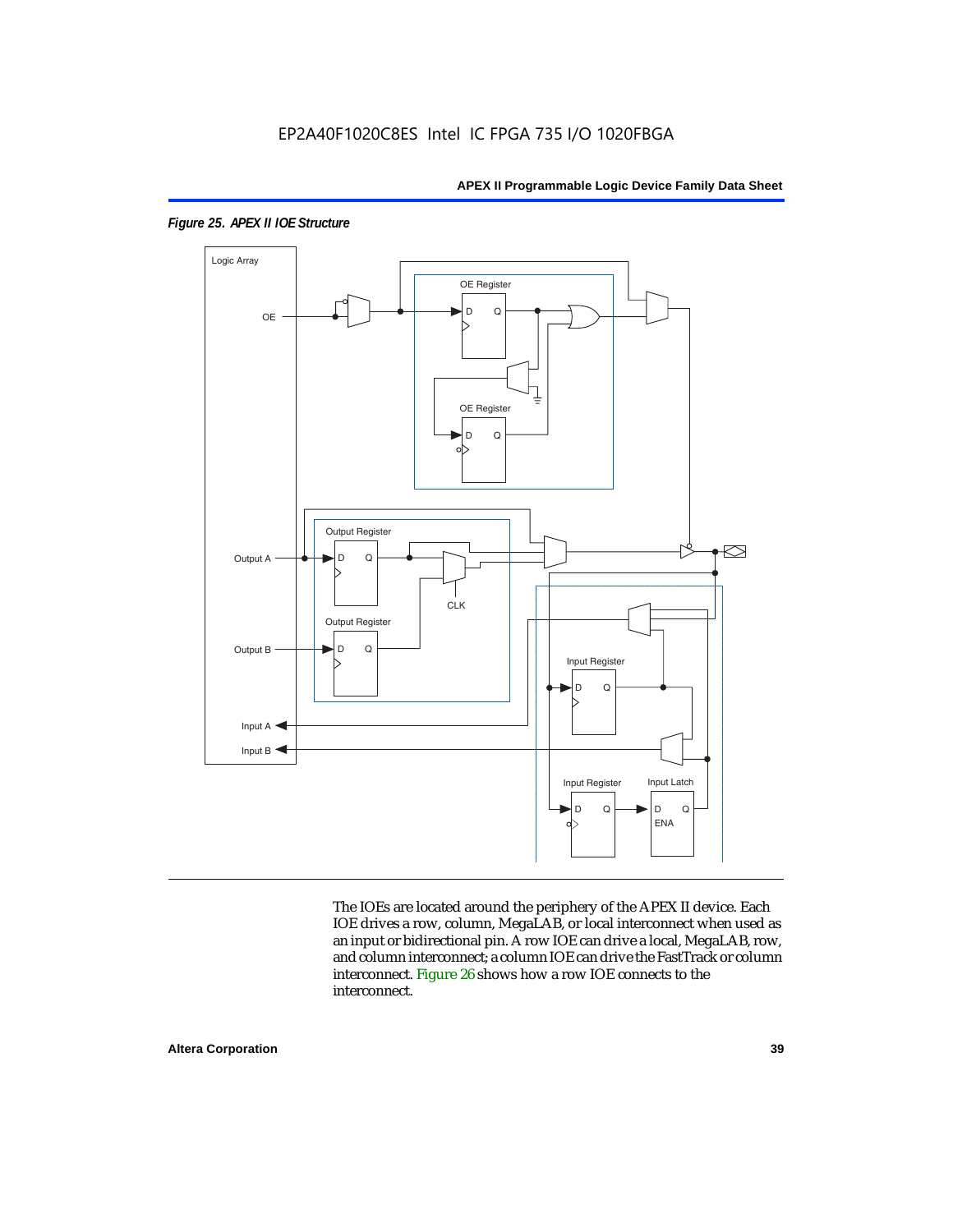



Figure 27 shows how a column IOE connects to the interconnect.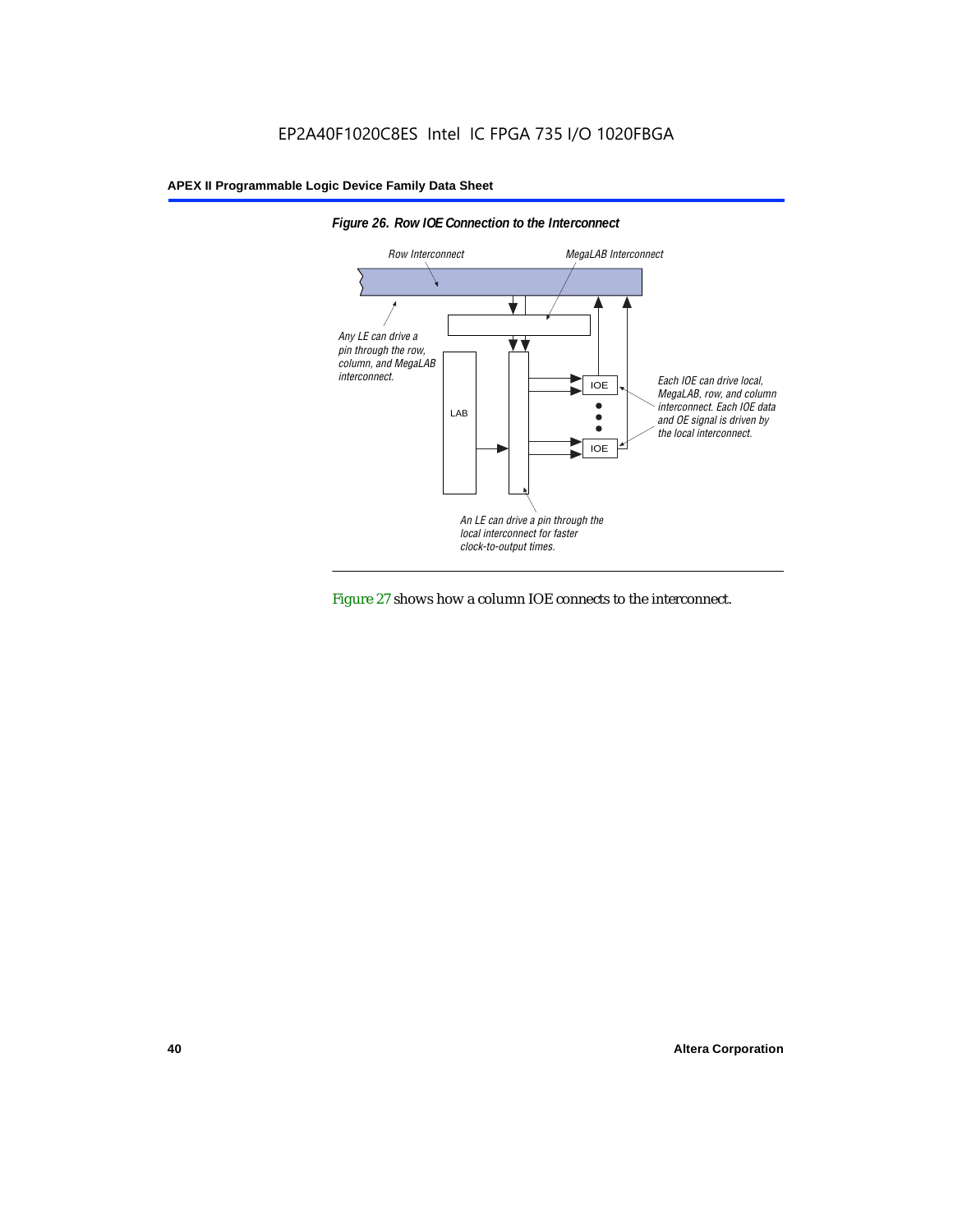



FastRow interconnects connect a column I/O pin directly to the LAB local interconnect within two MegaLAB structures. This feature provides fast setup times for pins that drive high fan-outs with complex logic, such as PCI designs. For fast bidirectional I/O timing, LE registers using local routing can improve setup times and OE timing.

APEX II devices have a peripheral control bus made up of 12 signals that drive the IOE control signals. The peripheral bus is composed of six output enables,  $OE[5:0]$  and six clock enables,  $CE[5:0]$ . These twelve signals can be driven from internal logic or from the Fast I/O signals. Table 7 lists the peripheral control signal destinations.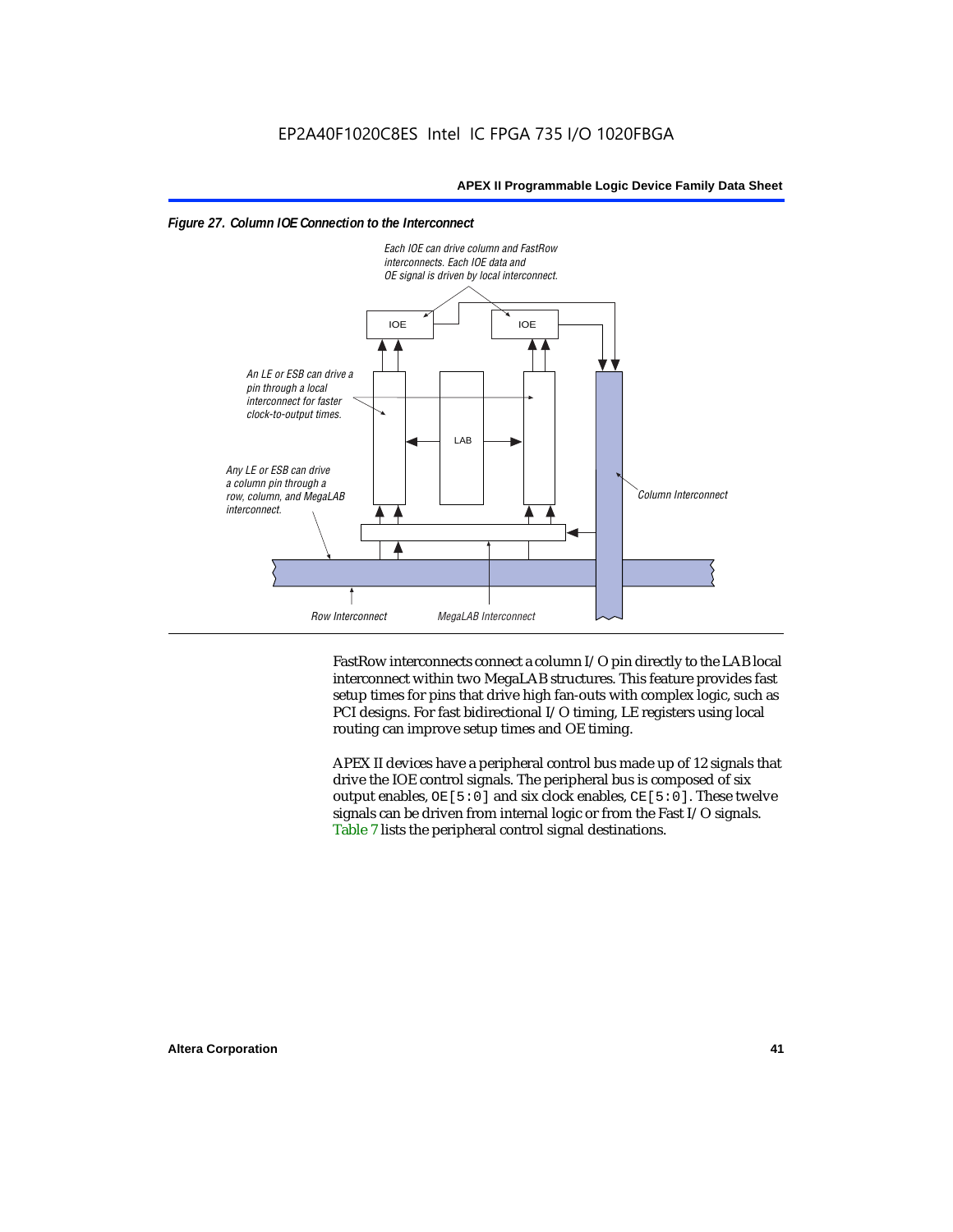| Table 7. Peripheral Control Bus Destinations |                    |  |  |  |
|----------------------------------------------|--------------------|--|--|--|
| <b>Peripheral Bus</b>                        | I/O Control Signal |  |  |  |
| Output Enable 0 [OE0]                        | OE.                |  |  |  |
| Output Enable 1 [OE1]                        | OE.                |  |  |  |
| Output Enable 2 [OE2]                        | OЕ                 |  |  |  |
| Output Enable 3 [OE3]                        | OЕ                 |  |  |  |
| Output Enable 4 [OE4]                        | OЕ                 |  |  |  |
| Output Enable 5 [OE5]                        | OЕ                 |  |  |  |
| Clock Enable 0 [ CEO ]                       | CE, CLK            |  |  |  |
| Clock Enable 1 [CE1]                         | CE, OE             |  |  |  |
| Clock Enable 2 [ CE2 ]                       | CE, CLK            |  |  |  |
| Clock Enable 3 [ CE3 ]                       | CE, OE             |  |  |  |
| Clock Enable 4 [CE4]                         | CE, CLR            |  |  |  |
| Clock Enable 5 [ CE5 ]                       | CE, CLR            |  |  |  |

In normal bidirectional operation, the input register can be used for input data requiring fast setup times. The input register can have its own clock input and clock enable separate from the OE and output registers. The output register can be used for data requiring fast clock-to-output performance. The OE register can be used for fast clock-to-output enable timing. The OE and output register share the same clock source and the same clock enable source from local interconnect in the associated LAB, fast global signals, or row global signals. Figure 28 shows the IOE in bidirectional configuration.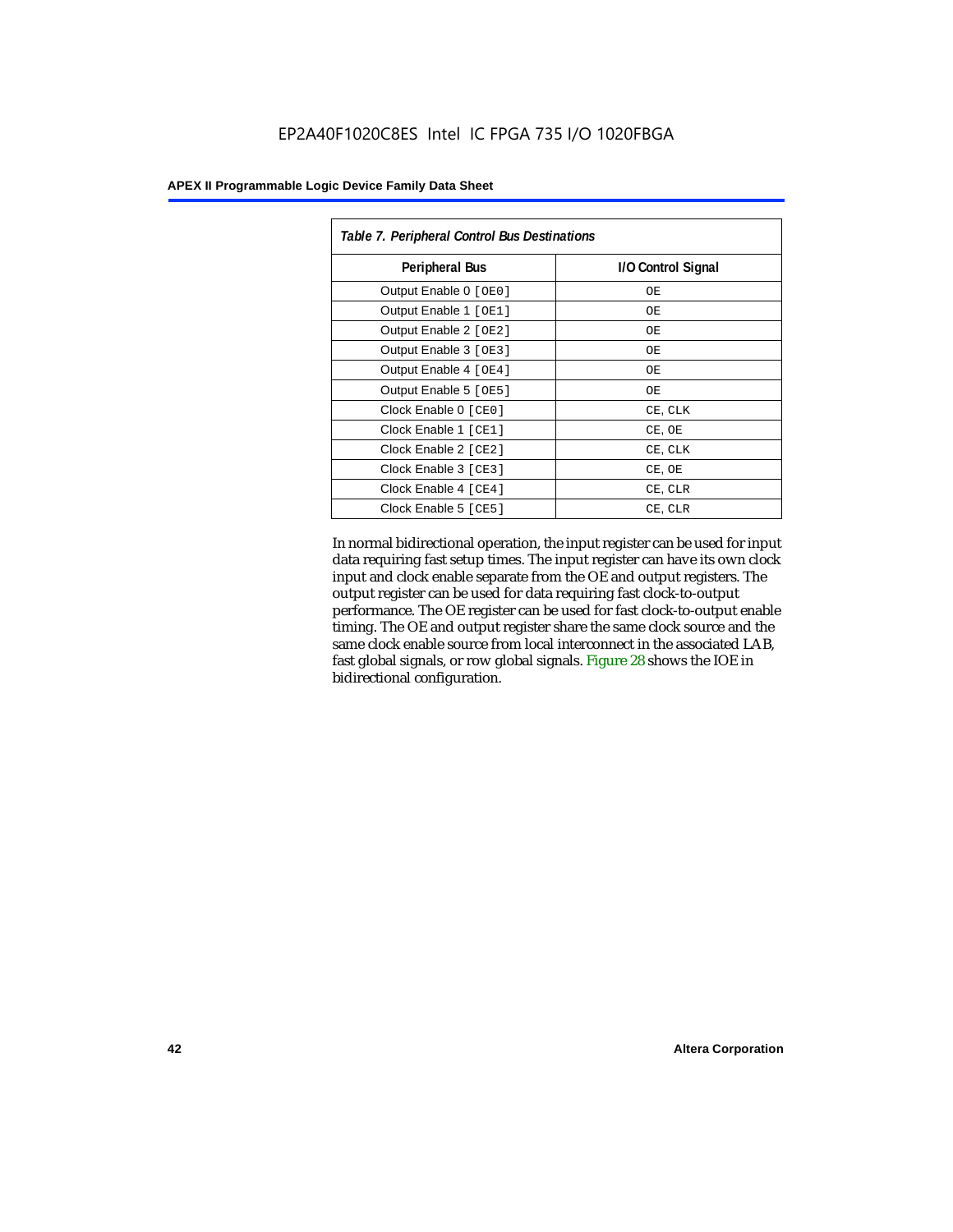

*Figure 28. APEX II IOE in Bidirectional I/O Configuration*

The APEX II IOE includes programmable delays that can be activated to ensure zero hold times, minimum clock-to-output times, input IOE register-to-logic array register transfers, or logic array-to-output IOE register transfers.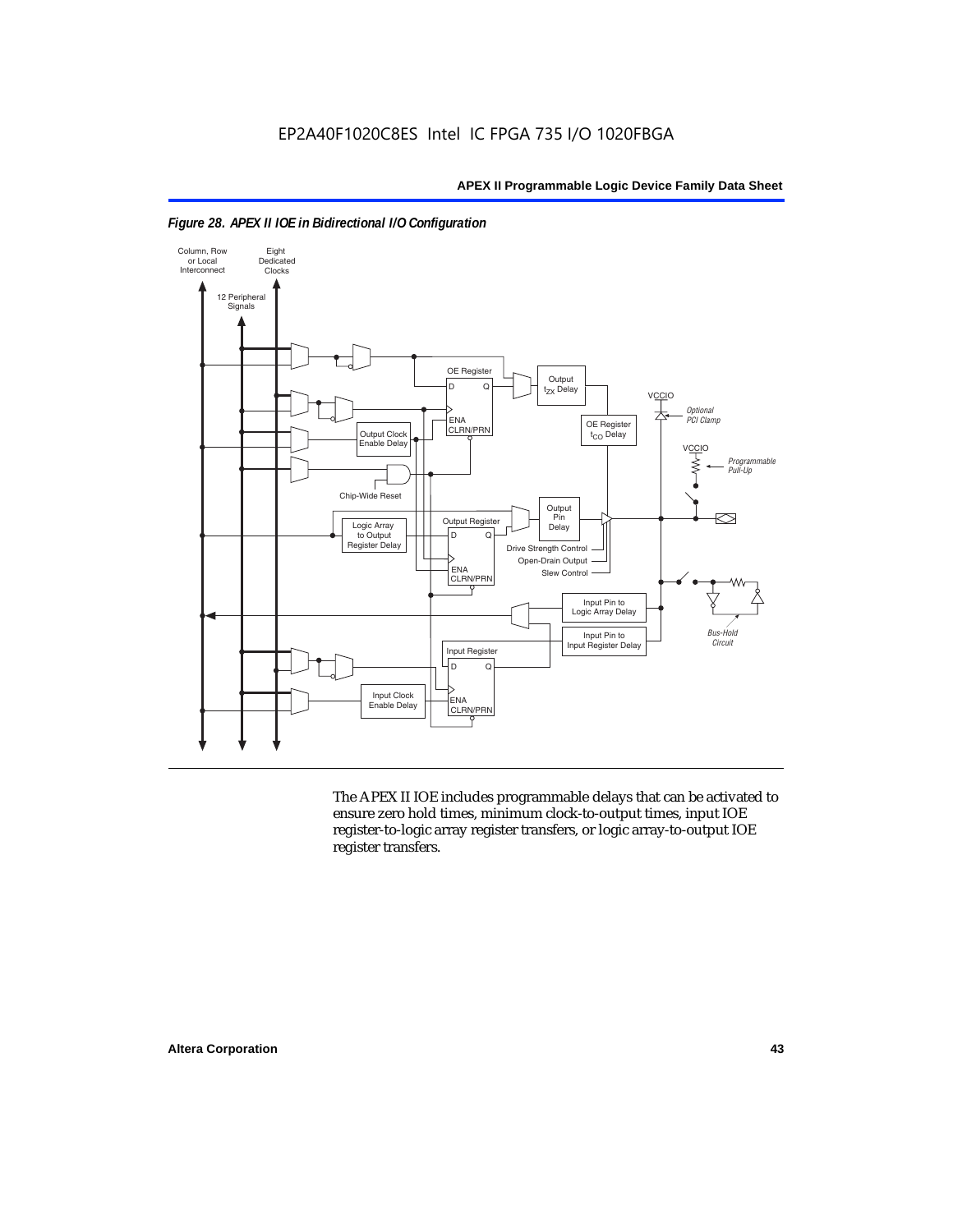A path in which a pin directly drives a register may require the delay to ensure zero hold time, whereas a path in which a pin drives a register through combinatorial logic may not require the delay. Programmable delays exist for decreasing input pin to logic array and IOE input register delays. The Quartus II Compiler can program these delays automatically to minimize setup time while providing a zero hold time. Delays are also programmable for increasing the register to pin delays for output and/or output enable registers. A programmable delay exists for increasing the  $t_{ZX}$  delay to the output pin, which is required for ZBT interfaces. Table 8 shows the programmable delays for APEX II devices.

| Table 8. APEX II Programmable Delay Chain |                                         |  |  |  |
|-------------------------------------------|-----------------------------------------|--|--|--|
| Programmable Delays                       | <b>Quartus II Logic Option</b>          |  |  |  |
| Input pin to logic array delay $(1)$      | Decrease input delay to internal cells  |  |  |  |
| Input pin to input register delay         | Decrease input delay to input register  |  |  |  |
| Output propagation delay                  | Increase delay to output pin            |  |  |  |
| Output enable register $t_{\rm CO}$ delay | Increase delay to output enable pin     |  |  |  |
| Output $t_{\rm rx}$ delay                 | Increase $t_{zx}$ delay to output pin   |  |  |  |
| Output clock enable delay                 | Increase output clock enable delay      |  |  |  |
| Input clock enable delay                  | Increase input clock enable delay       |  |  |  |
| Logic array to output register delay      | Decrease input delay to output register |  |  |  |

#### *Note to Table 8:*

(1) This delay has four settings: off and three levels of delay.

The IOE registers in APEX II devices share the same source for clear or preset. The designer can program preset and clear for each individual IOE. The registers can be programmed to power up high or low after configuration is complete. If programmed to power up low, an asynchronous clear can control the registers. If programmed to power up high, an asynchronous preset can control the registers. This feature prevents the inadvertent activation of another device's active-low input upon power-up. If one register in an IOE uses a preset or clear signal then all registers in the IOE must use that preset or clear signal.

## **Double Data Rate I/O**

APEX II devices have six-register IOEs which support DDR interfacing by clocking data on both positive and negative clock edges. The IOEs in APEX II devices support DDR inputs, DDR outputs, and bidirectional DDR modes.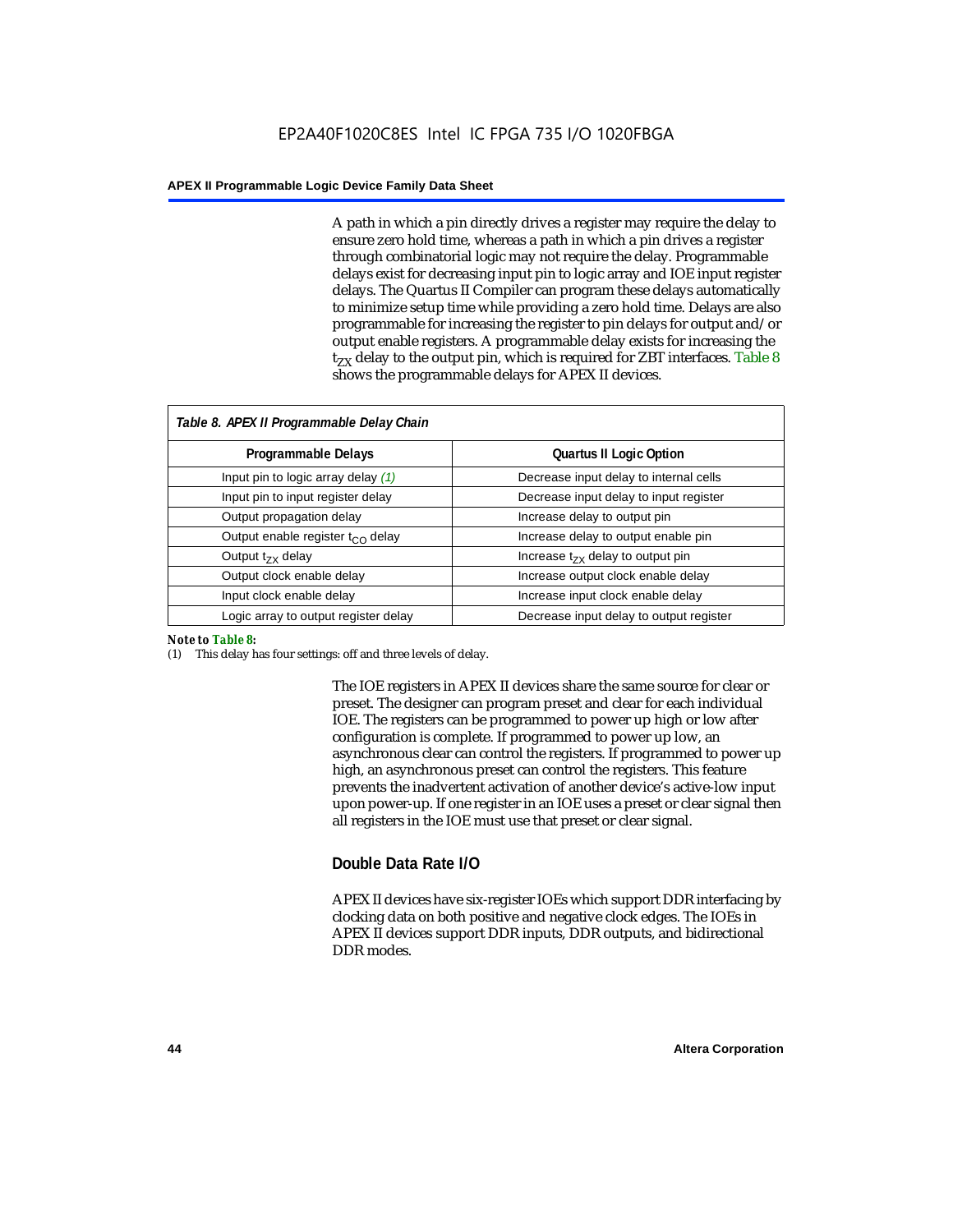When using the IOE for DDR inputs, the two input registers are used to clock double rate input data on alternating edges. An input latch is also used within the IOE for DDR input acquisition. The latch holds the data that is present during the clock high times. This allows both bits of data to be synchronous to the same clock edge (either rising or falling). Figure 29 shows an IOE configured for DDR input.



When using the IOE for DDR outputs, the two output registers are configured to clock two data paths from LEs on rising clock edges. These register outputs are multiplexed by the clock to drive the output pin at a  $\times 2$  rate. One output register clocks the first bit out on the clock high time, while the other output register clocks the second bit out on the clock low time. Figure 30 shows the IOE configured for DDR output.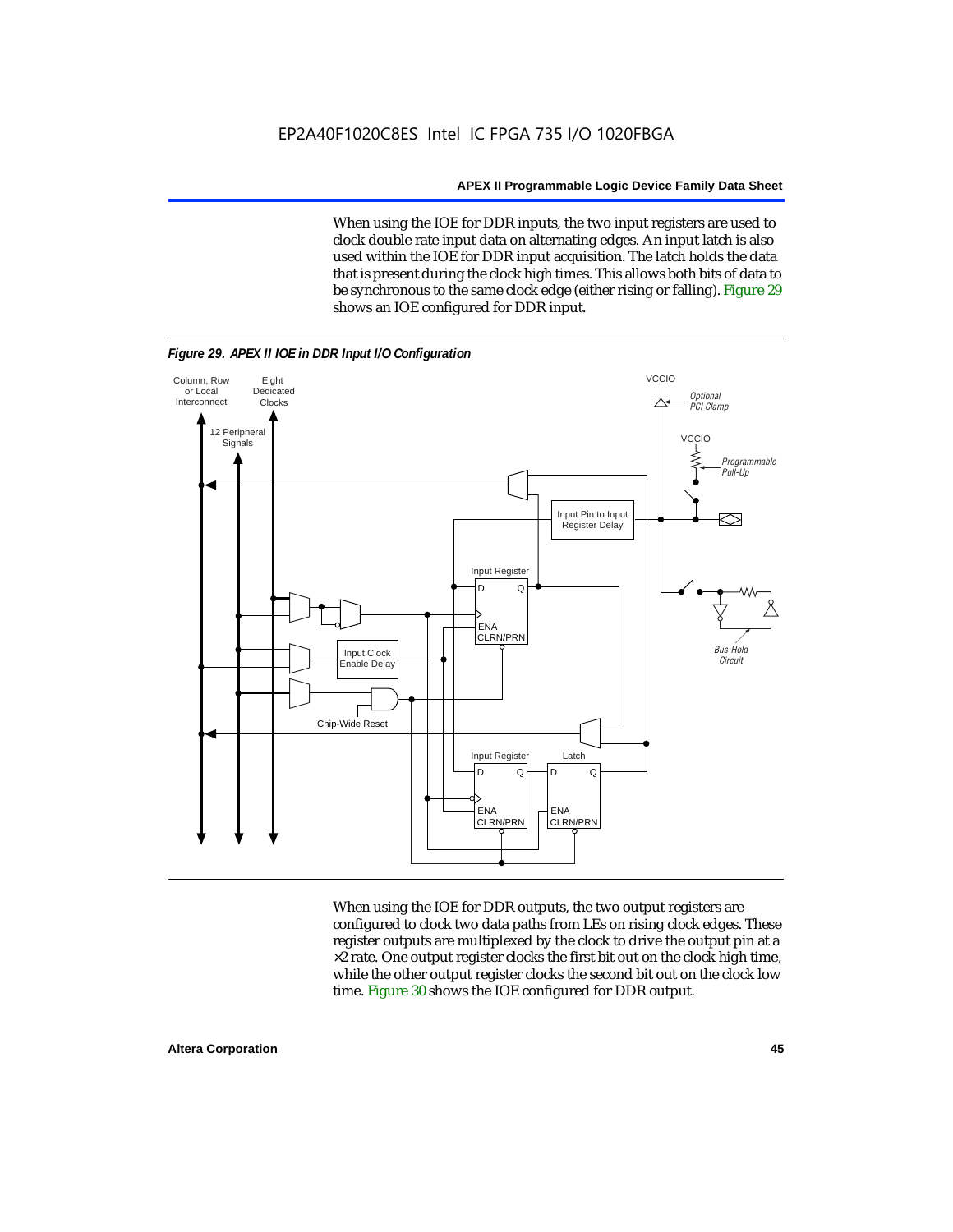



The APEX II IOE operates in bidirectional DDR mode by combining the DDR input and DDR output configurations.

APEX II I/O pins transfer data on a DDR bidirectional bus to support DDR SDRAM at 167 MHz (334 Mbps). The negative-edge-clocked OE register is used to hold the OE signal inactive until the falling edge of the clock. This is done to meet DDR SDRAM timing requirements. QDR SRAMs are also supported with DDR I/O pins on separate read and write ports.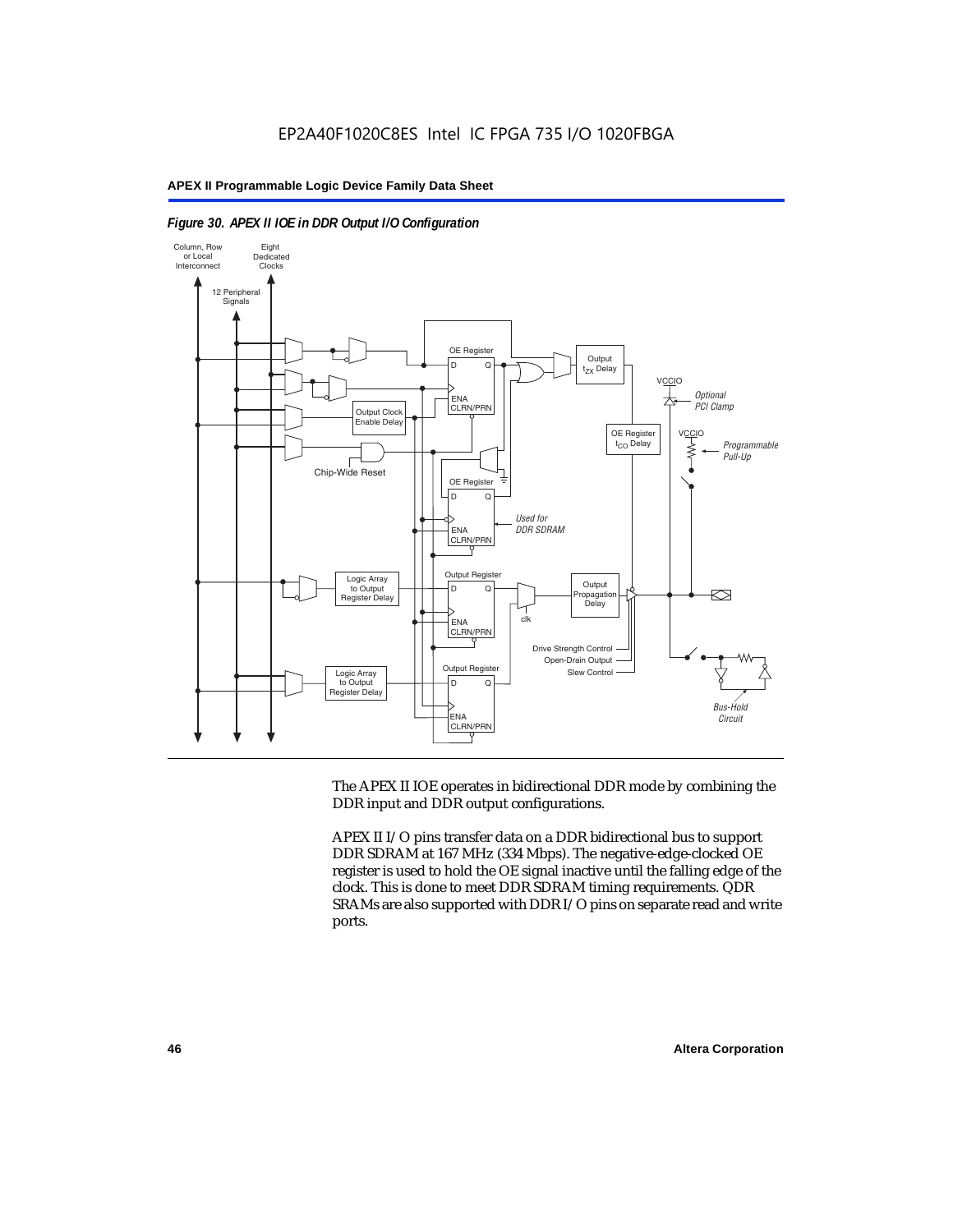## **Zero Bus Turnaround SRAM Interface Support**

In addition to DDR SDRAM support, APEX II device I/O pins also support interfacing with ZBT SRAM devices at up to 200 MHz. ZBT SRAM blocks are designed to eliminate dead bus cycles when turning a bidirectional bus around between reads and writes, or writes and reads. ZBT allows for 100% bus utilization because ZBT SRAM can be read or written on every clock cycle.

To avoid bus contention, the output clock-to-low-impedance time  $(t_{ZX})$ delay ensures that the  $t_{ZX}$  is greater than the clock-to-high-impedance time  $(t_{\text{YZ}})$ . Phase delay control of clocks to the OE/output and input registers using two general-purpose PLLs enable the APEX II device to meet ZBT  $t_{CO}$  and  $t_{SUI}$  times.

## **Programmable Drive Strength**

The output buffer for each APEX II device I/O pin has a programmable drive strength control for certain I/O standards. The LVTTL standard has several levels of drive strength that the user can control. SSTL-3 class I and II, SSTL-2 class I and II, HSTL class I and II, 3.3-V GTL+, PCI, and PCI-X support a minimum setting. The minimum setting is the lowest drive strength that guarantees the  $I<sub>OH</sub>/I<sub>OL</sub>$  of the standard. Using minimum settings provides signal slew rate control to reduce system noise and signal overshoot. Table 9 shows the possible settings for the I/O standards with drive strength control.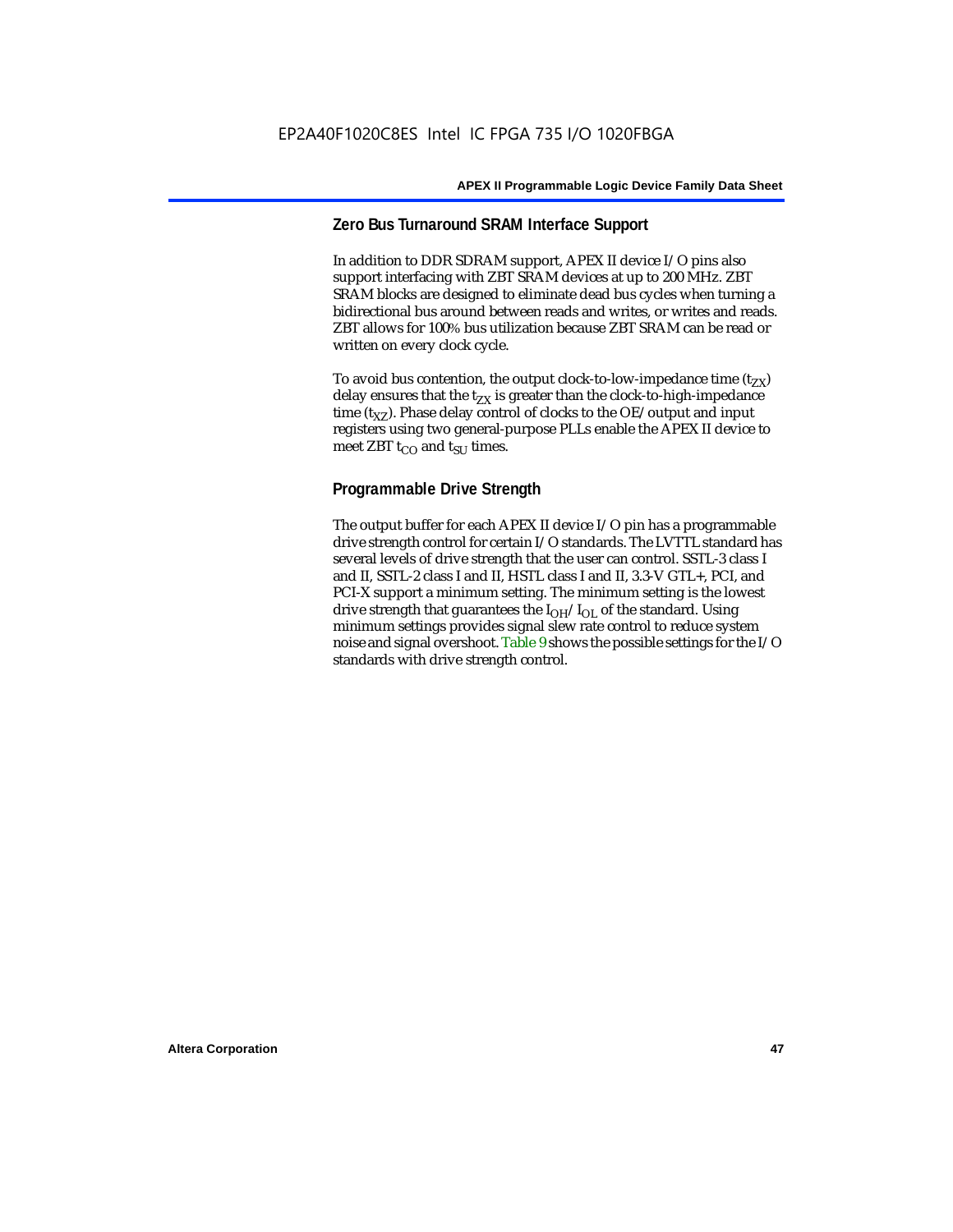| Table 9. Programmable Drive Strength |                                                              |  |  |  |
|--------------------------------------|--------------------------------------------------------------|--|--|--|
| I/O Standard                         | I <sub>OH</sub> /I <sub>OL</sub> Current Strength<br>Setting |  |  |  |
| LVTTL (3.3 V)                        | 4 mA                                                         |  |  |  |
|                                      | $12 \text{ mA}$                                              |  |  |  |
|                                      | 24 mA (default)                                              |  |  |  |
| LVTTL (2.5 V)                        | 2 <sub>m</sub> A                                             |  |  |  |
|                                      | 16 mA (default)                                              |  |  |  |
| LVTTL (1.8 V)                        | 2 mA                                                         |  |  |  |
|                                      | 8mA (default)                                                |  |  |  |
| LVTTL (1.5 V)                        | 2 mA (default)                                               |  |  |  |
| SSTL-3 class I and II                | Minimum (default)                                            |  |  |  |
| SSTL-2 class I and II                |                                                              |  |  |  |
| HSTL class I and II                  |                                                              |  |  |  |
| $GTL + (3.3 V)$                      |                                                              |  |  |  |
| PCI                                  |                                                              |  |  |  |
| PCI-X                                |                                                              |  |  |  |

## **Open-Drain Output**

APEX II devices provide an optional open-drain (equivalent to an opencollector) output for each I/O pin. This open-drain output enables the device to provide system-level control signals (e.g., interrupt and writeenable signals) that can be asserted by any of several devices.

## **Slew-Rate Control**

The output buffer for each APEX II device I/O pin has a programmable output slew rate control that can be configured for low-noise or highspeed performance. A faster slew rate provides high-speed transitions for high-performance systems. However, these fast transitions may introduce noise transients into the system. A slow slew rate reduces system noise, but adds a nominal delay to rising and falling edges. Each I/O pin has an individual slew rate control, allowing the designer to specify the slew rate on a pin-by-pin basis. The slew rate control affects both the rising and falling edges.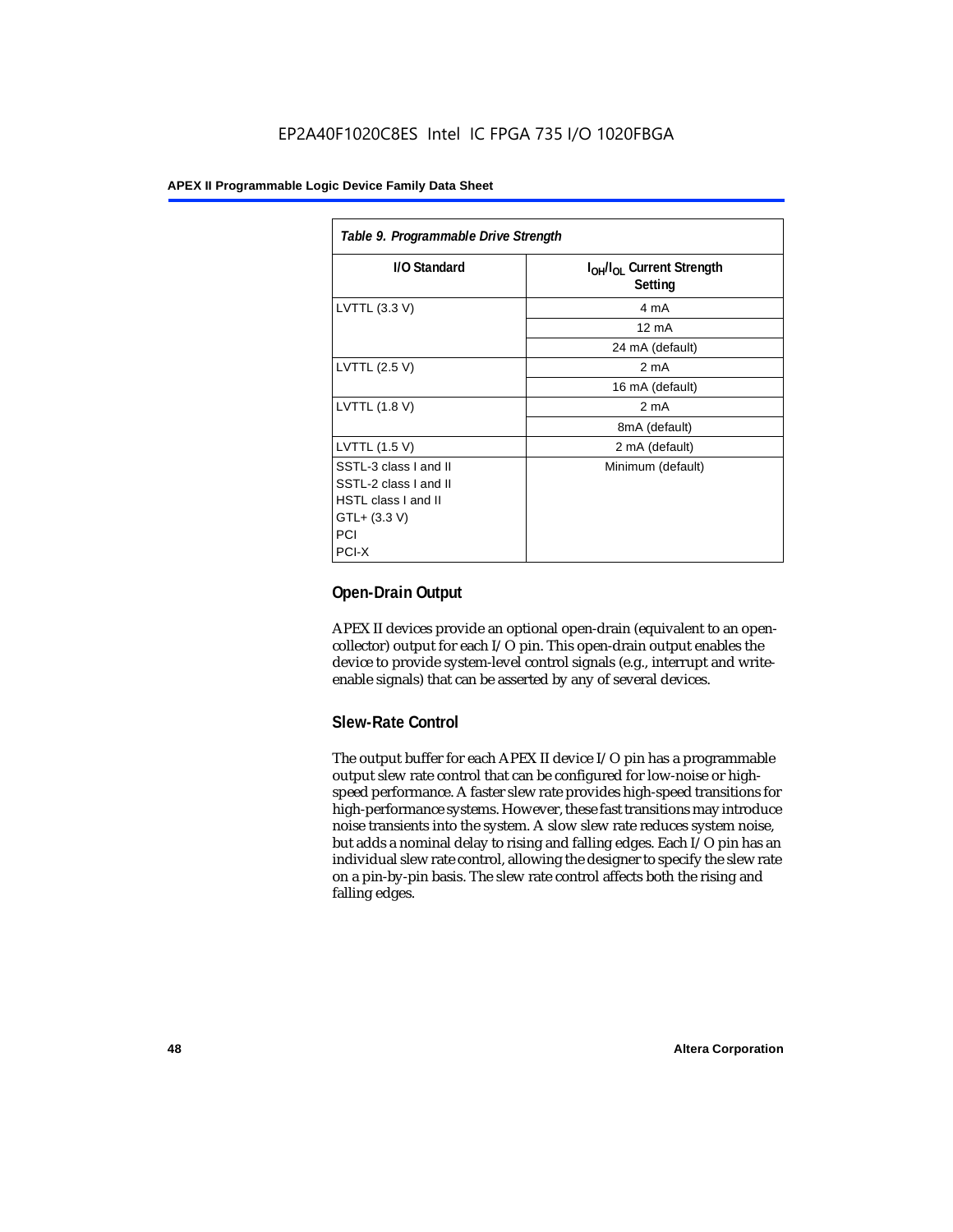#### **Bus Hold**

Each APEX II device I/O pin provides an optional bus-hold feature. When this feature is enabled for an I/O pin, the bus-hold circuitry weakly holds the signal at its last driven state. By holding the last driven state of the pin until the next input signal is present, the bus-hold feature eliminates the need to add external pull-up or pull-down resistors to hold a signal level when the bus is tri-stated. The bus-hold circuitry also pulls undriven pins away from the input threshold voltage where noise can cause unintended high-frequency switching. This feature can be selected individually for each I/O pin. The bus-hold output will drive no higher than  $V_{CCIO}$  to prevent overdriving signals. If the bus-hold feature is enabled, the programmable pull-up option cannot be used. The bus-hold feature should also be disabled if open-drain outputs are used with the GTL+ I/O standard.

The bus-hold circuitry weakly pulls the signal level to the last driven state through a resistor with a nominal resistance  $(R_{BH})$  of approximately 7 kΩ. Table 41 on page 74 gives specific sustaining current that will be driven through this resistor and overdrive current that will identify the next driven input level. This information is provided for each  $V_{CCIO}$  voltage level.

The bus-hold circuitry is active only after configuration. When going into user mode, the bus-hold circuit captures the value on the pin present at the end of configuration.

## **Programmable Pull-Up Resistor**

Each APEX II device I/O pin provides an optional programmable pull-up resistor during user mode. When this feature is enabled for an I/O pin, the pull-up resistor (typically 25 kΩ) weakly holds the output to the  $V_{CCIO}$ level of the bank that the output pin resides in.

#### **Dedicated Fast I/O Pins**

APEX II devices incorporate dedicated bidirectional pins for signals with high internal fanout, such as PCI control signals. These pins are called dedicated fast I/O pins (FAST1, FAST2, FAST3, and FAST4) and can drive the four global fast lines throughout the device, ideal for fast clock, clock enable, preset, clear, or high fanout logic signal distribution. The dedicated fast I/O pins have one output register and one OE register, but they do not have input registers. The dedicated fast lines can also be driven by a LE local interconnect to generate internal global signals.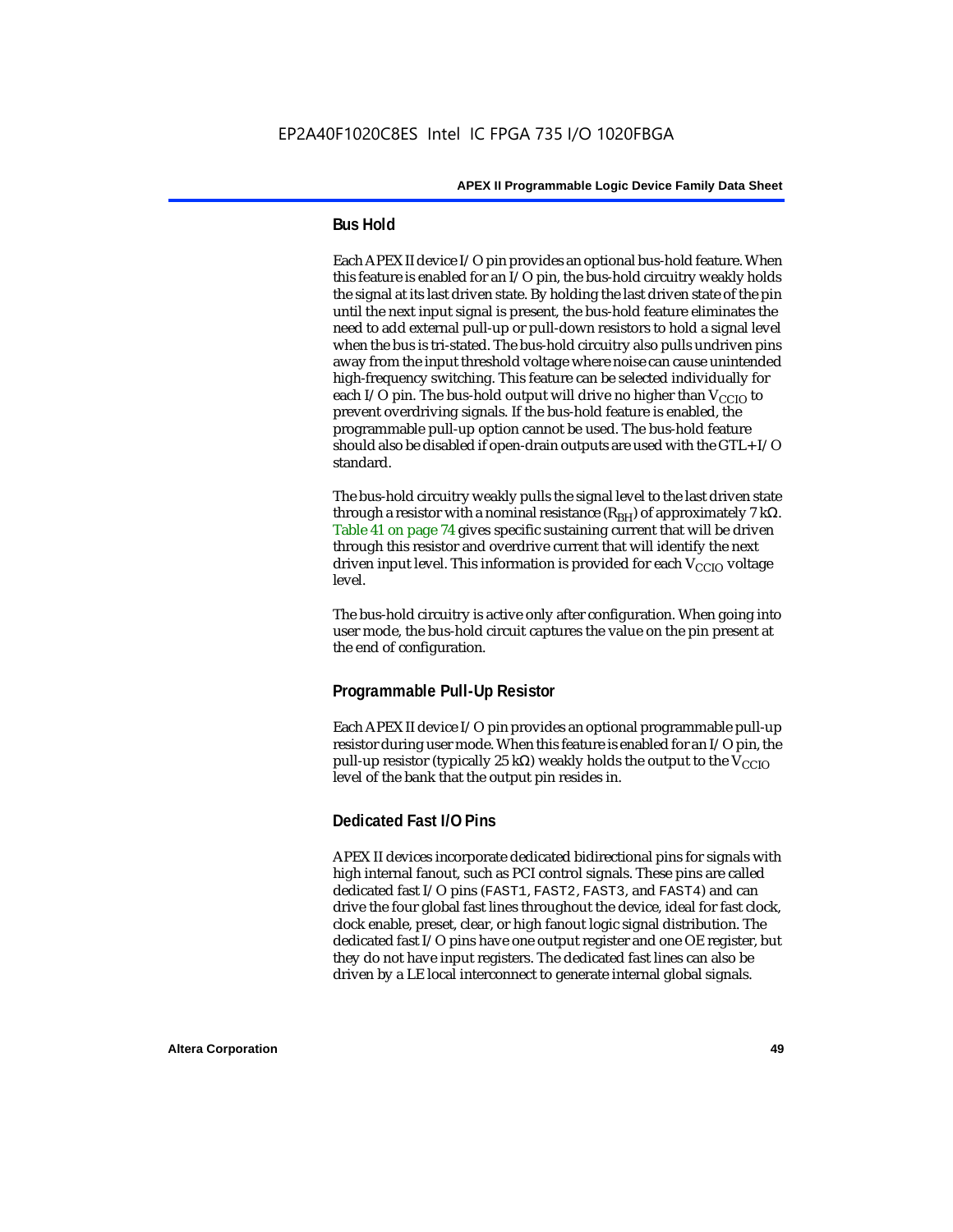## **Advanced I/O Standard Support**

APEX II device IOEs support the following I/O standards:

- LVTTL
- LVCMOS
- $\blacksquare$  1.5-V
- 1.8-V
- 2.5-V
- 3.3-V PCI
- 3.3-V PCI-X
- $\blacksquare$  3.3-V AGP (1 $\times$ , 2 $\times$ )
- LVDS<br>■ LVPE
- LVPECL
- PCML
- HyperTransport
- GTL+<br>■ HSTL
- HSTL class I and II
- SSTL-3 class I and II
- SSTL-2 class I and II
- CTT
- Differential HSTL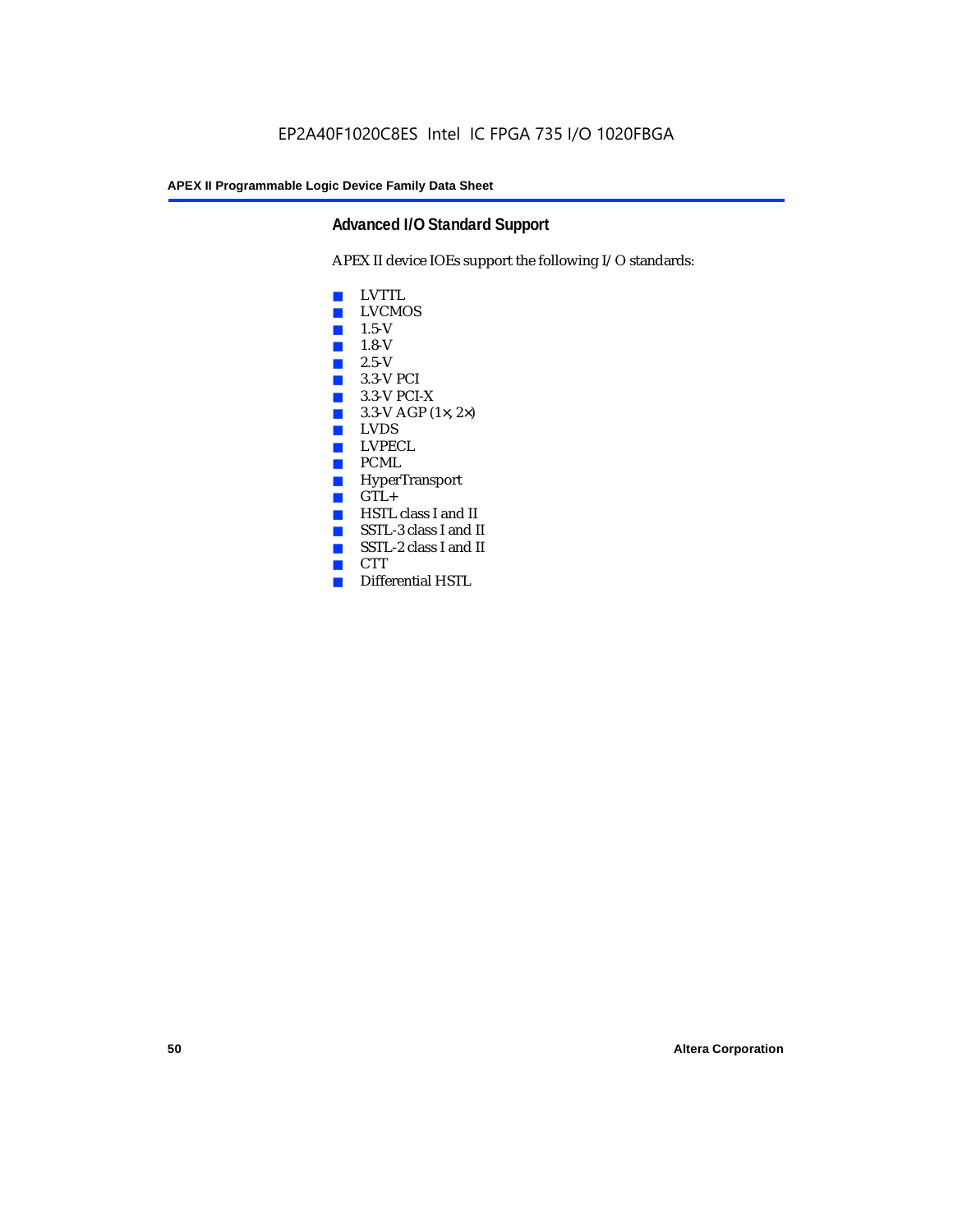#### Table 10 describes the I/O standards supported by APEX II devices.

| Table 10. APEX II Supported I/O Standards |                     |                                                  |                                                               |                                                                   |  |
|-------------------------------------------|---------------------|--------------------------------------------------|---------------------------------------------------------------|-------------------------------------------------------------------|--|
| I/O Standard                              | Type                | Input<br>Reference<br>Voltage $(V_{RFF})$<br>(V) | Output<br><b>Supply</b><br>Voltage<br>$(V_{\text{CCIO}})$ (V) | <b>Board</b><br><b>Termination</b><br>Voltage<br>$(V_{TT})$ $(V)$ |  |
| LVTTL                                     | Single-ended        | N/A                                              | 3.3                                                           | N/A                                                               |  |
| <b>LVCMOS</b>                             | Single-ended        | N/A                                              | 3.3                                                           | N/A                                                               |  |
| 2.5V                                      | Single-ended        | N/A                                              | 2.5                                                           | N/A                                                               |  |
| 1.8V                                      | Single-ended        | N/A                                              | 1.8                                                           | N/A                                                               |  |
| 1.5V                                      | Single-ended        | N/A                                              | 1.5                                                           | N/A                                                               |  |
| 3.3-V PCI                                 | Single-ended        | N/A                                              | 3.3                                                           | N/A                                                               |  |
| $3.3-V$ PCI-X                             | Single-ended        | N/A                                              | 3.3                                                           | N/A                                                               |  |
| <b>LVDS</b>                               | Differential        | N/A                                              | 3.3                                                           | N/A                                                               |  |
| <b>LVPECL</b>                             | Differential        | N/A                                              | 3.3                                                           | N/A                                                               |  |
| <b>PCML</b>                               | <b>Differential</b> | N/A                                              | 3.3                                                           | N/A                                                               |  |
| HyperTransport                            | Differential        | N/A                                              | 2.5                                                           | N/A                                                               |  |
| Differential HSTL (1)                     | Differential        | N/A                                              | 1.5                                                           | N/A                                                               |  |
| $GTL+$                                    | Voltage referenced  | 1.0                                              | N/A                                                           | 1.5                                                               |  |
| HSTL class I and II                       | Voltage referenced  | 0.75                                             | 1.5                                                           | 0.75                                                              |  |
| SSTL-2 class I and II                     | Voltage referenced  | 1.25                                             | 2.5                                                           | 1.25                                                              |  |
| SSTL-3 class I and II                     | Voltage referenced  | 1.5                                              | 3.3                                                           | 1.5                                                               |  |
| AGP (1 $\times$ and 2 $\times$ )          | Voltage referenced  | 1.32                                             | 3.3                                                           | N/A                                                               |  |
| <b>CTT</b>                                | Voltage referenced  | 1.5                                              | 3.3                                                           | 1.5                                                               |  |

#### *Note to Table 10:*

(1) Differential HSTL is only supported on the eight dedicated global clock pins and four dedicated high-speed PLL clock pins.



For more information on I/O standards supported by APEX II devices, see *Application Note 117 (Using Selectable I/O Standards in Altera Devices)*.

APEX II devices contain eight I/O banks, as shown in Figure 31. Two blocks within the right I/O banks contain circuitry to support high-speed True-LVDS, LVPECL, PCML, and HyperTransport inputs, and another two blocks within the left I/O banks support high-speed True-LVDS, LVPECL, PCML, and HyperTransport outputs. All other standards are supported by all I/O banks.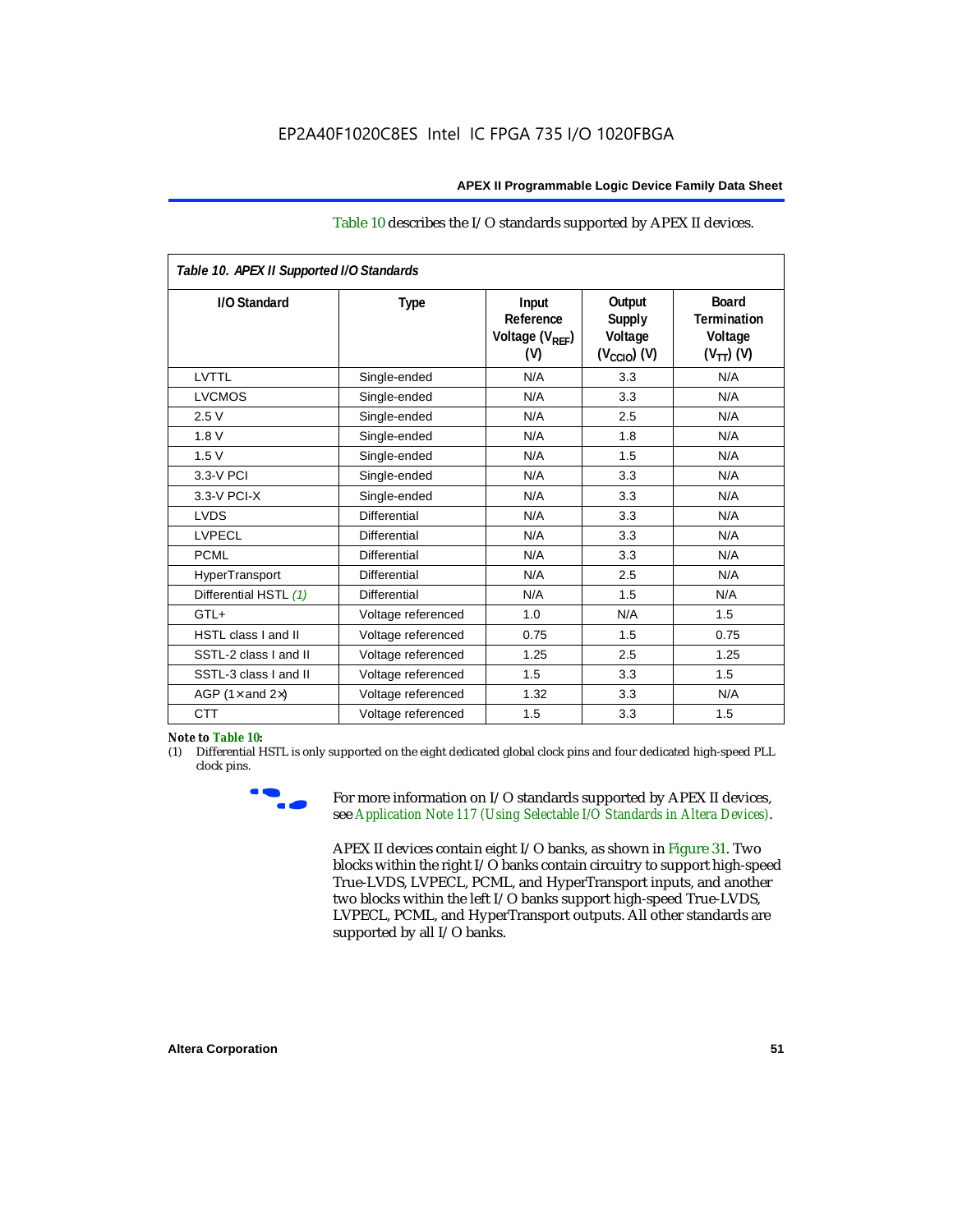### *Figure 31. APEX II I/O Banks*



HyperTransport outputs and regular I/O pin standards.

#### *Notes to Figure 31:*

- (1) For more information on placing I/O pins within LVDS blocks, refer to the "High-Speed Interface Pin Location" section in *Application Note 166 (Using High-Speed I/O Standards in APEX II Devices)*.
- (2) If the True-LVDS pins or the Flexible-LVDS pins are not used for high-speed differential signalling, they can support all of the I/O standards and can be used as input, output, or bidirectional pins with  $V_{CCIO}$  set to 3.3 V, 2.5 V, 1.8 V, or 1.5 V. However, True-LVDS pins do not support the HSTL Class II output.

Each I/O bank has its own VCCIO pins. A single device can support 1.5-V, 1.8-V, 2.5-V, and 3.3-V interfaces; each bank can support a different standard independently. Each bank can also use a separate  $V_{REF}$  level to support any one of the terminated standards (such as SSTL-3) independently.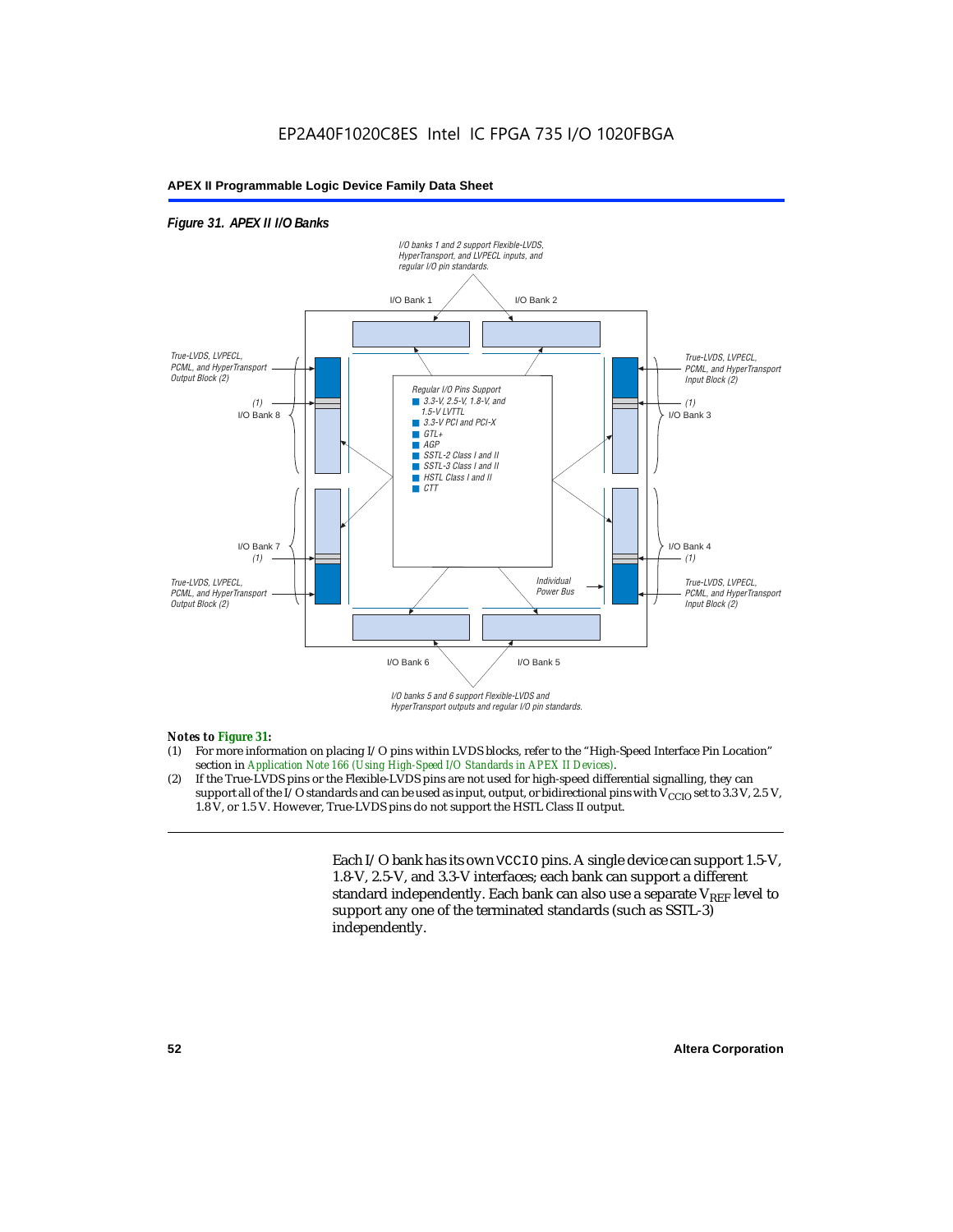Each bank can support multiple standards with the same  $V_{\text{CCIO}}$  for input and output pins. Each bank can support one voltage-referenced I/O standard, but it can support multiple I/O standards with the same  $V_{CCIO}$ voltage level. For example, when  $V_{CCIO}$  is 3.3 V, a bank can support LVTTL, LVCMOS, 3.3-V PCI, and SSTL-3 for inputs and outputs. When the True-LVDS banks are not used for LVDS I/O pins, they support all of the other I/O standards except HSTL Class II output.

## **True-LVDS Interface**

APEX II devices contain dedicated circuitry for supporting differential standards at speeds up to 1.0 Gbps. APEX II devices have dedicated differential buffers and circuitry to support LVDS, LVPECL, HyperTransport, and PCML I/O standards. Four dedicated high-speed PLLs (separate from the general-purpose PLLs) multiply reference clocks and drive high-speed differential serializer/deserializer channels. In addition, CDS circuitry at each receiver channel corrects any fixed clockto-data skew. All APEX II devices support 36 input channels, 36 output channels, two dedicated receiver PLLs, and two dedicated transmitter PLL<sub>s</sub>.

The True-LVDS circuitry supports the following standards and applications:

- RapidIO
- POS-PHY Level 4
- Utopia IV
- **HyperTransport**

APEX II devices support source-synchronous interfacing with LVDS, LVPECL,PCML, or HyperTransport signaling at up to 1 Gbps. Serial channels are transmitted and received along with a low-speed clock. The receiving device then multiplies the clock by a factor of 1, 2, or 4 to 10. The serialization/deserialization rate can be any number from 1, 2, or 4 to 10 and does not have to equal the clock multiplication value.

For example, an 840-Mbps LVDS channel can be received along with an 84-MHz clock. The 84-MHz clock is multiplied by 10 to drive the serial shift register, but the register can be clocked out in parallel at 8- or 10-bits wide at 84 or 105 MHz. See Figures 32 and 33.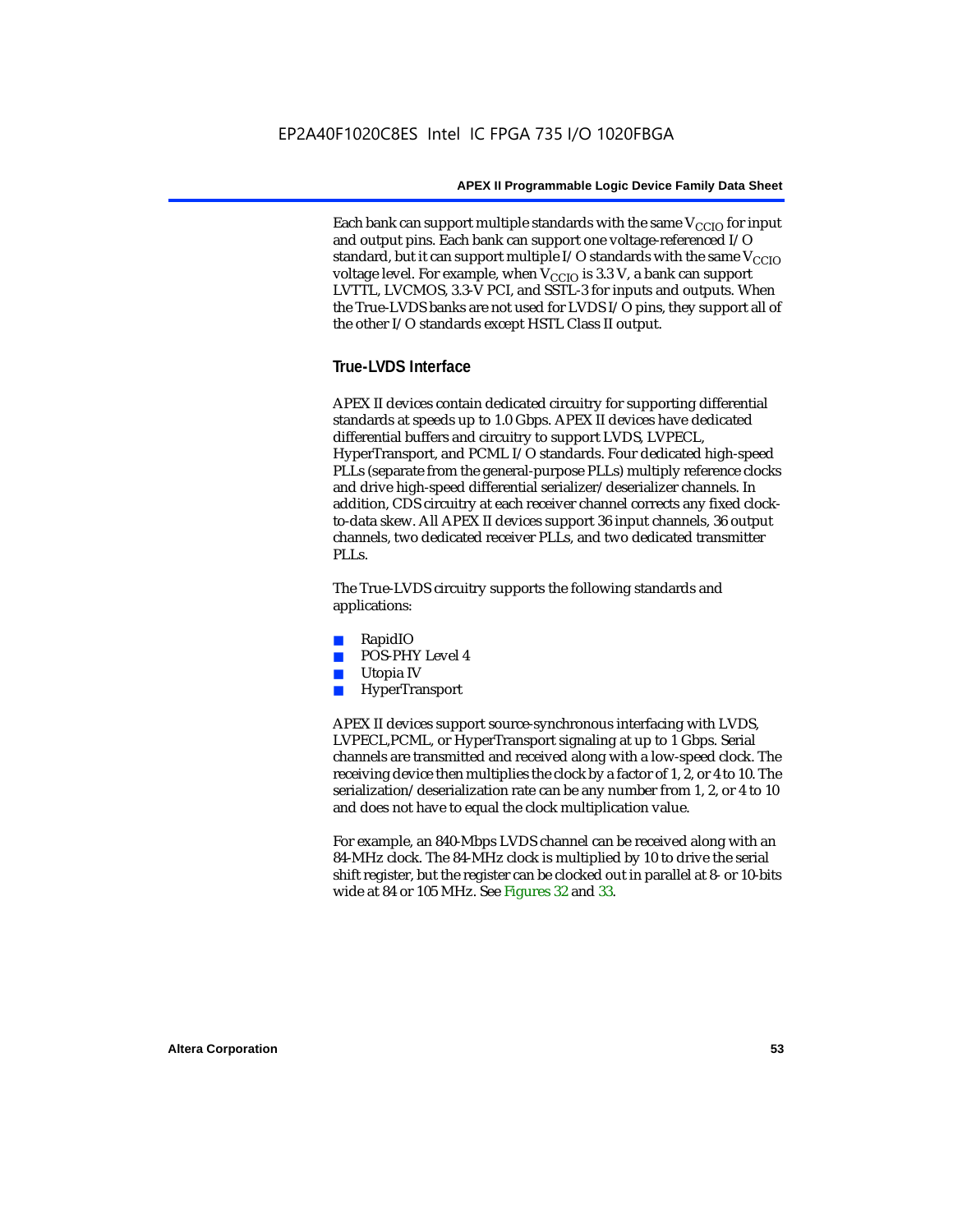

*Figure 32. True-LVDS Receiver Diagram Notes (1), (2)*



#### *Notes to Figure 32:*

- (1) Two sets of 18 receiver channels are located in each APEX II device. Each set of 18 channels has one receiver PLL.<br>(2)  $W = 1, 2, 4$  to 10
- $W = 1, 2, 4$  to 10 *J* = 1, 2, 4 to 10
- *W* does not have to equal *J*. When *J* = 1 or 2, the deserializer is bypassed. When *J* = 2, DDR I/O registers are used.
- (3) These clock pins drive receiver PLLs only. They do not drive directly to the logic array. However, the receiver PLL can drive the logic array via a global clock line.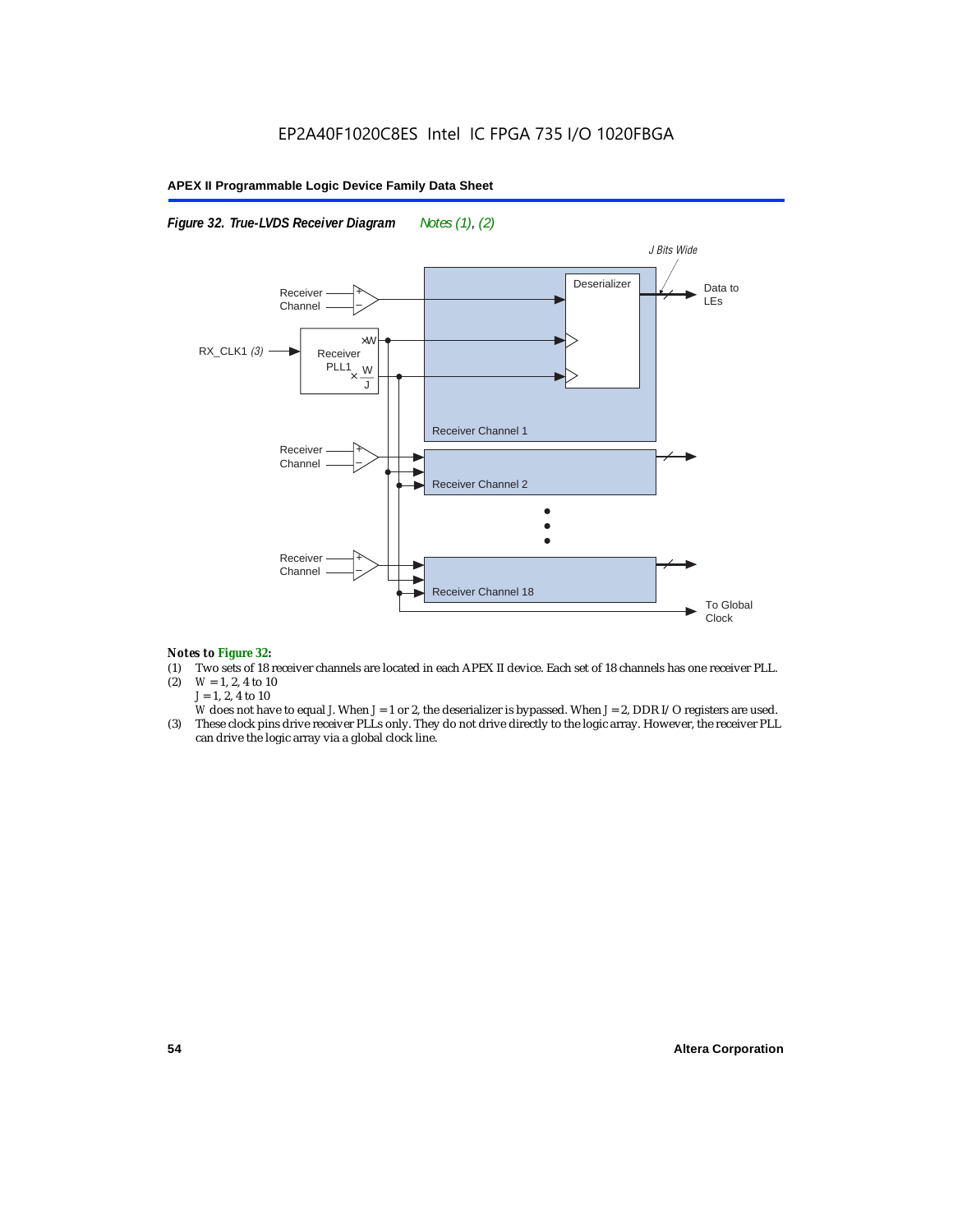



#### *Notes to Figure 33:*

- (1) Two sets of 18 transmitter channels are located in each APEX II device. Each set of 18 channels has one transmitter PLL.
- (2)  $W = 1, 2, 4$  to 10 *J* = 1, 2, 4 to 10

*W* does not have to equal *J*. When *J* = 1 or 2, the deserializer is bypassed. When *J* = 2, DDR I/O registers are used.

*Clock-Data Synchronization*

In addition to dedicated serial-to-parallel converters, APEX II True-LVDS circuitry contains CDS circuitry in every receiver channel. The CDS feature can be turned on or off independently for each receiver channel. There are two modes for the CDS circuitry: single-bit mode, which corrects a fixed clock-to-data skew of up to ±50% of the data bit period, and multi-bit mode, which corrects any fixed clock-to-data skew.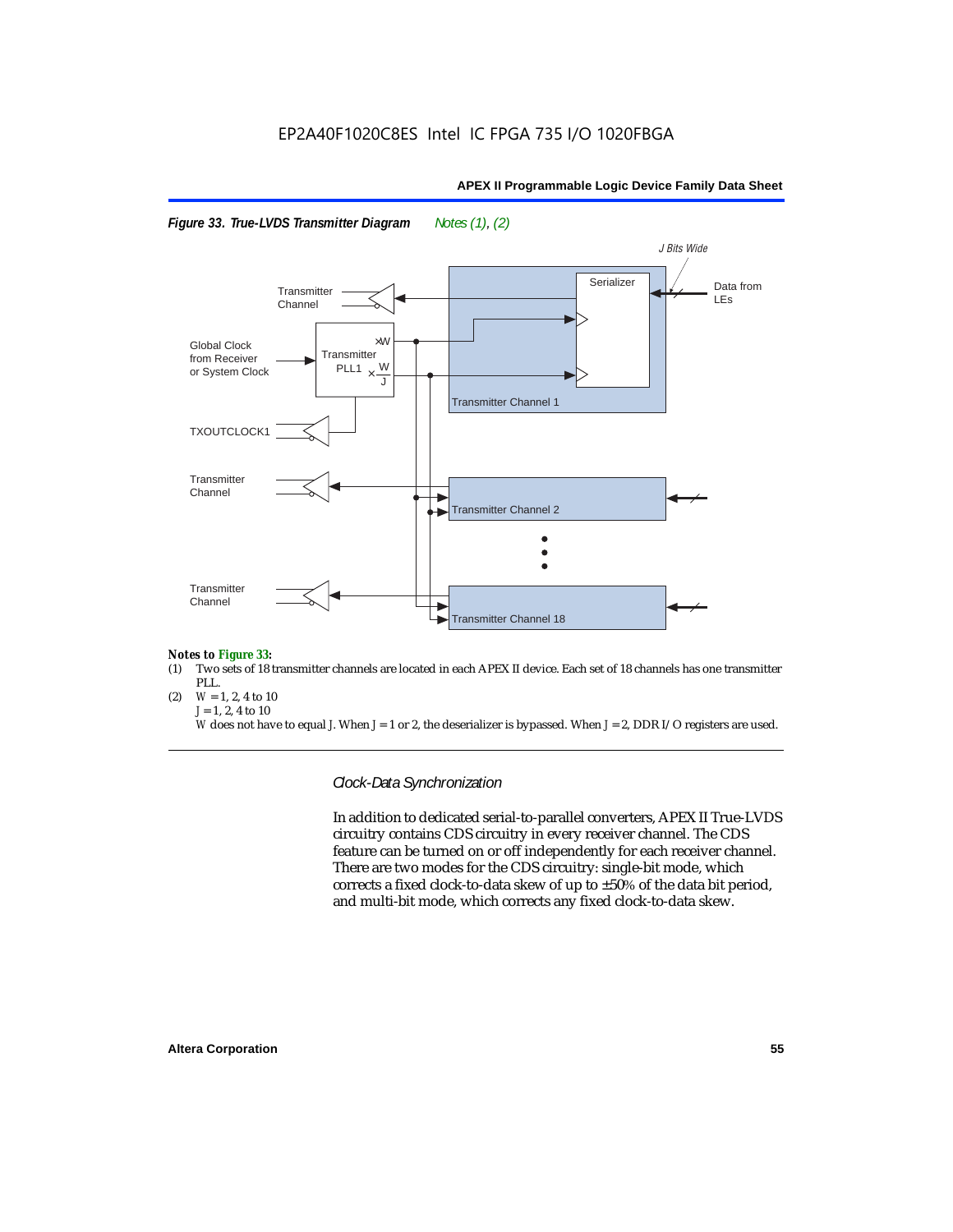#### **Single-Bit Mode**

Single-bit CDS corrects a fixed clock-to-data skew of up to  $\pm 50\%$  of the data bit period, which allows receiver input skew margin (RSKM) to increase by 50% of the data period. To use single-bit CDS, the deserialization factor, *J*, must be equal to the multiplication factor, *W*. The combination of allowable *W*/*J* factors and the associated CDS training patterns automatically determine byte alignment (see Table 11).

| Table 11. Single-Bit CDS Training Patterns |                        |  |  |
|--------------------------------------------|------------------------|--|--|
| W/J Factor                                 | Single-Bit CDS Pattern |  |  |
| 10                                         | 0000011111             |  |  |
| 9                                          | 000001111              |  |  |
| 8                                          | 00001111               |  |  |
|                                            | 0000111                |  |  |
| 6                                          | 000111                 |  |  |
| 5                                          | 00011                  |  |  |
|                                            | 0011                   |  |  |

#### **Multi-Bit Mode**

Multi-bit CDS corrects any fixed clock-to-data skew. This feature enables flexible board topologies, such as an N:1 topology (see Figure 34), a switch topology, or a matrix topology. Multi-bit CDS corrects for the skews inherent with these topologies, making them possible to use.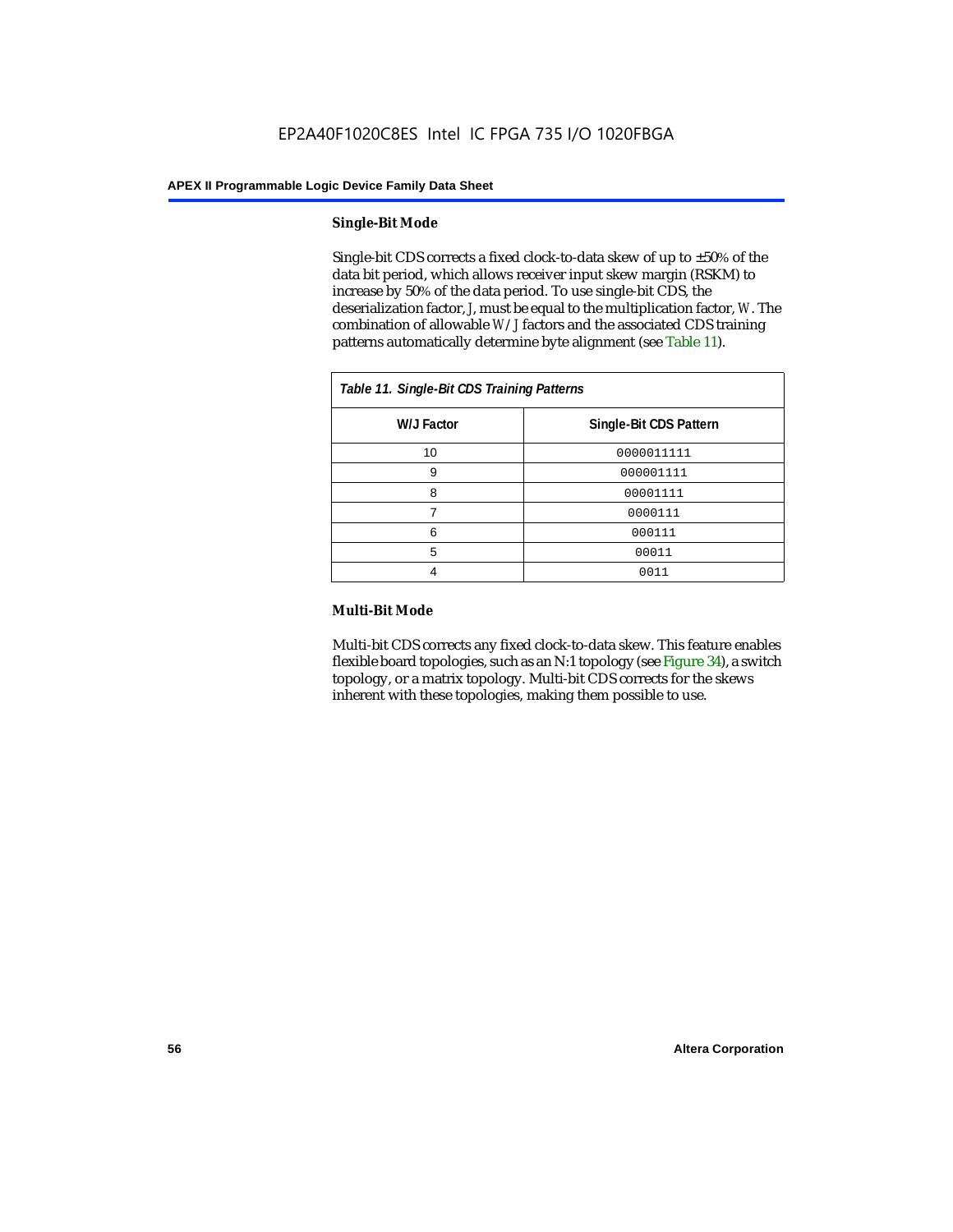

*Figure 34. Multi-Bit CDS Supports N:1 Topology*

When using multi-bit CDS, the *J* and *W* factors do not need to be the same value. The byte boundary cannot be distinguished with multi-bit CDS patterns (see Table 12). Therefore, the byte must be aligned using internal logic. Table 12 shows the possible training patterns for multi-bit CDS. Either pattern can be used.

| Table 12. Multi-Bit CDS Patterns |          |                                     |  |
|----------------------------------|----------|-------------------------------------|--|
| W Factor                         | J Factor | <b>Multi-Bit CDS Pattern</b>        |  |
| 1, 2, 4 to 10                    | 4 to 10  | $3 \times$ J-bits of 010101 pattern |  |
| 1, 2, 4 to 10                    | 4 to 10  | $3 \times$ J-bits of 101010 pattern |  |

*Pre-Programmed CDS*

When the fixed clock-to-data skew is known, CDS can be preprogrammed into the device during configuration. If CDS is preprogrammed into the device, the training patterns do not need to be transmitted to the receiver channels. The resolution of each preprogrammed setting is 25% of the data period, to compensate for skew up to ±50% of the data period.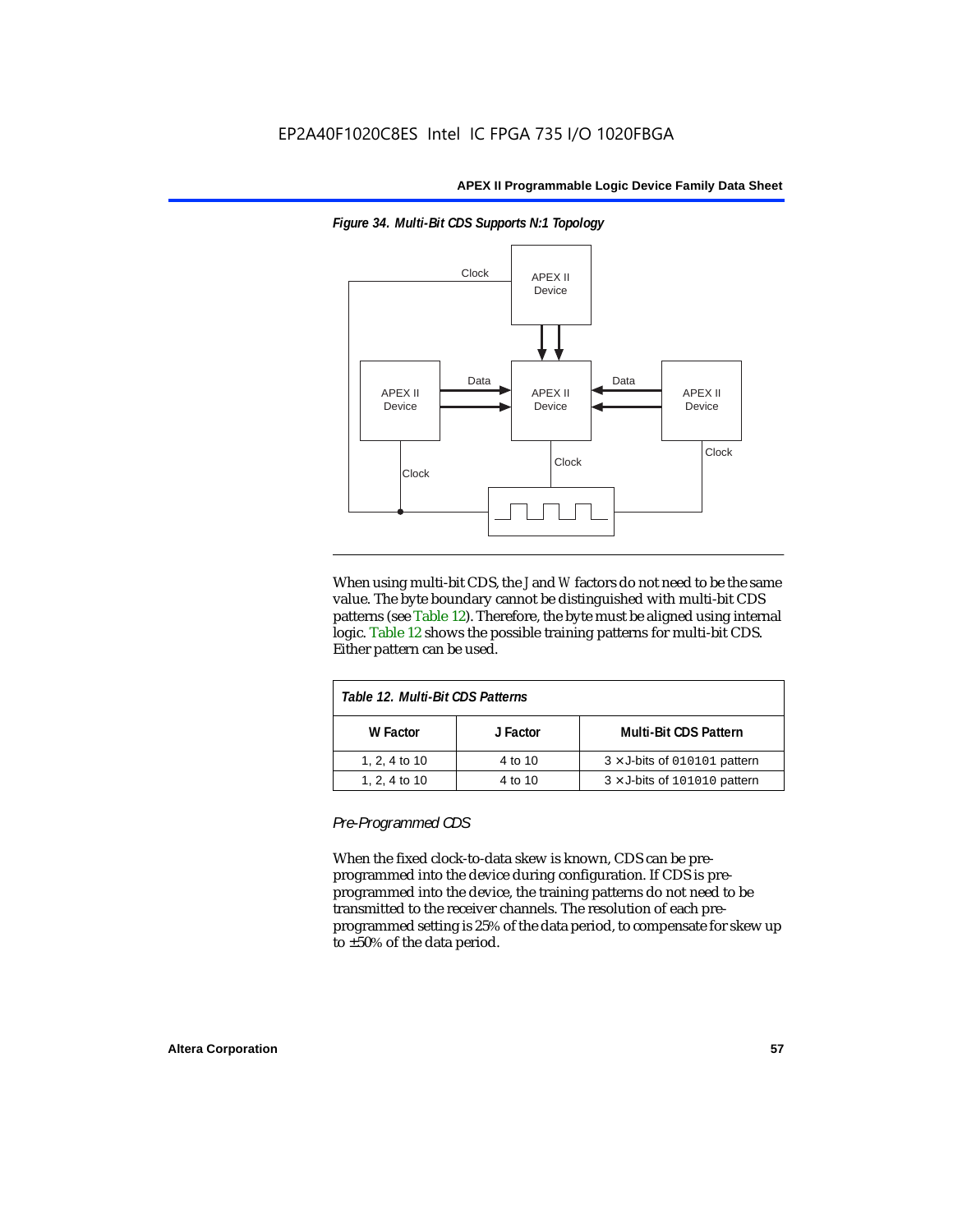Pre-programmed CDS may also be used to resolve clock-to-data skew greater than 50% of the bit period. However, internal logic must be used to implement the byte alignment circuitry for this operation.

## **Flexible-LVDS I/O Pins**

A subset of pins in the top two I/O banks supports interfacing with Flexible-LVDS, LVPECL, and HyperTransport inputs. These Flexible-LVDS input pins include dedicated LVDS, LVPECL, and HyperTransport input buffers. A subset of pins in the bottom two I/O banks supports interfacing with Flexible-LVDS and HyperTransport outputs. These Flexible-LVDS output pins include dedicated LVDS and HyperTransport output buffers. The Flexible-LVDS pins do not require any external components except for 100- $\Omega$  termination resistors on receiver channels. These pins do not contain dedicated serialization/deserialization circuitry; therefore, internal logic is used to perform serialization/deserialization functions.

The EP2A15 and EP2A25 devices support 56 input and 56 output Flexible-LVDS channels. The EP2A40 and larger devices support 88 input and 88 output Flexible-LVDS channels. All APEX II devices support the Flexible-LVDS interface up to 400 Mbps (DDR) per channel. Flexible-LVDS pins along with the True-LVDS pins provide up to 144-Gbps total device bandwidth. Table 13 shows the Flexible-LVDS timing specification.

| Table 13. APEX II Flexible-LVDS Timing Specification |                                        |                    |     |       |     |       |      |             |
|------------------------------------------------------|----------------------------------------|--------------------|-----|-------|-----|-------|------|-------------|
| Symbol                                               | <b>Timing Parameter Definition</b>     | <b>Speed Grade</b> |     |       |     |       | Unit |             |
|                                                      |                                        | -7                 |     | -8    |     | -9    |      |             |
|                                                      |                                        | Min                | Max | Min   | Max | Min   | Max  |             |
|                                                      | Data Rate   Maximum operating speed    |                    | 400 |       | 311 |       | 311  | <b>Mbps</b> |
| <b>TCCS</b>                                          | Transmitter channel-to-channel<br>skew |                    | 700 |       | 900 |       | 900  | ps          |
| SW                                                   | Receiver sampling window               | 1,100              |     | 1,400 |     | 1,400 |      | ps          |

# **MultiVolt I/O Interface**

The APEX II architecture supports the MultiVolt I/O interface feature, which allows APEX II devices in all packages to interface with systems of different supply voltages. The devices have one set of  $V_{CC}$  pins for internal operation and input buffers (VCCINT), and another set for I/O output drivers (VCCIO).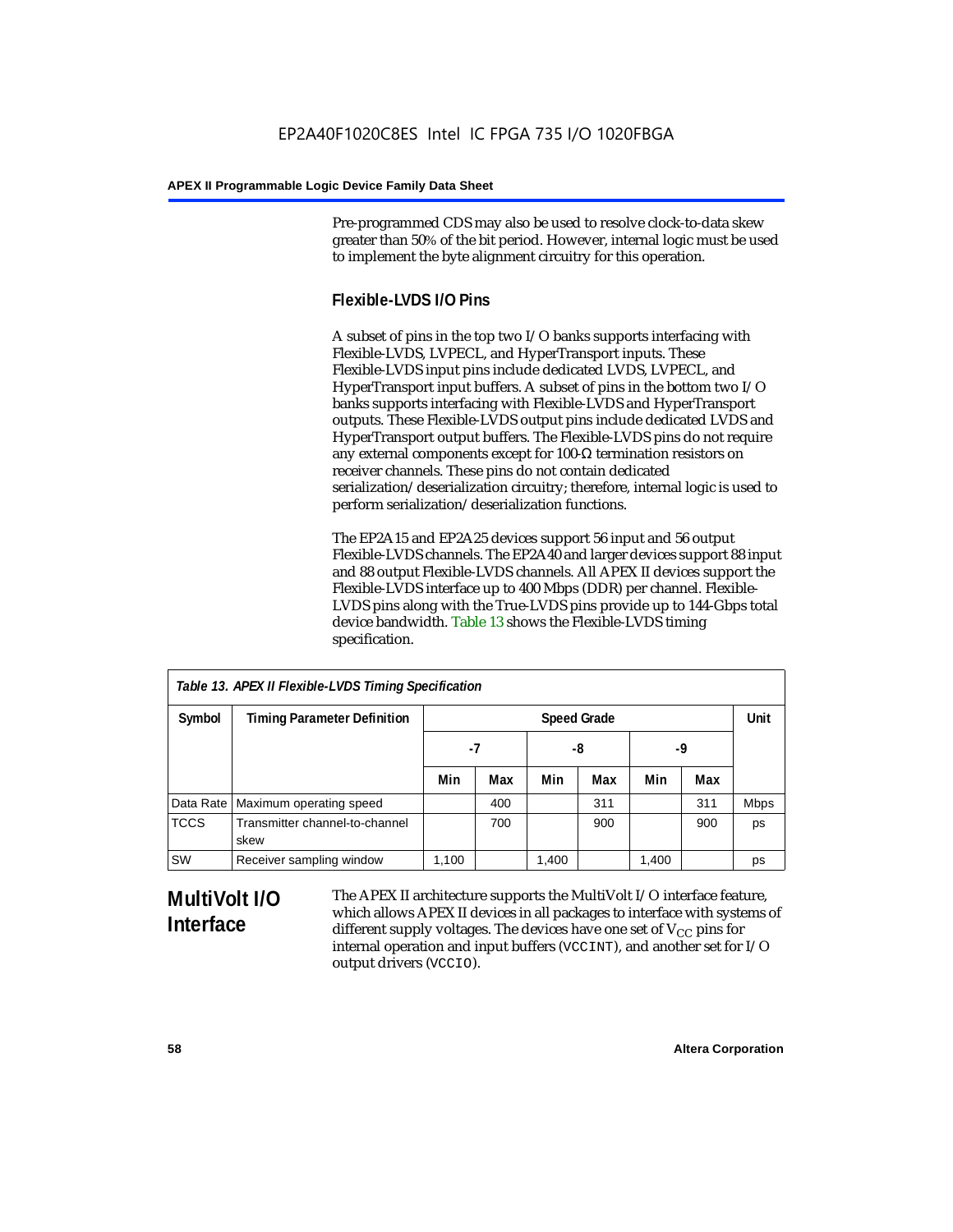The APEX II VCCINT pins must always be connected to a 1.5-V power supply. With a 1.5-V  $V_{\text{CCINT}}$  level, input pins are 1.5-V, 1.8-V, 2.5-V and 3.3-V tolerant. The VCCIO pins can be connected to either a 1.5-V, 1.8-V, 2.5-V or 3.3-V power supply, depending on the output requirements. The output levels are compatible with systems of the same voltage as the power supply (i.e., when VCCIO pins are connected to a 1.5-V power supply, the output levels are compatible with 1.5-V systems). When VCCIO pins are connected to a 3.3-V power supply, the output high is 3.3 V and is compatible with 3.3-V or 5.0-V systems.

#### Table 14 summarizes APEX II MultiVolt I/O support.

|                      | Table 14. APEX II MultiVolt I/O Support<br>Note $(1)$ |      |              |                          |      |                     |         |                      |      |      |
|----------------------|-------------------------------------------------------|------|--------------|--------------------------|------|---------------------|---------|----------------------|------|------|
| $V_{\text{CCIO}}(V)$ | <b>Input Signal</b>                                   |      |              |                          |      |                     |         | <b>Output Signal</b> |      |      |
|                      | 1.5V                                                  | 1.8V | 2.5V         | 3.3V                     | 5.0V | 1.5V                | 1.8V    | 2.5V                 | 3.3V | 5.0V |
| 1.5                  | $\checkmark$                                          |      | $\checkmark$ | $\checkmark$             |      | $\checkmark$        |         |                      |      |      |
| 1.8                  | (2)                                                   |      |              | $\overline{\phantom{a}}$ |      | (3)<br>$\checkmark$ | $\cdot$ |                      |      |      |
| 2.5                  | (2)                                                   | (2)  | $\checkmark$ | $\checkmark$             |      | (4)                 | (4)     | $\checkmark$         |      |      |
| 3.3                  | (2)                                                   | (2)  |              |                          | (5)  | (6)                 | (6)     | (6)<br>$\checkmark$  |      |      |

#### *Notes to Table 14:*

(1) The PCI clamping diode must be disabled to drive an input with voltages higher than  $V_{\rm CClO}$ , except for with a 5.0-V input.

(2) These input levels are only allowed if the input standard is set to any V<sub>REF</sub> standard (i.e., SSTL-3, SSTL-2, HSTL, GTL+, and AGP 2×). The V<sub>REF</sub> standard inputs are powered by V<sub>CCINT</sub>. LVTTL, PCI, PCI-X, and AGP 1× standard inputs are powered by  $V_{\text{CCIO}}$ . As a result, input levels below the  $V_{\text{CCIO}}$  setting cannot drive these standards.

(3) When  $V_{\text{CCIO}} = 1.8$  V, an APEX II device can drive a 1.5-V device with 1.8-V tolerant inputs.<br>(4) When  $V_{\text{CCIO}} = 2.5$  V, an APEX II device can drive a 1.5-V or 1.8-V device with 2.5-V toleran

(4) When  $V_{\text{CCIO}} = 2.5$  V, an APEX II device can drive a 1.5-V or 1.8-V device with 2.5-V tolerant inputs.<br>(5) APEX II devices can be 5.0-V tolerant with the use of an external series resistor and enabling the PCI cl

(5) APEX II devices can be 5.0-V tolerant with the use of an external series resistor and enabling the PCI clamping diode.

(6) When  $V_{\text{CCIO}} = 3.3$  V, an APEX II device can drive a 1.5-V, 1.8-V, or 2.5-V device with 3.3-V tolerant inputs.

Open-drain output pins with a pull-up resistor to the 5.0-V supply and a series register to the I/O pin can drive 5.0-V CMOS input pins that require a  $V<sub>IH</sub>$  of 3.5 V. When the pin is inactive, the trace will be pulled up to 5.0 V by the resistor. The open-drain pin will only drive low or tri-state; it will never drive high. The rise time is dependent on the value of the pull-up resistor and load impedance. The  $I_{OL}$  current specification should be considered when selecting a pull-up resistor.

#### **Power Sequencing & Hot Socketing** Because APEX II devices can be used in a mixed-voltage environment, they have been designed specifically for any possible power-up sequence. Therefore, the  $V_{\text{CCIO}}$  and  $V_{\text{CCINT}}$  power supplies may be powered in any order.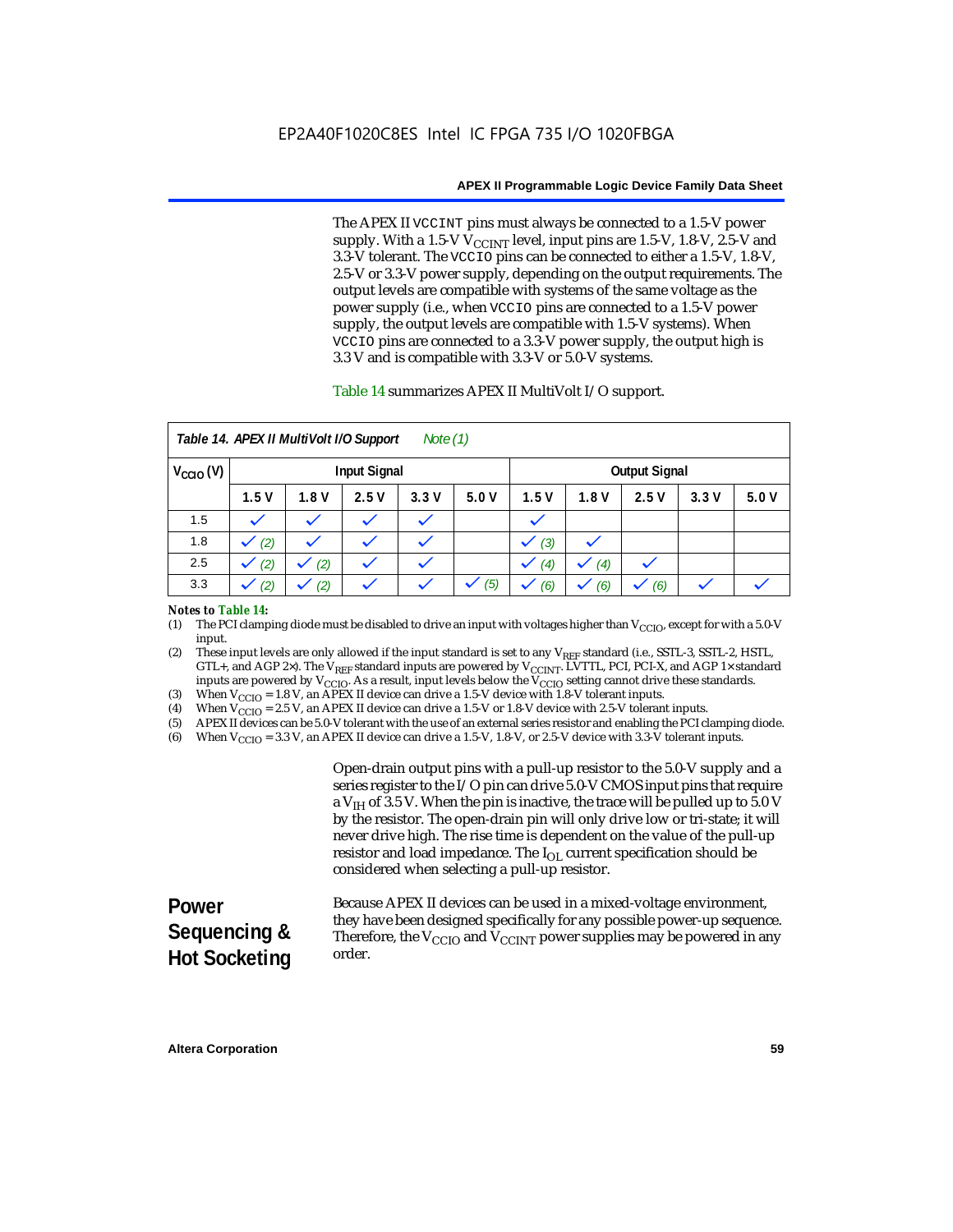Signals can be driven into APEX II devices before and during power-up without damaging the device. In addition, APEX II devices do not drive out during power-up. Once operating conditions are reached and the device is configured, APEX II devices operate as specified by the user.

**General-Purpose PLLs** APEX II devices have ClockLock, ClockBoost, and ClockShift features, which use four general-purpose PLLs (separate from the four dedicated True-LVDS PLLs) to provide clock management and clock-frequency synthesis. These PLLs allow designers to increase performance and provide clock-frequency synthesis. The PLL reduces the clock delay within a device. This reduction minimizes clock-to-output and setup times while maintaining zero hold times. The PLLs, which provide programmable multiplication, allow the designer to distribute a lowspeed clock and multiply that clock on-device. APEX II devices include a high-speed clock tree: unlike ASICs, the user does not have to design and optimize the clock tree. The PLLs work in conjunction with the APEX II device's high-speed clock to provide significant improvements in system performance and bandwidth.

> The PLLs in APEX II devices are enabled through the Quartus II software. External devices are not required to use these features. Table 15 shows the general-purpose PLL features for APEX II devices. Figure 35 shows an APEX II general-purpose PLL.

| Table 15. APEX II General-Purpose PLL Features                                                                                             |                     |  |  |  |
|--------------------------------------------------------------------------------------------------------------------------------------------|---------------------|--|--|--|
| <b>Number of External</b><br>Number of PLLs<br><b>ClockBoost</b><br>Number of<br><b>Feedback Inputs</b><br><b>Clock Outputs</b><br>Feature |                     |  |  |  |
|                                                                                                                                            | $m/(n \times k, v)$ |  |  |  |

*Figure 35. APEX II General-Purpose PLL Note (1)*

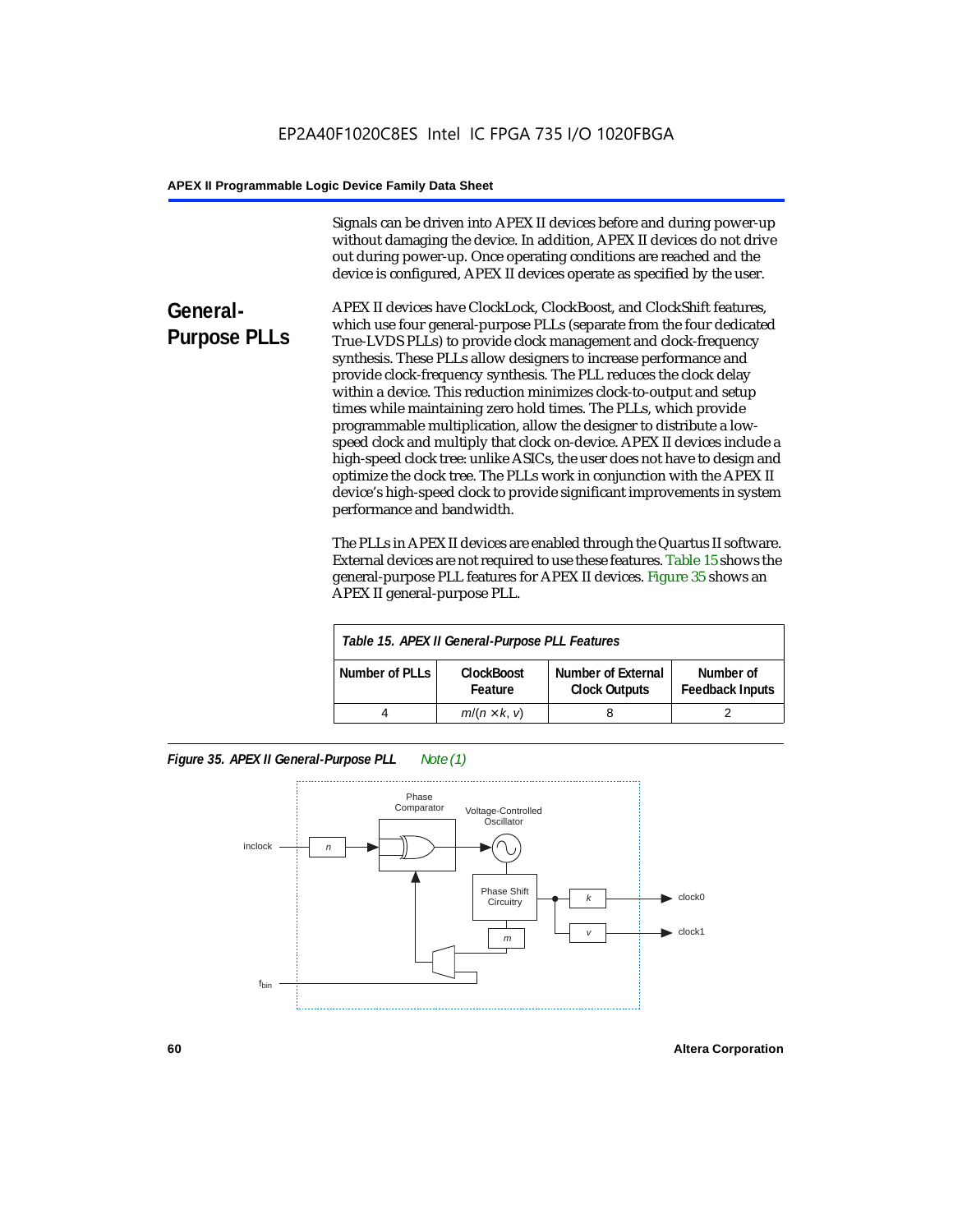#### *Note to Figure 35:*

(1) *n* represents the prescale divider for the PLL input. *m* represents the multiplier. *k* and *v* represent the different post scale dividers for the two possible PLL outputs. *m* and *k* are integers that range from 1 to 160. *n* and *v* are integers that range from 1 to 16.

#### **Advanced ClockBoost Multiplication & Division**

APEX II PLLs include circuitry that provides clock synthesis for eight internal outputs and two external outputs using  $m/(n \times$  output divider) scaling. When a PLL is locked, the locked output clock aligns to the rising edge of the input clock. The closed loop equation for Figure 35 gives an output frequency  $f_{clock0} = (m/(n \times k))f_{IN}$  and  $f_{clock1} = (m/(n \times v))f_{IN}$ . These equations allow the multiplication or division of clocks by a programmable number. The Quartus II software automatically chooses the appropriate scaling factors according to the frequency, multiplication, and division values entered.

A single PLL in an APEX II device allows for multiple user-defined multiplication and division ratios that are not possible even with multiple delay-locked loops (DLLs). For example, if a frequency scaling factor of 3.75 is needed for a given input clock, a multiplication factor of 15 and a division factor of 4 can be entered. This advanced multiplication scaling can be performed with a single PLL, making it unnecessary to cascade PLL outputs.

## **External Clock Outputs**

APEX II devices have two low-jitter external clocks available for external clock sources. Other devices on the board can use these outputs as clock sources.

There are three modes for external clock outputs.

- Zero Delay Buffer: The external clock output pin is phase aligned with the clock input pin for zero delay. Multiplication, programmable phase shift, and time delay shift are not allowed in this configuration. The MegaWizard interface for altclklock should be used to verify possible clock settings.
- External Feedback: The external feedback input pin is phase aligned with clock input pin. By aligning these clocks, you can actively remove clock delay and skew between devices. This mode has the same restrictions as zero delay buffer mode.
- Normal Mode: The external clock output pin will have phase delay relative to the clock input pin. If an internal clock is used in this mode, the IOE register clock will be phase aligned to the input clock pin. Multiplication is allowed with the normal mode.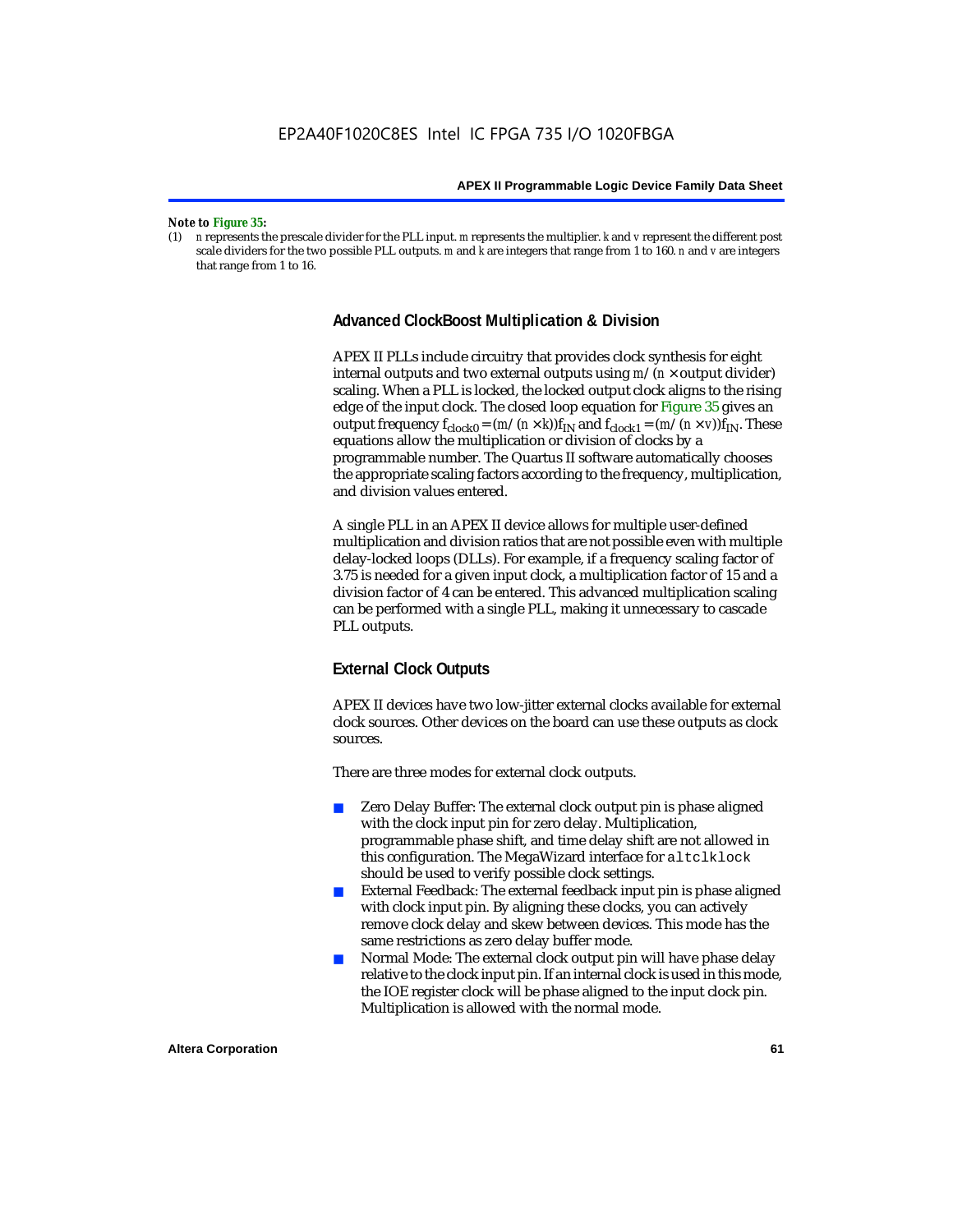## **ClockShift Circuitry**

General-purpose PLLs in APEX II devices have ClockShift circuitry that provides programmable phase shift. Users can enter a phase shift (in degrees or time units) that affects all PLL outputs. Phase shifts of 90°, 180°, and 270° can be implemented exactly. Other values of phase shifting, or delay shifting in time units, are allowed with a resolution range of 0.5 ns to 1.0 ns. This resolution varies with frequency input and the user-entered multiplication and division factors. The phase shift ability is only possible on a multiplied or divided clock if the input and output frequency have an integer multiple relationship (i.e.,  $f_{IN}/f_{OUT}$  or  $f_{OUT}/f_{IN}$  must be an integer).

## *Clock Enable Signal*

APEX II PLLs have a CLKLK\_ENA pin for enabling/disabling all device PLLs. When the CLKLK\_ENA pin is high, the PLL drives a clock to all its output ports. When the CLKLK\_ENA pin is low, the clock0, clock1, and extclock ports are driven by GND and all of the PLLs go out of lock. When the CLKLK\_ENA pin goes high again, the PLL relocks.

The individual enable port for each PLL is programmable. If more than one PLL is instantiated, each one does not have to use the clock enable. To enable/disable the device PLLs with the CLKLK\_ENA pin, the inclocken port on the altclklock instance must be connected to the CLKLK\_ENA input pin.

## *Lock Signals*

The APEX II device PLL circuits support individual LOCK signals. The LOCK signal drives high when the PLL has locked onto the input clock. LOCK remains high as long as the input remains within specification. It will go low if the input is out of specification. A LOCK pin is optional for each PLL used in the APEX II devices; when not used, they are I/O pins. This signal is not available internally; if it is used in the logic array, it must be fed back in with an input pin.

**SignalTap Embedded Logic Analyzer** APEX II devices include device enhancements to support the SignalTap embedded logic analyzer. By including this circuitry, the APEX II device provides the ability to monitor design operation over a period of time through the IEEE Std. 1149.1 (JTAG) circuitry; a designer can analyze internal logic at speed without bringing internal signals to the I/O pins. This feature is particularly important for advanced packages such as FineLine BGA packages because adding a connection to a pin during the debugging process can be difficult after a board is designed and manufactured.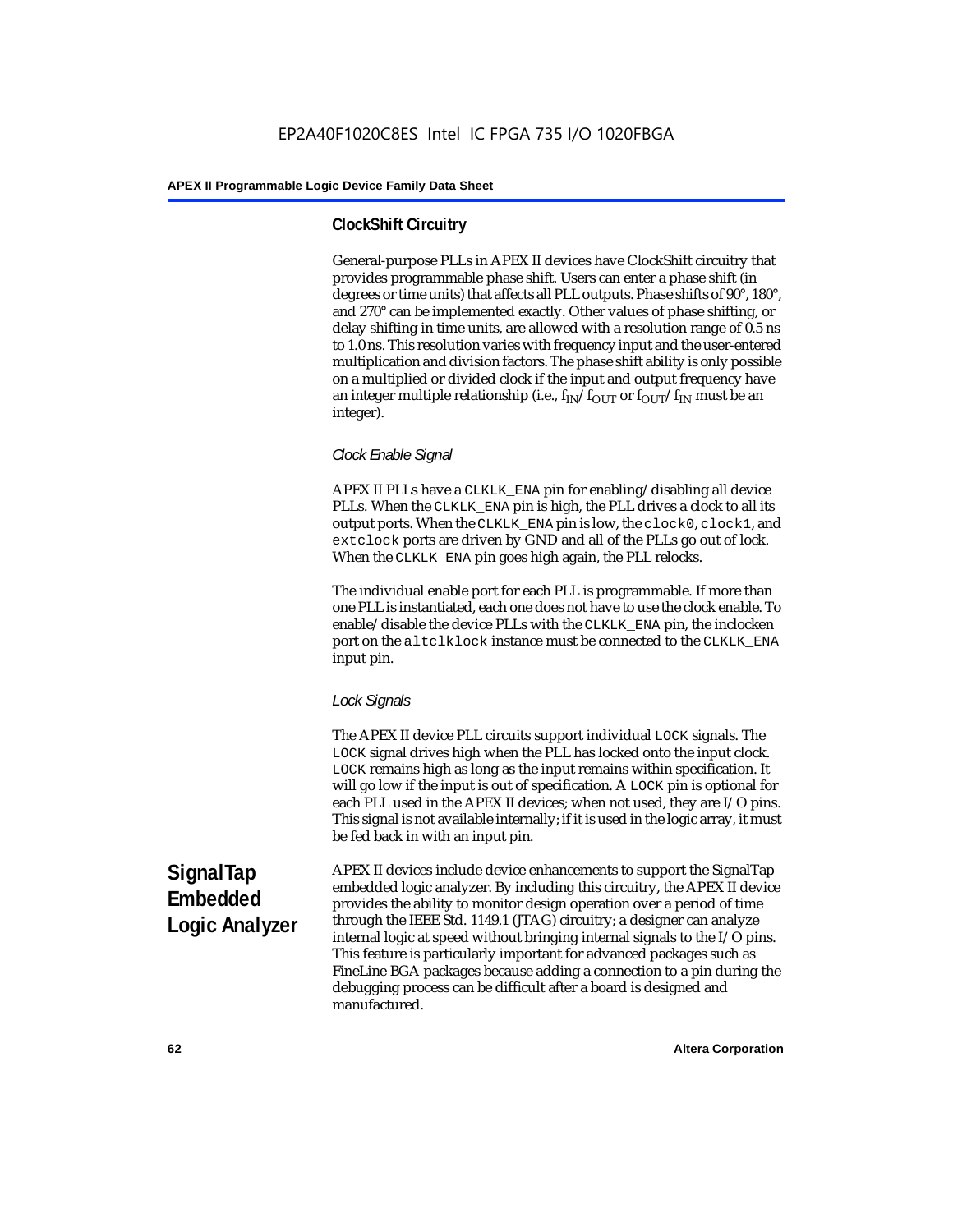# **IEEE Std. 1149.1 (JTAG) Boundary-Scan Support**

All APEX II devices provide JTAG BST circuitry that complies with the IEEE Std. 1149.1-1990 specification. JTAG boundary-scan testing can be performed before or after configuration, but not during configuration. APEX II devices can also use the JTAG port for configuration with the Quartus II software or with hardware using either Jam<sup>TM</sup> Standard Test and Programming Language (STAPL) Files (**.jam**) or Jam Byte-Code Files (**.jbc**). Finally, APEX II devices use the JTAG port to monitor the logic operation of the device with the SignalTap embedded logic analyzer. APEX II devices support the JTAG instructions shown in Table 16.

|                           | Table 16. APEX II JTAG Instructions                                                                                                                                                                                                                                                      |  |  |  |  |
|---------------------------|------------------------------------------------------------------------------------------------------------------------------------------------------------------------------------------------------------------------------------------------------------------------------------------|--|--|--|--|
| <b>JTAG Instruction</b>   | <b>Description</b>                                                                                                                                                                                                                                                                       |  |  |  |  |
| SAMPLE/PRELOAD            | Allows a snapshot of signals at the device pins to be captured and examined during<br>normal device operation, and permits an initial data pattern to be output at the device pins.<br>Also used by the SignalTap embedded logic analyzer.                                               |  |  |  |  |
| EXTEST (1)                | Allows the external circuitry and board-level interconnections to be tested by forcing a test<br>pattern at the output pins and capturing test results at the input pins.                                                                                                                |  |  |  |  |
| <b>BYPASS</b>             | Places the 1-bit bypass register between the TDI and TDO pins, which allows the BST data<br>to pass synchronously through selected devices to adjacent devices during normal device<br>operation.                                                                                        |  |  |  |  |
| <b>USERCODE</b>           | Selects the 32-bit USERCODE register and places it between the TDI and TDO pins,<br>allowing the USERCODE to be serially shifted out of TDO.                                                                                                                                             |  |  |  |  |
| <b>IDCODE</b>             | Selects the IDCODE register and places it between TDI and TDO, allowing the IDCODE<br>to be serially shifted out of TDO.                                                                                                                                                                 |  |  |  |  |
| HIGHZ $(1)$               | Places the 1-bit bypass register between the TDI and TDO pins, which allows the BST data<br>to pass synchronously through selected devices to adjacent devices during normal device<br>operation, while tri-stating all of the I/O pins.                                                 |  |  |  |  |
| CLAMP $(1)$               | Places the 1-bit bypass register between the TDI and TDO pins, which allows the BST data<br>to pass synchronously through selected devices to adjacent devices during normal device<br>operation while holding I/O pins to a state defined by the data in the boundary-scan<br>register. |  |  |  |  |
| <b>ICR</b> instructions   | Used when configuring an APEX II device via the JTAG port with a MasterBlaster™ or<br>ByteBlasterMV <sup>TM</sup> download cable, or when using a Jam File or Jam Byte-Code File via an<br>embedded processor.                                                                           |  |  |  |  |
| SignalTap<br>instructions | Monitors internal device operation with the SignalTap embedded logic analyzer.                                                                                                                                                                                                           |  |  |  |  |

#### *Note to Table 16:*

(1) Bus hold and weak pull-up features override the high-impedance state of HIGHZ, CLAMP, and EXTEST.

The APEX II device instruction register length is 10 bits. The APEX II device USERCODE register length is 32 bits. Tables 17 and 18 show the boundary-scan register length and device IDCODE information for APEX II devices.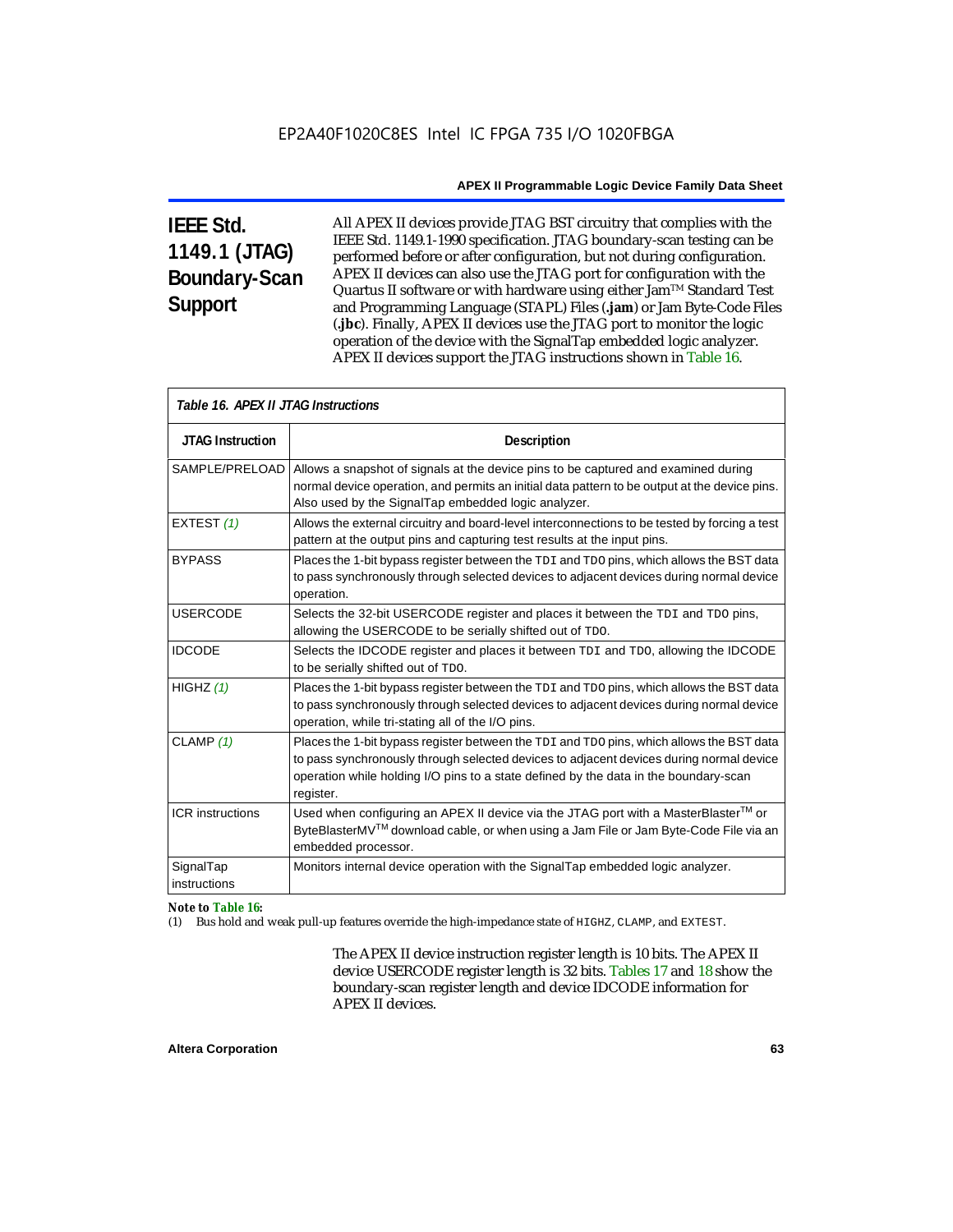## EP2A40F1020C8ES Intel IC FPGA 735 I/O 1020FBGA

#### **APEX II Programmable Logic Device Family Data Sheet**

| Table 17. APEX II JTAG Boundary-Scan Register Length |                               |  |
|------------------------------------------------------|-------------------------------|--|
| <b>Device</b>                                        | Boundary-Scan Register Length |  |
| EP2A15                                               | 1.524                         |  |
| EP2A25                                               | 1.884                         |  |
| EP2A40                                               | 2,328                         |  |
| EP2A70                                               | 3.228                         |  |

| Table 18. 32-Bit APEX II Device IDCODE |                                      |                                  |                                    |               |  |  |  |  |  |  |
|----------------------------------------|--------------------------------------|----------------------------------|------------------------------------|---------------|--|--|--|--|--|--|
| <b>Device</b>                          |                                      | IDCODE $(32 \text{ Bits})$ $(1)$ |                                    |               |  |  |  |  |  |  |
|                                        | <b>Version</b><br>$(4 \text{ Bits})$ | Part Number (16 Bits)            | Manufacturer<br>Identity (11 Bits) | 1 (1 l<br>(2) |  |  |  |  |  |  |
| EP2A15                                 | 0000                                 | 0100 0000 0000<br>1100           | 000 0110 1110                      |               |  |  |  |  |  |  |
| EP2A25                                 | 0000                                 | 1100 0110 0000 0000              | 000 0110 1110                      |               |  |  |  |  |  |  |
| EP2A40                                 | 0000                                 | . 0000. 0000<br>0000<br>1101     | 000 0110<br>1110                   |               |  |  |  |  |  |  |

#### *Notes to Tables 17 and 18:*

(1) The most significant bit (MSB) is on the left.

(2) The IDCODE's least significant bit (LSB) is always 1.

Figure 36 shows the timing requirements for the JTAG signals.

EP2A70 0000 1110 0000 0000 0000 000 0110 1110 1

**1 (1 Bit)** *(2)*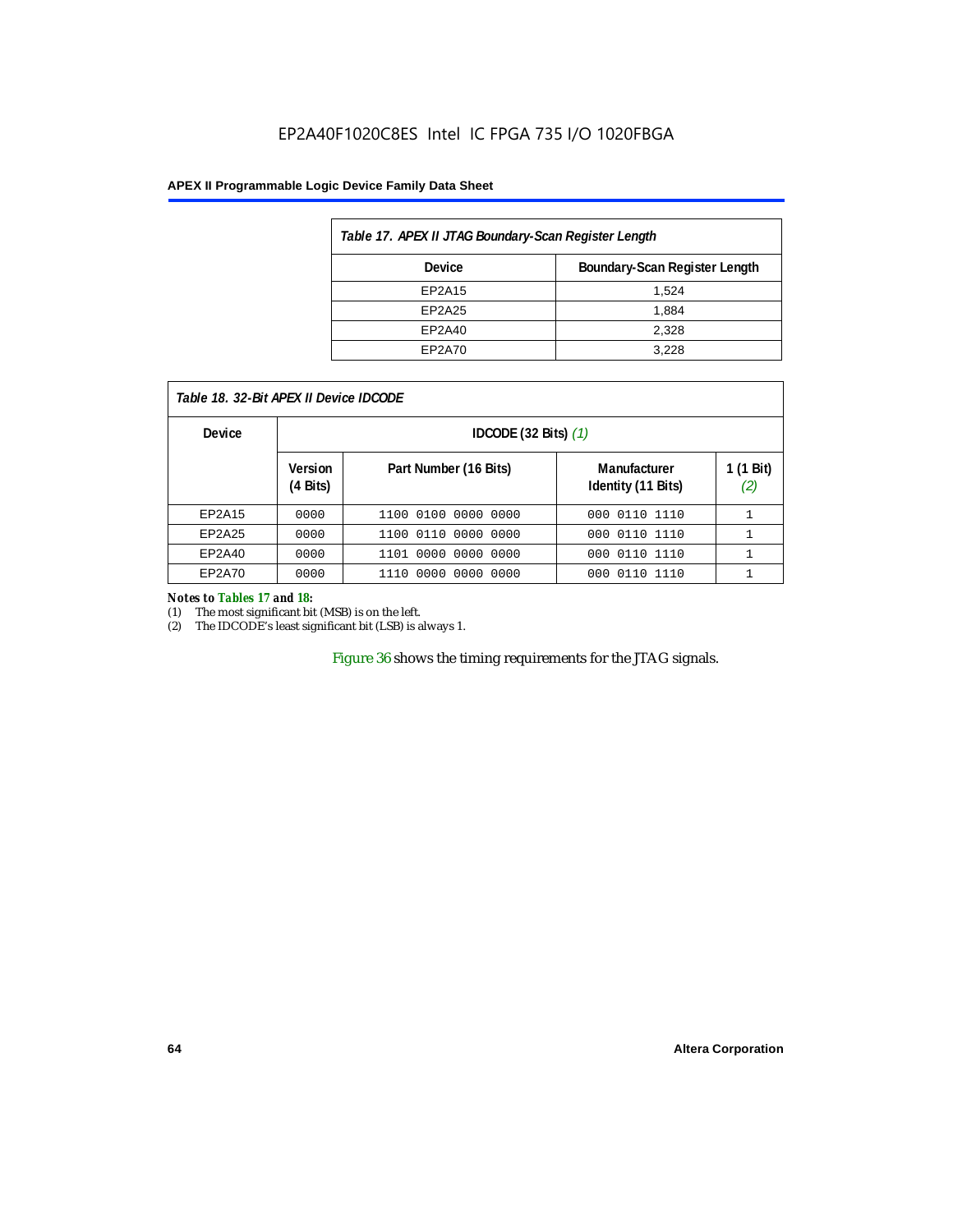

*Figure 36. APEX II JTAG Waveforms*

Table 19 shows the JTAG timing parameters and values for APEX II devices.

| Table 19. APEX II JTAG Timing Parameters & Values |                                                |     |     |      |  |  |  |  |  |
|---------------------------------------------------|------------------------------------------------|-----|-----|------|--|--|--|--|--|
| Symbol                                            | Parameter                                      | Min | Max | Unit |  |  |  |  |  |
| t <sub>JCP</sub>                                  | <b>TCK clock period</b>                        | 100 |     | ns   |  |  |  |  |  |
| $t_{\sf JCH}$                                     | TCK clock high time                            | 50  |     | ns   |  |  |  |  |  |
| tjcl                                              | <b>TCK clock low time</b>                      | 50  |     | ns   |  |  |  |  |  |
| tjpsu                                             | JTAG port setup time                           | 20  |     | ns   |  |  |  |  |  |
| t <sub>JPH</sub>                                  | JTAG port hold time                            | 45  |     | ns   |  |  |  |  |  |
| <sup>t</sup> JPCO                                 | JTAG port clock to output                      |     | 25  | ns   |  |  |  |  |  |
| t <sub>JPZX</sub>                                 | JTAG port high impedance to valid output       |     | 25  | ns   |  |  |  |  |  |
| t <sub>JPXZ</sub>                                 | JTAG port valid output to high impedance       |     | 25  | ns   |  |  |  |  |  |
| tjssu                                             | Capture register setup time                    | 20  |     | ns   |  |  |  |  |  |
| t <sub>JSH</sub>                                  | Capture register hold time                     | 45  |     | ns   |  |  |  |  |  |
| tjsco                                             | Update register clock to output                |     | 35  | ns   |  |  |  |  |  |
| t <sub>JSZX</sub>                                 | Update register high impedance to valid output |     | 35  | ns   |  |  |  |  |  |
| t <sub>JSXZ</sub>                                 | Update register valid output to high impedance |     | 35  | ns   |  |  |  |  |  |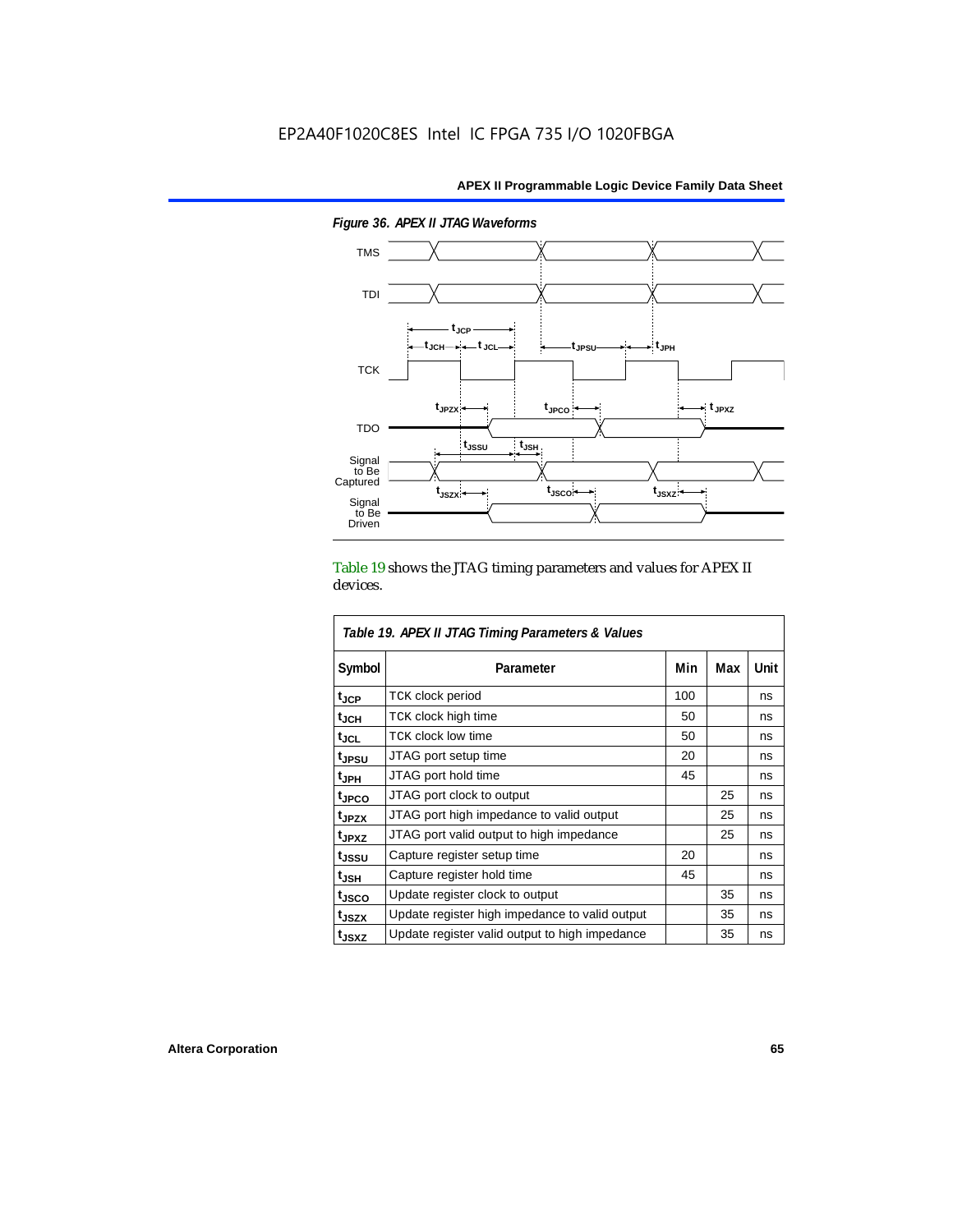For more information, see the following documents: ■ *Application Note 39 (IEEE Std. 1149.1 (JTAG) Boundary-Scan Testing in Altera Devices) Jam Programming & Test Language Specification* **Generic Testing** Each APEX II device is functionally tested. Complete testing of each configurable static random access memory (SRAM) bit and all logic functionality ensures 100% yield. AC test measurements for APEX II devices are made under conditions equivalent to those shown in Figure 37. Multiple test patterns can be used to configure devices during all stages of the production flow. AC test criteria include: Power supply transients can affect AC measurements. ■ Simultaneous transitions of multiple outputs should be avoided for accurate measurement. Threshold tests must not be performed under AC conditions. ■ Large-amplitude, fast-ground-current transients normally occur as the device outputs discharge the load capacitances. When these transients flow through the parasitic inductance between the device ground pin and the test system ground, significant reductions in observable noise immunity can result.





# **Operating Conditions**

APEX II devices are offered in both commercial and industrial grades. However, industrial-grade devices may have limited speed-grade availability.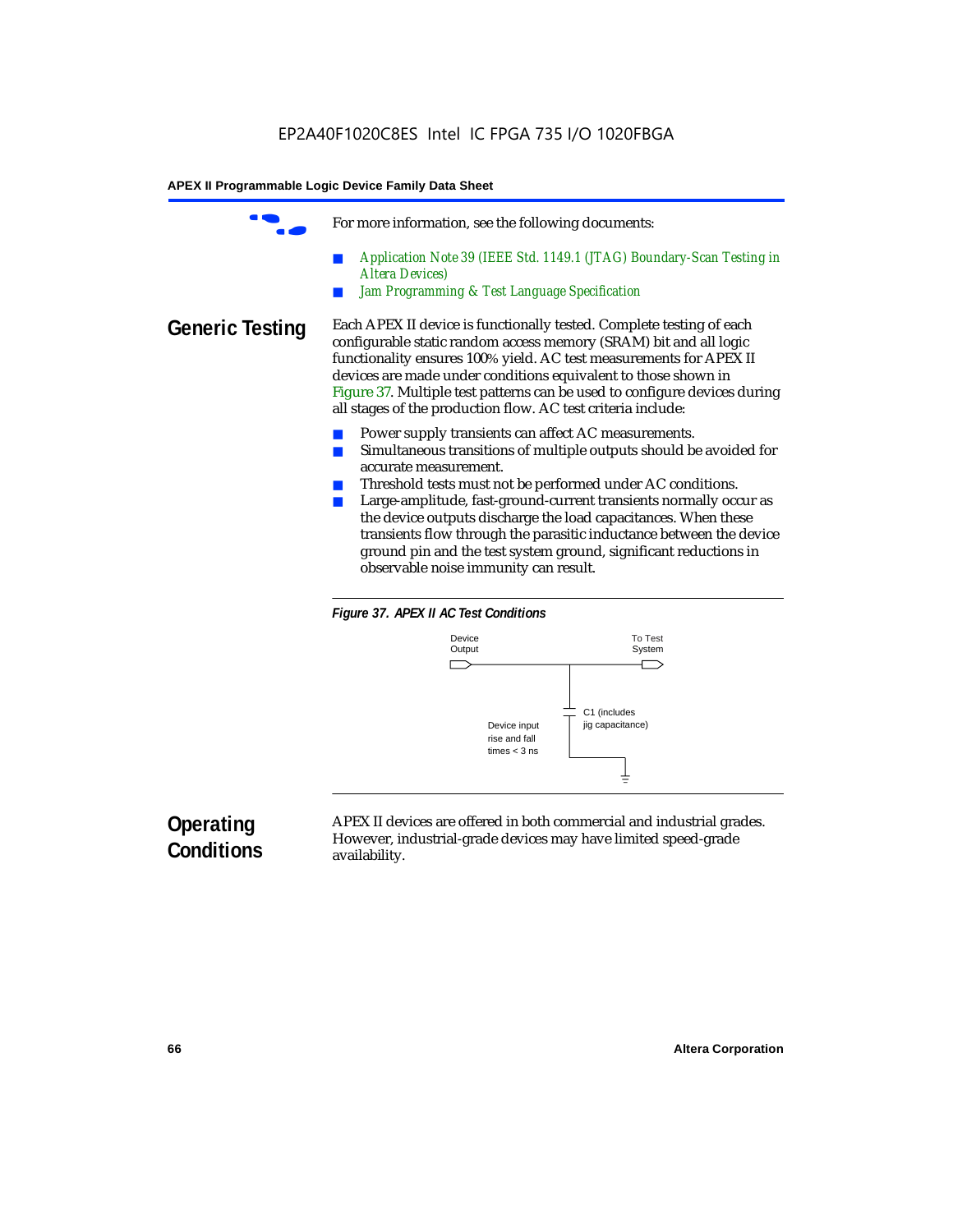Tables 20 through 41 provide information on absolute maximum ratings, recommended operating conditions, and DC operating conditions for 1.5-V APEX II devices.

| Notes (1), (2)<br>Table 20. APEX II Device Absolute Maximum Ratings |                            |                              |                |         |              |  |  |  |  |
|---------------------------------------------------------------------|----------------------------|------------------------------|----------------|---------|--------------|--|--|--|--|
| Symbol                                                              | Parameter                  | <b>Conditions</b>            | <b>Minimum</b> | Maximum | Unit         |  |  |  |  |
| $V_{\text{CCINT}}$                                                  | Supply voltage             | With respect to ground $(3)$ | $-0.5$         | 2.4     | V            |  |  |  |  |
| V <sub>CCIO</sub>                                                   |                            |                              | $-0.5$         | 4.6     | V            |  |  |  |  |
| v,                                                                  | DC input voltage           |                              | $-0.5$         | 4.6     | V            |  |  |  |  |
| <b>POUT</b>                                                         | DC output current, per pin |                              | $-25$          | 25      | mA           |  |  |  |  |
| T <sub>STG</sub>                                                    | Storage temperature        | No bias                      | $-65$          | 150     | $^{\circ}$ C |  |  |  |  |
| $\mathsf{T}_{\mathsf{AMB}}$                                         | Ambient temperature        | Under bias                   | $-65$          | 135     | $^{\circ}$ C |  |  |  |  |
| $T_{\rm J}$                                                         | Junction temperature       | BGA packages under bias      |                | 135     | $^{\circ}$ C |  |  |  |  |

| Table 21. APEX II Device Recommended Operating Conditions |                                                        |                       |                |                   |              |  |  |  |  |
|-----------------------------------------------------------|--------------------------------------------------------|-----------------------|----------------|-------------------|--------------|--|--|--|--|
| Symbol                                                    | Parameter                                              | <b>Conditions</b>     | <b>Minimum</b> | <b>Maximum</b>    | Unit         |  |  |  |  |
| $V_{CCINT}$                                               | Supply voltage for internal logic<br>and input buffers | (4)                   | 1.425          | 1.575             | $\vee$       |  |  |  |  |
| V <sub>CCIO</sub>                                         | Supply voltage for output buffers,<br>3.3-V operation  | (4), (5)              | 3.00(3.135)    | 3.60(3.465)       | $\vee$       |  |  |  |  |
|                                                           | Supply voltage for output buffers,<br>2.5-V operation  | (4)                   | 2.375          | 2.625             | $\vee$       |  |  |  |  |
|                                                           | Supply voltage for output buffers,<br>1.8-V operation  | (4)                   | 1.71           | 1.89              | $\vee$       |  |  |  |  |
|                                                           | Supply voltage for output buffers,<br>1.5-V operation  | (4)                   | 1.4            | 1.6               | $\vee$       |  |  |  |  |
| $V_{\parallel}$                                           | Input voltage                                          | (3), (6)              | $-0.5$         | 4.1               | V            |  |  |  |  |
| $V_{\rm O}$                                               | Output voltage                                         |                       | 0              | V <sub>CCIO</sub> | V            |  |  |  |  |
| $T_{\rm J}$                                               | Operating junction temperature                         | For commercial<br>use | $\Omega$       | 85                | $^{\circ}$ C |  |  |  |  |
|                                                           |                                                        | For industrial use    | $-40$          | 100               | $^{\circ}$ C |  |  |  |  |
| $\mathfrak{t}_{\mathsf{R}}$                               | Input rise time                                        |                       |                | 40                | ns           |  |  |  |  |
| $t_{\mathsf{F}}$                                          | Input fall time                                        |                       |                | 40                | ns           |  |  |  |  |

Г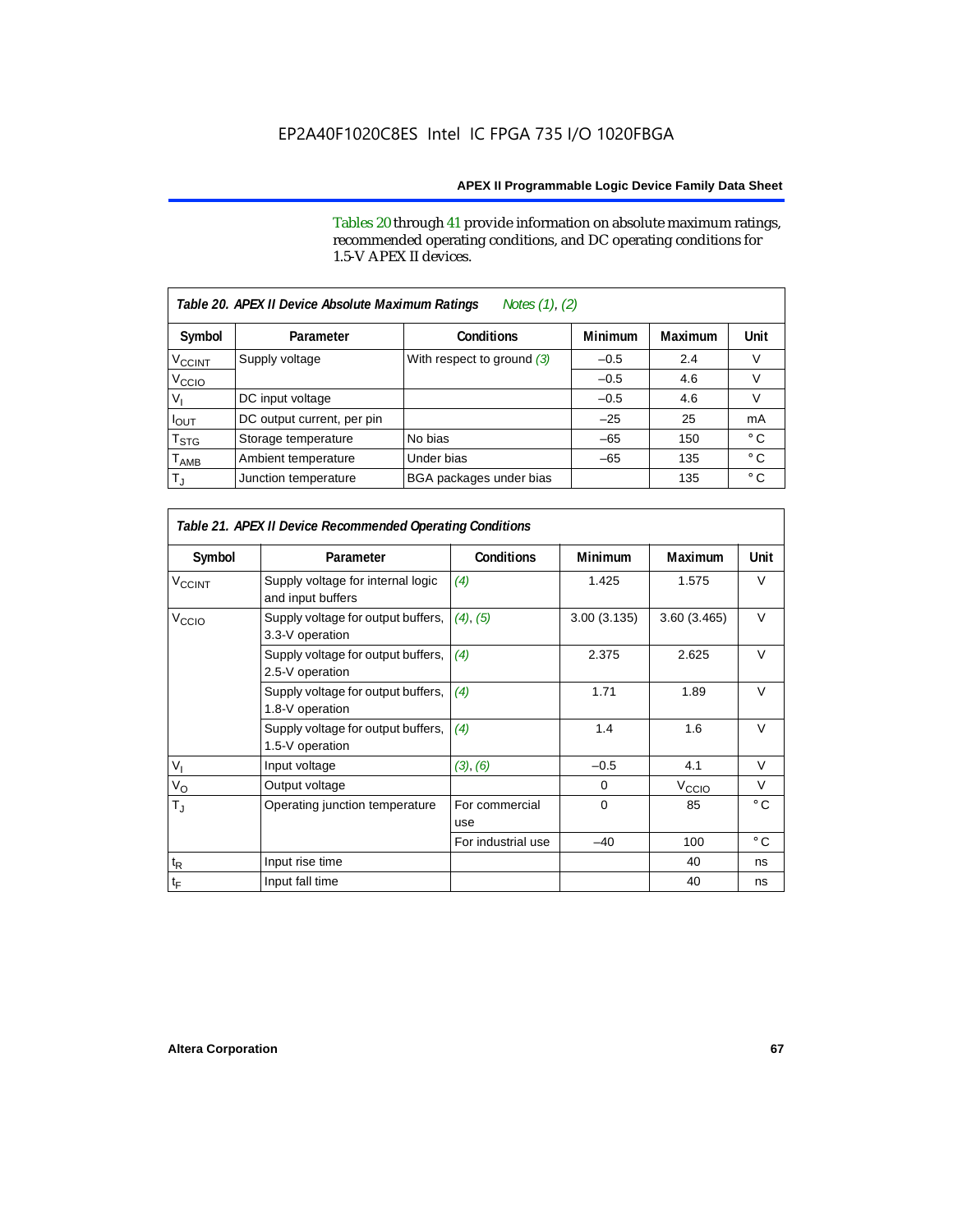| Table 22. APEX II Device DC Operating Conditions<br>Note $(7)$ |                                                                        |                                                                        |                |                |                |           |  |  |  |
|----------------------------------------------------------------|------------------------------------------------------------------------|------------------------------------------------------------------------|----------------|----------------|----------------|-----------|--|--|--|
| Symbol                                                         | Parameter                                                              | <b>Conditions</b>                                                      | <b>Minimum</b> | <b>Typical</b> | <b>Maximum</b> | Unit      |  |  |  |
| $\mathbf{I}_{\mathbf{I}}$                                      | Input pin leakage<br>current                                           | $V_1 = V_{CCD}$ to 0 V (8)                                             | $-10$          |                | 10             | μA        |  |  |  |
| $I_{OZ}$                                                       | Tri-stated I/O pin<br>leakage current                                  | $V_{\Omega}$ = V <sub>CCIO</sub> to 0 V (8)                            | $-10$          |                | 10             | μA        |  |  |  |
| $I_{CC0}$                                                      | V <sub>CC</sub> supply current<br>(standby) (All ESBs<br>in power-down | $V_1$ = ground, no load,<br>no toggling inputs, -7<br>speed grade      |                | 10             |                | mA        |  |  |  |
|                                                                | mode)                                                                  | $V_1$ = ground, no load,<br>no toggling inputs, -8,<br>-9 speed grades |                | 5              |                | mA        |  |  |  |
| $R_{CONF}$                                                     | Value of I/O pin pull-                                                 | $V_{\text{CCIO}} = 3.0 \text{ V } (9)$                                 | 20             |                | 50             | kΩ        |  |  |  |
|                                                                | up resistor before                                                     | $V_{\text{CCIO}} = 2.375 \text{ V} (9)$                                | 30             |                | 80             | kΩ        |  |  |  |
|                                                                | and during<br>configuration                                            | $V_{\text{CCIO}} = 1.71 V (9)$                                         | 60             |                | 150            | $k\Omega$ |  |  |  |

| Table 23. LVTTL Specifications |                           |                                |                |                |              |  |  |  |  |
|--------------------------------|---------------------------|--------------------------------|----------------|----------------|--------------|--|--|--|--|
| Symbol                         | Parameter                 | <b>Conditions</b>              | <b>Minimum</b> | <b>Maximum</b> | <b>Units</b> |  |  |  |  |
| V <sub>CCIO</sub>              | Output supply voltage     |                                | 3.0            | 3.6            | v            |  |  |  |  |
| $V_{IH}$                       | High-level input voltage  |                                | 1.7            | 4.1            |              |  |  |  |  |
| $V_{IL}$                       | Low-level input voltage   |                                | $-0.5$         | 0.8            |              |  |  |  |  |
| H                              | Input pin leakage current | $V_{IN}$ = 0 V or $V_{CCIO}$   | $-5$           | 5              | μA           |  |  |  |  |
| $V_{OH}$                       | High-level output voltage | $I_{OH} = -4$ to $-24$ mA (10) | 2.4            |                | v            |  |  |  |  |
| $V_{OL}$                       | Low-level output voltage  | $I_{OL}$ = 4 to 24 mA (10)     |                | 0.45           |              |  |  |  |  |

| Table 24. LVCMOS Specifications |                           |                                                               |                         |         |              |  |  |  |  |
|---------------------------------|---------------------------|---------------------------------------------------------------|-------------------------|---------|--------------|--|--|--|--|
| Symbol                          | Parameter                 | <b>Conditions</b>                                             | Minimum                 | Maximum | <b>Units</b> |  |  |  |  |
| V <sub>CCIO</sub>               | Output supply voltage     |                                                               | 3.0                     | 3.6     | V            |  |  |  |  |
| $V_{\text{IH}}$                 | High-level input voltage  |                                                               | 1.7                     | 4.1     | V            |  |  |  |  |
| $V_{IL}$                        | Low-level input voltage   |                                                               | $-0.5$                  | 0.7     | V            |  |  |  |  |
| H,                              | Input pin leakage current | $V_{IN}$ = 0 V or $V_{CCIO}$                                  | $-10$                   | 10      | μA           |  |  |  |  |
| V <sub>OH</sub>                 | High-level output voltage | $V_{\text{CCIO}} = 3.0,$<br>$I_{\text{OH}} = -0.1 \text{ mA}$ | $V_{\text{CCIO}} - 0.2$ |         | V            |  |  |  |  |
| $V_{OL}$                        | Low-level output voltage  | $V_{\text{CCIO}} = 3.0,$<br>$I_{OL} = 0.1$ mA                 |                         | 0.2     |              |  |  |  |  |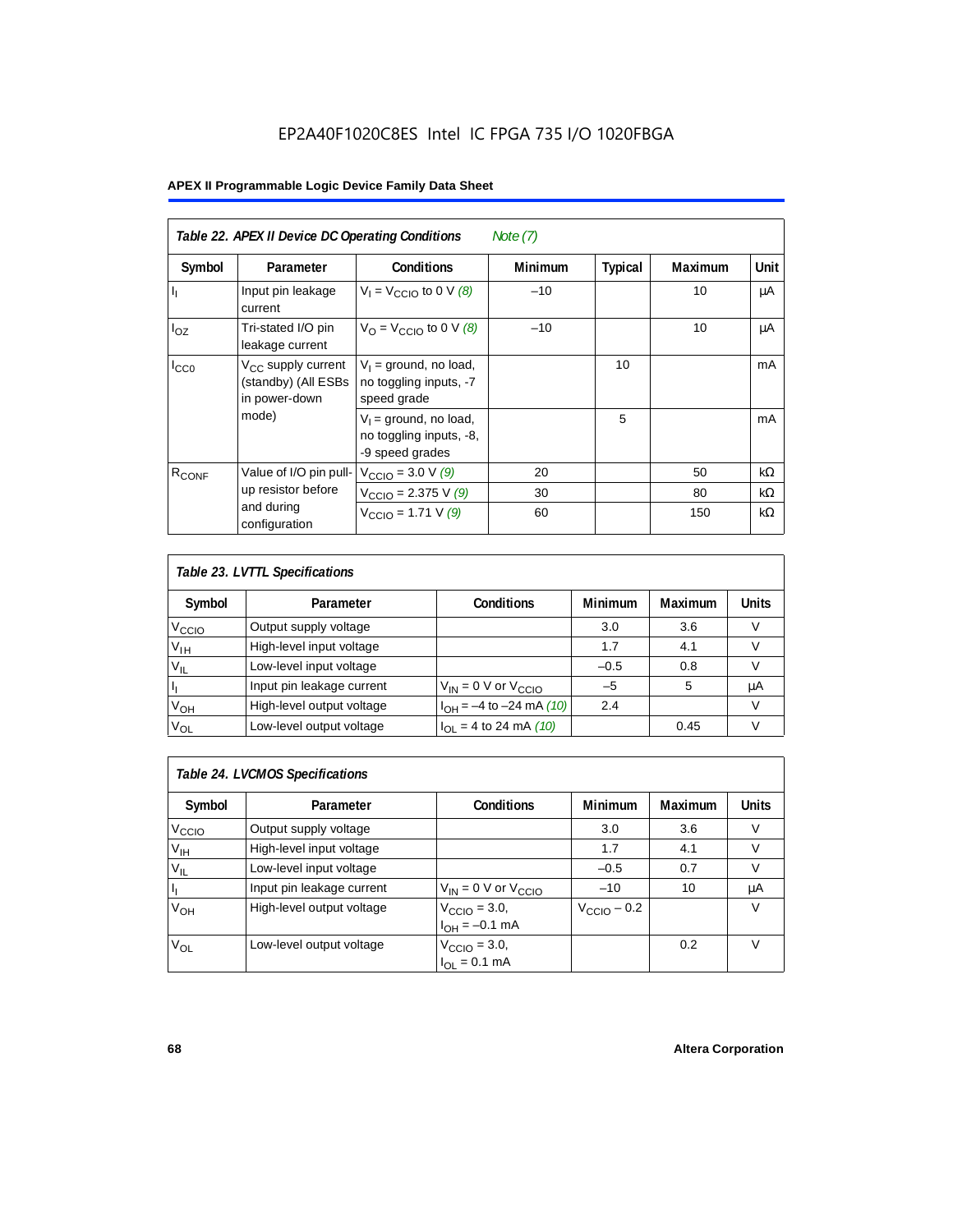| Table 25. 2.5-V I/O Specifications<br>Note (10) |                           |                              |         |                |              |  |  |  |  |
|-------------------------------------------------|---------------------------|------------------------------|---------|----------------|--------------|--|--|--|--|
| Symbol                                          | Parameter                 | <b>Conditions</b>            | Minimum | <b>Maximum</b> | <b>Units</b> |  |  |  |  |
| $V_{\text{CCLO}}$                               | Output supply voltage     |                              | 2.375   | 2.625          | $\vee$       |  |  |  |  |
| $V_{\text{IH}}$                                 | High-level input voltage  |                              | 1.7     | 4.1            | $\vee$       |  |  |  |  |
| $V_{IL}$                                        | Low-level input voltage   |                              | $-0.5$  | 0.7            | $\vee$       |  |  |  |  |
| H.                                              | Input pin leakage current | $V_{IN} = 0$ V or $V_{CCIO}$ | $-10$   | 10             | μA           |  |  |  |  |
| V <sub>OH</sub>                                 | High-level output voltage | $I_{OH} = -0.1$ mA           | 2.1     |                | V            |  |  |  |  |
|                                                 |                           | $I_{OH} = -1$ mA             | 2.0     |                | $\vee$       |  |  |  |  |
|                                                 |                           | $I_{OH} = -2$ to $-16$ mA    | 1.7     |                | $\vee$       |  |  |  |  |
| $V_{OL}$                                        | Low-level output voltage  | $I_{OL} = 0.1$ mA            |         | 0.2            | $\vee$       |  |  |  |  |
|                                                 |                           | $I_{OL} = 1$ mA              |         | 0.4            | $\vee$       |  |  |  |  |
|                                                 |                           | $I_{\Omega I}$ = 2 to 16 mA  |         | 0.7            | v            |  |  |  |  |

| Table 26. 1.8-V I/O Specifications |                           |                               |                               |                               |              |  |  |  |  |
|------------------------------------|---------------------------|-------------------------------|-------------------------------|-------------------------------|--------------|--|--|--|--|
| Symbol                             | Parameter                 | <b>Conditions</b>             | <b>Minimum</b>                | Maximum                       | <b>Units</b> |  |  |  |  |
| V <sub>ccio</sub>                  | Output supply voltage     |                               | 1.65                          | 1.95                          | v            |  |  |  |  |
| $V_{IH}$                           | High-level input voltage  |                               | $0.65 \times V_{\text{CCIO}}$ | 4.1                           | v            |  |  |  |  |
| $V_{IL}$                           | Low-level input voltage   |                               | $-0.5$                        | $0.35 \times V_{\text{CCIO}}$ |              |  |  |  |  |
| H                                  | Input pin leakage current | $V_{IN} = 0$ V or $V_{CCIO}$  | $-10$                         | 10                            | μA           |  |  |  |  |
| $V_{OH}$                           | High-level output voltage | $I_{OH} = -2$ to $-8$ mA (10) | $V_{\text{CCIO}} - 0.45$      |                               | v            |  |  |  |  |
| $V_{OL}$                           | Low-level output voltage  | $I_{OL}$ = 2 to 8 mA (10)     |                               | 0.45                          | v            |  |  |  |  |

## *Table 27. 1.5-V I/O Specifications*

| Symbol            | Parameter                 | <b>Conditions</b>            | <b>Minimum</b>                | <b>Maximum</b>                | <b>Units</b> |
|-------------------|---------------------------|------------------------------|-------------------------------|-------------------------------|--------------|
| V <sub>CCIO</sub> | Output supply voltage     |                              | 1.4                           | 1.6                           |              |
| $V_{\text{IH}}$   | High-level input voltage  |                              | $0.65 \times V_{\text{CCIO}}$ | 4.1                           |              |
| $V_{IL}$          | Low-level input voltage   |                              | $-0.5$                        | $0.35 \times V_{\text{CCIO}}$ |              |
| П                 | Input pin leakage current | $V_{IN} = 0$ V or $V_{CCIO}$ | $-10$                         | 10                            | μA           |
| V <sub>OH</sub>   | High-level output voltage | $I_{OH} = -2$ mA (10)        | $0.75 \times V_{\text{CCIO}}$ |                               |              |
| $V_{OL}$          | Low-level output voltage  | $I_{OL} = 2 \text{ mA} (10)$ |                               | $0.25 \times V_{\text{CCIO}}$ |              |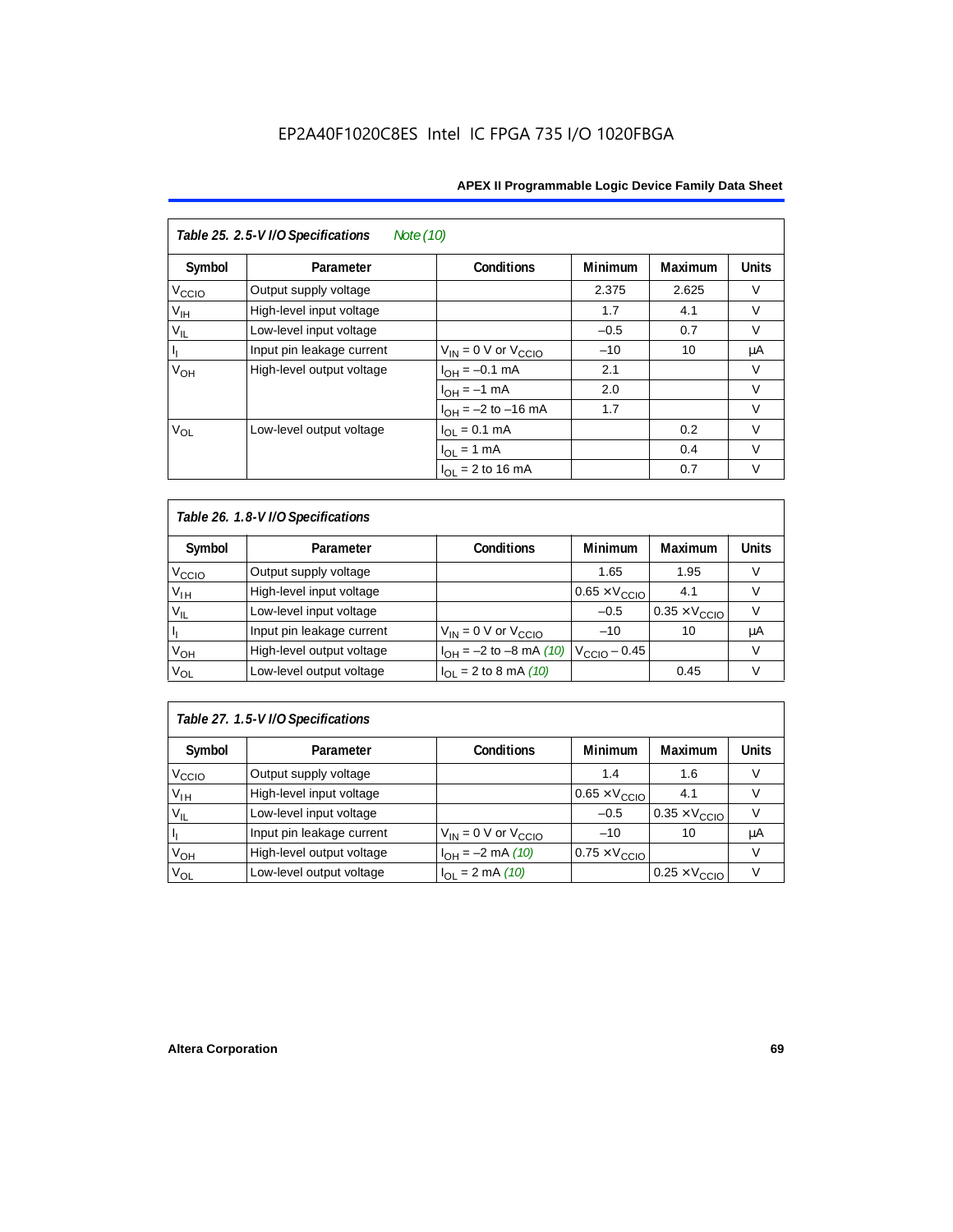## EP2A40F1020C8ES Intel IC FPGA 735 I/O 1020FBGA

## **APEX II Programmable Logic Device Family Data Sheet**

| Table 28. 3.3-V PCI Specifications |                           |                                |                   |         |                     |              |  |  |  |
|------------------------------------|---------------------------|--------------------------------|-------------------|---------|---------------------|--------------|--|--|--|
| Symbol                             | Parameter                 | <b>Conditions</b>              | Minimum           | Typical | Maximum             | <b>Units</b> |  |  |  |
| V <sub>ccio</sub>                  | Output supply voltage     |                                | 3.0               | 3.3     | 3.6                 | V            |  |  |  |
| V <sub>IH</sub>                    | High-level input voltage  |                                | $0.5 \times$      |         | $V_{\text{CCIO}} +$ | V            |  |  |  |
|                                    |                           |                                | V <sub>CCIO</sub> |         | 0.5                 |              |  |  |  |
| $V_{IL}$                           | Low-level input voltage   |                                | $-0.5$            |         | $0.3 \times$        | $\vee$       |  |  |  |
|                                    |                           |                                |                   |         | V <sub>CCIO</sub>   |              |  |  |  |
| h                                  | Input pin leakage current | $0 < V_{IN} < V_{CCIO}$        | $-10$             |         | 10                  | μA           |  |  |  |
| V <sub>OH</sub>                    | High-level output voltage | $I_{OUIT} = -500 \mu A$        | $0.9 \times$      |         |                     | $\vee$       |  |  |  |
|                                    |                           |                                | V <sub>CCIO</sub> |         |                     |              |  |  |  |
| $V_{OL}$                           | Low-level output voltage  | $I_{\text{OUT}} = 1,500 \mu A$ |                   |         | $0.1 \times$        | $\vee$       |  |  |  |
|                                    |                           |                                |                   |         | V <sub>ccio</sub>   |              |  |  |  |

| Table 29. PCI-X Specifications |                           |                                |                                   |         |                                    |              |  |  |  |
|--------------------------------|---------------------------|--------------------------------|-----------------------------------|---------|------------------------------------|--------------|--|--|--|
| Symbol                         | Parameter                 | <b>Conditions</b>              | <b>Minimum</b>                    | Typical | Maximum                            | <b>Units</b> |  |  |  |
| V <sub>CCIO</sub>              | Output supply voltage     |                                | 3.0                               |         | 3.6                                | $\vee$       |  |  |  |
| $V_{\text{IH}}$                | High-level input voltage  |                                | $0.5 \times$<br>V <sub>CCIO</sub> |         | $V_{\text{CCIO}} +$<br>0.5         | $\vee$       |  |  |  |
| $V_{IL}$                       | Low-level input voltage   |                                | $-0.5$                            |         | $0.35 \times$<br>V <sub>CCIO</sub> | $\vee$       |  |  |  |
| V <sub>IPU</sub>               | Input pull-up voltage     |                                | $0.7 \times$<br>V <sub>CCIO</sub> |         |                                    | $\vee$       |  |  |  |
| $I_{\rm IL}$                   | Input leakage current     | $0 < V_{IN} < V_{CCIO}$        | $-10$                             |         | 10                                 | μA           |  |  |  |
| $V_{OH}$                       | High-level output voltage | $I_{\text{OUT}} = -500 \mu A$  | $0.9 \times$<br>V <sub>CCIO</sub> |         |                                    | $\vee$       |  |  |  |
| $V_{OL}$                       | Low-level output voltage  | $I_{\text{OUT}} = 1,500 \mu A$ |                                   |         | $0.1 \times$<br>V <sub>CCIO</sub>  | $\vee$       |  |  |  |
| L <sub>PIN</sub>               | Pin inductance            |                                |                                   |         | 15                                 | nH           |  |  |  |

| Table 30. GTL+ I/O Specifications |                            |                       |                 |         |                 |              |
|-----------------------------------|----------------------------|-----------------------|-----------------|---------|-----------------|--------------|
| Symbol                            | Parameter                  | <b>Conditions</b>     | <b>Minimum</b>  | Typical | <b>Maximum</b>  | <b>Units</b> |
| $V_{TT}$                          | <b>Termination voltage</b> |                       | 1.35            | 1.5     | 1.65            |              |
| $V_{REF}$                         | Reference voltage          |                       | 0.88            | 1.0     | 1.12            |              |
| V <sub>IH</sub>                   | High-level input voltage   |                       | $V_{REF}$ + 0.1 |         |                 |              |
| $V_{IL}$                          | Low-level input voltage    |                       |                 |         | $V_{RFF}$ – 0.1 |              |
| $V_{OL}$                          | Low-level output voltage   | $I_{OL}$ = 36 mA (10) |                 |         | 0.65            |              |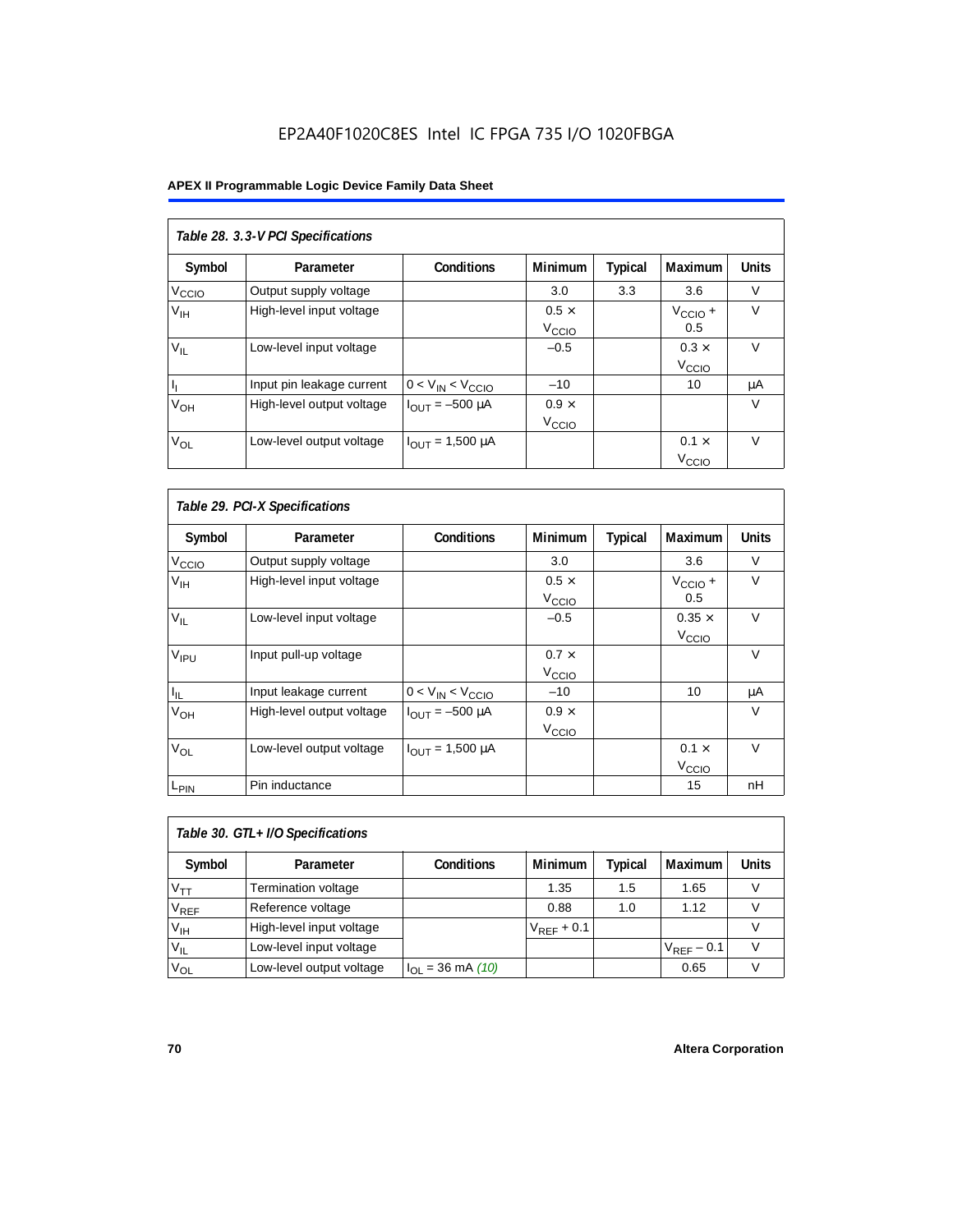| Table 31. SSTL-2 Class I Specifications |                           |                            |                  |           |                  |              |  |
|-----------------------------------------|---------------------------|----------------------------|------------------|-----------|------------------|--------------|--|
| Symbol                                  | Parameter                 | <b>Conditions</b>          | <b>Minimum</b>   | Typical   | Maximum          | <b>Units</b> |  |
| V <sub>CCIO</sub>                       | Output supply voltage     |                            | 2.375            | 2.5       | 2.625            | v            |  |
| $V_{TT}$                                | Termination voltage       |                            | $V_{RFF}$ – 0.04 | $V_{REF}$ | $V_{RFF}$ + 0.04 | $\vee$       |  |
| V <sub>REF</sub>                        | Reference voltage         |                            | 1.15             | 1.25      | 1.35             | $\vee$       |  |
| $V_{\text{IH}}$                         | High-level input voltage  |                            | $V_{RFF}$ + 0.18 |           | 3.0              | $\vee$       |  |
| $V_{IL}$                                | Low-level input voltage   |                            | $-0.3$           |           | $V_{RFF}$ – 0.18 | v            |  |
| V <sub>OH</sub>                         | High-level output voltage | $I_{OH} = -7.6$ mA<br>(10) | $V_{TT} + 0.57$  |           |                  | $\vee$       |  |
| $V_{OL}$                                | Low-level output voltage  | $I_{OL}$ = 7.6 mA (10)     |                  |           | $V_{TT}$ – 0.57  | $\vee$       |  |

## *Table 32. SSTL-2 Class II Specifications*

| Symbol            | Parameter                 | <b>Conditions</b>                  | <b>Minimum</b>   | Typical   | <b>Maximum</b>          | <b>Units</b> |
|-------------------|---------------------------|------------------------------------|------------------|-----------|-------------------------|--------------|
| V <sub>CCIO</sub> | Output supply voltage     |                                    | 2.3              | 2.5       | 2.7                     | V            |
| $V_{TT}$          | Termination voltage       |                                    | $V_{RFF}$ – 0.04 | $V_{REF}$ | $V_{RFF}$ + 0.04        | $\vee$       |
| $V_{REF}$         | Reference voltage         |                                    | 1.15             | 1.25      | 1.35                    | V            |
| V <sub>IH</sub>   | High-level input voltage  |                                    | $V_{REF}$ + 0.18 |           | $V_{\text{CCIO}} + 0.3$ | $\vee$       |
| $V_{IL}$          | Low-level input voltage   |                                    | $-0.3$           |           | $V_{REF} - 0.18$        | $\vee$       |
| V <sub>OH</sub>   | High-level output voltage | $I_{OH} = -15.2$ mA<br>(10)        | $V_{TT} + 0.76$  |           |                         | v            |
| V <sub>OL</sub>   | Low-level output voltage  | $I_{OL} = 15.2 \text{ mA}$<br>(10) |                  |           | $V_{TT} - 0.76$         | $\vee$       |

## *Table 33. SSTL-3 Class I Specifications*

| Symbol            | Parameter                 | <b>Conditions</b>            | <b>Minimum</b>   | <b>Typical</b>              | Maximum                 | <b>Units</b> |
|-------------------|---------------------------|------------------------------|------------------|-----------------------------|-------------------------|--------------|
| V <sub>ccio</sub> | Output supply voltage     |                              | 3.0              | 3.3                         | 3.6                     |              |
| $V_{TT}$          | Termination voltage       |                              | $V_{REF}$ – 0.05 | $\mathsf{V}_{\mathsf{REF}}$ | $V_{RFF}$ + 0.05        | V            |
| $V_{REF}$         | Reference voltage         |                              | 1.3              | 1.5                         | 1.7                     |              |
| V <sub>IH</sub>   | High-level input voltage  |                              | $V_{REF}$ + 0.2  |                             | $V_{\text{CCIO}} + 0.3$ |              |
| $V_{IL}$          | Low-level input voltage   |                              | $-0.3$           |                             | $V_{REF}$ – 0.2         |              |
| $V_{OH}$          | High-level output voltage | $I_{OH} = -8$ mA (10)        | $V_{TT} + 0.6$   |                             |                         |              |
| $V_{OL}$          | Low-level output voltage  | $I_{OL} = 8 \text{ mA} (10)$ |                  |                             | $V_{TT} - 0.6$          |              |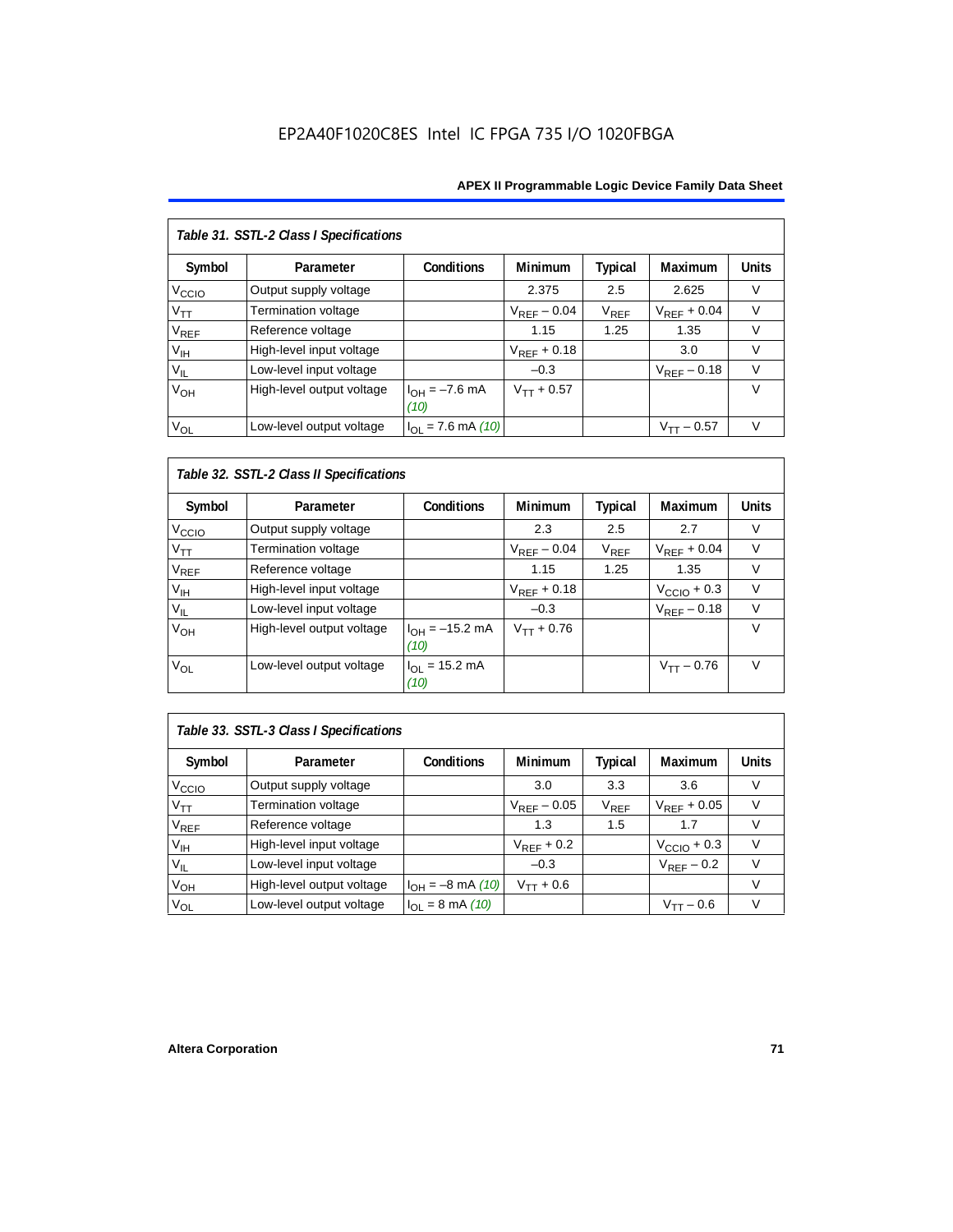#### **APEX II Programmable Logic Device Family Data Sheet**

| Table 34. SSTL-3 Class II Specifications |                           |                           |                  |           |                         |              |  |  |  |
|------------------------------------------|---------------------------|---------------------------|------------------|-----------|-------------------------|--------------|--|--|--|
| Symbol                                   | Parameter                 | <b>Conditions</b>         | <b>Minimum</b>   | Typical   | Maximum                 | <b>Units</b> |  |  |  |
| V <sub>CCIO</sub>                        | Output supply voltage     |                           | 3.0              | 3.3       | 3.6                     | V            |  |  |  |
| $V_{\mathsf{TT}}$                        | Termination voltage       |                           | $V_{REF}$ – 0.05 | $V_{REF}$ | $V_{RFF}$ + 0.05        | V            |  |  |  |
| <b>V<sub>REF</sub></b>                   | Reference voltage         |                           | 1.3              | 1.5       | 1.7                     | V            |  |  |  |
| V <sub>IH</sub>                          | High-level input voltage  |                           | $V_{RFF}$ + 0.2  |           | $V_{\text{CCIO}} + 0.3$ | $\vee$       |  |  |  |
| $V_{IL}$                                 | Low-level input voltage   |                           | $-0.3$           |           | $V_{RFF}$ – 0.2         | $\vee$       |  |  |  |
| V <sub>OH</sub>                          | High-level output voltage | $I_{OH} = -16$ mA<br>(10) | $V_{TT}$ + 0.8   |           |                         | $\vee$       |  |  |  |
| $V_{OL}$                                 | Low-level output voltage  | $I_{OL}$ = 16 mA (10)     |                  |           | $V_{TT} - 0.8$          | $\vee$       |  |  |  |

# *Table 35. 3.3-V AGP 2*× *Specifications*

| Symbol            | Parameter                        | <b>Conditions</b>       | <b>Minimum</b>                | Typical | <b>Maximum</b>                | <b>Units</b> |
|-------------------|----------------------------------|-------------------------|-------------------------------|---------|-------------------------------|--------------|
| V <sub>CCIO</sub> | Output supply voltage            |                         | 3.15                          | 3.3     | 3.45                          | V            |
| $\rm V_{REF}$     | Reference voltage                |                         | $0.39 \times V_{\text{CCIO}}$ |         | $0.41 \times V_{\text{CCIO}}$ |              |
| V <sub>IH</sub>   | High-level input voltage<br>(11) |                         | $0.5 \times V_{\text{CCIO}}$  |         | $V_{\text{CCIO}} + 0.5$       | V            |
| $V_{IL}$          | Low-level input voltage (11)     |                         |                               |         | $0.3 \times V_{\text{CCIO}}$  |              |
| V <sub>OH</sub>   | High-level output voltage        | $I_{OUT} = -20 \mu A$   | $0.9 \times V_{\text{CCIO}}$  |         | 3.6                           | V            |
| V <sub>OL</sub>   | Low-level output voltage         | $I_{OUT}$ = 20 µA       |                               |         | $0.1 \times V_{\text{CCIO}}$  |              |
|                   | Input pin leakage current        | $0 < V_{IN} < V_{CCIO}$ | $-10$                         |         | 10                            | μA           |

# *Table 36. 3.3-V AGP 1*× *Specifications*

| Symbol            | Parameter                        | <b>Conditions</b>       | <b>Minimum</b>               | <b>Typical</b> | Maximum                      | <b>Units</b> |
|-------------------|----------------------------------|-------------------------|------------------------------|----------------|------------------------------|--------------|
| V <sub>CCIO</sub> | Output supply voltage            |                         | 3.15                         | 3.3            | 3.45                         | V            |
| V <sub>IH</sub>   | High-level input voltage<br>(11) |                         | $0.5 \times V_{\text{CCIO}}$ |                | $VCCIO + 0.5$                | v            |
| $V_{IL}$          | Low-level input voltage (11)     |                         |                              |                | $0.3 \times V_{\text{CCIO}}$ |              |
| V <sub>OH</sub>   | High-level output voltage        | $I_{OUT} = -20 \mu A$   | $0.9 \times V_{\text{CCIO}}$ |                | 3.6                          |              |
| $V_{OL}$          | Low-level output voltage         | $I_{OUT}$ = 20 µA       |                              |                | $0.1 \times V_{\text{CCIO}}$ |              |
|                   | Input pin leakage current        | $0 < V_{IN} < V_{CCIO}$ | $-10$                        |                | 10                           | μA           |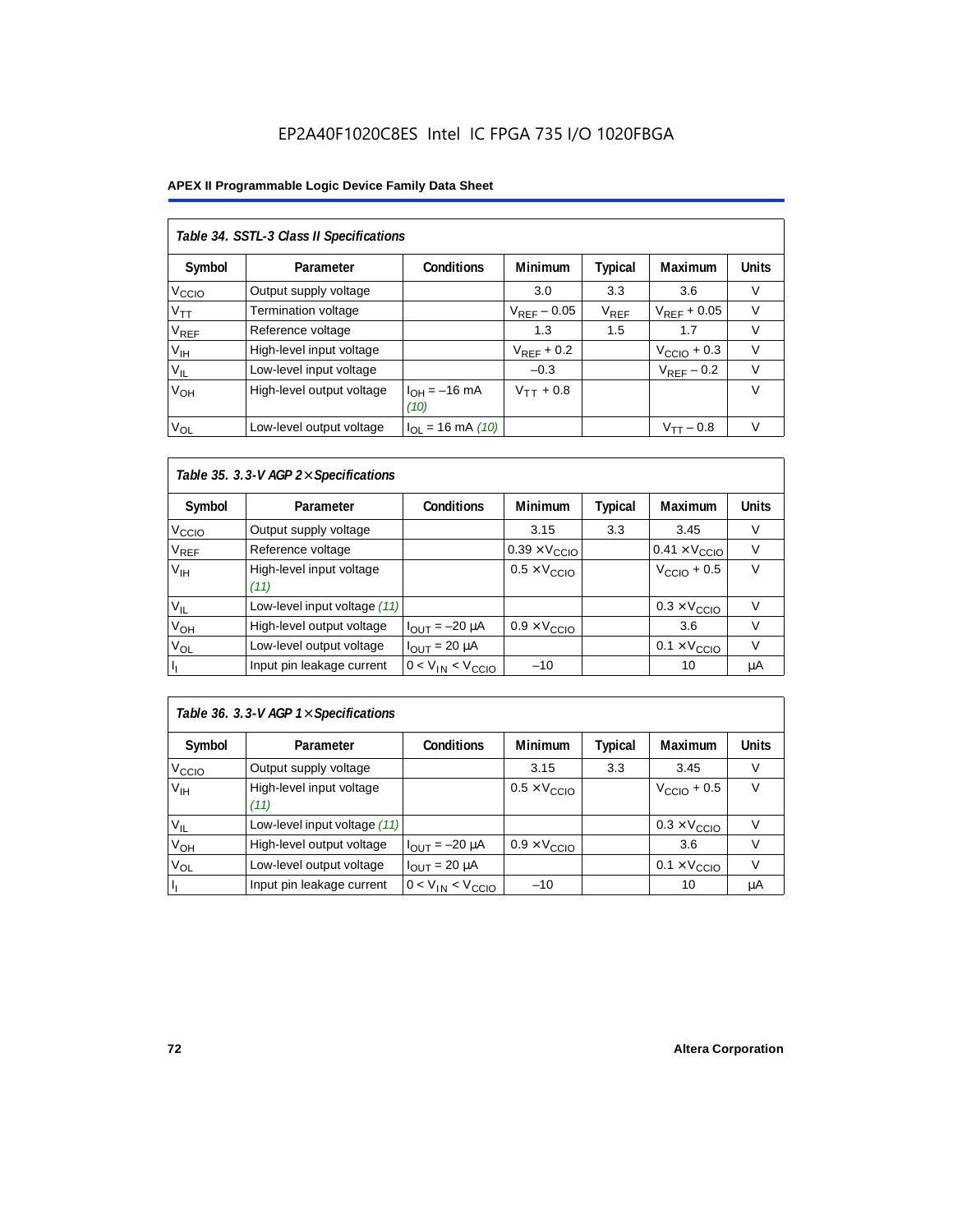| Table 37. 1.5-V HSTL Class I Specifications |                             |                       |                         |                |                        |              |  |  |  |
|---------------------------------------------|-----------------------------|-----------------------|-------------------------|----------------|------------------------|--------------|--|--|--|
| Symbol                                      | Parameter                   | Conditions            | Minimum                 | <b>Typical</b> | Maximum                | <b>Units</b> |  |  |  |
| V <sub>CCIO</sub>                           | Output supply voltage       |                       | 1.4                     | 1.5            | 1.6                    | V            |  |  |  |
| $\mathsf{V}_{\mathsf{REF}}$                 | Input reference voltage     |                       | 0.68                    | 0.75           | 0.9                    | $\vee$       |  |  |  |
| $V_{TT}$                                    | <b>Termination voltage</b>  |                       | 0.7                     | 0.75           | 0.8                    | $\vee$       |  |  |  |
| $V_{IH}$ (DC)                               | DC high-level input voltage |                       | $V_{REF}$ + 0.1         |                |                        | $\vee$       |  |  |  |
| $V_{IL}$ (DC)                               | DC low-level input voltage  |                       | $-0.3$                  |                | $V_{RFF}$ – 0.1        | $\vee$       |  |  |  |
| $V_{IH}$ (AC)                               | AC high-level input voltage |                       | $V_{RFF}$ + 0.2         |                |                        | $\vee$       |  |  |  |
| $V_{II}$ (AC)                               | AC low-level input voltage  |                       |                         |                | $V_{\text{REF}}$ – 0.2 | $\vee$       |  |  |  |
| V <sub>OH</sub>                             | High-level output voltage   | $I_{OH} = 8$ mA (10)  | $V_{\text{CCIO}} - 0.4$ |                |                        | $\vee$       |  |  |  |
| $V_{OL}$                                    | Low-level output voltage    | $I_{OL} = -8$ mA (10) |                         |                | 0.4                    | $\vee$       |  |  |  |

*Table 38. 1.5-V HSTL Class II Specifications*

| Symbol            | Parameter                   | Conditions                            | <b>Minimum</b>          | Typical | Maximum         | <b>Units</b> |
|-------------------|-----------------------------|---------------------------------------|-------------------------|---------|-----------------|--------------|
| V <sub>CCIO</sub> | Output supply voltage       |                                       | 1.4                     | 1.5     | 1.6             | V            |
| $V_{REF}$         | Input reference voltage     |                                       | 0.68                    | 0.75    | 0.9             | $\vee$       |
| $V_{TT}$          | Termination voltage         |                                       | 0.7                     | 0.75    | 0.8             | $\vee$       |
| $V_{IH}$ (DC)     | DC high-level input voltage |                                       | $V_{REF}$ + 0.1         |         |                 | V            |
| $V_{IL}$ (DC)     | DC low-level input voltage  |                                       | $-0.3$                  |         | $V_{RFF}$ – 0.1 | $\vee$       |
| $V_{IH}$ (AC)     | AC high-level input voltage |                                       | $V_{RFF}$ + 0.2         |         |                 | V            |
| $V_{IL}$ (AC)     | AC low-level input voltage  |                                       |                         |         | $V_{RFF}$ – 0.2 | $\vee$       |
| V <sub>OH</sub>   | High-level output voltage   | $I_{OH} = 16$ mA (10)                 | $V_{\text{CCIO}} - 0.4$ |         |                 | V            |
| $V_{OL}$          | Low-level output voltage    | $I_{\Omega} = -16 \text{ mA}$<br>(10) |                         |         | 0.4             | $\vee$       |

| Table 39. 1.5-V Differential HSTL Specifications |                                  |                   |                |         |                |              |  |  |  |
|--------------------------------------------------|----------------------------------|-------------------|----------------|---------|----------------|--------------|--|--|--|
| Symbol                                           | Parameter                        | <b>Conditions</b> | <b>Minimum</b> | Typical | <b>Maximum</b> | <b>Units</b> |  |  |  |
| V <sub>CCIO</sub>                                | I/O supply voltage               |                   | 1.4            | 1.5     | 1.6            |              |  |  |  |
| $V_{\text{DIF}}$ (DC)                            | DC input differential<br>voltage |                   | 0.2            |         |                | V            |  |  |  |
| $V_{CM}$ (DC)                                    | DC common mode input<br>voltage  |                   | 0.68           |         | 0.9            | v            |  |  |  |
| $V_{\text{DIF}}$ (AC)                            | AC differential input<br>voltage |                   | 0.4            |         |                |              |  |  |  |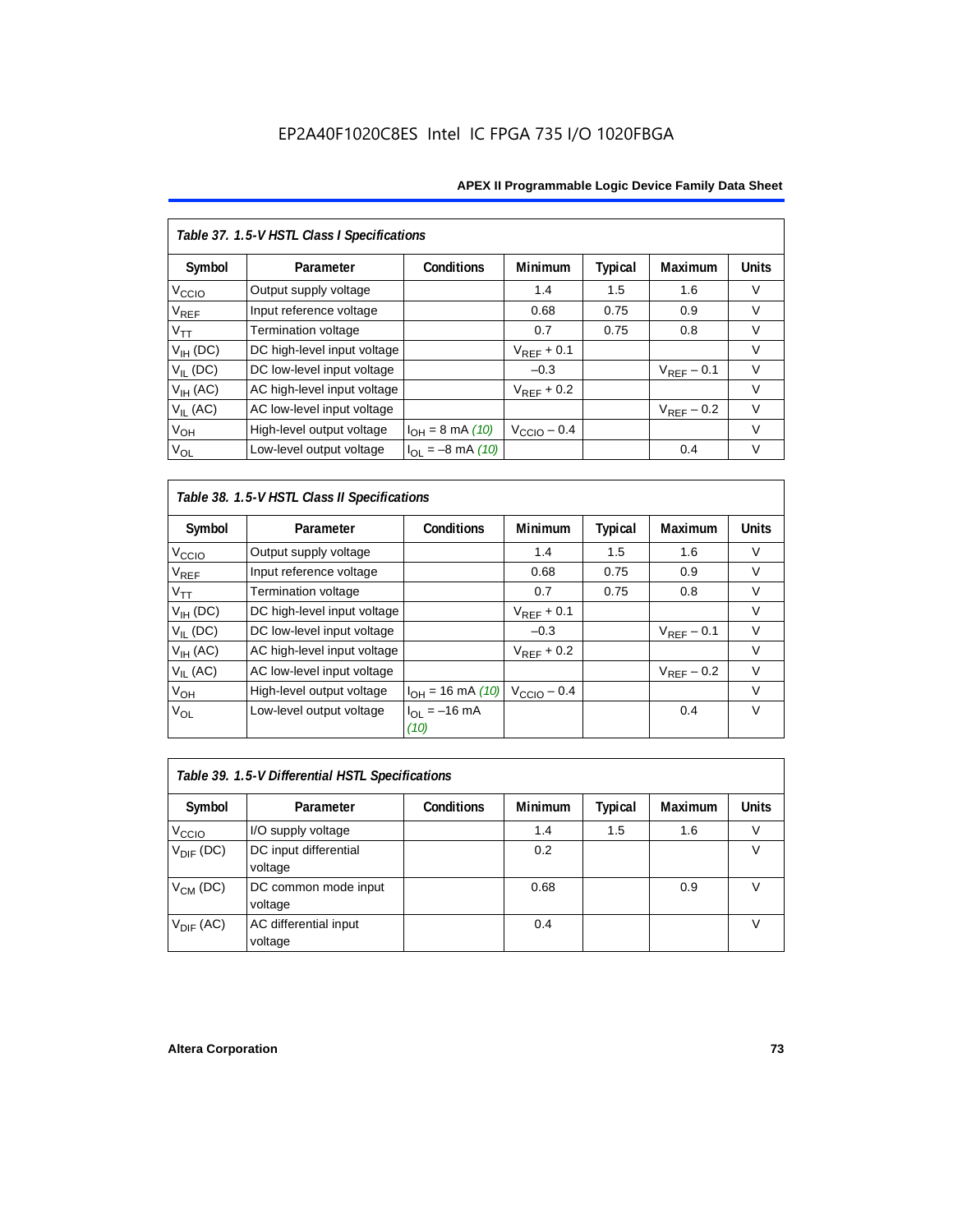| Table 40. CTT I/O Specifications |                                            |                          |                 |         |                 |              |  |  |  |
|----------------------------------|--------------------------------------------|--------------------------|-----------------|---------|-----------------|--------------|--|--|--|
| Symbol                           | Parameter                                  | <b>Conditions</b>        | <b>Minimum</b>  | Typical | Maximum         | <b>Units</b> |  |  |  |
| V <sub>CCIO</sub>                | Output supply voltage                      |                          | 3.0             | 3.3     | 3.6             | V            |  |  |  |
| $V_{TT}/V_{REF}$                 | Termination and input<br>reference voltage |                          | 1.35            | 1.5     | 1.65            | $\vee$       |  |  |  |
| V <sub>IH</sub>                  | High-level input voltage                   |                          | $V_{RFF}$ + 0.2 |         |                 | V            |  |  |  |
| $V_{IL}$                         | Low-level input voltage                    |                          |                 |         | $V_{RFF}$ – 0.2 | V            |  |  |  |
|                                  | Input pin leakage current                  | $0 < V_{IN} < V_{CCIO}$  | $-10$           |         | 10              | μA           |  |  |  |
| $V_{OH}$                         | High-level output voltage                  | $I_{OH} = -8$ mA         | $V_{RFF}$ + 0.4 |         |                 | V            |  |  |  |
| $V_{OL}$                         | Low-level output voltage                   | $I_{OL} = 8 \text{ mA}$  |                 |         | $V_{REF}$ – 0.4 | $\vee$       |  |  |  |
| $I_{\rm O}$                      | Output leakage current                     | GND ð V <sub>OUT</sub> ð | $-10$           |         | 10              | μA           |  |  |  |
|                                  | (when output is high $Z$ )                 | Vccio                    |                 |         |                 |              |  |  |  |

| Table 41, Bus Hold Parameters |                                     |     |                         |       |        |       |        |       |              |    |
|-------------------------------|-------------------------------------|-----|-------------------------|-------|--------|-------|--------|-------|--------------|----|
| Parameter                     | <b>Conditions</b>                   |     | V <sub>CCIO</sub> Level |       |        |       |        |       | <b>Units</b> |    |
|                               |                                     |     | 1.5V<br>1.8V            |       | 2.5V   |       | 3.3V   |       |              |    |
|                               |                                     | Min | Max                     | Min   | Max    | Min   | Max    | Min   | Max          |    |
| Low sustaining<br>current     | $V_{IN}$ > $V_{II}$<br>(maximum)    |     |                         | 30    |        | 50    |        | 70    |              | μA |
| High sustaining<br>current    | $V_{IN}$ < $V_{IH}$<br>(minimum)    |     |                         | $-30$ |        | $-50$ |        | $-70$ |              | μA |
| Low overdrive<br>current      | $0 V < V_{IN}$<br>V <sub>CCIO</sub> |     |                         |       | 200    |       | 300    |       | 500          | μA |
| High overdrive<br>current     | $0 V < V_{IN}$<br>V <sub>CCIO</sub> |     |                         |       | $-200$ |       | $-300$ |       | $-500$       | μA |

#### *Notes to Tables 20 – 41:*

- (1) See the *Operating Requirements for Altera Devices Data Sheet.*
- (2) Conditions beyond those listed in Table 20 may cause permanent damage to a device. Additionally, device operation at the absolute maximum ratings for extended periods of time may have adverse affects on the device.
- (3) Minimum DC input is –0.5 V. During transitions, the inputs may undershoot to 2 V or overshoot to 4.6 V for input currents less than 100 mA and periods shorter than 20 ns.
- (4) Maximum  $V_{CC}$  rise time is 100 ms, and  $V_{CC}$  must rise monotonically.<br>(5)  $V_{CC}$  maximum and minimum conditions for LVPECL, LVDS, Rapic
- V<sub>CCIO</sub> maximum and minimum conditions for LVPECL, LVDS, RapidIO, and PCML are shown in parentheses.
- (6) All pins, including dedicated inputs, clock, I/O, and JTAG pins, may be driven before V<sub>CCINT</sub> and V<sub>CCIO</sub> are powered.
- (7) Typical values are for  $T_A = 25^\circ$  C,  $V_{\text{CCINT}} = 1.5$  V, and  $V_{\text{CCIO}} = 1.5$  V, 1.8 V, 2.5 V, and 3.3 V.<br>(8) This value is specified for normal device operation. The value may vary during power-up.
- This value is specified for normal device operation. The value may vary during power-up.
- (9) Pin pull-up resistance values will lower if an external source drives the pin higher than  $V_{\text{CCIO}}$ .
- (10) Drive strength is programmable according to values in Table 9 on page 48.
- (11)  $V_{REF}$  specifies the center point of the switching range.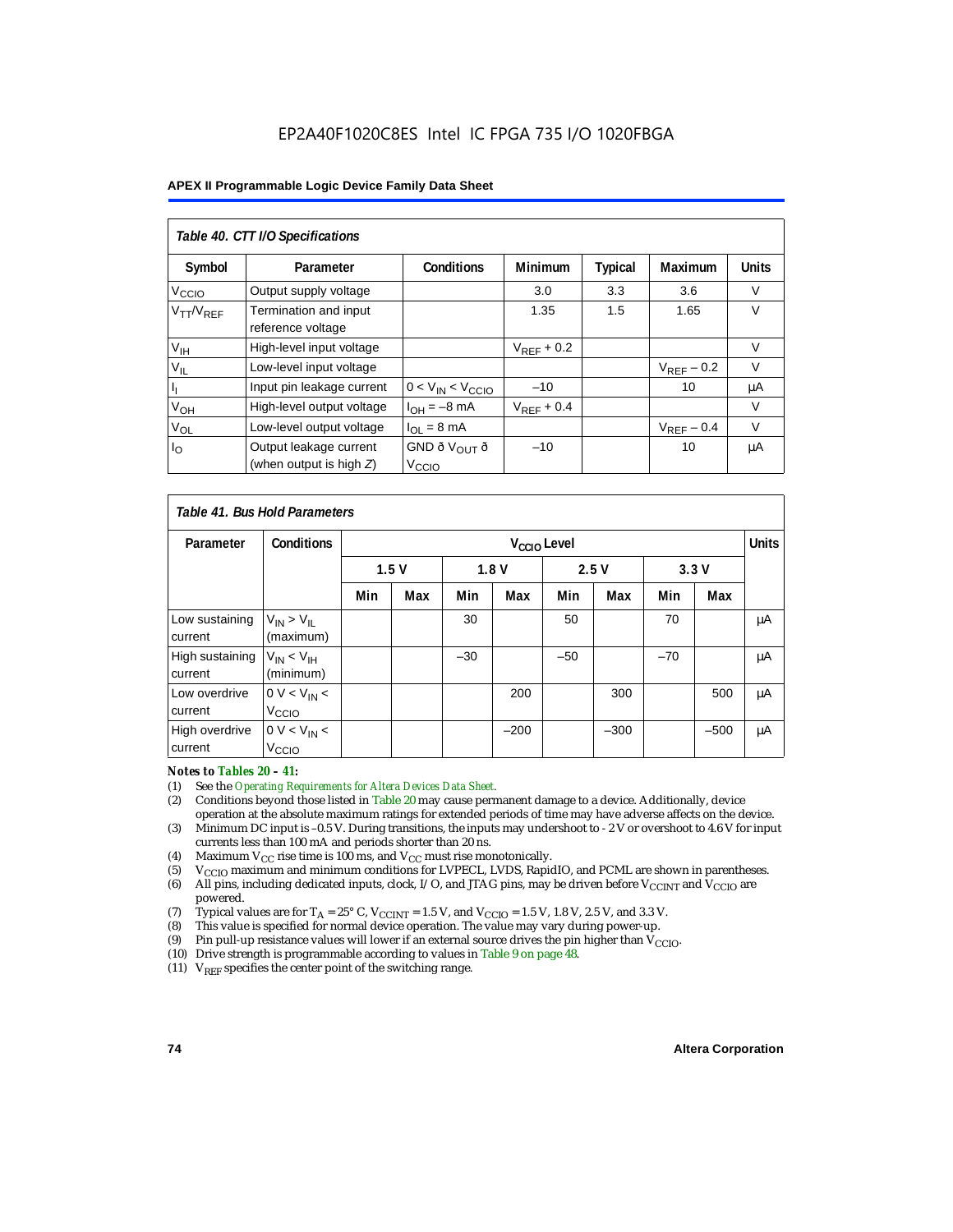Figures 38 and 39 show receiver input and transmitter output waveforms, respectively, for all differential I/O standards (LVDS, 3.3-V PCML, LVPECL, and HyperTransport technology).



#### *Figure 39. Transmitter Output Waveforms for Differential I/O Standards*

**Single-Ended Waveform**



Tables 42 through 45 provide information on absolute maximum ratings, recommended operating conditions, and DC operating conditions for 1.5-V APEX II devices.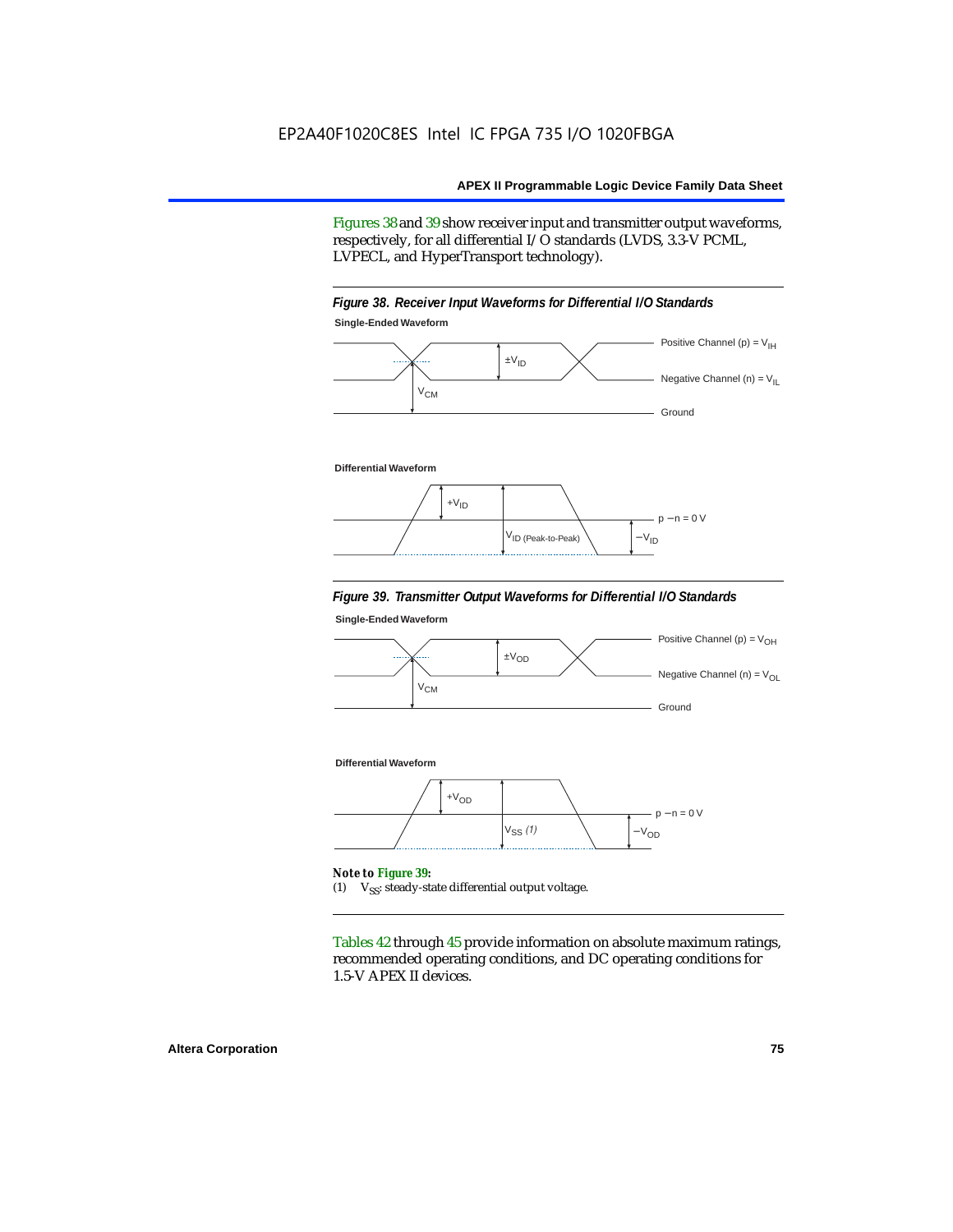|                          | Table 42. 3.3-V LVDS I/O Specifications                                  |                    |         |         |                |              |  |  |  |  |
|--------------------------|--------------------------------------------------------------------------|--------------------|---------|---------|----------------|--------------|--|--|--|--|
| Symbol                   | Parameter                                                                | <b>Conditions</b>  | Minimum | Typical | <b>Maximum</b> | <b>Units</b> |  |  |  |  |
| V <sub>CCIO</sub>        | I/O supply voltage                                                       |                    | 3.135   | 3.3     | 3.465          | V            |  |  |  |  |
| V <sub>OD</sub>          | Differential output voltage                                              | $R_1 = 100 \Omega$ | 250     |         | 850(1)         | mV           |  |  |  |  |
| $\Delta$ V <sub>OD</sub> | Change in $V_{OD}$ between<br>high and low                               | $R_1 = 100 \Omega$ |         |         | 50             | mV           |  |  |  |  |
| $V_{OS}$                 | Output Offset voltage                                                    | $R_1 = 100 \Omega$ | 1.125   | 1.25    | 1.375          | $\vee$       |  |  |  |  |
| $\Delta V_{OS}$          | Change in $V_{OS}$ between<br>high and low                               | $R_1 = 100 \Omega$ |         |         | 50             | mV           |  |  |  |  |
| V <sub>TH</sub>          | Differential input threshold                                             | $V_{CM}$ = 1.2 V   | $-100$  |         | 100            | mV           |  |  |  |  |
| $V_{IN}$                 | Receiver input voltage<br>range                                          |                    | 0.0     |         | 2.4            | $\vee$       |  |  |  |  |
| $R_{\rm L}$              | Receiver differential input<br>resistor (external to<br>APEX II devices) |                    | 90      | 100     | 110            | Ω            |  |  |  |  |

|                             | Table 43. 3.3-V PCML Specifications     |                   |                            |                   |                            |              |  |  |  |  |
|-----------------------------|-----------------------------------------|-------------------|----------------------------|-------------------|----------------------------|--------------|--|--|--|--|
| Symbol                      | Parameter                               | <b>Conditions</b> | <b>Minimum</b>             | <b>Typical</b>    | <b>Maximum</b>             | <b>Units</b> |  |  |  |  |
| $V_{\text{CCIQ}}$           | I/O supply voltage                      |                   | 3.135                      | 3.3               | 3.465                      | $\vee$       |  |  |  |  |
| $V_{IL}$                    | Low-level input voltage                 |                   |                            |                   | $V_{\text{CCIO}}$ –<br>0.3 | $\vee$       |  |  |  |  |
| $V_{\text{IH}}$             | High-level input voltage                |                   | V <sub>CCIO</sub>          |                   |                            | $\vee$       |  |  |  |  |
| $V_{OL}$                    | Low-level output voltage                |                   | $V_{\text{CCIO}} -$<br>0.6 |                   | $V_{\text{CCIO}}$ –<br>0.3 | $\vee$       |  |  |  |  |
| V <sub>OH</sub>             | High-level output voltage               |                   | V <sub>CCIO</sub>          |                   | $V_{\text{CCIO}}$ –<br>0.3 | $\vee$       |  |  |  |  |
| $V_T$                       | Output termination voltage              |                   |                            | V <sub>CCIO</sub> |                            | $\vee$       |  |  |  |  |
| $V_{OD}$                    | Differential output voltage             |                   | 300                        | 450               | 600                        | mV           |  |  |  |  |
| $t_{\mathsf{R}}$            | Rise time (20 to 80%)                   |                   | 85                         |                   | 325                        | ps           |  |  |  |  |
| $\mathfrak{t}_{\mathsf{F}}$ | Fall time (20 to 80%)                   |                   | 85                         |                   | 325                        | ps           |  |  |  |  |
| $R_{\rm O}$                 | Output load                             |                   |                            | 100               |                            | Ω            |  |  |  |  |
| $R_L$                       | Receiver differential input<br>resistor |                   | 45                         | 50                | 55                         | Ω            |  |  |  |  |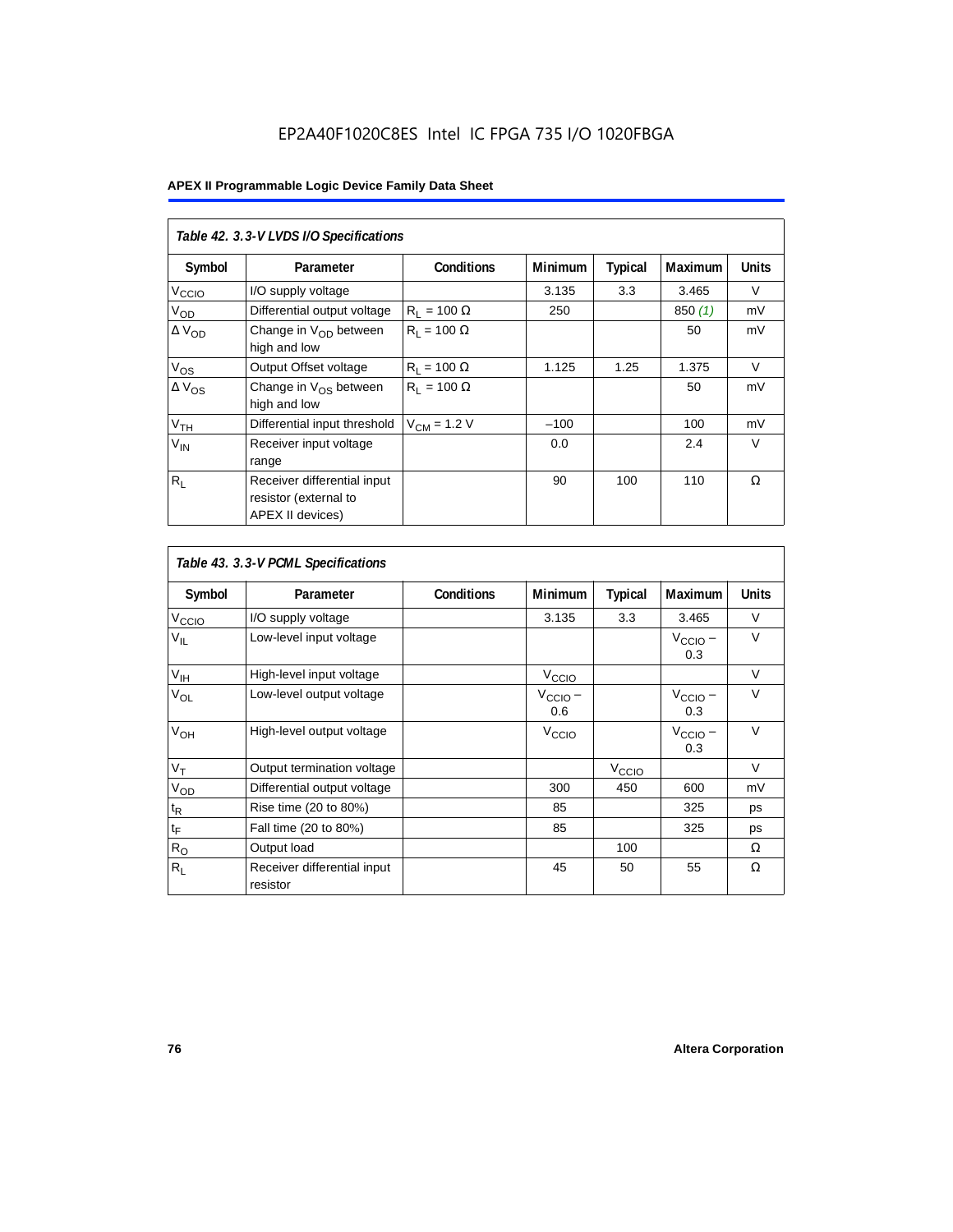| Table 44. LVPECL Specifications<br>Note $(2)$ |                             |                   |                |         |                   |              |  |  |  |
|-----------------------------------------------|-----------------------------|-------------------|----------------|---------|-------------------|--------------|--|--|--|
| Symbol                                        | Parameter                   | <b>Conditions</b> | <b>Minimum</b> | Typical | Maximum           | <b>Units</b> |  |  |  |
| V <sub>CCIO</sub>                             | I/O supply voltage          |                   | 3.135          | 3.3     | 3.465             | V            |  |  |  |
| $V_{IL}$                                      | Low-level input voltage     |                   | 800            |         | 2,000             | mV           |  |  |  |
| $V_{\text{IH}}$                               | High-level input voltage    |                   | 2,100          |         | V <sub>CCIO</sub> | mV           |  |  |  |
| $V_{OL}$                                      | Low-level output voltage    |                   | 1,450          |         | 1,650             | mV           |  |  |  |
| $V_{OH}$                                      | High-level output voltage   |                   | 2,275          |         | 2,420             | mV           |  |  |  |
| $V_{ID}$                                      | Differential input voltage  |                   | 100            | 600     | 2,500             | mV           |  |  |  |
| $V_{OD}$                                      | Differential output voltage |                   | 625            | 800     | 970               | mV           |  |  |  |
| $t_{\mathsf{R}}$                              | Rise time (20 to 80%)       |                   | 85             |         | 325               | ps           |  |  |  |
| $t_{\mathsf{F}}$                              | Fall time (20 to 80%)       |                   | 85             |         | 325               | ps           |  |  |  |

# *Table 45. HyperTransport Specifications*

| Symbol             | Parameter                               | <b>Conditions</b>       | <b>Minimum</b> | <b>Typical</b> | Maximum | <b>Units</b> |
|--------------------|-----------------------------------------|-------------------------|----------------|----------------|---------|--------------|
| V <sub>CCIO</sub>  | I/O supply voltage                      |                         | 2.375          | 2.5            | 2.625   |              |
| V <sub>OD</sub>    | Differential output voltage             |                         | 380            | 600            | 820     | mV           |
| V <sub>OCM</sub>   | Output common mode<br>voltage           | $R_{TT}$ = 100 $\Omega$ | 500            | 600            | 700     | mV           |
| $V_{ID}$           | Differential input voltage              |                         | 300            | 600            | 900     | mV           |
| $V_{\mathsf{ICM}}$ | Input common mode<br>voltage            |                         | 450            | 600            | 750     | mV           |
| $R_L$              | Receiver differential input<br>resistor |                         | 90             | 100            | 110     | Ω            |

*Notes to Tables 42 – 45:*

(1) Maximum  $V_{OD}$  is measured under static conditions.

(2) When APEX II devices drive LVPECL signals, the APEX II LVPECL outputs must be terminated with a resistor network.

#### **Capacitance** Table 46 and Figure 40 provide information on APEX II device capacitance.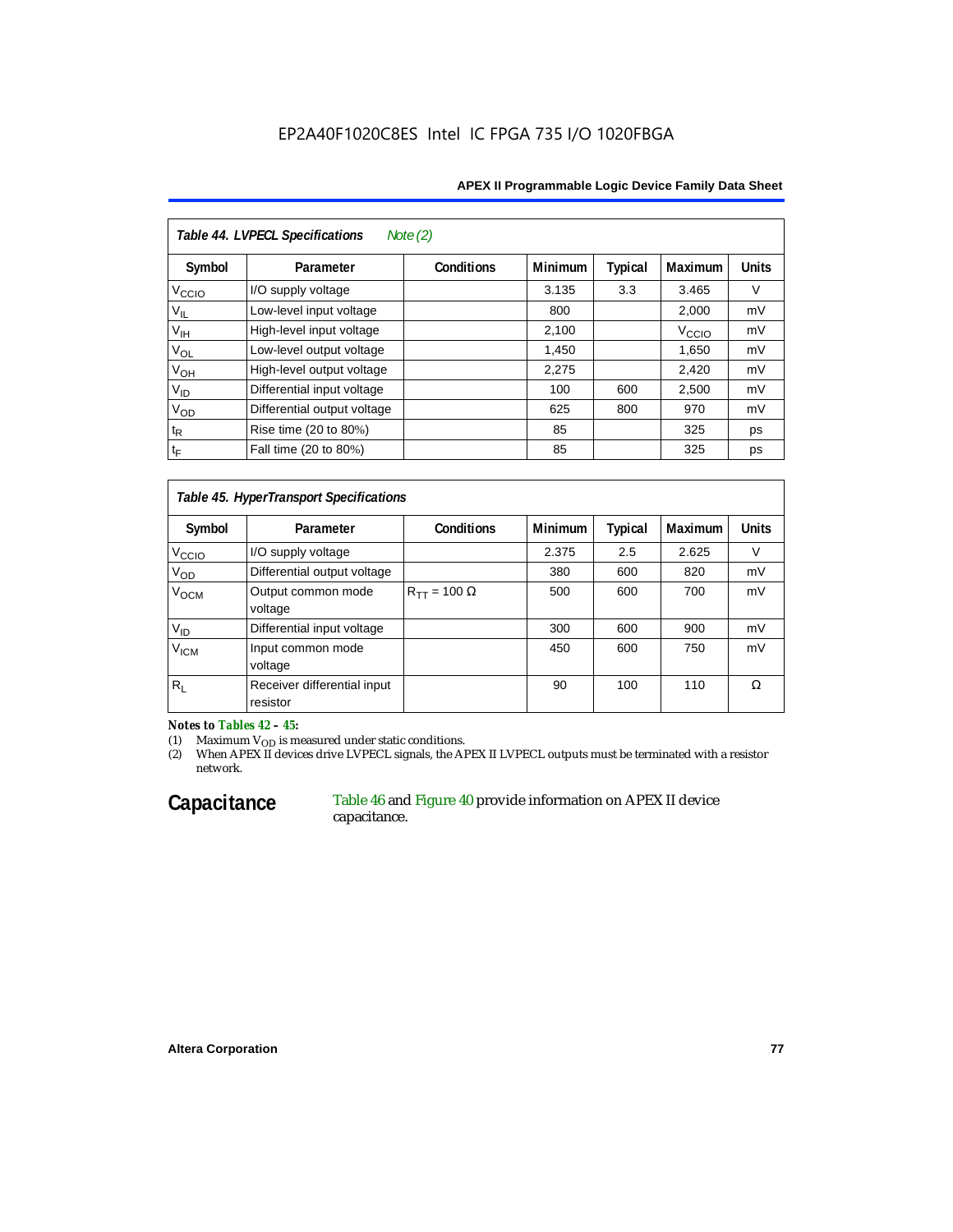#### **APEX II Programmable Logic Device Family Data Sheet**

|                    | Table 46. APEX II Device Capacitance        |                                |                |         |      |
|--------------------|---------------------------------------------|--------------------------------|----------------|---------|------|
| Symbol             | Parameter                                   | <b>Conditions</b>              | <b>Minimum</b> | Maximum | Unit |
| $C_{IN}$           | Input capacitance                           | $V_{IN} = 0 V,$<br>f = 1.0 MHz |                | (1)     | pF   |
| $C_{\text{INCLK}}$ | Input capacitance on<br>dedicated clock pin | $V_{IN} = 0 V,$<br>f = 1.0 MHz |                | 12      | рF   |
| $C_{OUT}$          | Output capacitance                          | $V_{IN} = 0 V,$<br>f = 1.0 MHz |                | (1)     | рF   |

*Note to Table 46:*

(1) See Figure 40.



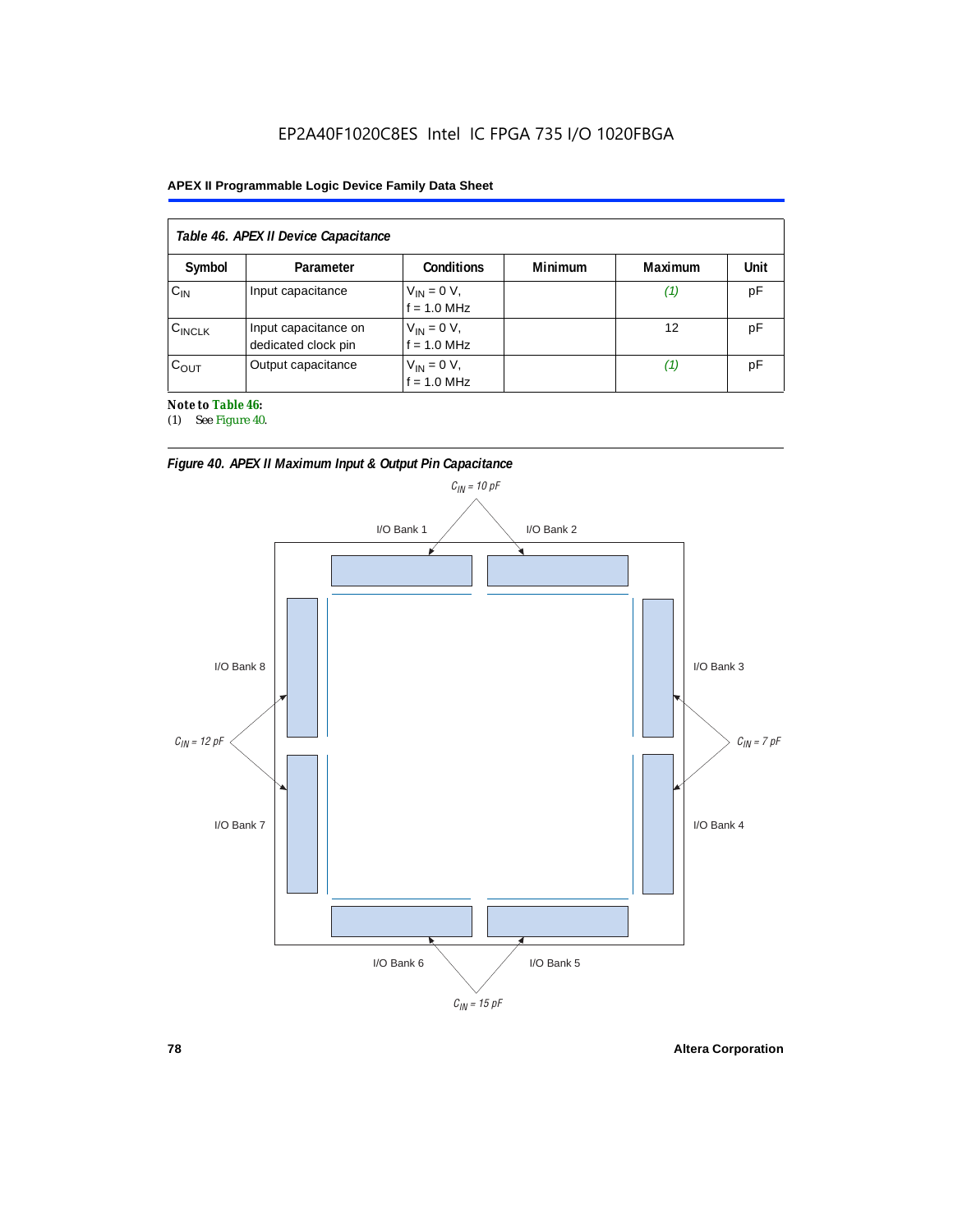| <b>Timing Model</b> | The high-performance FastTrack and MegaLAB interconnect routing<br>structures ensure predictable performance, and accurate simulation and |
|---------------------|-------------------------------------------------------------------------------------------------------------------------------------------|
|                     | timing analysis. In contrast, the unpredictable performance of FPGAs is<br>caused by their segmented connection scheme.                   |

All specifications are always representative of worst-case supply voltage and junction temperature conditions. All output-pin-timing specifications are reported for maximum drive strength.

Figure 41 shows the  $f_{MAX}$  timing model for APEX II devices. These parameters can be used to estimate  $f_{MAX}$  for multiple levels of logic. However, the Quartus II software timing analysis provides more accurate timing information because the Quartus II software usually has more upto-date timing information than the data sheet until the timing model is final. Also, the Quartus II software can model delays caused by loading and distance effects more accurately than by using the numbers in this data sheet.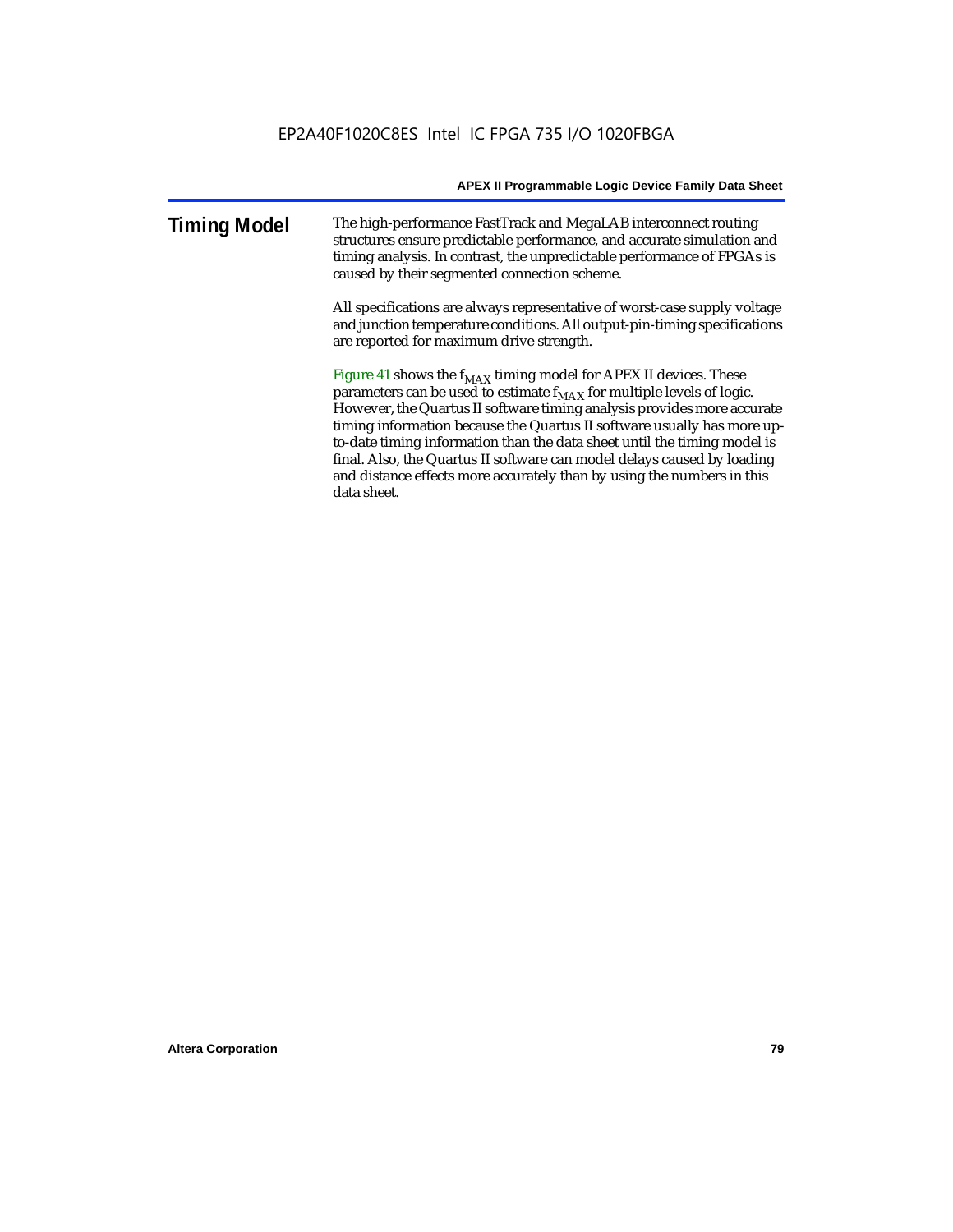

**Figure 41. f**<sub>MAX</sub> Timing Model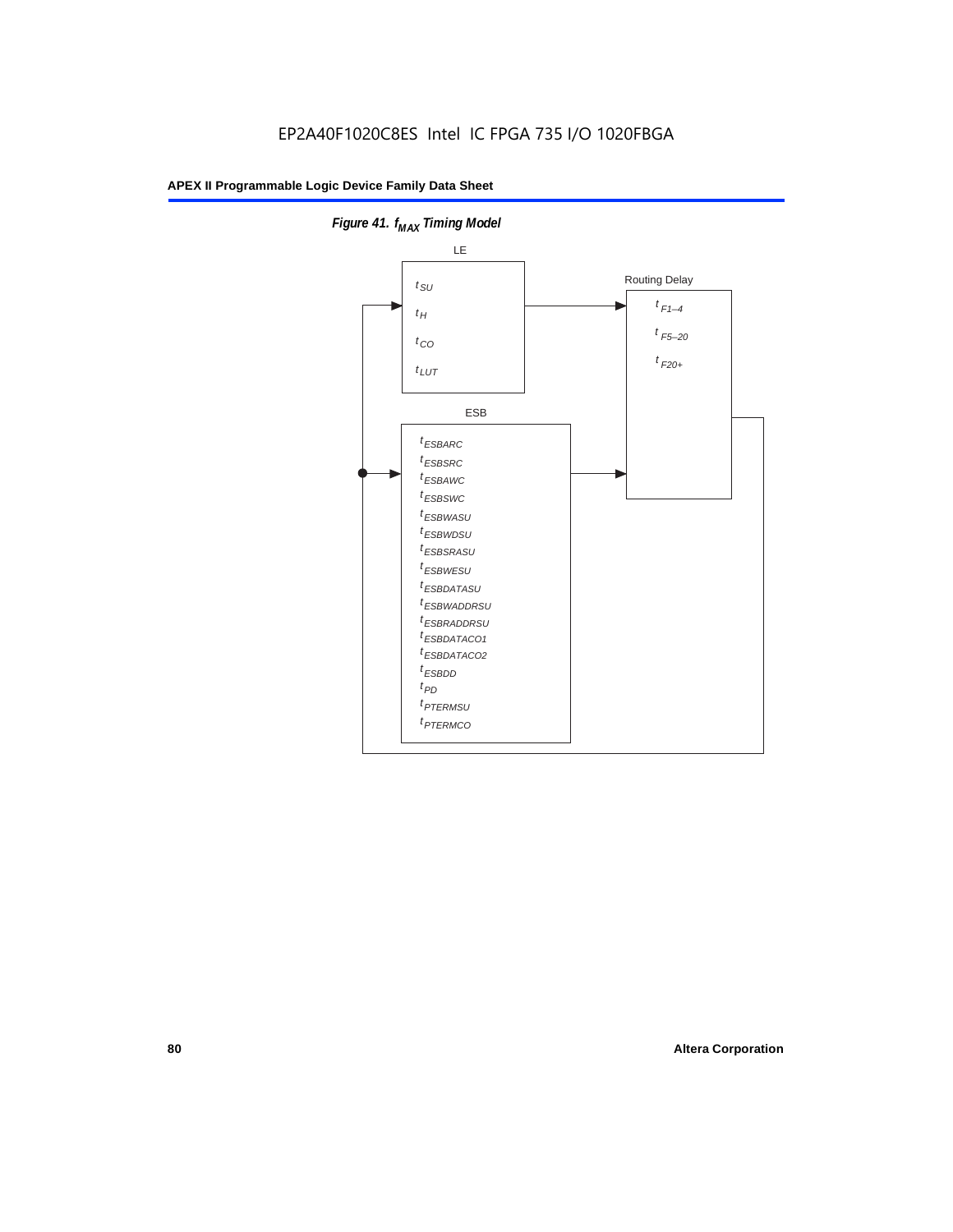Figure 42 shows the timing model for bi-directional, input, and output IOE timing.

#### *Figure 42. Synchronous External TIming Model*



#### *Notes to Figure 42:*

- (1) The output enable register is in the IOE and is controlled by the "Fast Output Enable Register = ON" option in the Quartus II software.
- (2) The output register is in the IOE and is controlled by the "Fast Output Register = ON" option in the Quartus II software.
- (3) The input register is in the IOE and is controlled by the "Fast Input Register = ON" option in the Quartus II software.

Tables 47 through 50 show APEX II LE, ESB, and routing delays and minimum pulse-width timing parameters for the  $f_{MAX}$  timing model.

|              | Table 47. APEX II f <sub>MAX</sub> LE Timing Parameters |  |  |  |  |  |  |
|--------------|---------------------------------------------------------|--|--|--|--|--|--|
| Symbol       | Parameter                                               |  |  |  |  |  |  |
| $t_{\rm SU}$ | LE register setup time before clock                     |  |  |  |  |  |  |
| $t_H$        | LE register hold time before clock                      |  |  |  |  |  |  |
| $t_{CO}$     | LE register clock-to-output delay                       |  |  |  |  |  |  |
| $t_{LUT}$    | LUT delay for data-in to data-out                       |  |  |  |  |  |  |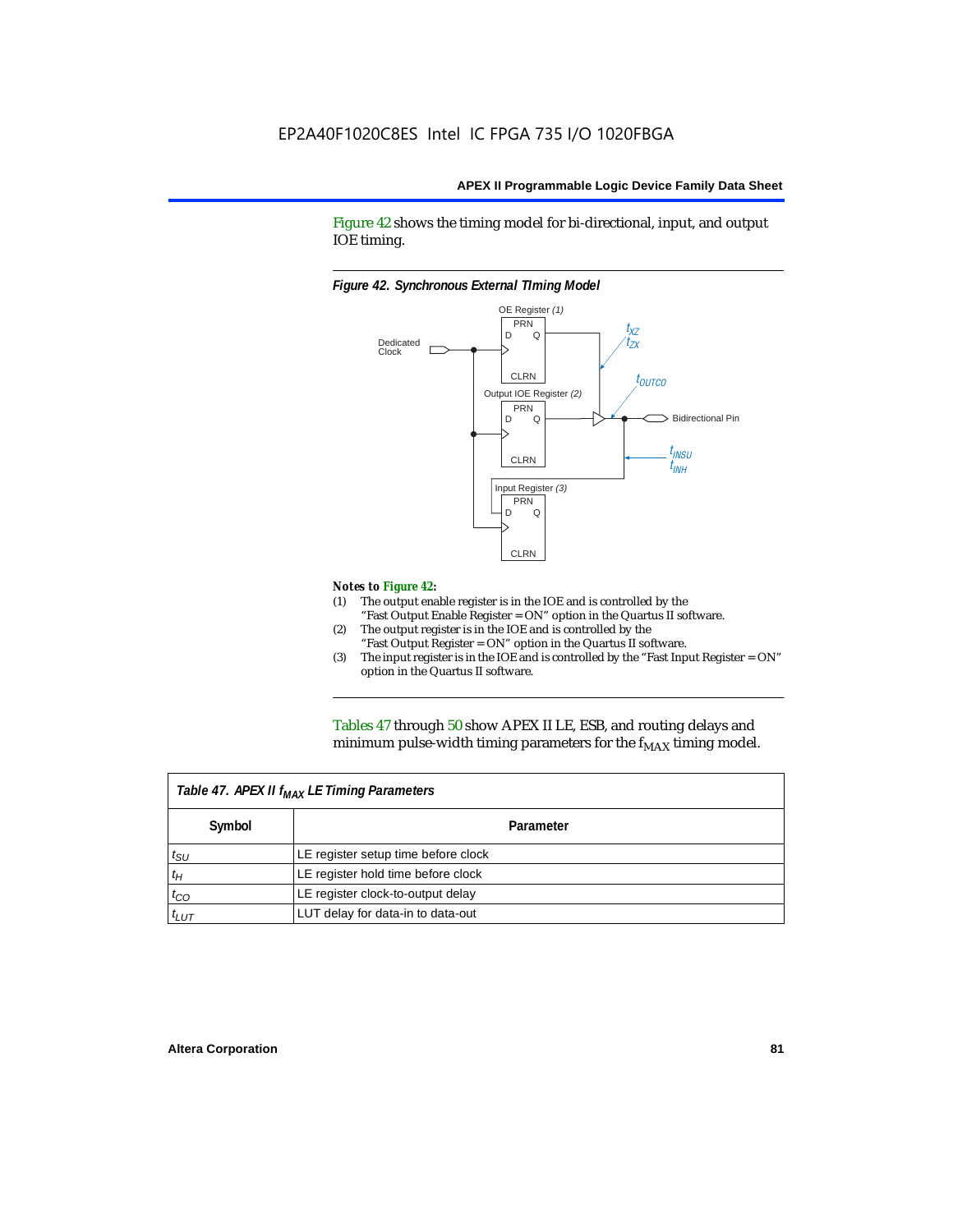|                         | Table 48. APEX II f <sub>MAX</sub> ESB Timing Parameters             |  |  |  |  |
|-------------------------|----------------------------------------------------------------------|--|--|--|--|
| Symbol                  | Parameter                                                            |  |  |  |  |
| <sup>t</sup> ESBARC     | ESB asynchronous read cycle time                                     |  |  |  |  |
| <sup>t</sup> ESBSRC     | ESB synchronous read cycle time                                      |  |  |  |  |
| <sup>t</sup> ESBAWC     | ESB asynchronous write cycle time                                    |  |  |  |  |
| <sup>t</sup> ESBSWC     | ESB synchronous write cycle time                                     |  |  |  |  |
| <sup>t</sup> ESBWASU    | ESB write address setup time with respect to WE                      |  |  |  |  |
| $t_{ESBWAH}$            | ESB write address hold time with respect to WE                       |  |  |  |  |
| <sup>t</sup> ESBWDSU    | ESB data setup time with respect to WE                               |  |  |  |  |
| <sup>t</sup> ESBWDH     | ESB data hold time with respect to WE                                |  |  |  |  |
| <sup>t</sup> ESBRASU    | ESB read address setup time with respect to RE                       |  |  |  |  |
| <sup>t</sup> ESBRAH     | ESB read address hold time with respect to RE                        |  |  |  |  |
| <sup>t</sup> ESBWESU    | ESB WE setup time before clock when using input register             |  |  |  |  |
| <sup>I</sup> ESBDATASU  | ESB data setup time before clock when using input register           |  |  |  |  |
| <sup>t</sup> ESBWADDRSU | ESB write address setup time before clock when using input registers |  |  |  |  |
| <sup>t</sup> ESBRADDRSU | ESB read address setup time before clock when using input registers  |  |  |  |  |
| <sup>t</sup> ESBDATACO1 | ESB clock-to-output delay when using output registers                |  |  |  |  |
| <sup>t</sup> ESBDATACO2 | ESB clock-to-output delay without output registers                   |  |  |  |  |
| <sup>t</sup> ESBDD      | ESB data-in to data-out delay for RAM mode                           |  |  |  |  |
| $t_{PD}$                | ESB macrocell input to non-registered output                         |  |  |  |  |
| <i><b>TPTERMSU</b></i>  | ESB macrocell register setup time before clock                       |  |  |  |  |
| <sup>t</sup> PTERMCO    | ESB macrocell register clock-to-output delay                         |  |  |  |  |

Figure shows the dual-port RAM timing microparameter waveform.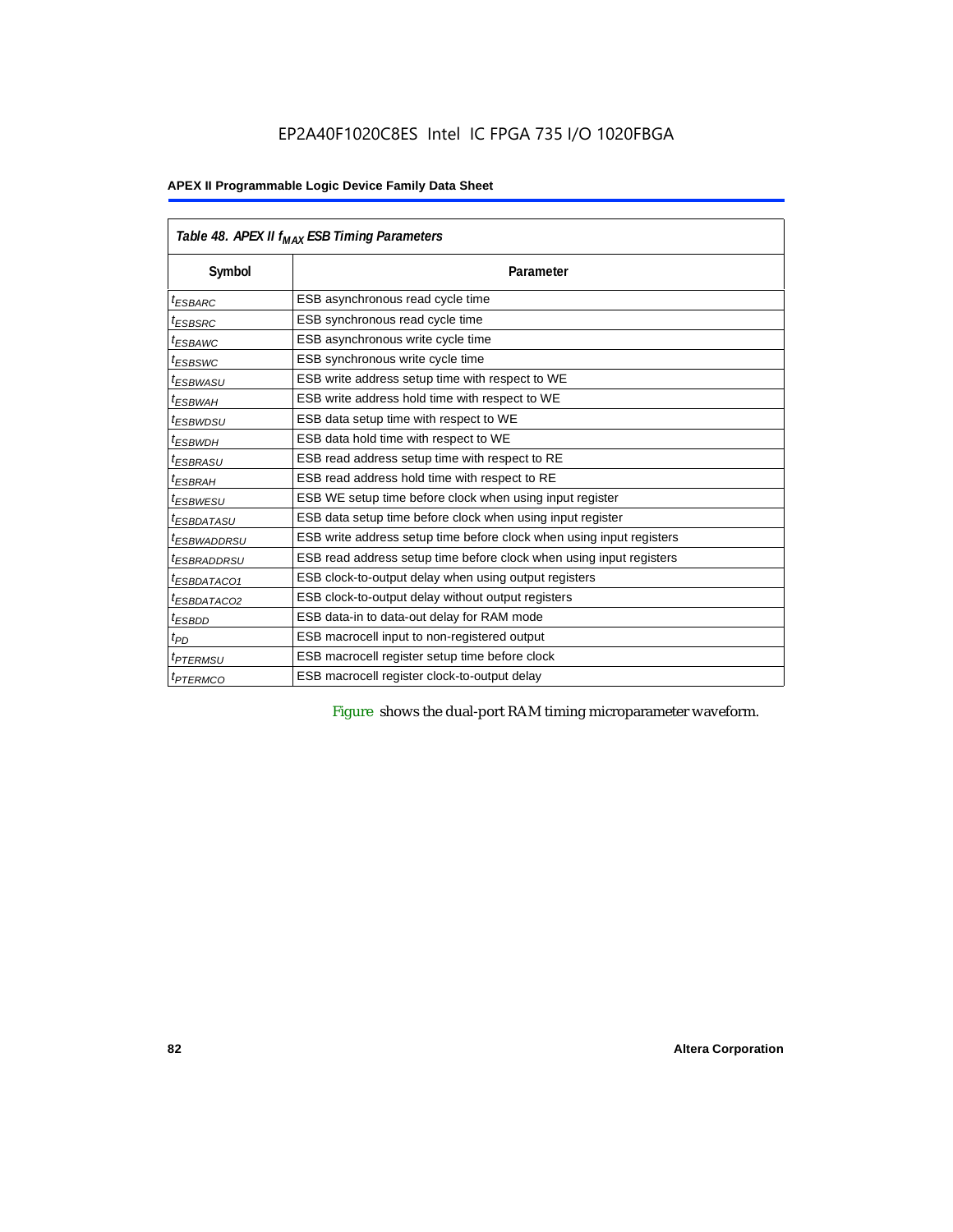

# *Figure 43. Dual-Port RAM Timing Microparameter Waveform*

|             | Table 49. APEX II f <sub>MAX</sub> Routing Delays                                                                               |
|-------------|---------------------------------------------------------------------------------------------------------------------------------|
| Symbol      | Parameter                                                                                                                       |
| $t_{F1-4}$  | Fan-out delay estimate using local interconnect; use to estimate routing delay for a signal<br>with fan-out of 1 to 4           |
| $t_{F5-20}$ | Fan-out delay estimate using MegaLab interconnect; use to estimate routing delay for a<br>signal with fan-out of 5 to 20        |
| $t_{F20+}$  | Fan-out delay estimate using FastTrack interconnect; use to estimate routing delay for a<br>signal with fan-out greater than 20 |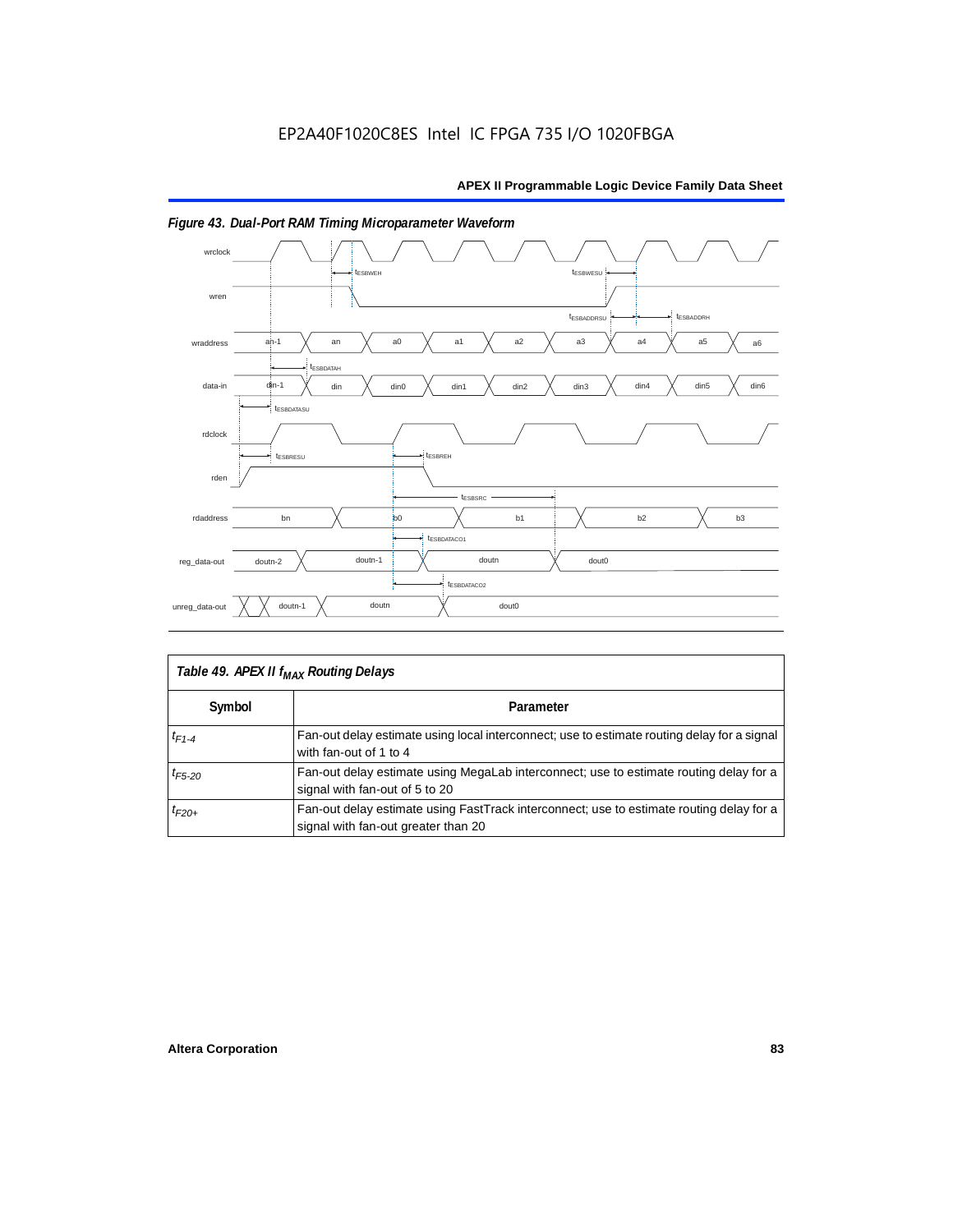# **APEX II Programmable Logic Device Family Data Sheet**

| Table 50. APEX II Minimum Pulse Width Timing Parameters |                                        |  |  |  |  |  |
|---------------------------------------------------------|----------------------------------------|--|--|--|--|--|
| Symbol                                                  | Parameter                              |  |  |  |  |  |
| $t_{CH}$                                                | Minimum clock high time from clock pin |  |  |  |  |  |
| $t_{CL}$                                                | Minimum clock low time from clock pin  |  |  |  |  |  |
| $t_{CLRP}$                                              | LE clear pulse width                   |  |  |  |  |  |
| $t_{PREF}$                                              | LE preset pulse width                  |  |  |  |  |  |
| $t_{ESBCH}$                                             | Clock high time                        |  |  |  |  |  |
| $t_{ESBCL}$                                             | Clock low time                         |  |  |  |  |  |
| $t_{ESBWP}$                                             | Write pulse width                      |  |  |  |  |  |
| $t_{ESBRP}$                                             | Read pulse width                       |  |  |  |  |  |

|                       | Table 51. APEX II External Timing Parameters<br>Note (1)       |                        |
|-----------------------|----------------------------------------------------------------|------------------------|
| Symbol                | Parameter                                                      | <b>Conditions</b>      |
| t <sub>INSU</sub>     | Setup time with global clock at IOE input register             |                        |
| $t_{\rm INH}$         | Hold time with global clock at IOE input register              |                        |
| toutco                | Clock-to-output delay with global clock at IOE output register | $C1 = 35 pF$           |
| t <sub>XZ</sub>       | Clock-to-output buffer disable delay                           |                        |
| $t_{ZX}$              | Clock-to-output buffer enable delay                            | Slow slew rate $=$ OFF |
| t <sub>INSUPLL</sub>  | Setup time with PLL clock at IOE input register                |                        |
| <sup>t</sup> INHPLL   | Hold time with PLL clock at IOE input register                 |                        |
| t <sub>outcopll</sub> | Clock-to-output delay with PLL clock at IOE output register    | $C1 = 35 pF$           |
| txzpll                | PLL clock-to-output buffer disable delay                       |                        |
| <sup>t</sup> zxpll    | PLL clock-to-output buffer enable delay                        | Slow slew rate $=$ OFF |

*Note to Table 51:*

(1) External timing parameters are factory tested, worst-case values specified by Altera. These timing parameters are sample-tested only.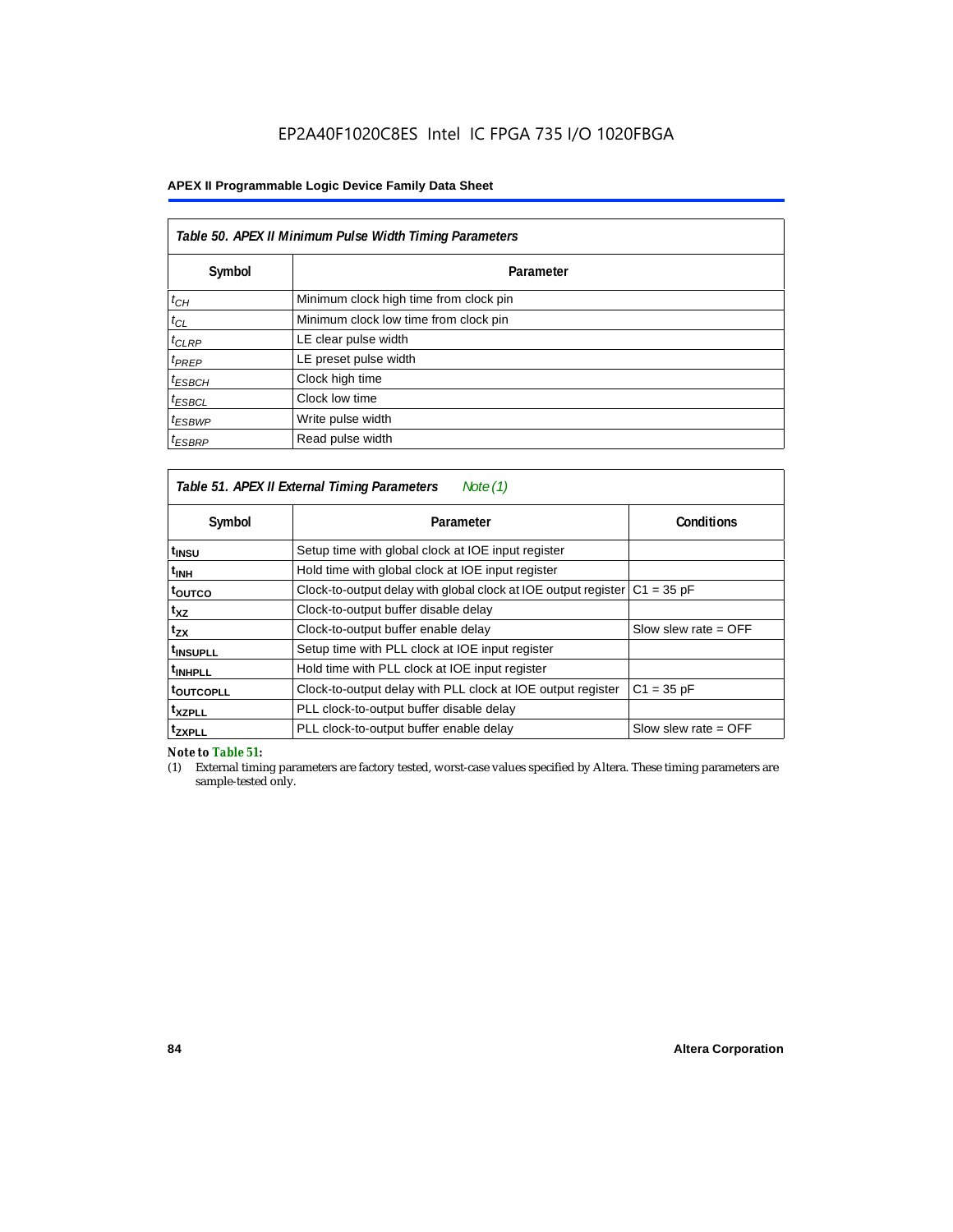Tables 52 through 67 show the APEX II device  $\rm f_{MAX}$  and functional timing parameters.

| Table 52. EP2A15 f <sub>MAX</sub> LE Timing Parameters |      |                |      |                |                |      |      |
|--------------------------------------------------------|------|----------------|------|----------------|----------------|------|------|
| Symbol                                                 |      | -7 Speed Grade |      | -8 Speed Grade | -9 Speed Grade |      | Unit |
|                                                        | Min  | Max            | Min  | Max            | Min            | Max  |      |
| $t_{\text{SU}}$                                        | 0.25 |                | 0.29 |                | 0.33           |      | ns   |
| $t_H$                                                  | 0.25 |                | 0.29 |                | 0.33           |      | ns   |
| $t_{CO}$                                               |      | 0.18           |      | 0.20           |                | 0.23 | ns   |
| $t_{LUT}$                                              |      | 0.53           |      | 0.61           |                | 0.70 | ns   |

| Symbol                       | -7 Speed Grade |      | -8 Speed Grade |      | -9 Speed Grade |      | <b>Unit</b> |
|------------------------------|----------------|------|----------------|------|----------------|------|-------------|
|                              | Min            | Max  | Min            | Max  | Min            | Max  |             |
| <sup>t</sup> ESBARC          |                | 1.28 |                | 1.47 |                | 1.69 | ns          |
| <i><b>ESBSRC</b></i>         |                | 2.49 |                | 2.86 |                | 3.29 | ns          |
| <sup>t</sup> ESBAWC          |                | 2.20 |                | 2.53 |                | 2.91 | ns          |
| <sup>t</sup> ESBSWC          |                | 3.02 |                | 3.47 |                | 3.99 | ns          |
| <sup>t</sup> ESBWASU         | $-0.55$        |      | $-0.64$        |      | $-0.73$        |      | ns          |
| <sup>t</sup> ESBWAH          | 0.15           |      | 0.18           |      | 0.20           |      | ns          |
| t <sub>ESBWDSU</sub>         | 0.37           |      | 0.43           |      | 0.49           |      | ns          |
| <sup>t</sup> ESBWDH          | 0.16           |      | 0.18           |      | 0.21           |      | ns          |
| <i><b>ESBRASU</b></i>        | 0.84           |      | 0.96           |      | 1.11           |      | ns          |
| <sup>t</sup> ESBRAH          | 0.00           |      | 0.00           |      | 0.00           |      | ns          |
| <sup>t</sup> ESBWESU         | 0.14           |      | 0.16           |      | 0.19           |      | ns          |
| <sup>t</sup> ESBDATASU       | $-0.02$        |      | $-0.03$        |      | $-0.03$        |      | ns          |
| <sup>t</sup> ESBWADDRSU      | $-0.40$        |      | $-0.46$        |      | $-0.53$        |      | ns          |
| <sup>t</sup> ESBRADDRSU      | $-0.38$        |      | $-0.44$        |      | $-0.51$        |      | ns          |
| <i>ESBDATACO1</i>            |                | 1.30 |                | 1.50 |                | 1.72 | ns          |
| <i>ESBDATACO2</i>            |                | 1.84 |                | 2.12 |                | 2.44 | ns          |
| <sup>t</sup> ESBDD           |                | 2.42 |                | 2.78 |                | 3.19 | ns          |
| t <sub>PD</sub>              |                | 1.69 |                | 1.94 |                | 2.23 | ns          |
| <i><b><i>FTERMSU</i></b></i> | 1.10           |      | 1.26           |      | 1.45           |      | ns          |
| <i><b><i>ETERMCO</i></b></i> |                | 0.82 |                | 0.94 |                | 1.08 | ns          |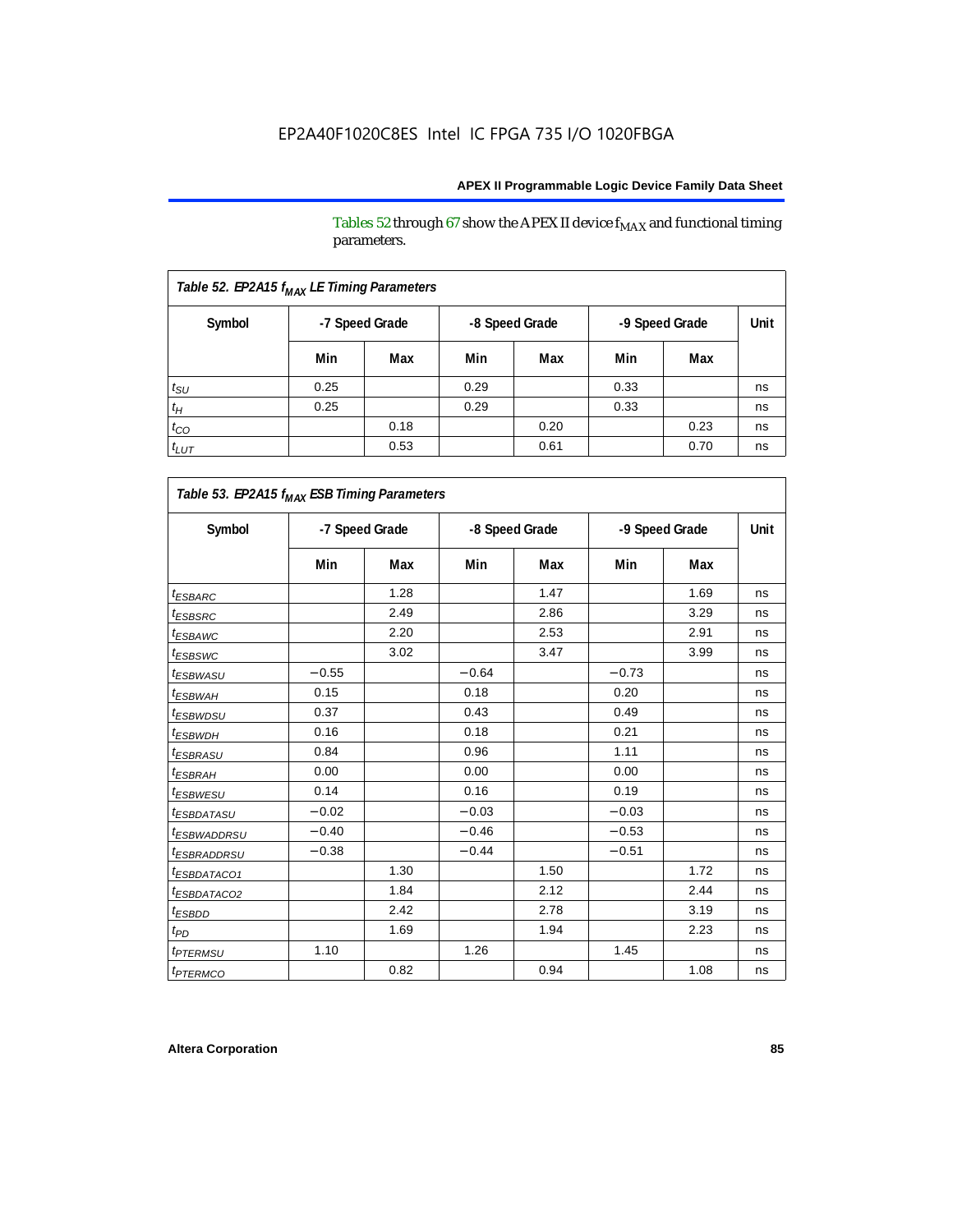| Table 54. EP2A15 f <sub>MAX</sub> Routing Delays |                |     |                |     |                |     |      |
|--------------------------------------------------|----------------|-----|----------------|-----|----------------|-----|------|
| Symbol                                           | -7 Speed Grade |     | -8 Speed Grade |     | -9 Speed Grade |     | Unit |
|                                                  | Min            | Max | Min            | Max | Min            | Max |      |
| $t_{F1-4}$                                       | 0.19           |     | 0.21           |     | 0.25           |     | ns   |
| $t_{F5-20}$                                      | 0.64           |     | 0.73           |     | 0.84           |     | ns   |
| $t_{F20+}$                                       | 1.18           |     | 1.35           |     | 1.56           |     | ns   |

| Table 55. EP2A15 Minimum Pulse Width Timing Parameters |                |     |                |     |                |     |      |
|--------------------------------------------------------|----------------|-----|----------------|-----|----------------|-----|------|
| Symbol                                                 | -7 Speed Grade |     | -8 Speed Grade |     | -9 Speed Grade |     | Unit |
|                                                        | Min            | Max | Min            | Max | Min            | Max |      |
| $t_{CH}$                                               | 1.00           |     | 1.15           |     | 1.32           |     | ns   |
| $t_{CL}$                                               | 1.00           |     | 1.15           |     | 1.32           |     | ns   |
| $t_{CLRP}$                                             | 0.13           |     | 0.15           |     | 0.17           |     | ns   |
| $t_{PREF}$                                             | 0.13           |     | 0.15           |     | 0.17           |     | ns   |
| $t_{ESBCH}$                                            | 1.00           |     | 1.15           |     | 1.32           |     | ns   |
| $t_{ESBCL}$                                            | 1.00           |     | 1.15           |     | 1.32           |     | ns   |
| <sup>t</sup> ESBWP                                     | 1.12           |     | 1.28           |     | 1.48           |     | ns   |
| $t_{ESBRP}$                                            | 0.88           |     | 1.02           |     | 1.17           |     | ns   |

| $\vert$ Table 56. EP2A25 $f_{MAX}$ LE Timing Parameters |
|---------------------------------------------------------|
|---------------------------------------------------------|

| Symbol          |      | -8 Speed Grade<br>-7 Speed Grade |      |      | -9 Speed Grade |      | Unit |
|-----------------|------|----------------------------------|------|------|----------------|------|------|
|                 | Min  | Max                              | Min  | Max  | Min            | Max  |      |
| $t_{\text{SU}}$ | 0.25 |                                  | 0.29 |      | 0.33           |      | ns   |
| $t_H$           | 0.25 |                                  | 0.29 |      | 0.33           |      | ns   |
| $t_{CO}$        |      | 0.18                             |      | 0.20 |                | 0.23 | ns   |
| $t_{LUT}$       |      | 0.53                             |      | 0.61 |                | 0.70 | ns   |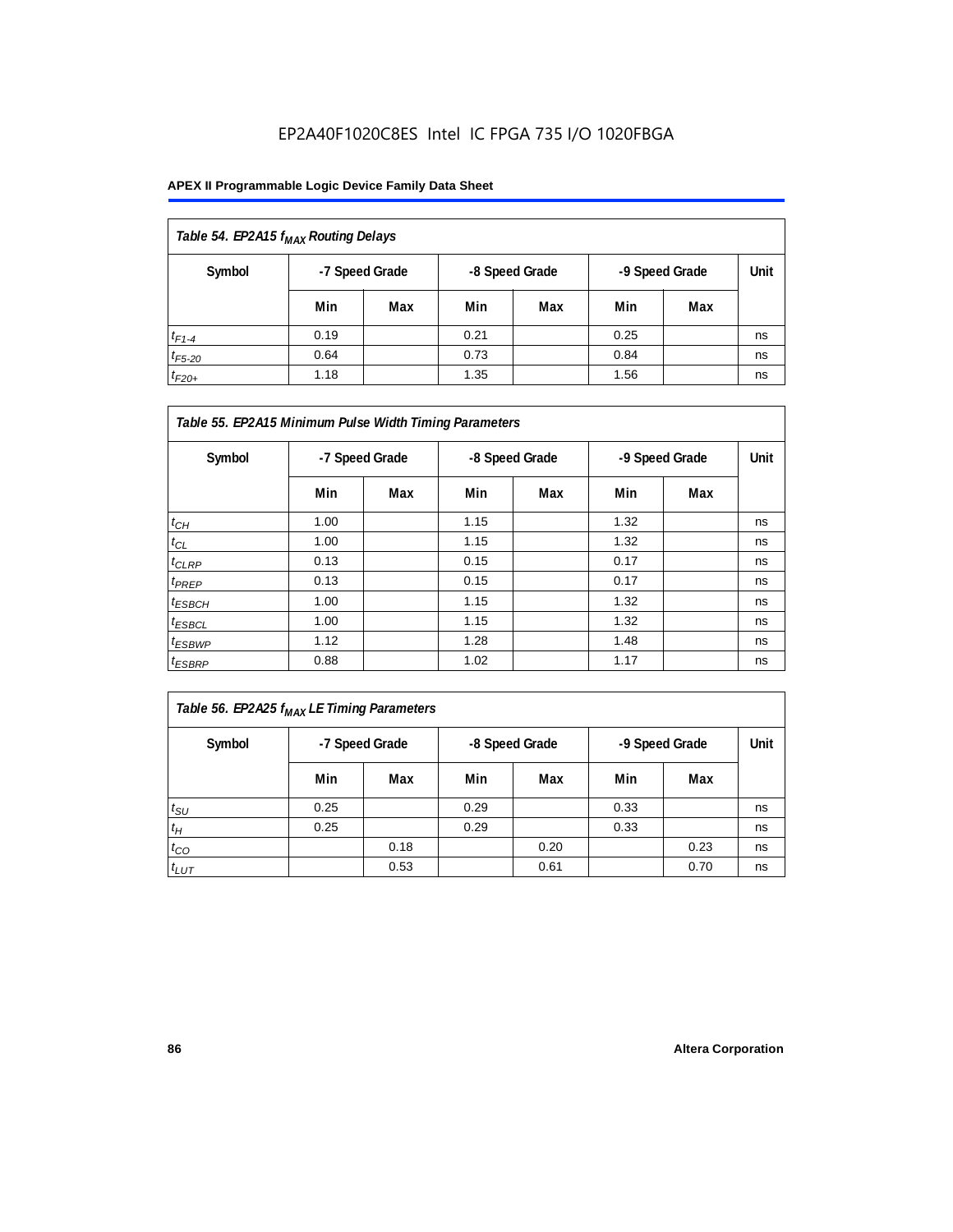| Table 57. EP2A25 f <sub>MAX</sub> ESB Timing Parameters |                |      |         |                |         |                |      |
|---------------------------------------------------------|----------------|------|---------|----------------|---------|----------------|------|
| Symbol                                                  | -7 Speed Grade |      |         | -8 Speed Grade |         | -9 Speed Grade | Unit |
|                                                         | Min            | Max  | Min     | Max            | Min     | Max            |      |
| <i><b>ESBARC</b></i>                                    |                | 1.28 |         | 1.47           |         | 1.69           | ns   |
| <i>t</i> <sub>ESBSRC</sub>                              |                | 2.49 |         | 2.86           |         | 3.29           | ns   |
| <sup>t</sup> ESBAWC                                     |                | 2.20 |         | 2.53           |         | 2.91           | ns   |
| t <sub>ESBSWC</sub>                                     |                | 3.02 |         | 3.47           |         | 3.99           | ns   |
| <sup>t</sup> ESBWASU                                    | 0.07           |      | 0.07    |                | 0.09    |                | ns   |
| <sup>t</sup> ESBWAH                                     | 0.15           |      | 0.18    |                | 0.20    |                | ns   |
| $t_{ESBWDSU}$                                           | 0.37           |      | 0.43    |                | 0.49    |                | ns   |
| <sup>t</sup> ESBWDH                                     | 0.16           |      | 0.18    |                | 0.21    |                | ns   |
| <sup>t</sup> ESBRASU                                    | 0.84           |      | 0.96    |                | 1.11    |                | ns   |
| <sup>t</sup> ESBRAH                                     | 0.00           |      | 0.00    |                | 0.00    |                | ns   |
| <sup>t</sup> ESBWESU                                    | 0.14           |      | 0.16    |                | 0.19    |                | ns   |
| <i>ESBDATASU</i>                                        | $-0.02$        |      | $-0.03$ |                | $-0.03$ |                | ns   |
| <sup>t</sup> ESBWADDRSU                                 | $-0.40$        |      | $-0.46$ |                | $-0.53$ |                | ns   |
| <sup>t</sup> ESBRADDRSU                                 | $-0.38$        |      | $-0.44$ |                | $-0.51$ |                | ns   |
| <i>ESBDATACO1</i>                                       |                | 1.30 |         | 1.50           |         | 1.72           | ns   |
| <i>ESBDATACO2</i>                                       |                | 1.84 |         | 2.12           |         | 2.44           | ns   |
| <sup>t</sup> ESBDD                                      |                | 2.42 |         | 2.78           |         | 3.19           | ns   |
| $t_{PD}$                                                |                | 1.69 |         | 1.94           |         | 2.23           | ns   |
| <i>t<sub>PTERMSU</sub></i>                              | 1.10           |      | 1.26    |                | 1.45    |                | ns   |
| <i><b>t<sub>PTERMCO</sub></b></i>                       |                | 0.82 |         | 0.94           |         | 1.08           | ns   |

| Table 58. EP2A25 f <sub>MAX</sub> Routing Delays |                |     |      |                |                |      |    |  |  |
|--------------------------------------------------|----------------|-----|------|----------------|----------------|------|----|--|--|
| Symbol                                           | -7 Speed Grade |     |      | -8 Speed Grade | -9 Speed Grade | Unit |    |  |  |
|                                                  | Min            | Max | Min  | Max            | Min            | Max  |    |  |  |
| $t_{F1-4}$                                       | 0.19           |     | 0.21 |                | 0.25           |      | ns |  |  |
| $t_{F5-20}$                                      | 0.65           |     | 0.75 |                | 0.86           |      | ns |  |  |
| $t_{F20+}$                                       | 1.11           |     | 1.27 |                | 1.46           |      | ns |  |  |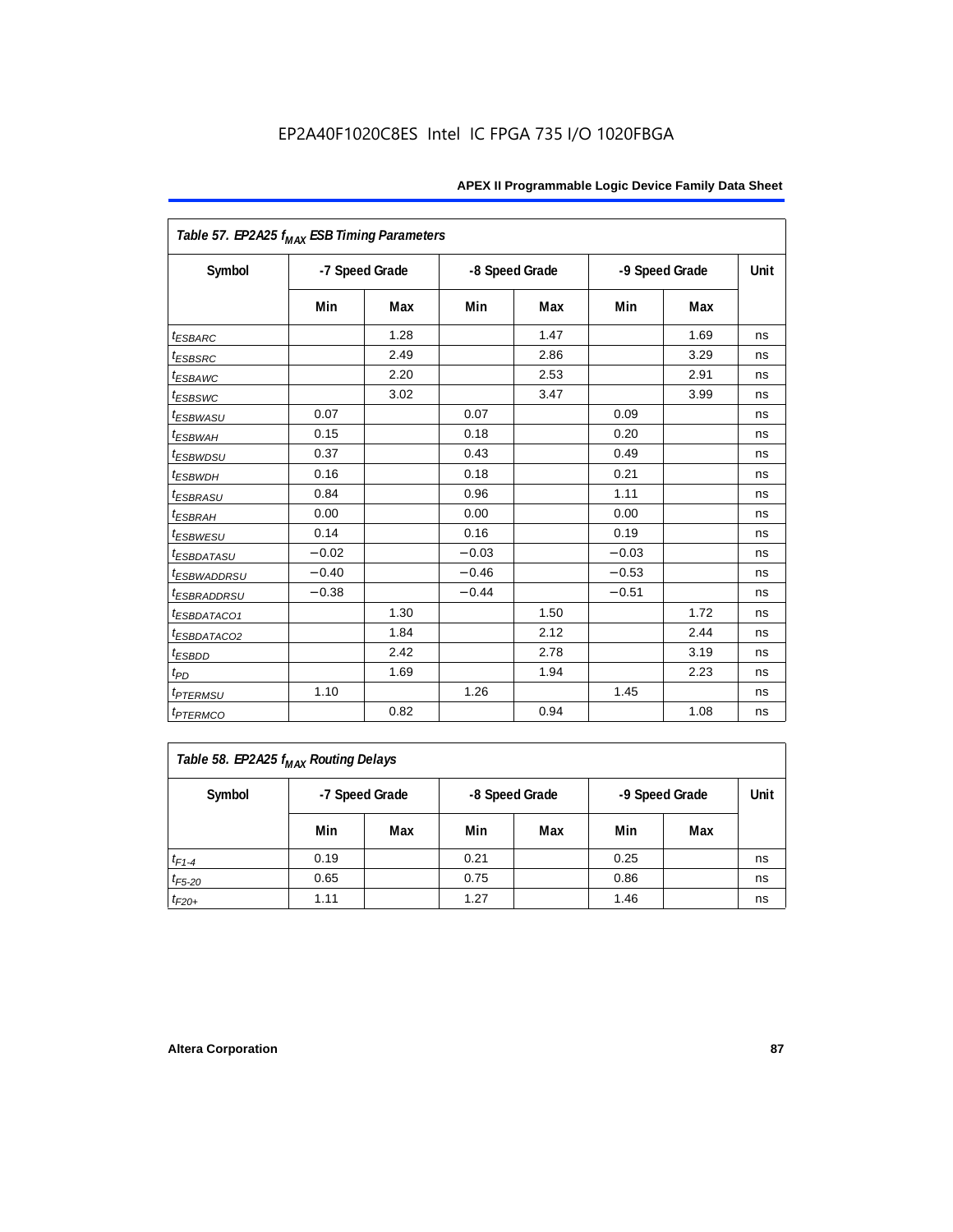| Table 59. EP2A25 Minimum Pulse Width Timing Parameters |                |     |      |                |      |                |      |  |  |  |
|--------------------------------------------------------|----------------|-----|------|----------------|------|----------------|------|--|--|--|
| Symbol                                                 | -7 Speed Grade |     |      | -8 Speed Grade |      | -9 Speed Grade | Unit |  |  |  |
|                                                        | Min            | Max | Min  | Max            | Min  | Max            |      |  |  |  |
| $t_{CH}$                                               | 1.00           |     | 1.50 |                | 2.12 |                | ns   |  |  |  |
| $t_{CL}$                                               | 1.00           |     | 1.50 |                | 2.12 |                | ns   |  |  |  |
| $t_{CLRP}$                                             | 0.13           |     | 0.15 |                | 0.17 |                | ns   |  |  |  |
| t <sub>PREP</sub>                                      | 0.13           |     | 0.15 |                | 0.17 |                | ns   |  |  |  |
| <sup>t</sup> ESBCH                                     | 1.00           |     | 1.50 |                | 2.12 |                | ns   |  |  |  |
| <sup>t</sup> ESBCL                                     | 1.00           |     | 1.50 |                | 2.12 |                | ns   |  |  |  |
| <sup>t</sup> ESBWP                                     | 1.12           |     | 1.28 |                | 1.48 |                | ns   |  |  |  |
| <sup>t</sup> ESBRP                                     | 0.88           |     | 1.02 |                | 1.17 |                | ns   |  |  |  |

| Table 60. EP2A40 f <sub>MAX</sub> LE Timing Parameters |      |                |      |                |      |                |      |  |  |
|--------------------------------------------------------|------|----------------|------|----------------|------|----------------|------|--|--|
| Symbol                                                 |      | -7 Speed Grade |      | -8 Speed Grade |      | -9 Speed Grade | Unit |  |  |
|                                                        | Min  | Max            | Min  | Max            | Min  | Max            |      |  |  |
| $t_{\rm SU}$                                           | 0.22 |                | 0.26 |                | 0.29 |                | ns   |  |  |
| $t_H$                                                  | 0.22 |                | 0.26 |                | 0.29 |                | ns   |  |  |
| $t_{CO}$                                               |      | 0.16           |      | 0.18           |      | 0.21           | ns   |  |  |
| $t_{LUT}$                                              |      | 0.48           |      | 0.55           |      | 0.63           | ns   |  |  |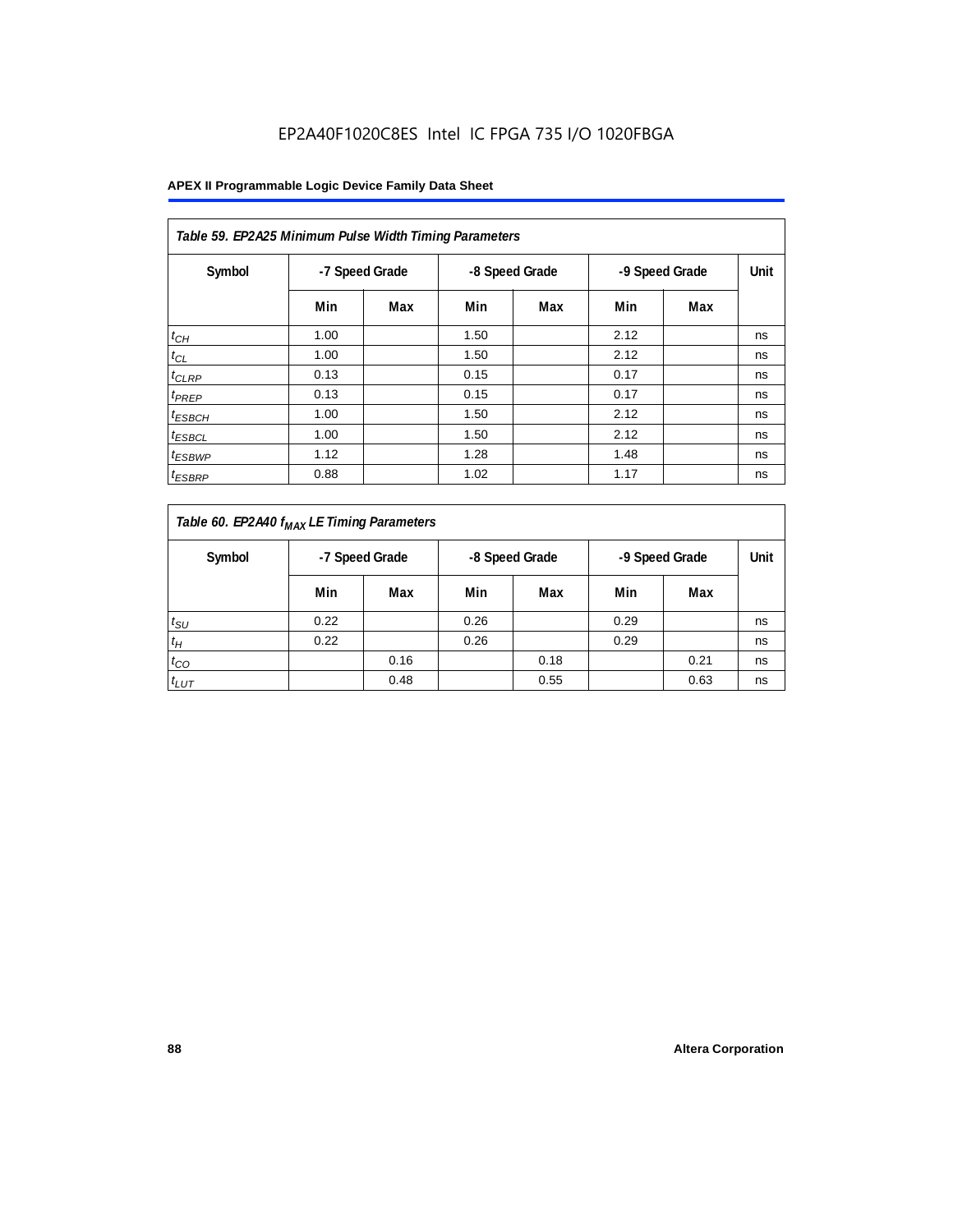| Table 61. EP2A40 f <sub>MAX</sub> ESB Timing Parameters |      |                |      |                |      |                |      |
|---------------------------------------------------------|------|----------------|------|----------------|------|----------------|------|
| Symbol                                                  |      | -7 Speed Grade |      | -8 Speed Grade |      | -9 Speed Grade | Unit |
|                                                         | Min  | Max            | Min  | Max            | Min  | Max            |      |
| <i><b>ESBARC</b></i>                                    |      | 2.28           |      | 2.62           |      | 3.01           | ns   |
| <i><b>ESBSRC</b></i>                                    |      | 2.23           |      | 2.56           |      | 2.95           | ns   |
| <i>ESBAWC</i>                                           |      | 3.13           |      | 3.60           |      | 4.13           | ns   |
| t <sub>ESBSWC</sub>                                     |      | 2.76           |      | 3.18           |      | 3.65           | ns   |
| <sup>t</sup> ESBWASU                                    | 1.19 |                | 1.37 |                | 1.57 |                | ns   |
| <sup>t</sup> ESBWAH                                     | 0.00 |                | 0.00 |                | 0.00 |                | ns   |
| <i>t<sub>ESBWDSU</sub></i>                              | 1.44 |                | 1.66 |                | 1.91 |                | ns   |
| <sup>t</sup> ESBWDH                                     | 0.00 |                | 0.00 |                | 0.00 |                | ns   |
| <i><b>ESBRASU</b></i>                                   | 1.88 |                | 2.17 |                | 2.49 |                | ns   |
| <sup>t</sup> ESBRAH                                     | 0.00 |                | 0.00 |                | 0.00 |                | ns   |
| $t_{ESBWESU}$                                           | 1.60 |                | 1.85 |                | 2.12 |                | ns   |
| <sup>t</sup> ESBDATASU                                  | 0.74 |                | 0.85 |                | 0.98 |                | ns   |
| <sup>t</sup> ESBWADDRSU                                 | 0.82 |                | 0.94 |                | 1.08 |                | ns   |
| <sup>t</sup> ESBRADDRSU                                 | 0.73 |                | 0.84 |                | .97  |                | ns   |
| <sup>t</sup> ESBDATACO1                                 |      | 1.09           |      | 1.25           |      | 1.44           | ns   |
| <sup>t</sup> ESBDATACO2                                 |      | 1.73           |      | 1.99           |      | 2.29           | ns   |
| <sup>t</sup> ESBDD                                      |      | 3.26           |      | 3.75           |      | 4.32           | ns   |
| t <sub>PD</sub>                                         |      | 1.55           |      | 1.78           |      | 2.05           | ns   |
| <i><b>t<sub>PTERMSU</sub></b></i>                       | 0.99 |                | 1.13 |                | 1.30 |                | ns   |
| <i><b>t<sub>PTERMCO</sub></b></i>                       |      | 0.79           |      | 0.90           |      | 1.04           | ns   |

| Table 62. EP2A40 f <sub>MAX</sub> Routing Delays |      |                |      |                |                |      |    |  |  |
|--------------------------------------------------|------|----------------|------|----------------|----------------|------|----|--|--|
| Symbol                                           |      | -7 Speed Grade |      | -8 Speed Grade | -9 Speed Grade | Unit |    |  |  |
|                                                  | Min  | Max            | Min  | Max            | Min            | Max  |    |  |  |
| $t_{F1-4}$                                       | 0.17 |                | 0.19 |                | 0.22           |      | ns |  |  |
| $t_{F5-20}$                                      | 1.12 |                | 1.28 |                | 1.48           |      | ns |  |  |
| $t_{F20+}$                                       | 1.49 |                | 1.72 |                | 1.98           |      | ns |  |  |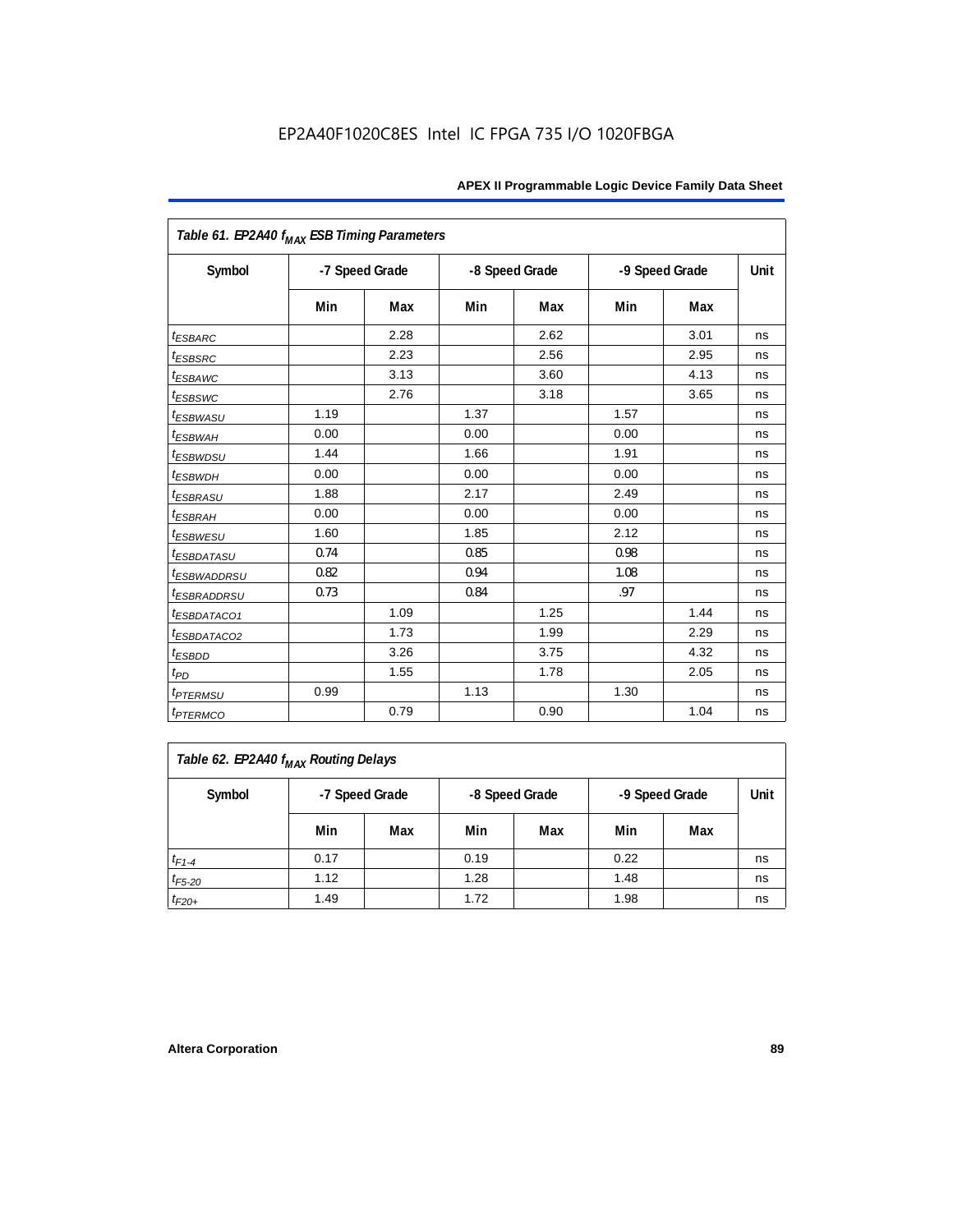| Table 63. EP2A40 Minimum Pulse Width Timing Parameters |                                  |     |      |                |      |     |    |  |  |  |  |
|--------------------------------------------------------|----------------------------------|-----|------|----------------|------|-----|----|--|--|--|--|
| Symbol                                                 | -7 Speed Grade<br>-8 Speed Grade |     |      | -9 Speed Grade | Unit |     |    |  |  |  |  |
|                                                        | Min                              | Max | Min  | Max            | Min  | Max |    |  |  |  |  |
| $t_{CH}$                                               | 0.89                             |     | 1.33 |                | 1.88 |     | ns |  |  |  |  |
| $t_{CL}$                                               | 0.89                             |     | 1.33 |                | 1.88 |     | ns |  |  |  |  |
| $t_{CLRP}$                                             | 0.12                             |     | 0.14 |                | 0.16 |     | ns |  |  |  |  |
| t <sub>PREP</sub>                                      | 0.12                             |     | 0.14 |                | 0.16 |     | ns |  |  |  |  |
| <sup>t</sup> ESBCH                                     | 0.89                             |     | 1.33 |                | 1.88 |     | ns |  |  |  |  |
| <sup>t</sup> ESBCL                                     | 0.89                             |     | 1.33 |                | 1.88 |     | ns |  |  |  |  |
| <sup>t</sup> ESBWP                                     | 1.05                             |     | 1.20 |                | 1.38 |     | ns |  |  |  |  |
| <sup>t</sup> ESBRP                                     | 0.78                             |     | 0.90 |                | 1.03 |     | ns |  |  |  |  |

| Table 64. EP2A70 f <sub>MAX</sub> LE Timing Parameters |      |                                                    |      |      |      |      |    |
|--------------------------------------------------------|------|----------------------------------------------------|------|------|------|------|----|
| Symbol                                                 |      | -7 Speed Grade<br>-8 Speed Grade<br>-9 Speed Grade |      |      |      | Unit |    |
|                                                        | Min  | Max                                                | Min  | Max  | Min  | Max  |    |
| $t_{\rm SU}$                                           | 0.30 |                                                    | 0.34 |      | 0.39 |      | ns |
| $t_H$                                                  | 0.30 |                                                    | 0.34 |      | 0.39 |      | ns |
| $t_{CO}$                                               |      | 0.22                                               |      | 0.25 |      | 0.29 | ns |
| $t_{LUT}$                                              |      | 0.66                                               |      | 0.76 |      | 0.87 | ns |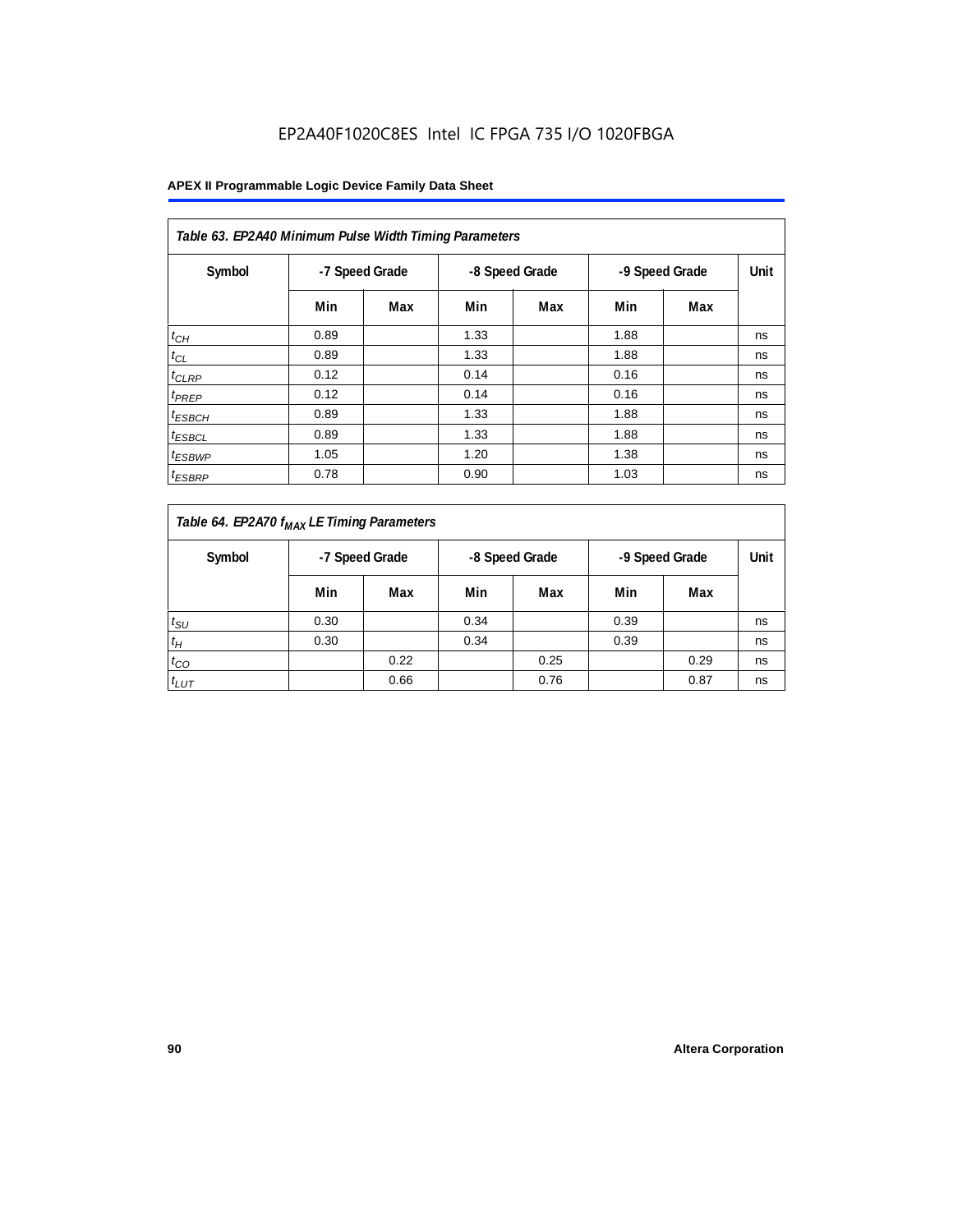| Table 65. EP2A70 f <sub>MAX</sub> ESB Timing Parameters |      |                |      |                |      |                |      |
|---------------------------------------------------------|------|----------------|------|----------------|------|----------------|------|
| Symbol                                                  |      | -7 Speed Grade |      | -8 Speed Grade |      | -9 Speed Grade | Unit |
|                                                         | Min  | Max            | Min  | Max            | Min  | Max            |      |
| <i><b>ESBARC</b></i>                                    |      | 3.12           |      | 3.58           |      | 4.12           | ns   |
| <i>t<sub>ESBSRC</sub></i>                               |      | 3.11           |      | 3.58           |      | 4.11           | ns   |
| <i>ESBAWC</i>                                           |      | 4.41           |      | 5.07           |      | 5.83           | ns   |
| t <sub>ESBSWC</sub>                                     |      | 3.82           |      | 4.39           |      | 5.05           | ns   |
| <sup>t</sup> ESBWASU                                    | 1.73 |                | 1.99 |                | 2.28 |                | ns   |
| <sup>t</sup> ESBWAH                                     | 0.00 |                | 0.00 |                | 0.00 |                | ns   |
| <i>t<sub>ESBWDSU</sub></i>                              | 1.87 |                | 2.15 |                | 2.47 |                | ns   |
| <sup>t</sup> ESBWDH                                     | 0.00 |                | 0.00 |                | 0.00 |                | ns   |
| <i><b>ESBRASU</b></i>                                   | 2.76 |                | 3.17 |                | 3.65 |                | ns   |
| <sup>t</sup> ESBRAH                                     | 0.00 |                | 0.00 |                | 0.00 |                | ns   |
| <sup>t</sup> ESBWESU                                    | 1.98 |                | 2.27 |                | 2.61 |                | ns   |
| <i>ESBDATASU</i>                                        | 1.06 |                | 1.22 |                | 1.40 |                | ns   |
| <sup>t</sup> ESBWADDRSU                                 | 1.17 |                | 1.34 |                | 1.54 |                | ns   |
| <sup>t</sup> ESBRADDRSU                                 | 1.02 |                | 1.17 |                | 1.35 |                | ns   |
| <sup>t</sup> ESBDATACO1                                 |      | 1.52           |      | 1.75           |      | 2.01           | ns   |
| <i>ESBDATACO2</i>                                       |      | 2.35           |      | 2.71           |      | 3.11           | ns   |
| <sup>t</sup> ESBDD                                      |      | 4.43           |      | 5.10           |      | 5.87           | ns   |
| $t_{PD}$                                                |      | 2.17           |      | 2.49           |      | 2.87           | ns   |
| <i><b>t<sub>PTERMSU</sub></b></i>                       | 1.40 |                | 1.62 |                | 1.86 |                | ns   |
| <i><b>IPTERMCO</b></i>                                  |      | 1.08           |      | 1.24           |      | 1.42           | ns   |

| Table 66. EP2A70 f <sub>MAX</sub> Routing Delays |      |                |      |                |                |      |    |  |  |
|--------------------------------------------------|------|----------------|------|----------------|----------------|------|----|--|--|
| Symbol                                           |      | -7 Speed Grade |      | -8 Speed Grade | -9 Speed Grade | Unit |    |  |  |
|                                                  | Min  | Max            | Min  | Max            | Min            | Max  |    |  |  |
| $t_{F1-4}$                                       | 0.15 |                | 0.18 |                | 0.20           |      | ns |  |  |
| $t_{F5-20}$                                      | 1.21 |                | 1.39 |                | 1.60           |      | ns |  |  |
| $t_{F20+}$                                       | 1.87 |                | 2.15 |                | 2.55           |      | ns |  |  |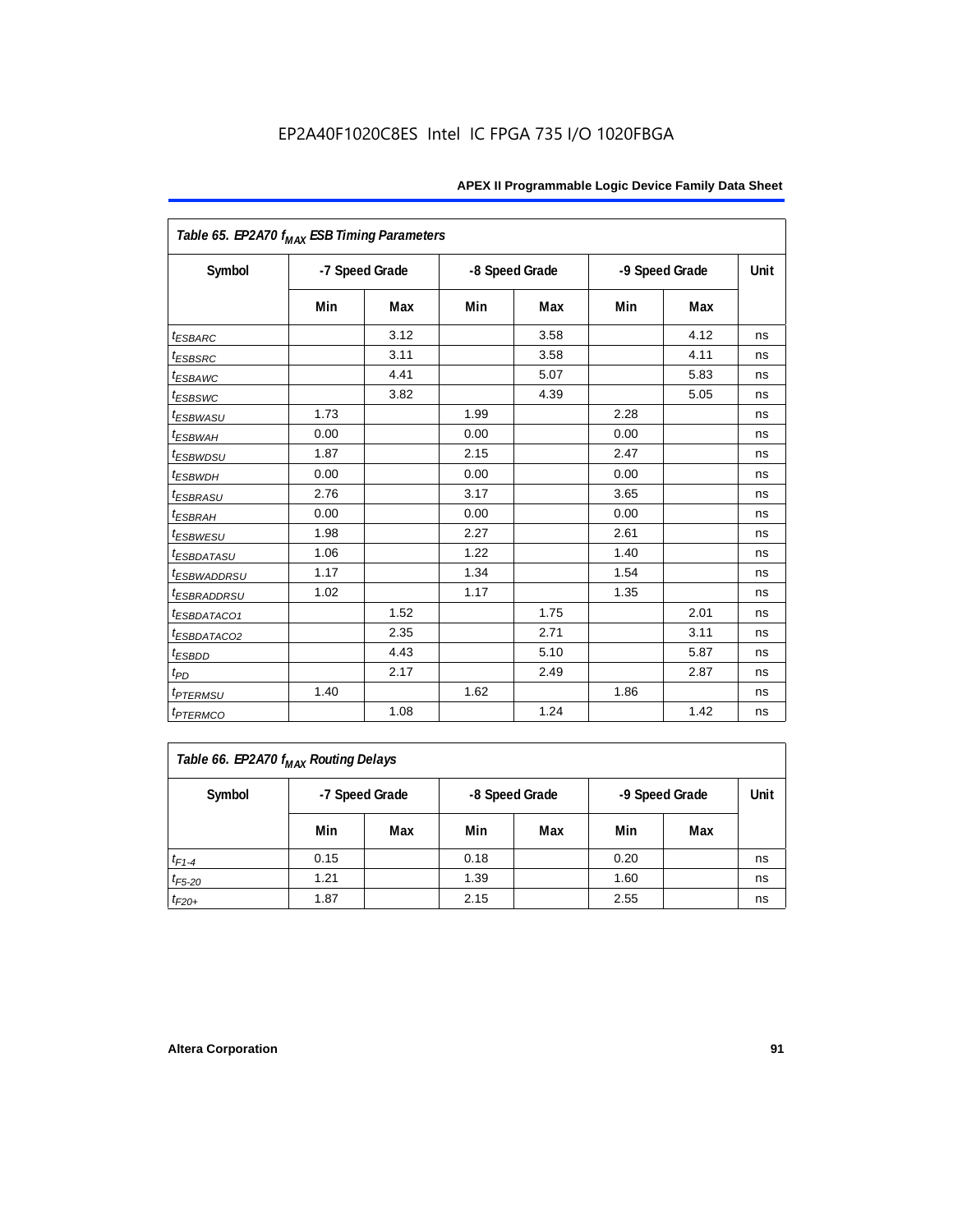# **APEX II Programmable Logic Device Family Data Sheet**

| Table 67. EP2A70 Minimum Pulse Width Timing Parameters |      |                |      |                |                |     |      |  |  |  |
|--------------------------------------------------------|------|----------------|------|----------------|----------------|-----|------|--|--|--|
| Symbol                                                 |      | -7 Speed Grade |      | -8 Speed Grade | -9 Speed Grade |     | Unit |  |  |  |
|                                                        | Min  | Max            | Min  | Max            | Min            | Max |      |  |  |  |
| $t_{CH}$                                               | 1.19 |                | 1.78 |                | 2.53           |     | ns   |  |  |  |
| $t_{CL}$                                               | 1.19 |                | 1.78 |                | 2.53           |     | ns   |  |  |  |
| $t_{CLRP}$                                             | 0.16 |                | 0.19 |                | 0.21           |     | ns   |  |  |  |
| $t_{PREF}$                                             | 0.16 |                | 0.19 |                | 0.21           |     | ns   |  |  |  |
| $t_{ESBCH}$                                            | 1.19 |                | 1.78 |                | 2.53           |     | ns   |  |  |  |
| $t_{ESBCL}$                                            | 1.19 |                | 1.78 |                | 2.53           |     | ns   |  |  |  |
| <sup>t</sup> ESBWP                                     | 1.35 |                | 1.56 |                | 1.79           |     | ns   |  |  |  |
| <sup>t</sup> ESBRP                                     | 1.13 |                | 1.30 |                | 1.50           |     | ns   |  |  |  |

Tables 68 through 77 show the IOE external timing parameter values for APEX II devices.

| Table 68. EP2A15 External Timing Parameters for Row I/O Pins |                |      |      |                |      |                |      |
|--------------------------------------------------------------|----------------|------|------|----------------|------|----------------|------|
| Symbol                                                       | -7 Speed Grade |      |      | -8 Speed Grade |      | -9 Speed Grade | Unit |
|                                                              | Min            | Max  | Min  | Max            | Min  | Max            |      |
| t <sub>INSU</sub>                                            | 2.06           |      | 2.25 |                | 2.46 |                | ns   |
| <sup>t</sup> inh                                             | 0.00           |      | 0.00 |                | 0.00 |                | ns   |
| <sup>t</sup> outco                                           | 2.00           | 4.05 | 2.00 | 4.45           | 2.00 | 4.90           | ns   |
| $t_{XZ}$                                                     |                | 4.98 |      | 5.59           |      | 6.26           | ns   |
| $t_{ZX}$                                                     |                | 4.98 |      | 5.59           |      | 6.26           | ns   |
| <sup>t</sup> INSUPLL                                         | 1.15           |      | 1.28 |                | 1.42 |                | ns   |
| <sup>t</sup> INHPLL                                          | 0.00           |      | 0.00 |                | 0.00 |                | ns   |
| <sup>t</sup> OUTCOPLL                                        | 0.50           | 2.60 | 0.50 | 2.87           | 0.50 | 3.16           | ns   |
| <sup>t</sup> XZPLL                                           |                | 3.53 |      | 4.00           |      | 4.52           | ns   |
| <sup>t</sup> zxpll                                           |                | 3.53 |      | 4.00           |      | 4.52           | ns   |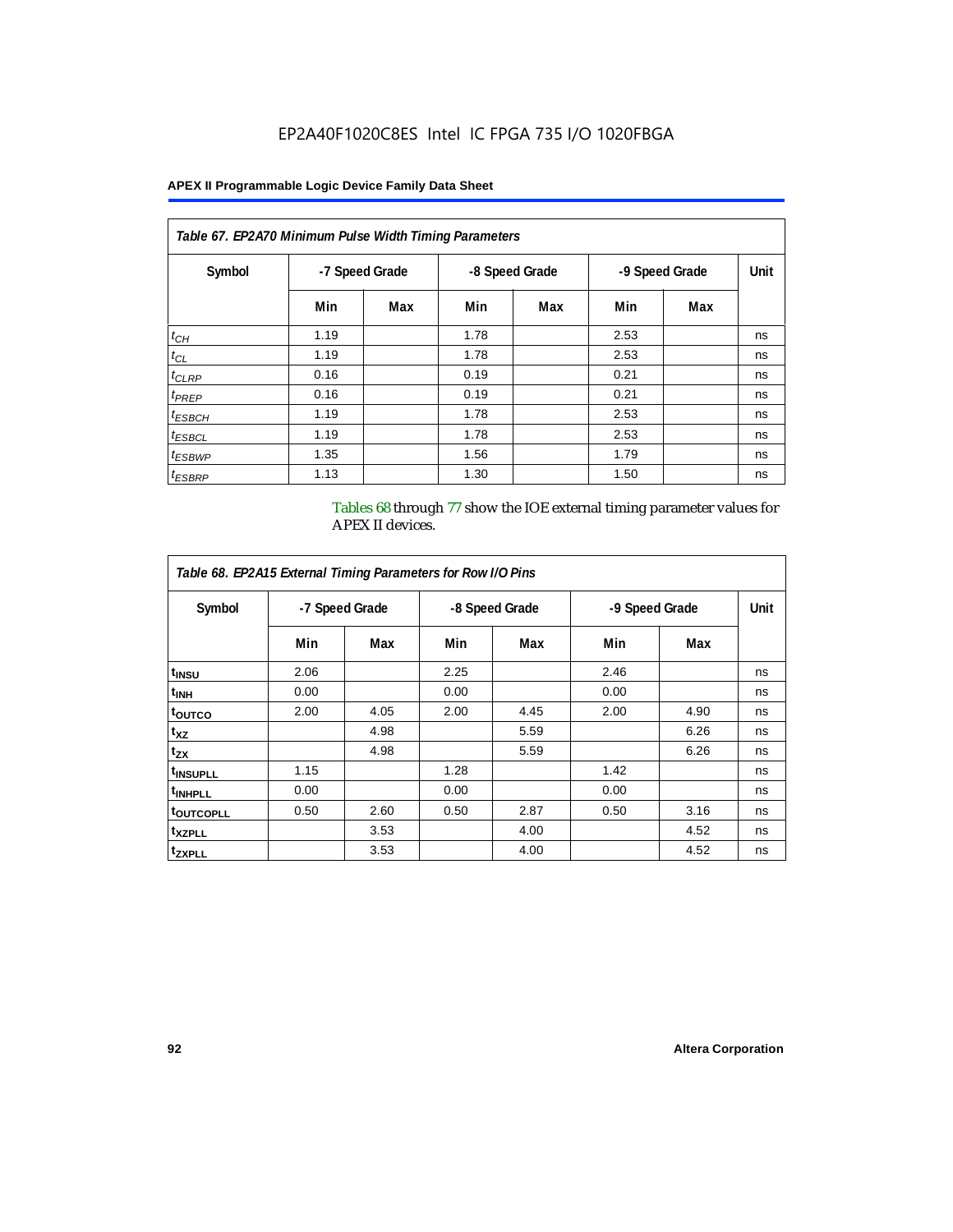| Table 69. EP2A15 External Timing Parameters for Column I/O Pins |                |      |      |                |      |                |      |
|-----------------------------------------------------------------|----------------|------|------|----------------|------|----------------|------|
| Symbol                                                          | -7 Speed Grade |      |      | -8 Speed Grade |      | -9 Speed Grade | Unit |
|                                                                 | Min            | Max  | Min  | Max            | Min  | Max            |      |
| t <sub>INSU</sub>                                               | 2.16           |      | 2.34 |                | 2.53 |                | ns   |
| t <sub>INH</sub>                                                | 0.00           |      | 0.00 |                | 0.00 |                | ns   |
| toutco                                                          | 2.00           | 4.36 | 2.00 | 4.75           | 2.00 | 5.18           | ns   |
| t <sub>XZ</sub>                                                 |                | 5.57 |      | 6.24           |      | 6.97           | ns   |
| $t_{ZX}$                                                        |                | 5.57 |      | 6.24           |      | 6.97           | ns   |
| t <sub>INSUPLL</sub>                                            | 1.24           |      | 1.37 |                | 1.52 |                | ns   |
| <sup>t</sup> INHPLL                                             | 0.00           |      | 0.00 |                | 0.00 |                | ns   |
| <b>toutcopll</b>                                                | 0.50           | 2.90 | 0.50 | 3.16           | 0.50 | 3.45           | ns   |
| <sup>t</sup> xzpll                                              |                | 4.12 |      | 4.65           |      | 5.23           | ns   |
| tzxpll                                                          |                | 4.12 |      | 4.65           |      | 5.23           | ns   |

| Table 70. EP2A25 External Timing Parameters for Row I/O Pins |      |                |      |                |                |      |      |
|--------------------------------------------------------------|------|----------------|------|----------------|----------------|------|------|
| Symbol                                                       |      | -7 Speed Grade |      | -8 Speed Grade | -9 Speed Grade |      | Unit |
|                                                              | Min  | Max            | Min  | Max            | Min            | Max  |      |
| t <sub>INSU</sub>                                            | 1.92 |                | 2.08 |                | 2.26           |      | ns   |
| <sup>t</sup> INH                                             | 0.00 |                | 0.00 |                | 0.00           |      | ns   |
| toutco                                                       | 2.00 | 4.29           | 2.00 | 4.62           | 2.00           | 4.98 | ns   |
| $t_{XZ}$                                                     |      | 5.24           |      | 5.73           |                | 6.26 | ns   |
| tzx                                                          |      | 5.24           |      | 5.73           |                | 6.26 | ns   |
| <sup>t</sup> INSUPLL                                         | 1.17 |                | 1.27 |                | 1.40           |      | ns   |
| <sup>t</sup> INHPLL                                          | 0.00 |                | 0.00 |                | 0.00           |      | ns   |
| <b>toutcopll</b>                                             | 0.50 | 2.61           | 0.50 | 2.83           | 0.50           | 3.07 | ns   |
| <sup>t</sup> xzpll                                           |      | 3.55           |      | 3.93           |                | 4.35 | ns   |
| tzxpll                                                       |      | 3.55           |      | 3.93           |                | 4.35 | ns   |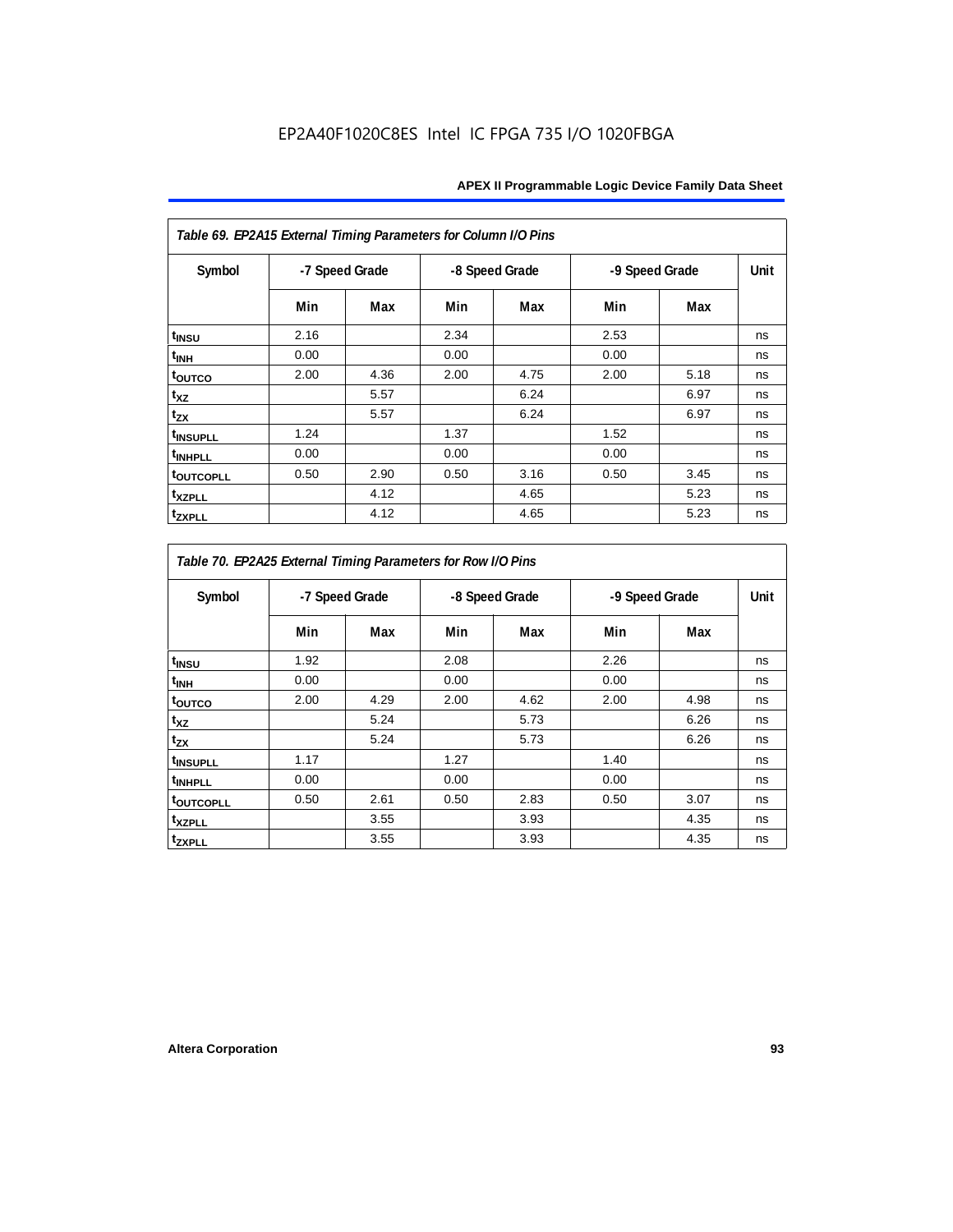| Table 71. EP2A25 External Timing Parameters for Column I/O Pins |                |      |      |                |      |                |      |
|-----------------------------------------------------------------|----------------|------|------|----------------|------|----------------|------|
| Symbol                                                          | -7 Speed Grade |      |      | -8 Speed Grade |      | -9 Speed Grade | Unit |
|                                                                 | Min            | Max  | Min  | Max            | Min  | Max            |      |
| t <sub>INSU</sub>                                               | 2.27           |      | 2.45 |                | 2.64 |                | ns   |
| t <sub>INH</sub>                                                | 0.00           |      | 0.00 |                | 0.00 |                | ns   |
| toutco                                                          | 2.00           | 4.57 | 2.00 | 4.89           | 2.00 | 5.24           | ns   |
| $t_{XZ}$                                                        |                | 5.87 |      | 6.42           |      | 7.01           | ns   |
| $t_{ZX}$                                                        |                | 5.87 |      | 6.42           |      | 7.01           | ns   |
| <sup>t</sup> INSUPLL                                            | 1.23           |      | 1.35 |                | 1.47 |                | ns   |
| <sup>t</sup> INHPLL                                             | 0.00           |      | 0.00 |                | 0.00 |                | ns   |
| <b>toutcopll</b>                                                | 0.50           | 2.89 | 0.50 | 3.10           | 0.50 | 3.33           | ns   |
| t <sub>XZPLL</sub>                                              |                | 4.18 |      | 4.62           |      | 5.09           | ns   |
| <sup>t</sup> zxpll                                              |                | 4.18 |      | 4.62           |      | 5.09           | ns   |

| Table 72. EP2A40 External Timing Parameters for Row I/O Pins |                |      |      |                |                |      |      |
|--------------------------------------------------------------|----------------|------|------|----------------|----------------|------|------|
| Symbol                                                       | -7 Speed Grade |      |      | -8 Speed Grade | -9 Speed Grade |      | Unit |
|                                                              | Min            | Max  | Min  | Max            | Min            | Max  |      |
| t <sub>INSU</sub>                                            | 1.57           |      | 1.72 |                | 1.88           |      | ns   |
| $t_{\text{INH}}$                                             | 0.00           |      | 0.00 |                | 0.00           |      | ns   |
| toutco                                                       | 2.00           | 4.90 | 2.00 | 5.24           | 2.00           | 5.61 | ns   |
| $t_{XZ}$                                                     |                | 6.47 |      | 6.98           |                | 7.53 | ns   |
| $t_{ZX}$                                                     |                | 6.47 |      | 6.98           |                | 7.53 | ns   |
| <sup>t</sup> INSUPLL                                         | 1.15           |      | 1.26 |                | 1.38           |      | ns   |
| <sup>t</sup> INHPLL                                          | 0.00           |      | 0.00 |                | 0.00           |      | ns   |
| <sup>t</sup> outcopll                                        | 0.50           | 2.60 | 0.50 | 2.82           | 0.50           | 3.06 | ns   |
| <sup>t</sup> xzpll                                           |                | 4.17 |      | 4.56           |                | 4.97 | ns   |
| t <sub>ZXPLL</sub>                                           |                | 4.17 |      | 4.56           |                | 4.97 | ns   |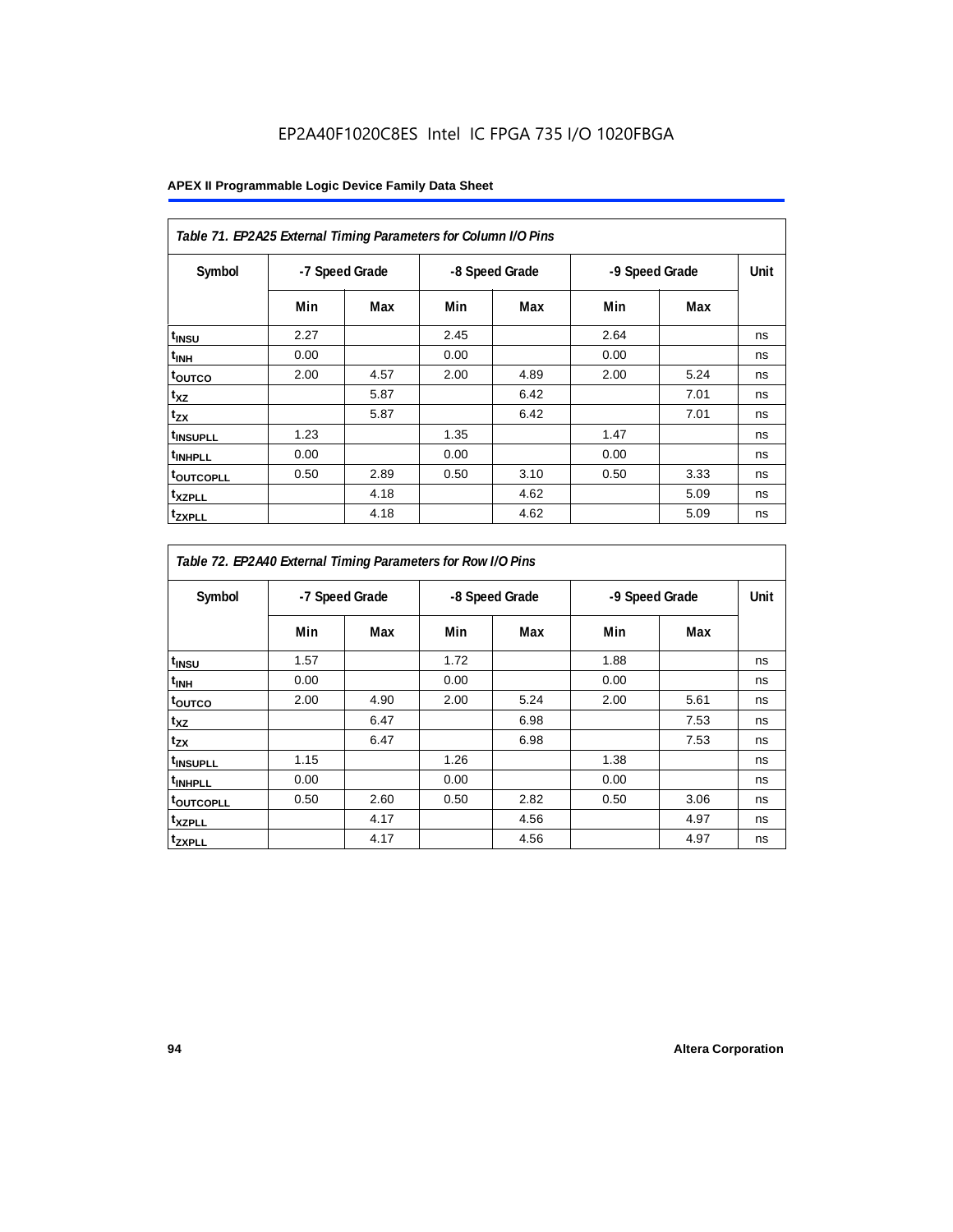| Table 73. EP2A40 External Timing Parameters for Column I/O Pins |                |      |      |                |      |                |      |
|-----------------------------------------------------------------|----------------|------|------|----------------|------|----------------|------|
| Symbol                                                          | -7 Speed Grade |      |      | -8 Speed Grade |      | -9 Speed Grade | Unit |
|                                                                 | Min            | Max  | Min  | Max            | Min  | Max            |      |
| t <sub>INSU</sub>                                               | 2.00           |      | 2.16 |                | 2.33 |                | ns   |
| t <sub>INH</sub>                                                | 0.00           |      | 0.00 |                | 0.00 |                | ns   |
| toutco                                                          | 2.00           | 4.96 | 2.00 | 5.29           | 2.00 | 5.64           | ns   |
| t <sub>XZ</sub>                                                 |                | 7.04 |      | 7.59           |      | 8.19           | ns   |
| $t_{ZX}$                                                        |                | 7.04 |      | 7.59           |      | 8.19           | ns   |
| <sup>t</sup> INSUPLL                                            | 1.20           |      | 1.31 |                | 1.43 |                | ns   |
| <sup>t</sup> INHPLL                                             | 0.00           |      | 0.00 |                | 0.00 |                | ns   |
| <b>toutcopll</b>                                                | 0.50           | 2.66 | 0.50 | 2.87           | 0.50 | 3.09           | ns   |
| t <sub>XZPLL</sub>                                              |                | 4.74 |      | 5.17           |      | 5.64           | ns   |
| <b>tzxpll</b>                                                   |                | 4.74 |      | 5.17           |      | 5.64           | ns   |

| Table 74. EP2A70 External Timing Parameters for Row I/O Pins |      |                |      |                |      |                |      |
|--------------------------------------------------------------|------|----------------|------|----------------|------|----------------|------|
| Symbol                                                       |      | -7 Speed Grade |      | -8 Speed Grade |      | -9 Speed Grade | Unit |
|                                                              | Min  | Max            | Min  | Max            | Min  | Max            |      |
| t <sub>INSU</sub>                                            | 2.48 |                | 2.68 |                | 2.90 |                | ns   |
| <sup>t</sup> INH                                             | 0.00 |                | 0.00 |                | 0.00 |                | ns   |
| toutco                                                       | 2.00 | 4.76           | 2.00 | 5.12           | 2.00 | 5.51           | ns   |
| t <sub>XZ</sub>                                              |      | 5.68           |      | 6.19           |      | 6.76           | ns   |
| t <sub>zx</sub>                                              |      | 5.68           |      | 6.19           |      | 6.76           | ns   |
| <sup>t</sup> INSUPLL                                         | 1.19 |                | 1.30 |                | 1.43 |                | ns   |
| <sup>t</sup> INHPLL                                          | 0.00 |                | 0.00 |                | 0.00 |                | ns   |
| t <sub>outcopll</sub>                                        | 0.50 | 2.52           | 0.50 | 2.74           | 0.50 | 2.98           | ns   |
| <sup>t</sup> xzpll                                           |      | 3.44           |      | 3.82           |      | 4.23           | ns   |
| tzxpll                                                       |      | 3.44           |      | 3.82           |      | 4.23           | ns   |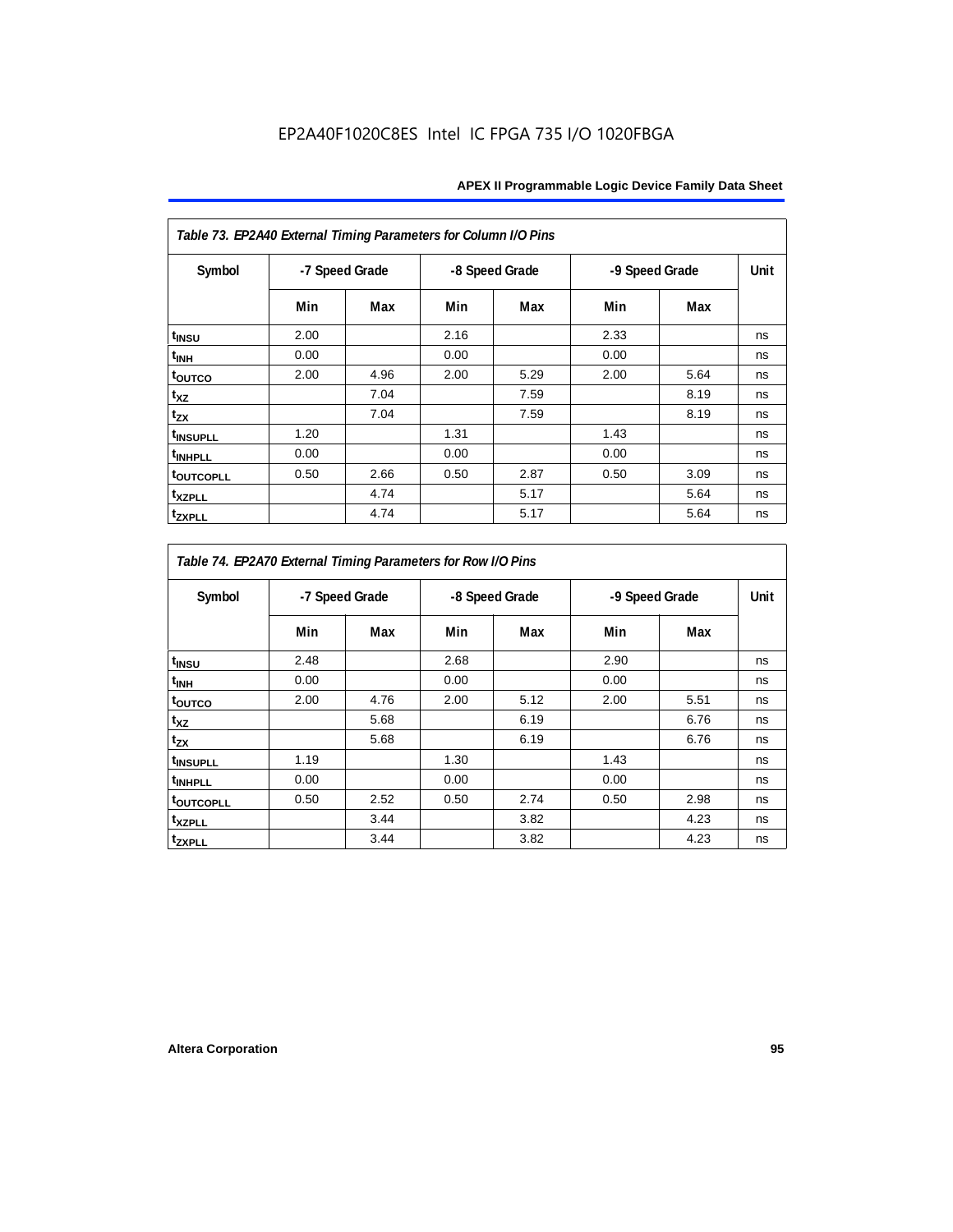| Table 75. EP2A70 External Timing Parameters for Column I/O Pins |      |                |      |                |      |                |      |
|-----------------------------------------------------------------|------|----------------|------|----------------|------|----------------|------|
| Symbol                                                          |      | -7 Speed Grade |      | -8 Speed Grade |      | -9 Speed Grade | Unit |
|                                                                 | Min  | Max            | Min  | Max            | Min  | Max            |      |
| t <sub>INSU</sub>                                               | 2.79 |                | 2.99 |                | 3.22 |                | ns   |
| <sup>t</sup> INH                                                | 0.00 |                | 0.00 |                | 0.00 |                | ns   |
| toutco                                                          | 2.00 | 4.91           | 2.00 | 5.24           | 2.00 | 5.60           | ns   |
| t <sub>XZ</sub>                                                 |      | 6.16           |      | 6.71           |      | 7.32           | ns   |
| $t_{ZX}$                                                        |      | 6.16           |      | 6.71           |      | 7.32           | ns   |
| <sup>t</sup> INSUPLL                                            | 1.19 |                | 1.30 |                | 1.43 |                | ns   |
| <sup>t</sup> INHPLL                                             | 0.00 |                | 0.00 |                | 0.00 |                | ns   |
| <b>toutcopll</b>                                                | 0.50 | 2.67           | 0.50 | 2.86           | 0.50 | 3.08           | ns   |
| <sup>t</sup> xzpll                                              |      | 3.92           |      | 4.34           |      | 4.79           | ns   |
| <sup>t</sup> zxpll                                              |      | 3.92           |      | 4.34           |      | 4.79           | ns   |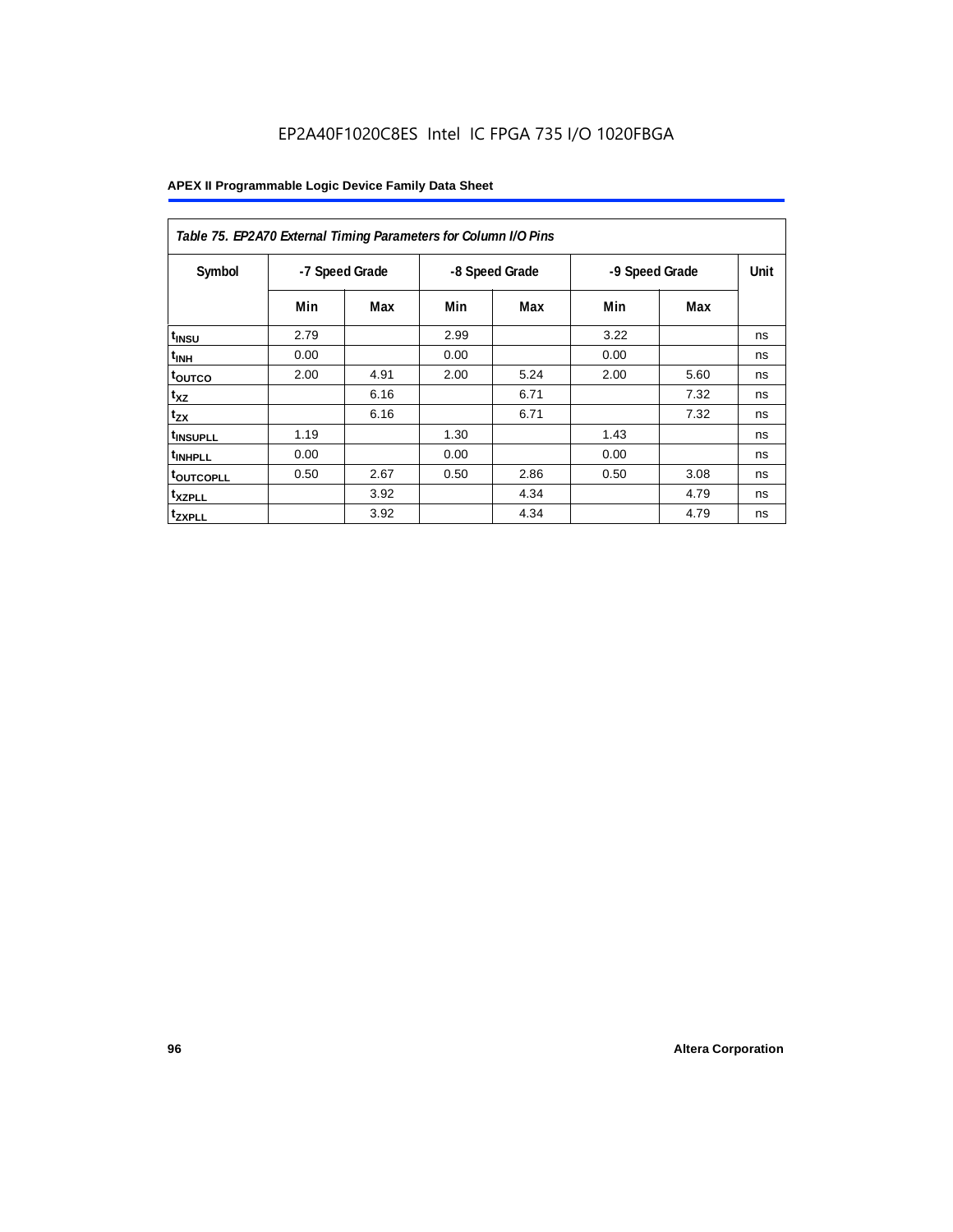| Table 76. APEX II Selectable I/O Standards Input Adder Delays |     |                |     |                |     |                |             |
|---------------------------------------------------------------|-----|----------------|-----|----------------|-----|----------------|-------------|
| Symbol                                                        |     | -7 Speed Grade |     | -8 Speed Grade |     | -9 Speed Grade | <b>Unit</b> |
|                                                               | Min | Max            | Min | Max            | Min | Max            |             |
| <b>LVCMOS</b>                                                 |     | 0.00           |     | 0.00           |     | 0.00           | ns          |
| LVTTL                                                         |     | 0.00           |     | 0.00           |     | 0.00           | ns          |
| 1.5V                                                          |     | 0.10           |     | 0.11           |     | 0.12           | ns          |
| 1.8V                                                          |     | 0.00           |     | 0.00           |     | 0.00           | ns          |
| 2.5V                                                          |     | 0.00           |     | 0.00           |     | 0.00           | ns          |
| 3.3-V PCI                                                     |     | 0.00           |     | 0.00           |     | 0.00           | ns          |
| 3.3-V PCI-X                                                   |     | 0.00           |     | 0.00           |     | 0.00           | ns          |
| GTL+                                                          |     | $-0.20$        |     | $-0.22$        |     | $-0.24$        | ns          |
| SSTL-3 Class I                                                |     | $-0.17$        |     | $-0.19$        |     | $-0.20$        | ns          |
| SSTL-3 Class II                                               |     | $-0.17$        |     | $-0.19$        |     | $-0.20$        | ns          |
| SSTL-2 Class I                                                |     | $-0.24$        |     | $-0.26$        |     | $-0.29$        | ns          |
| SSTL-2 Class II                                               |     | $-0.24$        |     | $-0.26$        |     | $-0.29$        | ns          |
| <b>HSTL Class I</b>                                           |     | $-0.03$        |     | $-0.03$        |     | $-0.03$        | ns          |
| <b>HSTL Class II</b>                                          |     | $-0.03$        |     | $-0.03$        |     | $-0.03$        | ns          |
| <b>LVDS</b>                                                   |     | $-0.23$        |     | $-0.26$        |     | $-0.28$        | ns          |
| <b>LVPECL</b>                                                 |     | $-0.23$        |     | $-0.26$        |     | $-0.28$        | ns          |
| <b>PCML</b>                                                   |     | $-0.23$        |     | $-0.26$        |     | $-0.28$        | ns          |
| <b>CTT</b>                                                    |     | 0.00           |     | 0.00           |     | 0.00           | ns          |
| 3.3-V AGP 1×                                                  |     | 0.00           |     | 0.00           |     | 0.00           | ns          |
| 3.3-V AGP 2×                                                  |     | 0.00           |     | 0.00           |     | 0.00           | ns          |
| HyperTransport                                                |     | $-0.23$        |     | $-0.26$        |     | $-0.28$        | ns          |
| <b>Differential</b><br><b>HSTL</b>                            |     | $-0.23$        |     | $-0.26$        |     | $-0.28$        | ns          |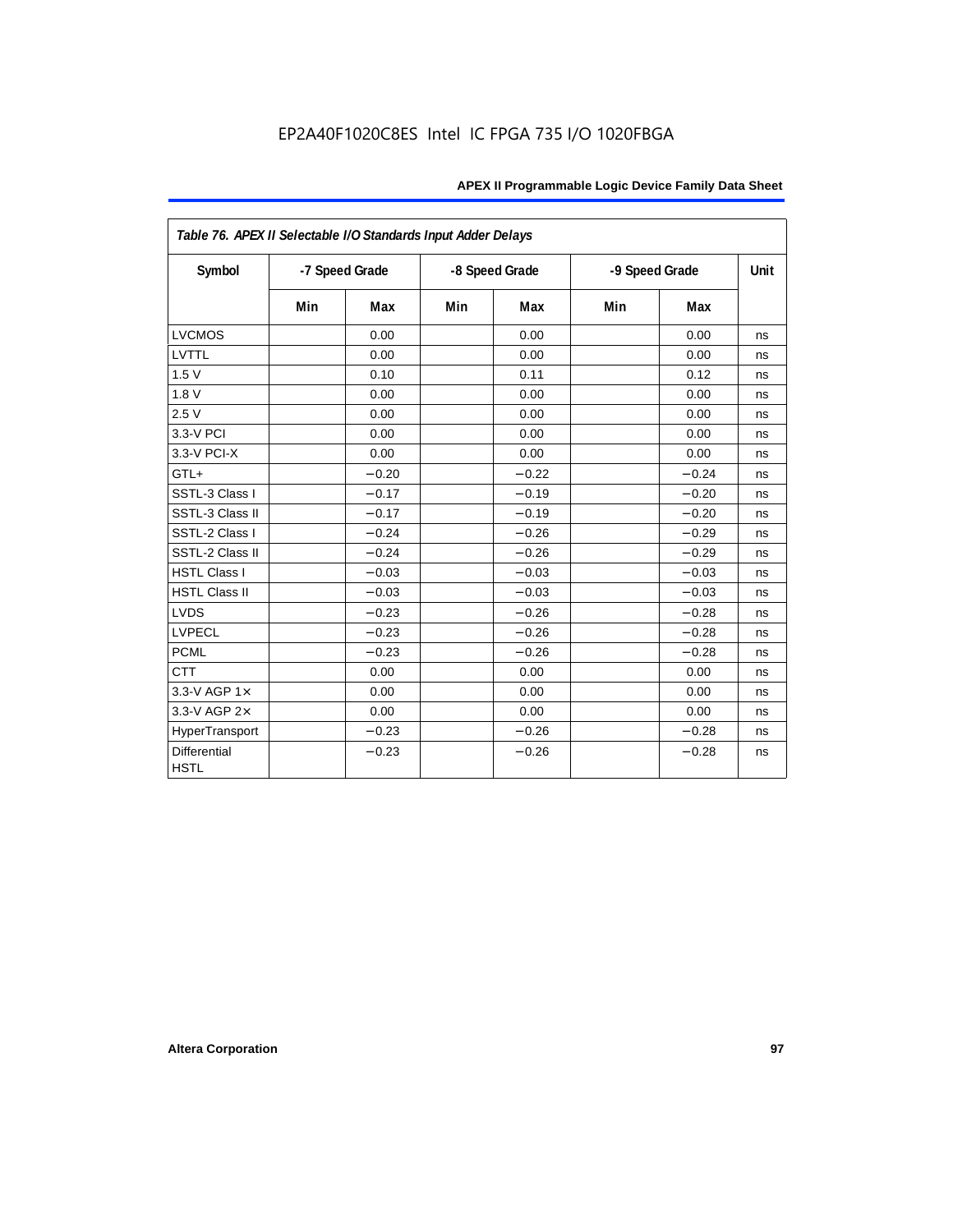#### **APEX II Programmable Logic Device Family Data Sheet**

| Table 77. APEX II Selectable I/O Standards Output Adder Delays |     |                |     |                |                |         |      |
|----------------------------------------------------------------|-----|----------------|-----|----------------|----------------|---------|------|
| Symbol                                                         |     | -7 Speed Grade |     | -8 Speed Grade | -9 Speed Grade |         | Unit |
|                                                                | Min | Max            | Min | Max            | Min            | Max     |      |
| <b>LVCMOS</b>                                                  |     | 0.00           |     | 0.00           |                | 0.00    | ns   |
| LVTTL                                                          |     | 0.00           |     | 0.00           |                | 0.00    | ns   |
| 1.5V                                                           |     | 3.32           |     | 3.82           |                | 4.20    | ns   |
| 1.8V                                                           |     | 2.65           |     | 3.05           |                | 3.36    | ns   |
| 2.5V                                                           |     | 1.20           |     | 1.38           |                | 1.52    | ns   |
| 3.3-V PCI                                                      |     | $-0.68$        |     | $-0.78$        |                | $-0.85$ | ns   |
| 3.3-V PCI-X                                                    |     | $-0.68$        |     | $-0.78$        |                | $-0.85$ | ns   |
| GTL+                                                           |     | $-0.45$        |     | $-0.52$        |                | $-0.57$ | ns   |
| SSTL-3 Class I                                                 |     | $-0.52$        |     | $-0.60$        |                | $-0.66$ | ns   |
| SSTL-3 Class II                                                |     | $-0.52$        |     | $-0.60$        |                | $-0.66$ | ns   |
| SSTL-2 Class I                                                 |     | $-0.68$        |     | $-0.78$        |                | $-0.86$ | ns   |
| SSTL-2 Class II                                                |     | $-0.81$        |     | $-0.93$        |                | $-1.02$ | ns   |
| <b>HSTL Class I</b>                                            |     | $-0.08$        |     | $-0.09$        |                | $-0.10$ | ns   |
| <b>HSTL Class II</b>                                           |     | $-0.23$        |     | $-0.27$        |                | $-0.30$ | ns   |
| <b>LVDS</b>                                                    |     | $-1.41$        |     | $-1.62$        |                | $-1.79$ | ns   |
| <b>LVPECL</b>                                                  |     | $-1.38$        |     | $-1.58$        |                | $-1.74$ | ns   |
| <b>PCML</b>                                                    |     | $-1.30$        |     | $-1.50$        |                | $-1.65$ | ns   |
| <b>CTT</b>                                                     |     | 0.00           |     | 0.00           |                | 0.00    | ns   |
| 3.3-V AGP 1×                                                   |     | 0.00           |     | 0.00           |                | 0.00    | ns   |
| 3.3-V AGP 2×                                                   |     | 0.00           |     | 0.00           |                | 0.00    | ns   |
| HyperTransport                                                 |     | $-1.22$        |     | $-1.41$        |                | $-1.55$ | ns   |
| <b>Differential</b><br><b>HSTL</b>                             |     | $-1.41$        |     | $-1.62$        |                | $-1.79$ | ns   |

#### **Power Consumption** Detailed power consumption information for APEX II devices will be released via a future interactive power estimator on the Altera web site.

# **Device Pin-Outs**

See the Altera web site (**http://www.altera.com**) or the *Altera Digital Library* for pin-out information.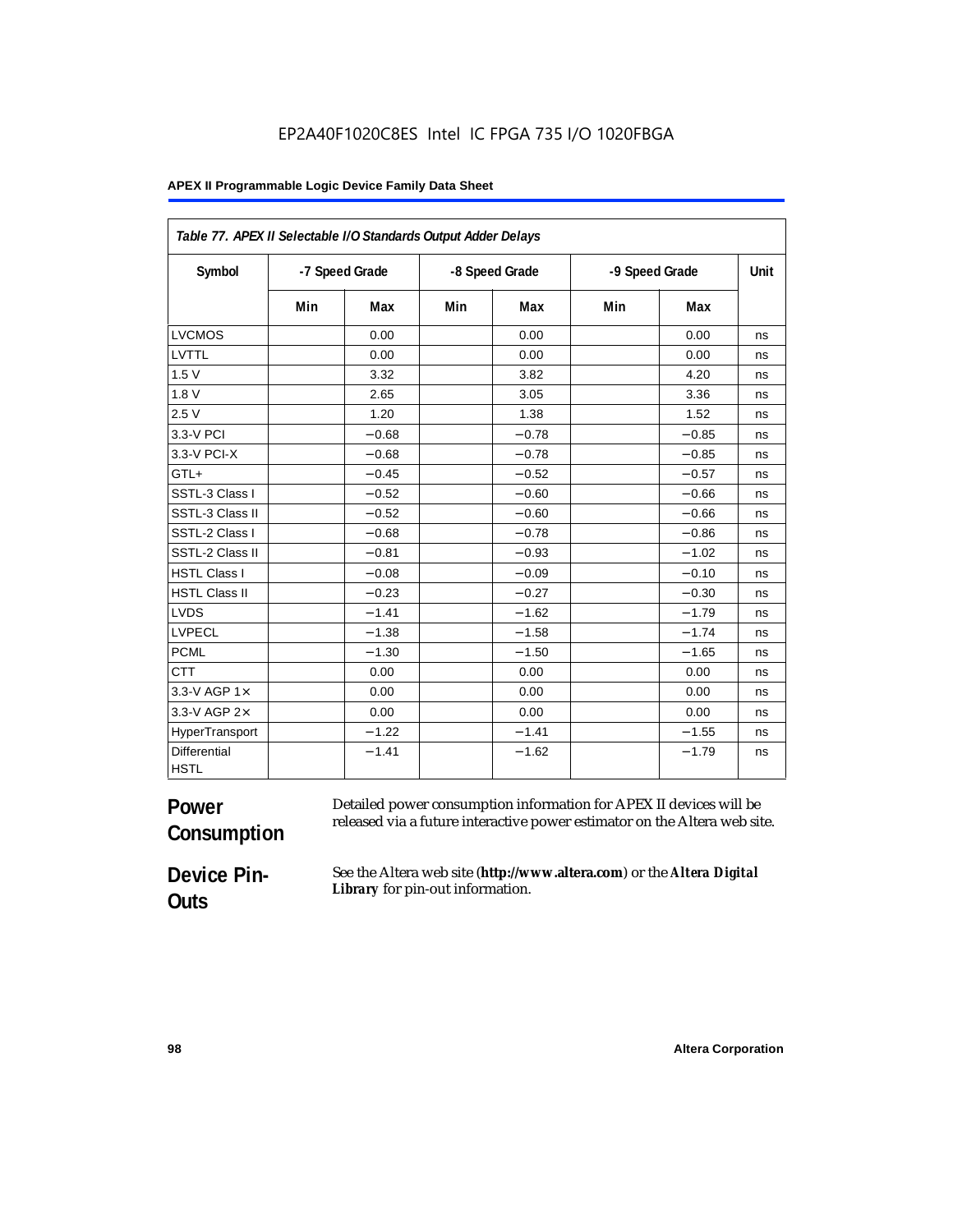**Revision History** The information contained in the *APEX II Programmable Logic Device Family Data Sheet* version 3.0 supersedes information published in previous versions. The following changes were made to the *APEX II Programmable Logic Device Family Data Sheet* version 3.0:

- Changed the value from 624 to 400 Mbps throughout the document.
- Deleted the pin count (612) for the EP2A25 device in the 1,020-pin FineLine BGA package (see Table 3).
- Added Table 13.
- Changed the maximum value of 3.6 to 2.4 in Table 20.
- Updated Tables 60 through 67 and Tables 72 through 75.<br>■ Updated Figures 25, 28, and 30
- Updated Figures 25, 28, and 30.
- Added *Note (1)* to Figure 13.
- Added Figure 43.



101 Innovation Drive San Jose, CA 95134 (408) 544-7000 http://www.altera.com Applications Hotline: (800) 800-EPLD Customer Marketing: (408) 544-7104 Literature Services: lit\_req@altera.com

Copyright © 2002 Altera Corporation. All rights reserved. Altera, The Programmable Solutions Company, the stylized Altera logo, specific device designations, and all other words and logos that are identified as trademarks and/or service marks are, unless noted otherwise, the trademarks and service marks of Altera Corporation in the U.S. and other countries. All other product or service names are the property of their respective holders. Altera products are protected under numerous U.S. and foreign patents and pending

applications, maskwork rights, and copyrights. Altera warrants performance of its semiconductor products to current specifications in accordance with Altera's standard warranty, but reserves the right to make changes to any products and services at any time without notice. Altera assumes no responsibility or liability arising out of the application or use of any information, product, or service described herein except as expressly agreed to in writing by Altera Corporation. Altera customers are advised to obtain the latest version of device specifications before relying on any published information and before placing orders for products or services.



**99 Altera Corporation**